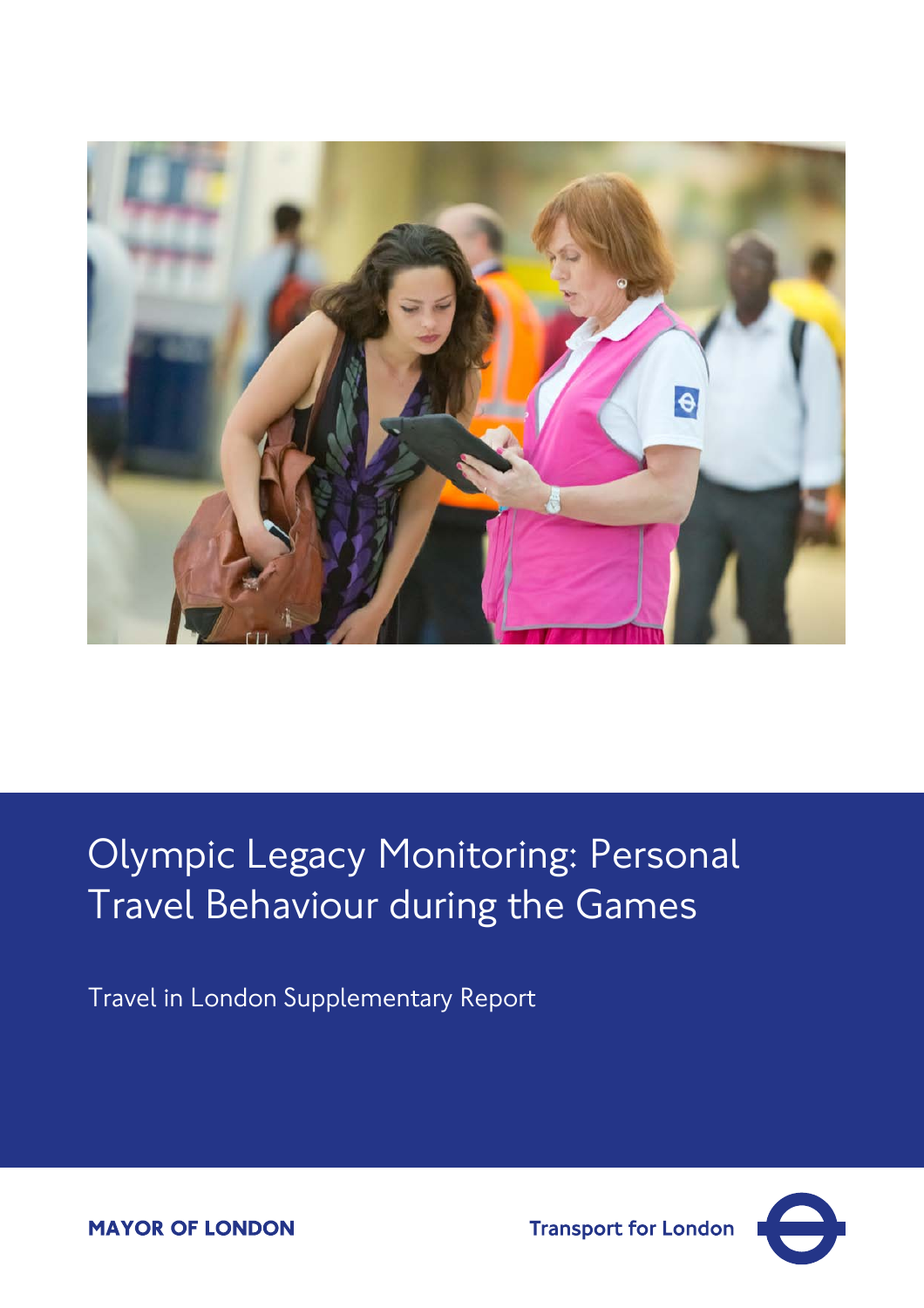Olympic Legacy Monitoring:

Personal Travel Behaviour during the Games

Travel in London Supplementary Report

June 2013

© Transport for London 2013

All rights reserved. Reproduction permitted for research, private study and internal circulation within an organisation. Extracts may be reproduced provided the source is acknowledged.

Disclaimer

This publication is intended to provide accurate information. However, TfL and the authors accept no liability or responsibility for any errors or omissions or for any damage or loss arising from use of the information provided.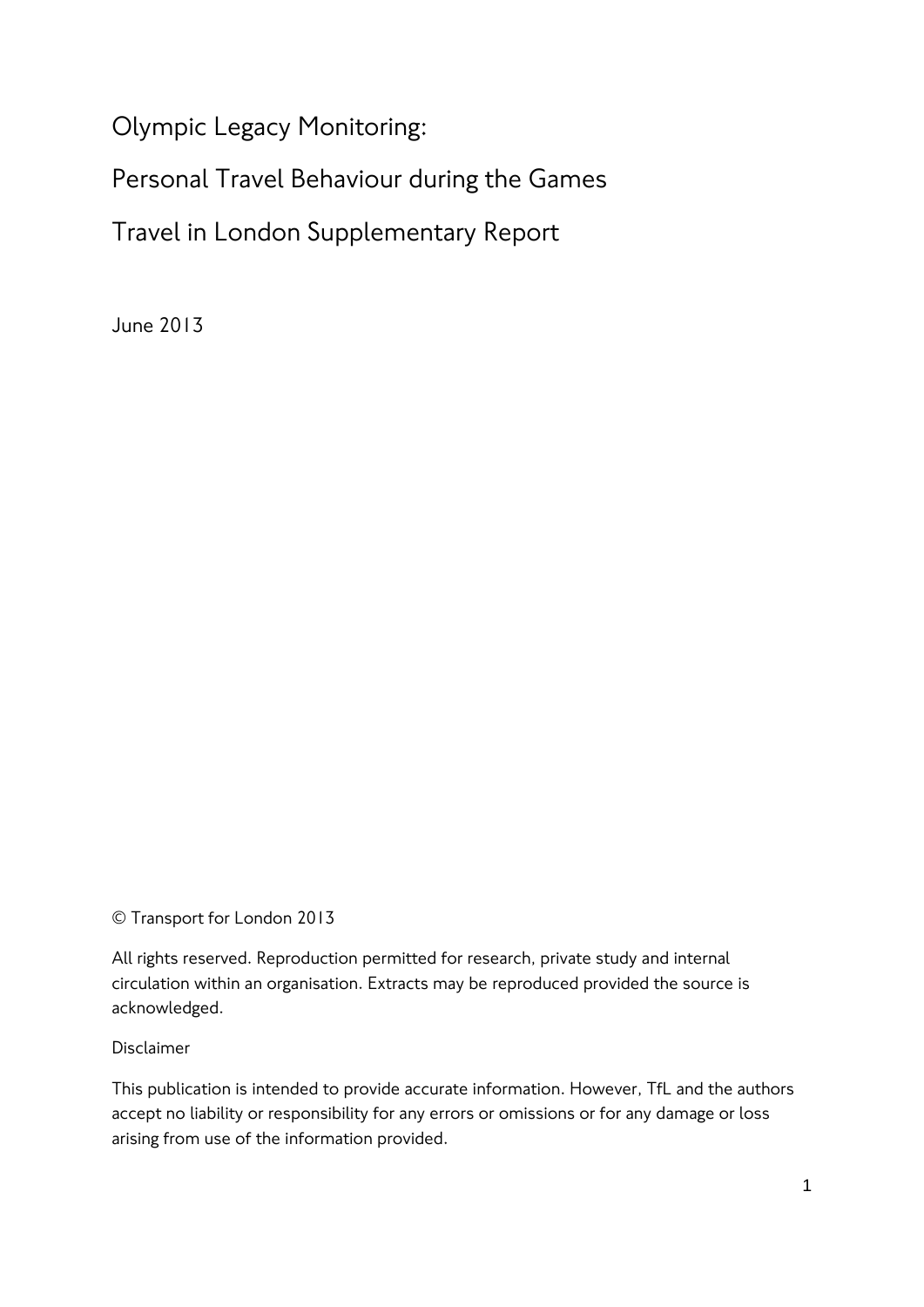# **Contents**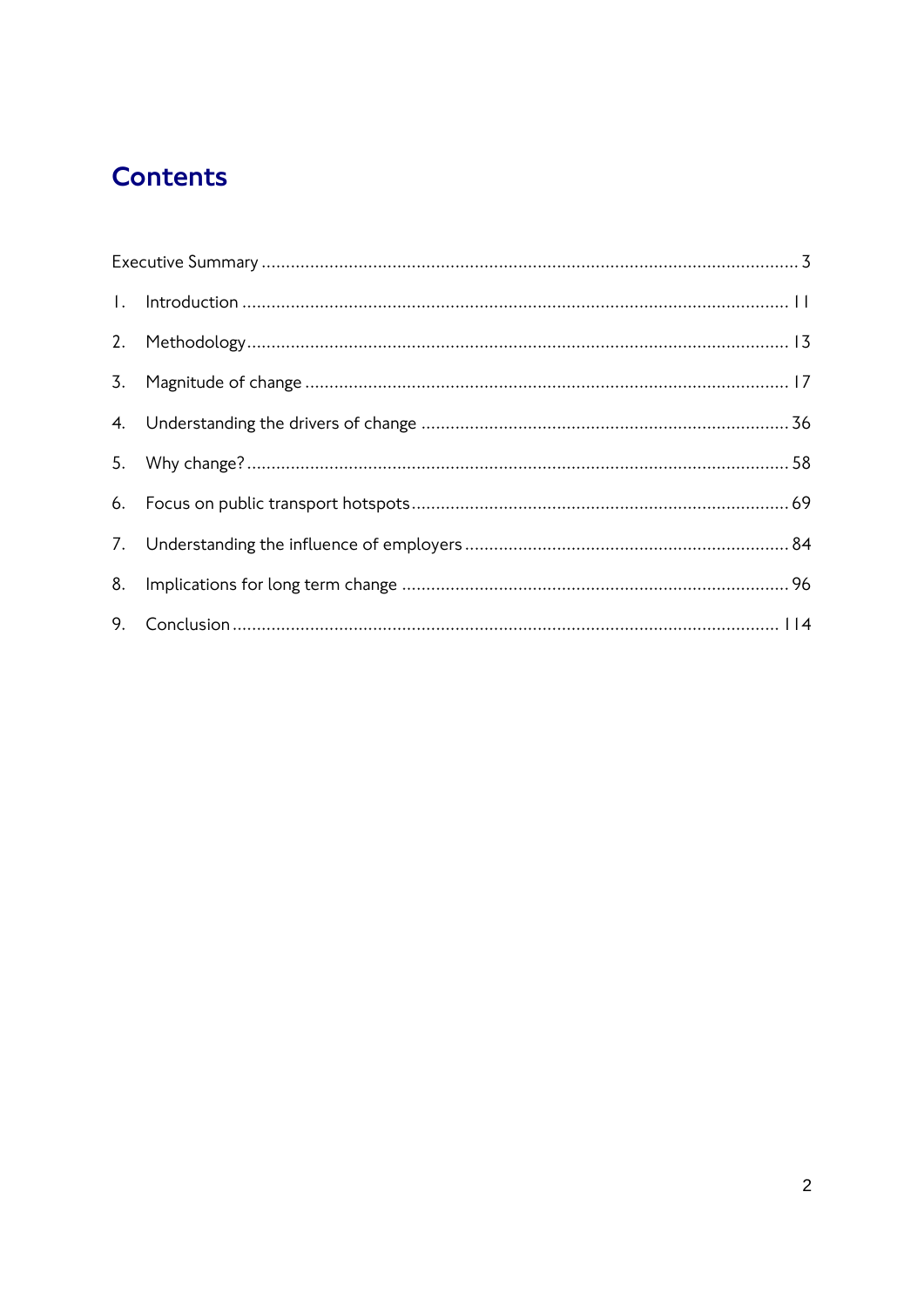# <span id="page-3-0"></span>Executive Summary

# Introduction

This report describes the change in travel behaviour by London residents, workers and regular visitors that facilitated the reduction in background demand witnessed during the Games. It shows the scale of change required at an individual level to deliver relatively modest changes in aggregate demand, and explores the actions undertaken by individuals and businesses that enabled this to happen. Further, the report explores whether the changes occasioned by the Games have led to any sustained change in travel patterns, or delivered any other lasting benefits. Finally, this report explores the lessons learned for future policy-making in London and elsewhere, making the most of this unique opportunity to understand the nature and scale of impact that Travel Demand Management (TDM) can have, what worked well, and what worked less well.

# Methodology

The report draws in the main on a survey of London residents, visitors and workers, conducted as a panel (so that the same respondents took part in each wave), before, during and after the Games. The methodology for this survey, and other sources of data used throughout the report, is presented in Chapter 2.

## Key Findings

### **Magnitude of change**

The fifth Travel in London report estimated that background demand, in other words, normal travel not related to the Games, reduced by five per cent on an average day during the Olympics and three per cent during the Paralympics. Underlying this reduction in overall demand is a great deal of change at the individual level, 35 per cent of regular travellers changed their travel in some way by reducing, re-timing, re-routeing or re-moding their journey on an average weekday during the Olympics. During the Paralympics, the equivalent figure was 31 per cent. Some of this change will have led to a reduction in overall demand, for example people working from home rather than make their commute, and other changes will have had the effect of moving demand away from busier times and parts of the network.

The Games were characterised by a great many people making modest changes in order to deliver the total change needed to keep London moving. Across the two weeks of the Olympics, more than three quarters of the London travelling population made some sort of change to their travel patterns as a result of the Games and just 23 per cent continued to travel as normal. In total:

- 63 per cent reduced their travel;
- 28 per cent changed the time of their journeys;
- 21 per cent changed route; and
- 19 per cent changed mode.

In total, nearly half of all travellers made more than one type of change to their journeys.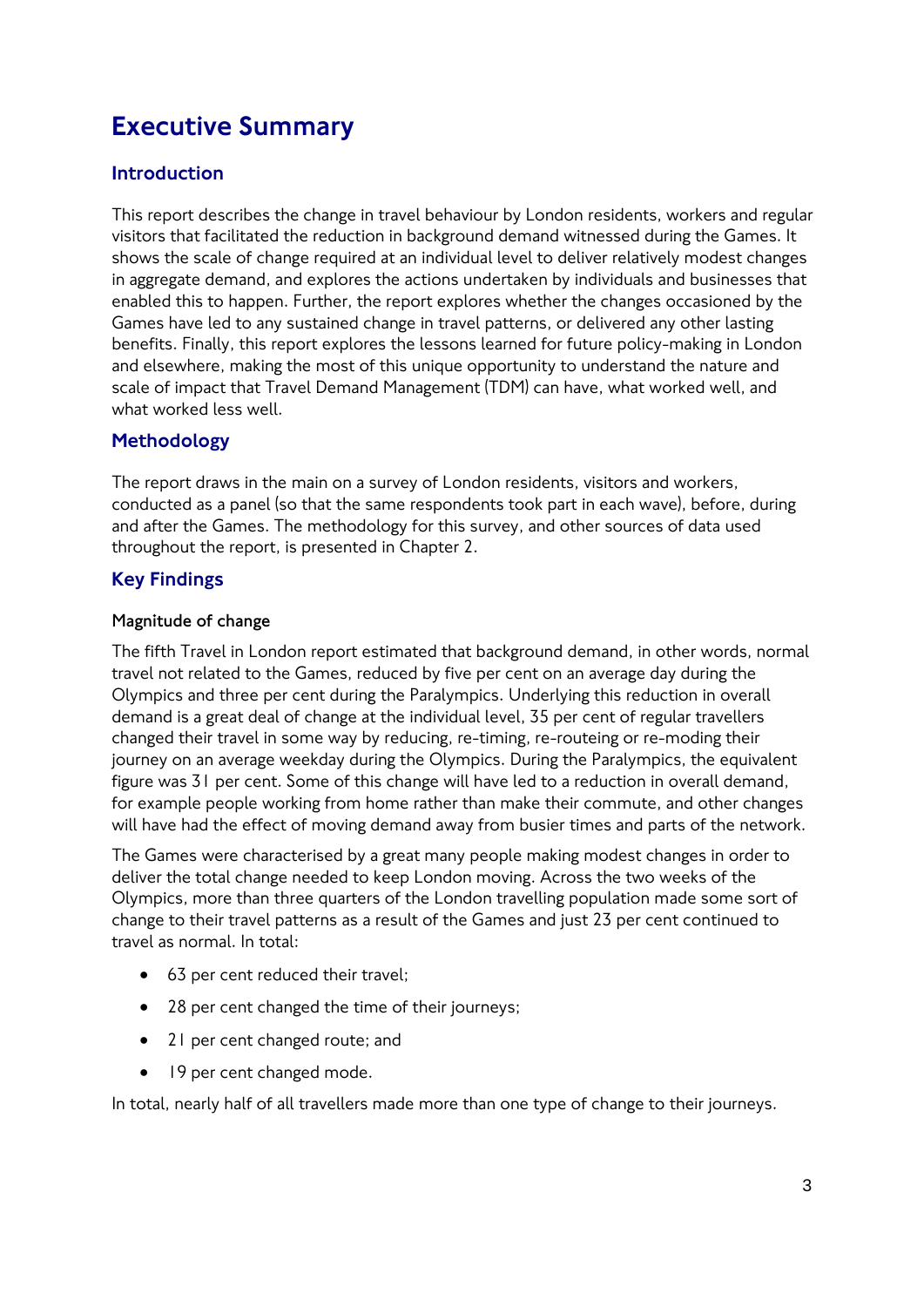London travellers were more likely to have made a change to their work-related travel – business and commute trips – than to their travel for other purposes. Nearly two thirds of those travelling for business and commuting changed their travel, compared to just 42 per cent of those travelling for leisure purposes.

Commuters were more likely than those changing other types of journey to have chosen to change the time, route or mode of their journey. Conversely, those changing their travel for business, shopping, leisure and other purposes were most likely to reduce the number of journeys they made. This reflects the more discretionary nature of such journeys.

Commuters who changed their mode of travel generally moved away from travelling by public transport and towards walking or cycling. This is similar to the trend seen for business travellers though business travellers generally shifted towards walking, cycling and National Rail and away from London Underground.

Commuters who changed the time of their commute to avoid the busiest times were more likely to move their journeys earlier rather than later. 22 per cent of commuters travelled to work earlier than they normally would, while 6 per cent travelled later. On the way home, 15 per cent of commuters traveller earlier than they normally would, while 7 per cent travelled later. It appears that commuters who changed their travel times generally moved their travel towards the edges of the peak period, in other words, those who normally travel earlier in the peak period travelled even earlier and those who normally travel later travelled even later.

### **Sustained change**

While the goal of the TDM Programme was to change travel during the Games, it was anticipated that the Games may result in some sustained changes in travel patterns. 15 per cent of regular travellers who made a change to their travel during the Games have continued with that change, equivalent to around one in ten (11 per cent) of all regular London travellers.

Similar proportions of travellers have continued with each type of change. This is interesting because it demonstrates that, relatively speaking, reductions in travel were much more likely to be temporary, whereas other changes were relatively more likely to be sustained.

Non-work travellers – those travelling for shopping, leisure or other purposes - were more likely to sustain a change to their journeys (7 per cent) than those travelling for other journey purposes. 6 per cent of commuters have sustained a change to their commute since the end of the Games and 3 per cent of business travellers have sustained a change to their business travel since the end of the Games.

There appears to have been a sustained change in working from home. Before the Games, 13 per cent of commuters worked from home at least one day a week, during the Games this increased to 26 per cent. The proportion working from home at least once a week has decreased since the Games, but remains higher than before the Games at 20 per cent of workers.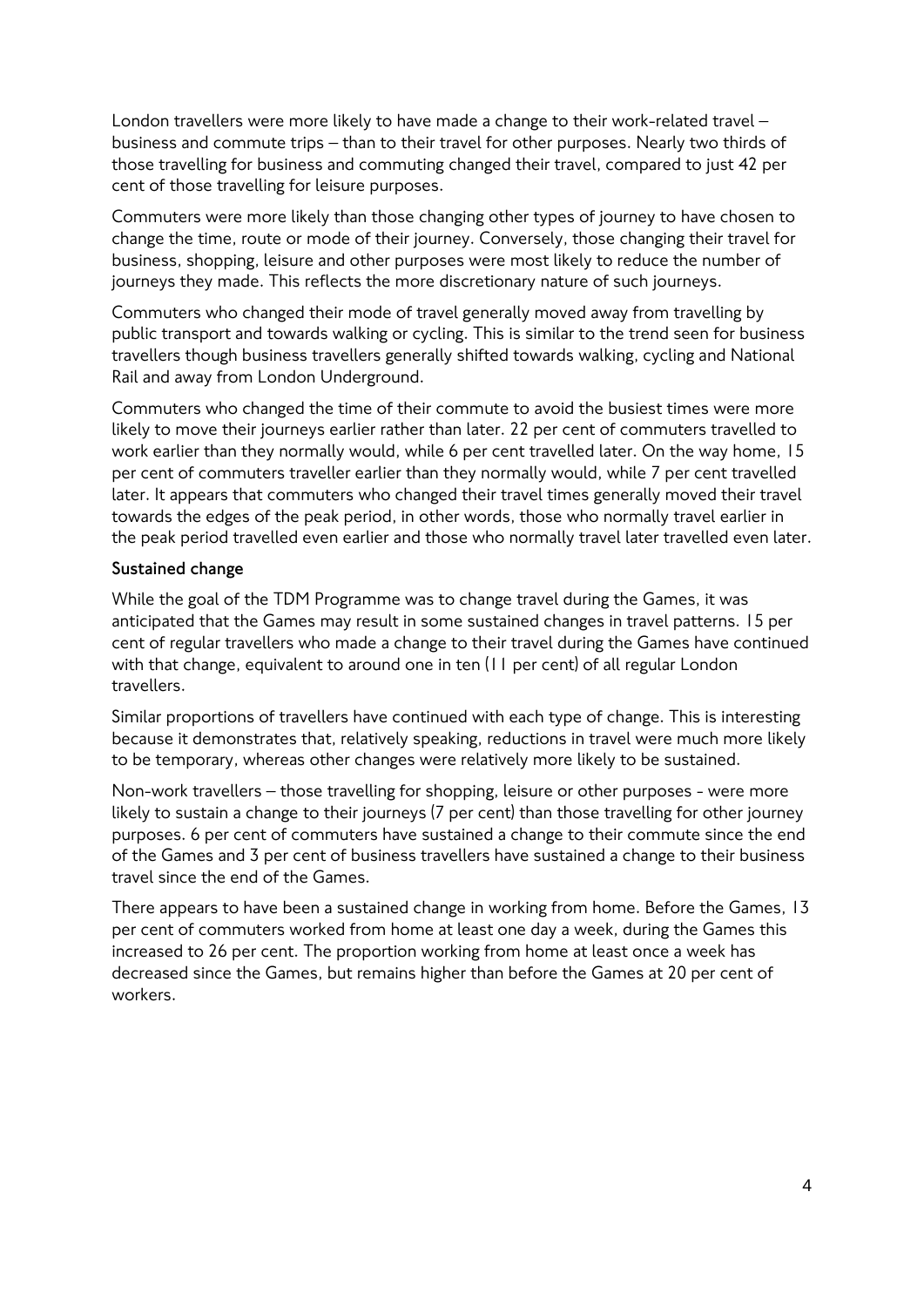Figure E.1 Summary of the regular London travellers who changed their travel during the Games and their behaviour since the end of the Games.



*Source: TfL Personal Travel Panel Survey.*

### **Understanding change**

On the whole, patterns of change were similar between different demographic groups, although there was some evidence that those on a higher income were more likely to make some types of change, and that those working for large employers were also more likely to change. This seems more likely to reflect the greater level of engagement and preparation undertaken by larger firms operating in the City and Canary Wharf, rather than any particular propensity to change amongst this group.

Although commuting journeys are typically thought of as being habitual, in fact most commuters have experience of varying their journey: 30 per cent sometimes or often vary their journey, 45 per cent try to make their journey in the same way every day and only change when they have to, and just a quarter always travel in the same way. This research found that commuters who were more amenable to change, demonstrated by being more likely to vary their journey in response to disruption, having a positive attitude to change, or positioning themselves on the route to behaviour change, were generally more likely to plan to make a change to their travel during the Games, more likely to make a change, and more likely to sustain that change after the Games.

London travellers (for all purposes) who were aware of the "Get Ahead of the Games" tools and who had used them were more likely to plan to change their travel and more likely to actually change their travel during the Games. This suggests that it is unlikely that this volume of travel behaviour change would have occurred without any intervention.

London travellers who expected the network to perform badly were more likely to plan to change their travel behaviour than those who expected it to perform well. But, in the event,

*Base: 1,347 made at least one change during the Games (wave 1, 2 and 3)*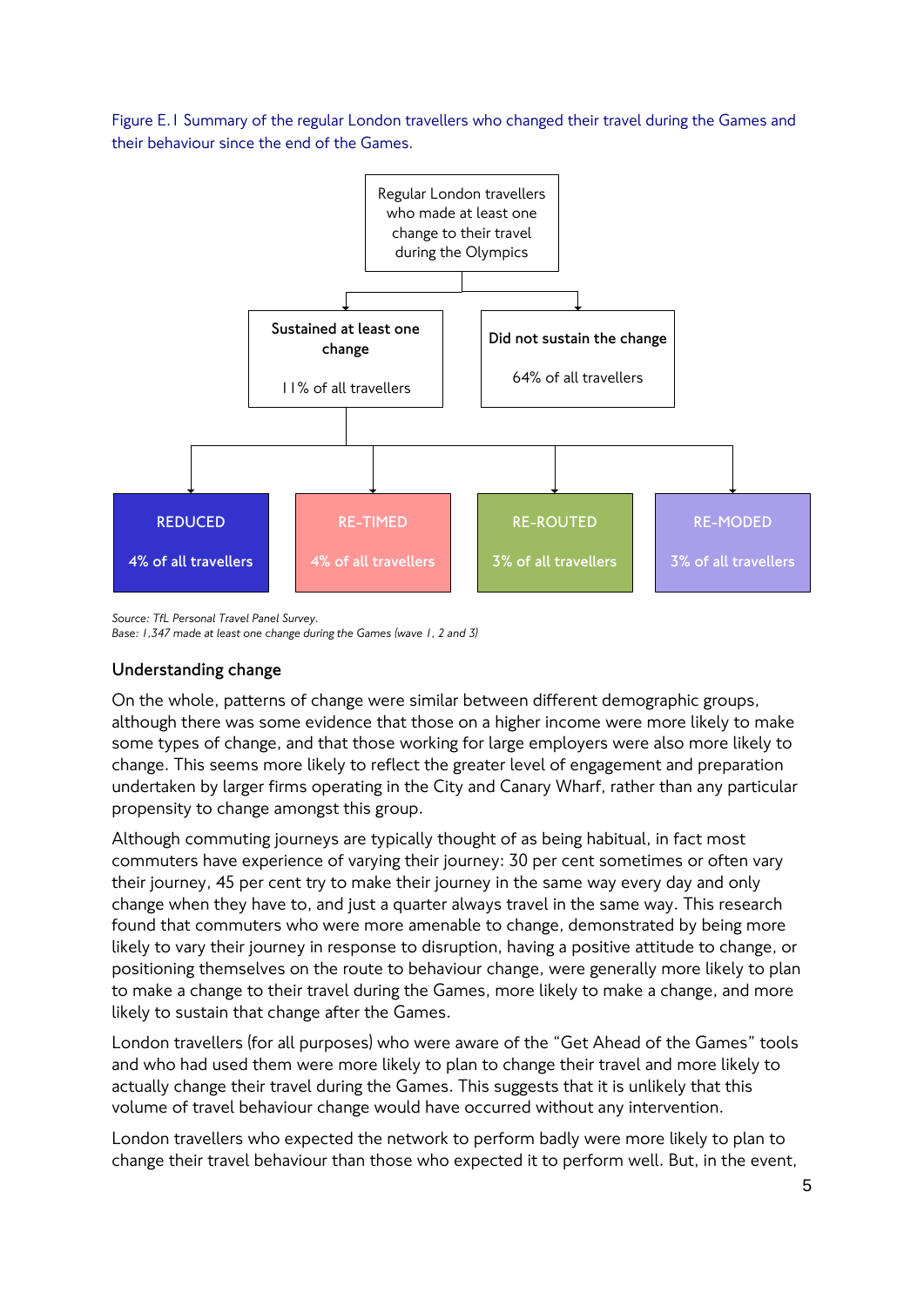nearly all respondents agreed that the network had performed well, and there was very little difference in changes made by expected performance.

### **Why change?**

The main reason London travellers changed their travel during the Games was to avoid overcrowding, congestion and delays caused by the Games. For workers and business travellers, decisions made by their employers or clients were also influential in the decision to change. Some changes resulted from people changing their normal social activities, instead attending Games-related events or simply staying at home to catch up with the latest medals on television!

Conversely, the main reasons given for continuing to travel as normal were that journeys were unaffected by the Games; overcrowding, congestion and delays weren't as bad as expected; or that the person needed to travel and had no other options available.

After the Games, most travel returned quickly to normal. The reasons given for this were that there was no longer any need to change, and that the alternative option had been worse in some way – slower, more expensive, or more inconvenient. For many commuters and business travellers, the nature of their work did not enable them to sustain the change in the longer term, or their employer wouldn't allow it.

Some London travellers had sustained the changes made during the Games, and this was typically because they had found the new option preferable to their previous option.

### **Focus on public transport hotspots**

A series of stations were identified as 'hotspots' during the Games, stations that would be exceptionally busy during the Games. The hotspot stations were Paddington, Marylebone, Euston, Kings Cross, St Pancras, Liverpool Street, Waterloo, London Bridge, Victoria, Charing Cross, Bank, Canary Wharf, Oxford Circus, Leicester Square, Piccadilly Circus, Bond Street, Blackfriars, Fenchurch Street and Cannon Street.

In general, the travel behaviour and choices of commuters through the hotspot stations was similar to all commuters. The vast majority had expected their station to be busier than normal and as a result nearly all had thought about how they would travel during the Games, although many decided to wait and see what happened before committing to a change.

The survey provides valuable information about what tools were found the most useful by commuters. Six in ten had received emails informing them about likely travel conditions at their station, and four in ten had heard announcements at the station or seen posters. A quarter had received a walking map. The most useful information sources were texts and emails – nine in ten recipients found these useful - and in general all communication channels were well received. Focus group respondents said that they preferred messages that were more specific to their journey rather than generic sources of information such as posters, and were even happy for data gathered from their Oystercard to be utilised to tailor messages to their needs.

Notably, regular travellers had used their knowledge of London and its transport system to 'sense check' the advice they were given so that, for example, the 'unusual' routes suggested by the Games Journey Planner (which were aimed at visitors rather than regular travellers) were typically ignored.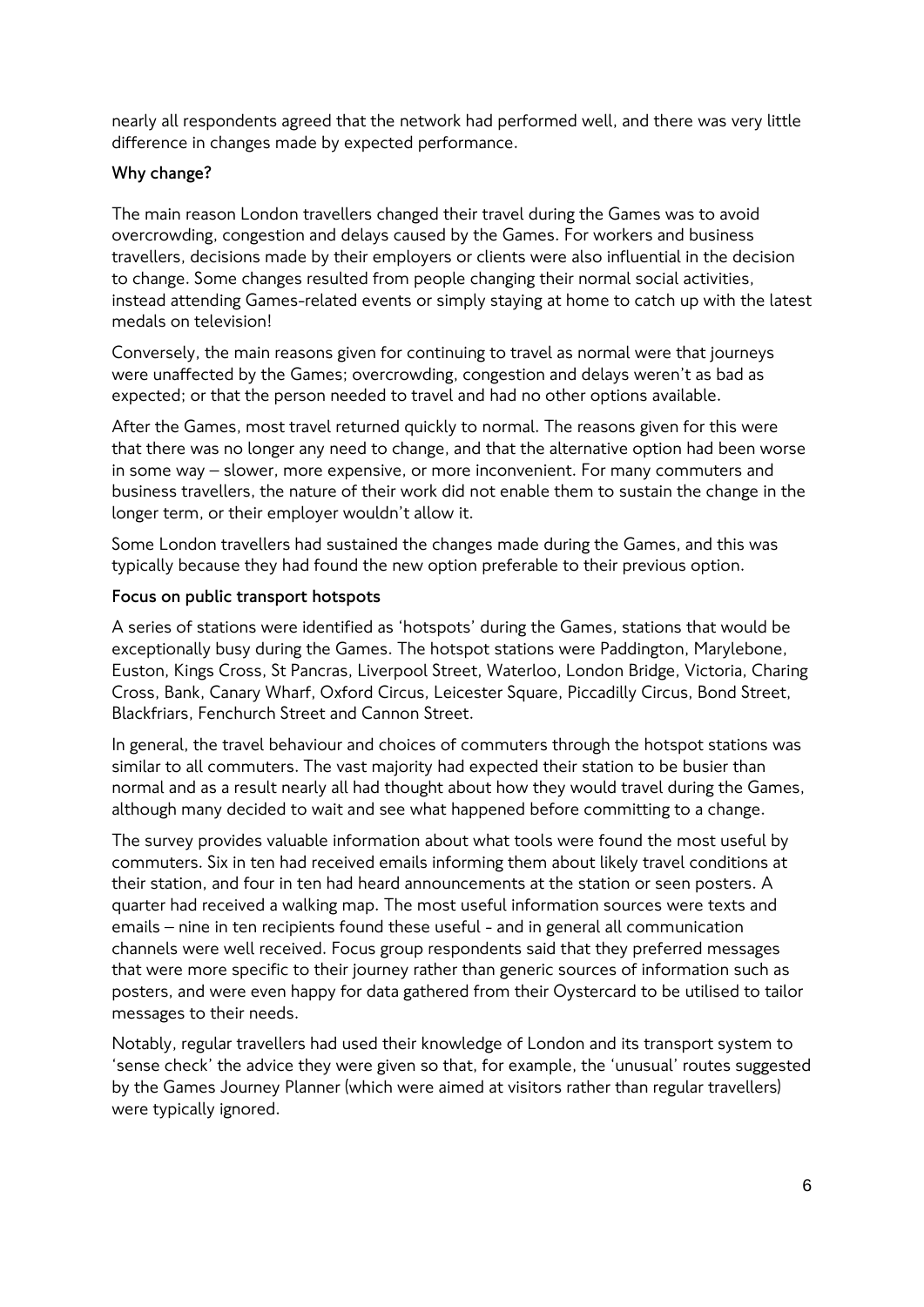### **Understanding the influence of employers**

Businesses had generally planned for the Games through their business continuity teams and were focussed on how best to manage risk. Businesses reported that they had found the information and support provided by TfL helpful and informative. A third of businesses operating in those parts of London most affected by the Games encouraged their employees to change their working patterns, for example by changing annual leave patterns, working hours or encouraging working from home or in other locations. The most popular change was to allow different start or finish times, introduced by a quarter of affected businesses. Most (84 per cent) businesses did not intend to sustain any changes made to working patterns, typically because it was not considered necessary.

45 per cent of businesses in areas most affected by the Games encouraged their staff to make changes to their travel patterns, with many providing information on alternative routes and modes. Just two in ten of the businesses that introduced initiatives to encourage staff to change their travel patterns maintained those changes after the Games.

Many businesses changed the time of meetings to before or after the Games, or placed restrictions on international business travel to and from London during the Games. The use of video and telephone conferencing was limited largely because the short period of time affected meant meetings could be moved relatively easily.

### **Implications for longer term change**

In total, around 11 per cent of London travellers sustained a change they had made during the Games. However, over the same period there has been considerable 'churn' in people's personal circumstances and travel patterns, with one in ten respondents having changed their working status between July and November 2012. It appears that the impact of normal 'churn' on the time, mode and route of journeys was greater than the impact the Games: a higher proportion of commuters have made a new journey than sustained a change resulting from the Games. There is, however, some evidence of a Games-related increase in working from home above and beyond the normal background change, as well as indications of a general trend towards increased working from home.

Relatively few London travellers felt that the changes they had made during the Games had brought them any lasting benefits. The greatest benefit identified was that between a quarter and a third of travellers for all purposes felt better informed to be able to plan their journeys.

It was thought that the experience of changing travel patterns during the Games might make commuters more responsive to longer term changes but, in fact, after the Games London commuters were much less likely to say they were considering changing their journey to work – 11 per cent compared to 32 per cent beforehand. However, there is evidence that London commuters do now consider it to be easier to change their travel behaviour than they did before the Games. For all types of change, more respondents thought it would be easier to make that change after the Games than thought it would be harder. The change commuters thought would be easiest was re-timing their journeys and particularly in such a way as to lengthen the working day, so arriving earlier and leaving later.

14 per cent of commuters, 15 per cent of business travellers, and 18 per cent of those travelling for other purposes thought that the experience of travelling differently during the Games had made them better able to deal with disruption. Most London travellers use the tools available to check for disruption before (84 per cent) and whilst travelling (68 per cent),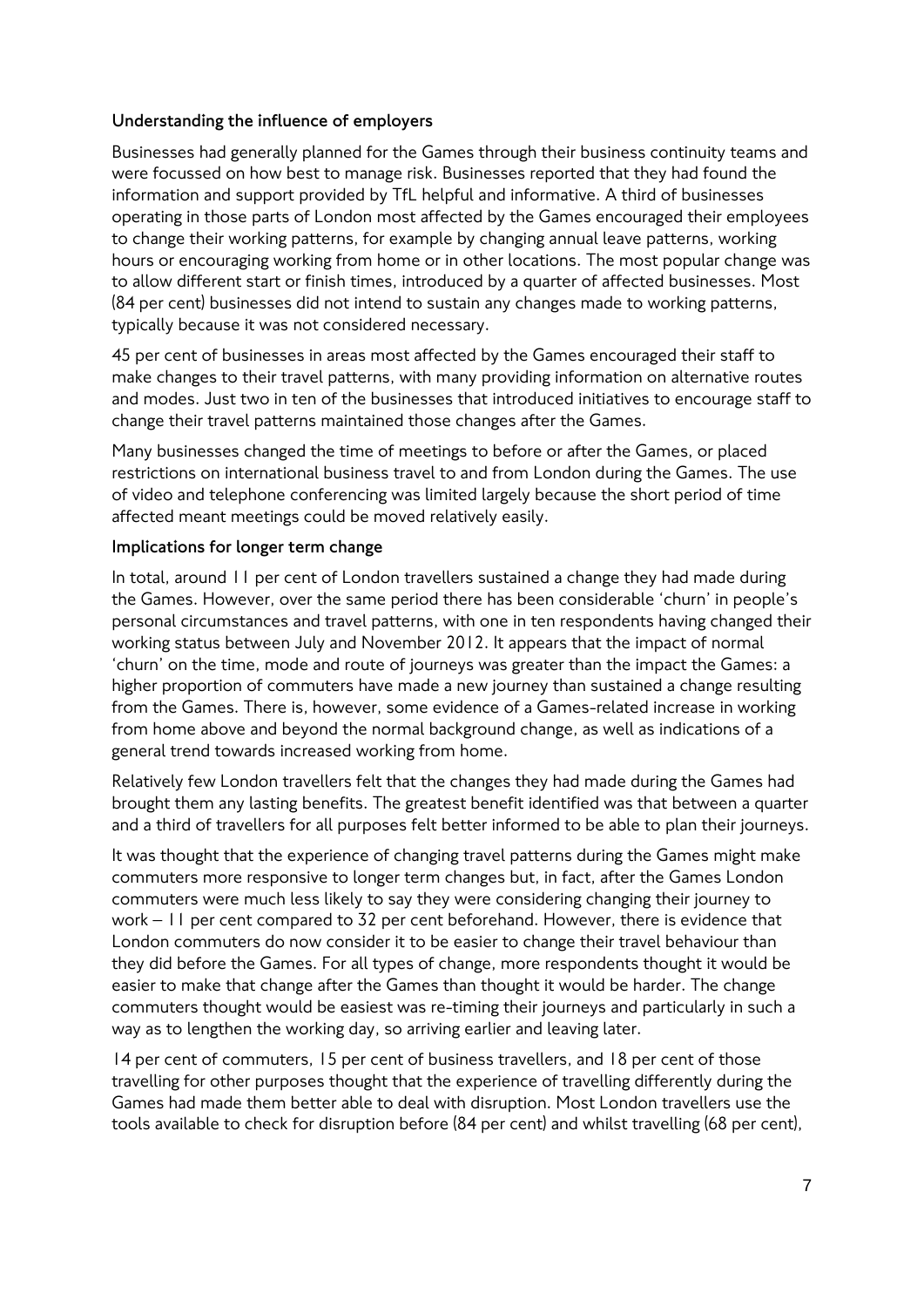and 18 per cent said that they were doing so more since the Games. The most common reason given for this was that they got into the habit during the Games.

In the event of unexpected or planned major disruption, 84 per cent of London travellers said that they would change their journey, 5 per cent that they would not change their journey but would access information before travelling, and 11 per cent that they would travel as normal. There is some evidence that London travellers are more likely to make a change in response to disruption than before the Games: the majority of those who had said prior to the Games that they always make their journey in the same way, said that in the event of major disruption they would change their journey (note that we should be careful in drawing a strong conclusion here as the question wording in the two waves was not directly comparable).

## **Conclusion**

### **The reduction in travel demand during the Games was delivered by a lot of people making a modest change – this requires high levels of engagement amongst the target population**

In order to deliver a relatively modest change in overall background demand, a large number of people made changes to their travel patterns. The level of mass engagement required to deliver this change was possible due to the high profile of the event, and would be difficult to replicate in other circumstances. However, we can see how change varied considerably at a local level depending on both the anticipated impact of the Games and the level of engagement of people and businesses, with Canary Wharf providing the best example of a highly localised pattern of change driven by strong engagement. This perhaps provides a more relevant example for future planning, and shows that substantial change can be achieved at a local level where there is a strong motivation to act.

The type of changes made reflected the circumstances of the journey – business journeys were postponed and leisure activities adapted, whilst commuters were more likely to continue to travel but change their journey in some way. Over a longer period, it is more likely that the choices for different journey purposes would converge, although the more discretionary a journey, the more likely it is to simply be abandoned in the face of adversity.

### **The key reason that individuals and businesses changed their travel was that they believed the consequences of not changing were worse than the inconvenience of making a change – the message of the campaign was relevant, helpful and plausible**

It is clear that the drivers of change were largely in response to the temporary conditions created by the Games: a more challenging travel environment, an acceptance that normal working patterns would need to be relaxed somewhat, and the Games taking over from normal leisure activities. There is no significant evidence that the Games prompted people to make changes they were considering anyway.

It is reasonable to conclude that the change would not have taken place to the same extent without TDM – those who were aware of the "Get Ahead of the Games" campaign and tools were more likely to change. Businesses used the information provided by TfL to get senior level buy-in and allocate resources. The awareness of and engagement with the campaign undoubtedly contributed to the preparedness of London travellers for the Games, and the level of change in travel behaviour seen throughout the Games.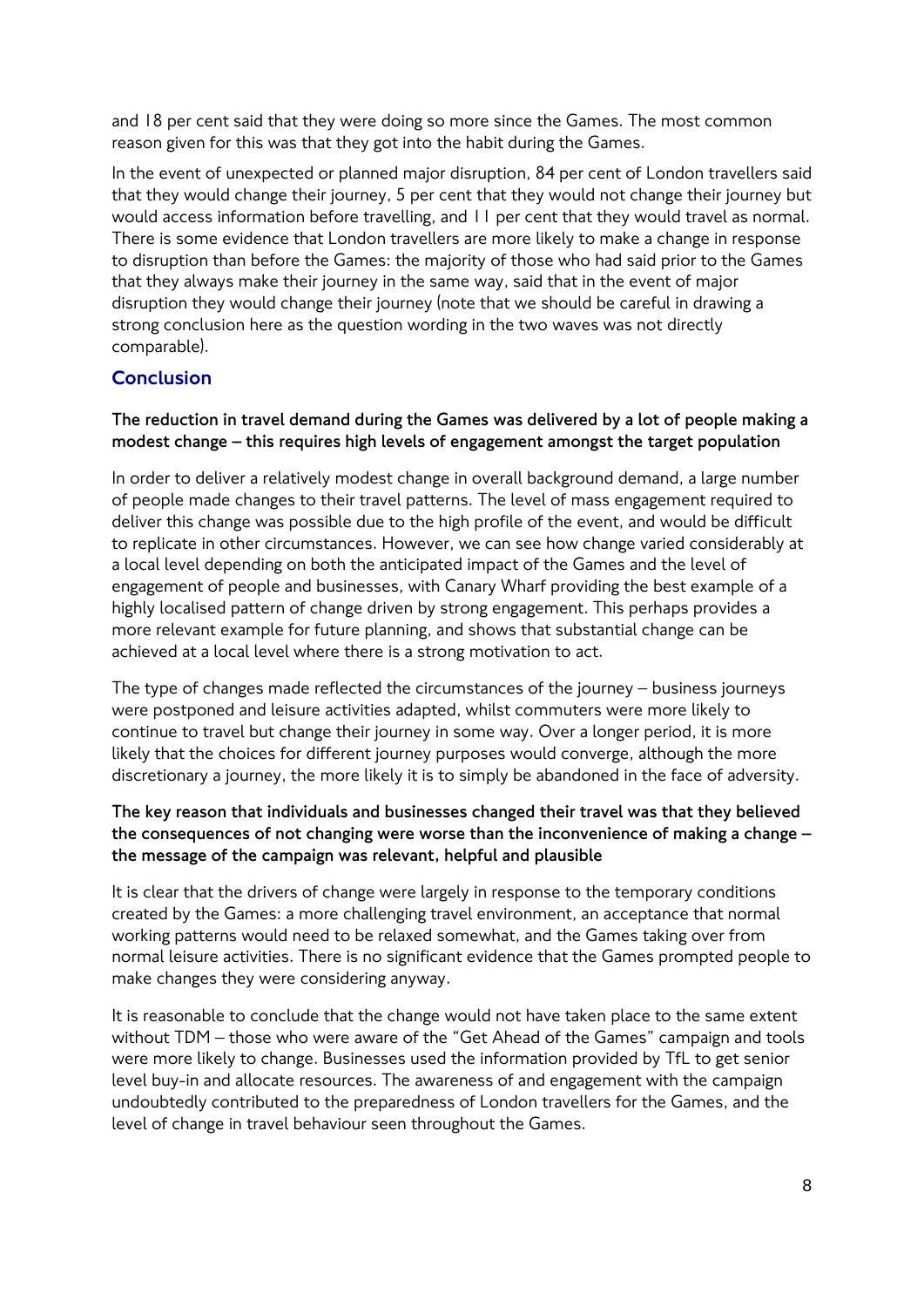The plausibility of the message was important – the worse people believed conditions would be, the more likely they were to plan to change. London commuters especially are experts in their journeys and filtered the information provided through a 'sense check', ignoring anything they did not find plausible.

### **Some people are more amenable to change than others, so for future TDM activity it would be worthwhile to devote resources to understanding the target population in order to maximise the effectiveness of the campaign and set realistic aspirations**

Some people are more amenable to change than others – having a positive attitude to change and prior experience of varying their journey made it more likely that someone would change. Nevertheless, the Games demonstrated that some incidents are significant enough to create change even amongst those most reluctant to do so. We can expect that in future, Travel Demand Management programmes will be more effective with populations more amenable to change, but that a wider group can be engaged where there is a very substantial change to network supply or demand anticipated.

### **Employers have a significant influence and engagement with businesses can deliver more behaviour change than engaging only with individuals**

Employers have a major influence on the travel of their employees – people whose employers had provided advice were more likely to change. In particular, it is only through the actions of employers that employees can reduce or significantly re-time their journeys. Providing tailored support and framing messages in terms of business continuity and risk (or, where relevant, maximising business opportunity) are vital to success in engaging with businesses and thus delivering a change in commute and business travel.

### **Change will only be sustained where a better option is revealed – most frequent travellers are already aware of the options available to them and are satisfied with their choice, and much of the change that emerged simply became part of the normal and constant 'churn'**

For individual travellers and businesses, the motivation for change is the expected impact on them, and they will revert back to normal once the risk has passed. The only reason to sustain change was where it had revealed a better option, and this was only the case in a minority of cases. It was more common for those travelling for shopping, leisure and other purposes to have found a better option and sustained a change – this may be because travellers are less likely to have explored all the available options for journeys made more infrequently.

Although at an aggregate level travel patterns change very slowly, this conceals considerable churn at the individual level. On the whole, although some change was sustained as a result of the Games, it appears that the long term impact of the Games was less significant than the impact of all the other factors - changes to people's personal and work circumstances and priorities - that caused travel behaviour to change over the same period.

The exceptions to this appear to be where a trend existed prior to the Games, such as a trend towards increased cycle travel or working from home. Here, it appears that the TDM activity may have acted as an additional trigger for longer term change.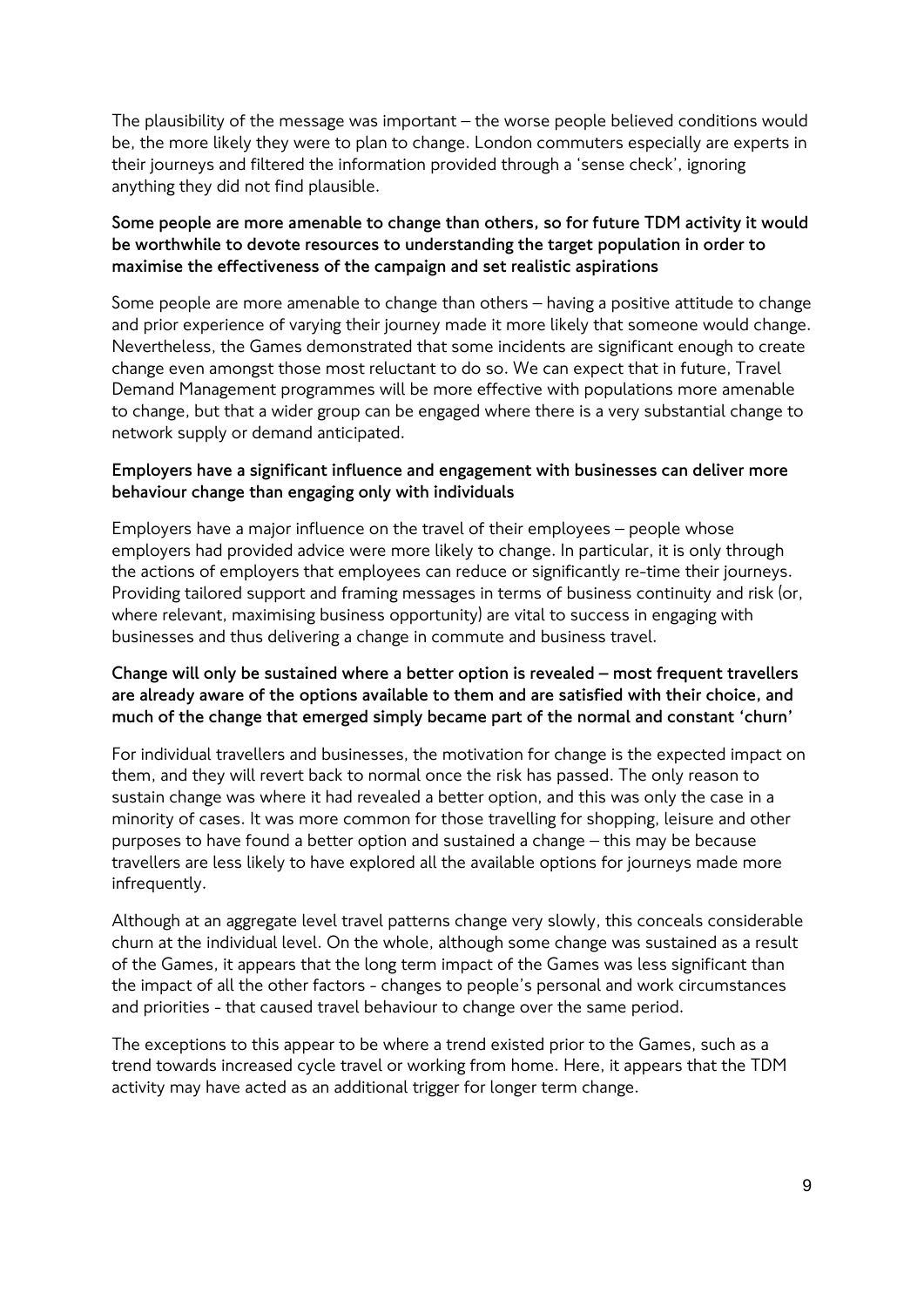### **It appears that the Games experience has provided London travellers and businesses with the tools they need to help them cope with disruption, making them more resilient in future**

Essentially, London travellers saw the Games as a one-off event with no lasting impact. They were satisfied with the performance of the transport network and that they had been provided with appropriate support, but they did not expect to benefit in the longer term. Despite this, some benefits have emerged:

- There is evidence that, having got into the habit during the Games, London travellers are now more likely to use the tools available to check for disruption before making a journey and whilst travelling;
- It also appears that London travellers think change would be easier, although there is no evidence of a greater intent to change (and, if anything, evidence that the reverse is true);
- Some businesses reported that they now have plans or systems in place that will help them cope better with future disruption; and
- Around one in six London travellers thought that their experience during the Games had made them better able to deal with disruption, and there was some evidence that commuters were more likely to change their journey in response to disruption than before the Games.

### **The TDM approach used for the Games can be usefully applied to situations where travellers face a major change to network supply or demand, such as a line or station upgrade or a major event**

It appears that most London travellers are satisfied with their current choices and feel that these choices meet their needs. Nevertheless, it also appears that TDM activity can be effective and useful where travellers face a major change to their available options, and where TDM messages can present a believable story about the likely impact of this change, and offer realistic alternatives. The more bespoke the message, the more effective it is likely to be. Thus, there is much to be learned from the Games-time interventions in planning for major events and other causes of disruption, such as rail or road works, in future.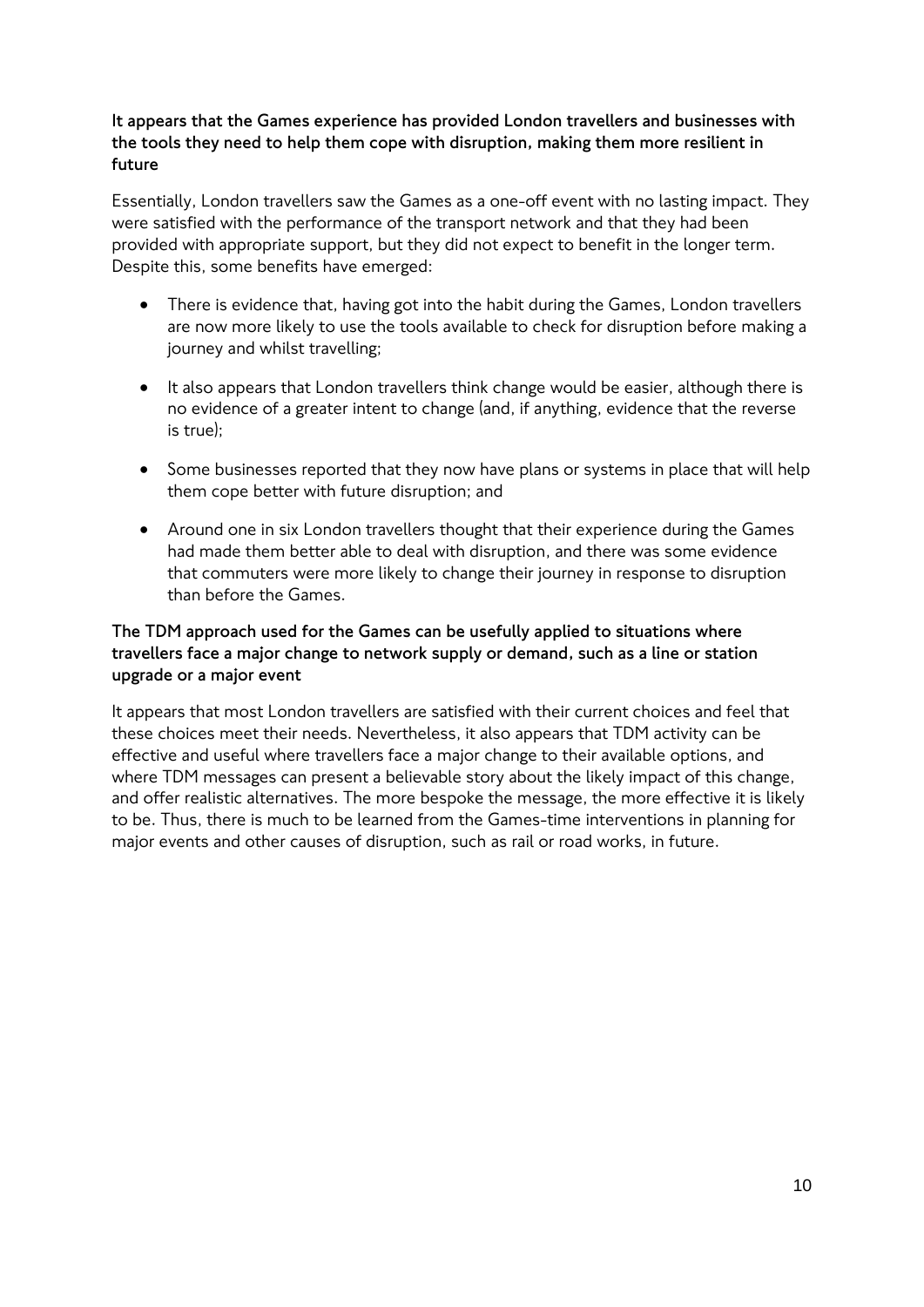# <span id="page-11-0"></span>1. Introduction

# Introduction

The London 2012 Olympic and Paralympic Games presented the greatest peace-time logistical challenge this city has ever faced. The over-riding objective of transport preparations for the Games was to ensure a successful Games whilst keeping London moving and open for business. The fifth annual Travel in London report described the approach taken to infrastructure provision and service enhancements on the public transport and road network. It was recognised that these enhanced services and operational performance on the network would be insufficient on their own. A significant change in travel behaviour by regular travellers – residents, workers and regular visitors – would also be required.

In order to meet this challenge, a major programme of Travel Demand Management (TDM) was put in place. This programme was supported by the high profile 'Get Ahead of the Games' campaign (GAOTG), jointly sponsored by TfL and London 2012, involving widespread publicity across the network and engagement through many different channels (the internet, social media, workshops and so on) with visitors, regular travellers and businesses.

Through the Travel Advice for Business element of this programme, TfL engaged with businesses and regular travellers to advise them of the busiest times and places on the roads and public transport network, and to advise them of the alternative options available. TfL worked with businesses to facilitate changes to working patterns so that employees could work away from their normal workplaces, take annual leave, or change the time of their journeys. Businesses were encouraged to delay business journeys, or to use video and telephone conferencing. Those who needed to travel to work or to make business journeys were encouraged to change the time, mode or route of their journey in order to avoid the most congested periods.

The TDM programme was supported by the Active Travel Programme which aimed to promote walking and cycling through communications and improved infrastructure.

Travel in London 5 described the overall scale of travel by different modes throughout the Games period, and presented an early insight into the effectiveness of the TDM measures. Overall, it is estimated that background demand – travel unrelated to the Games – reduced by five per cent during the Olympics and 3 per cent during the Paralympics.

In the first instance, this report describes the change in travel behaviour by London residents, workers and regular visitors that facilitated this reduction in background demand. It shows the scale of change required at an individual level to deliver relatively modest changes in aggregate demand, and explores the actions undertaken by individuals and businesses that enabled this to happen.

Further, the report explores whether the changes occasioned by the Games have led to any sustained change in travel patterns, or delivered any other lasting benefits. One hypothesis is that London travellers and businesses may be more resilient in the face of future disruption, due to the increased awareness of alternatives and preparedness for change. Some businesses, for example, may be able to apply the strategies implemented in Games-time to other instances of disruption, such as strikes or planned closures.

The Games-time campaign was probably the largest programme of TDM ever implemented in London. It provides a unique opportunity to understand the nature and scale of impact that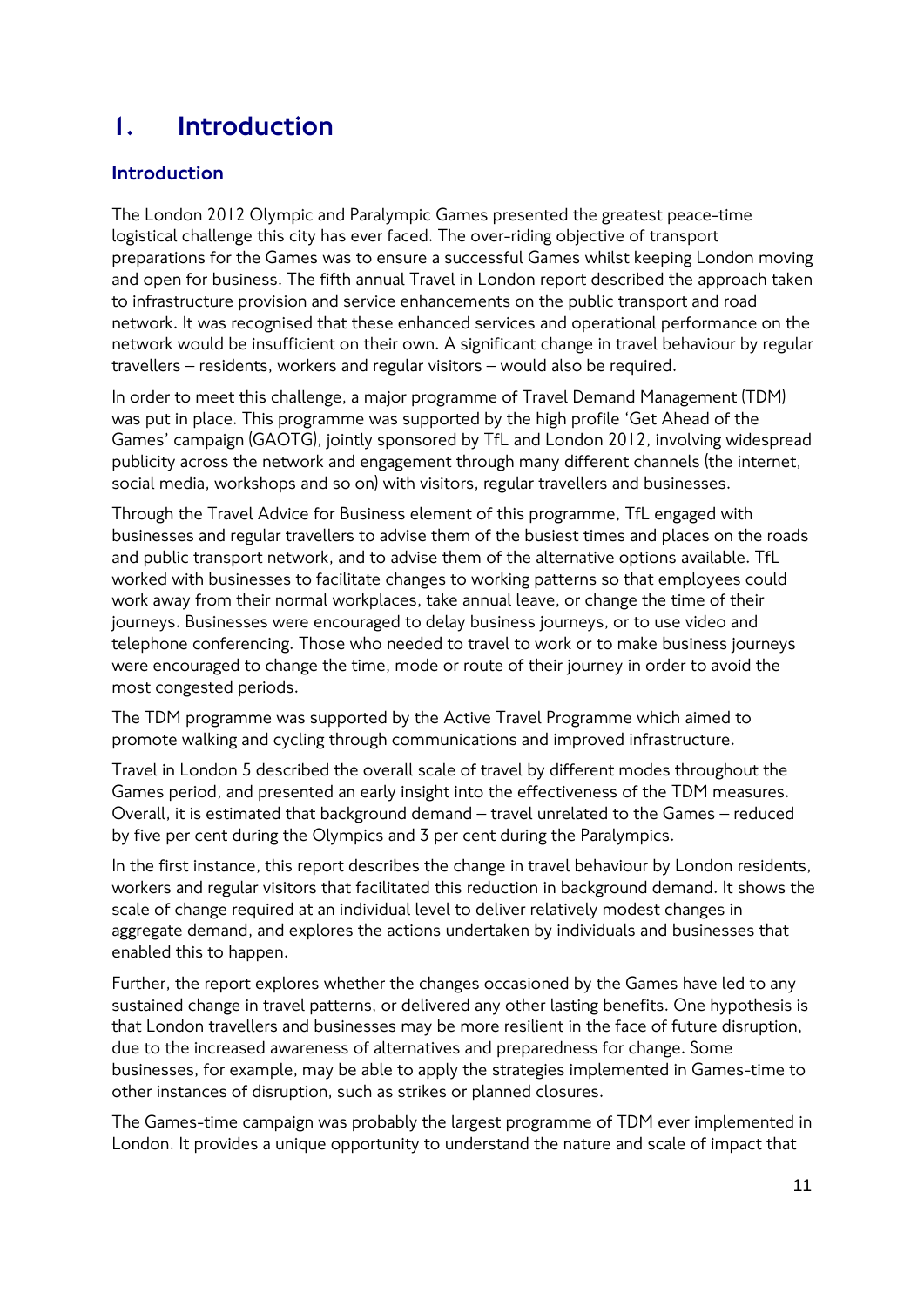such programmes can have, what worked well, and what worked less well. Therefore, finally, this report explores the lessons learned for future policy-making in London and elsewhere.

# Report contents

In summary, the report covers:

An **Executive Summary** summarises the results and conclusions presented throughout the report.

**Chapter 1** introduces the report and its contents.

**Chapter 2** describes the data sources and the methodology of data collection for each source.

**Chapter 3** describes the magnitude and nature of travel behaviour change during the Games overall and by journey purpose, and looks at the extent to which these changes have been sustained.

**Chapter 4** examines the characteristics of those who changed, and those who continued to travel as normal, in terms of their personal characteristics, where they live and work, the type of work they do, their attitudes and experiences.

**Chapter 5** explores the reasons why London travellers changed or didn't change their journeys. It also explores why those who changed during the Games chose to sustain those changes or to go back to normal.

**Chapter 6** focuses in more detail on commuters travelling through key public transport hotspots during the Games, looking at their response to Games messaging and at the changes made to travel behaviour as a result.

**Chapter 7** explores the influence of employers on changes to work-related travel and presents the results of research undertaken with businesses to understand how they responded to the Games, what changes were made by businesses, and what changes they encouraged their employees to make.

**Chapter 8** assesses the implications of the Games for longer term change. It asks to what extent have these changes been maintained and to what extent is this change greater than the normal 'churn' that would be seen over a similar period of time? Is there any evidence of changing attitudes to travel behaviour change? Or of a greater preparedness for planned and unplanned disruption in future?

Finally, key findings and lessons learned for future policy are summarised in a **Conclusion.**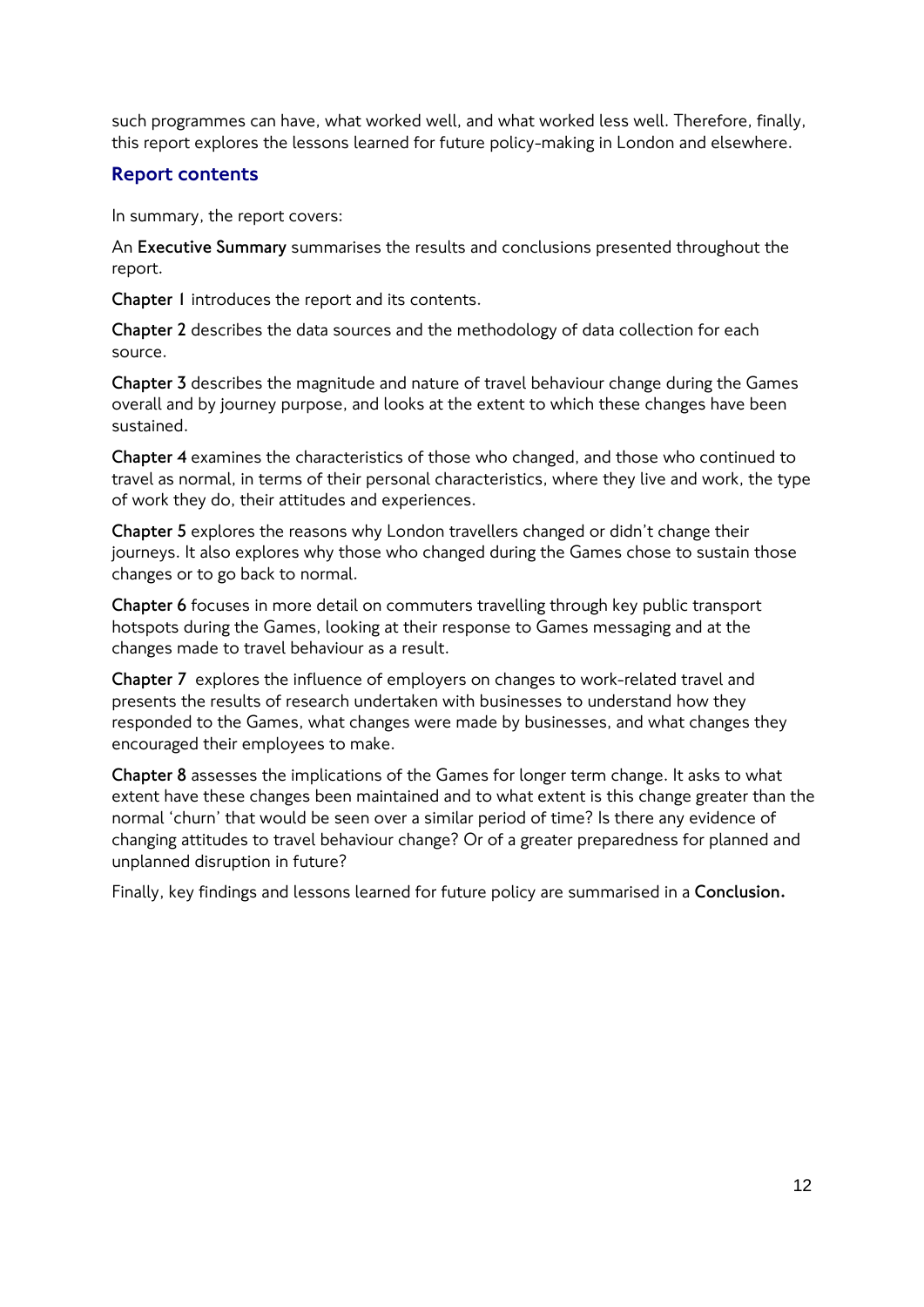# <span id="page-13-0"></span>2. Methodology

Several different pieces of fieldwork have contributed to the analysis presented in this report. This Chapter describes the methodology of each of these surveys, and explains where results can be found in this report and other accompanying reports.

### **ODA Olympics and Paralympics Journey Maker Surveys**

The ODA undertook a small daily survey throughout the Games, called the Journey Maker survey, to understand the changes to travel behaviour being made. The results of this survey were produced quickly so that the information could be used to review and/or adjust the Games Time travel demand management messages as required. In total, 5,304 respondents completed the survey during the Olympics and 3,439 during the Paralympics. The survey consisted of:

- Olympic Games-Time Journey Maker survey, administered daily between 24th July and 12<sup>th</sup> August, with a typical sample size of 200 to 500 respondents.
- Paralympic Games-Time Journey Maker survey, administered daily between 29<sup>th</sup> August and 7th September, with a typical sample size of 200 to 350 respondents.

Results from the ODA Olympic and Paralympic Journey Maker Surveys are presented in Chapter 3 of this report and the in fifth annual Travel in London report.

### **TfL Olympic Personal Travel Panel Survey**

TfL undertook a large scale Personal Travel Panel Survey interviewing regular travellers in London before, during and after the Olympic Games. The purpose of the survey was to understand how London residents, workers and regular visitors planned to change their travel during the Games, to explore how they responded during the Games, their experience of that change and whether they choose to sustain the changes made in the longer term.

The survey was conducted by AECOM on behalf of TfL and involved three survey waves:

- Pre-Games Wave undertaken in July 2012 with 7,194 respondents, it focused on establishing normal travel patterns, awareness of the need to change travel patterns during the Games, and plans to do so.
- Games Time Wave undertaken in August and September 2012, during the Games, with 2,805 respondents, the survey concentrated on changes made to commute, business and other journeys during the Games.
- Post-Games Wave undertaken after the Games in November 2012 with 1,799 respondents, the survey explores the impact of changes made during the Games on respondents, whether any change has been sustained and the reasons for this choice, and attitudes towards future change.

The sample was primarily drawn from TfL's customer database, which contains the contact details of Oystercard holders, Congestion Charge registered users, Barclays Cycle Hire members and anyone who has signed up for any of TfL's information services. Some additional recruitment was conducted on-street prior to the Games to increase the sample of car drivers.

The survey was conducted as a panel, so that the same respondents took part in each wave. In wave three, additional fieldwork was undertaken with 1,204 respondents who had dropped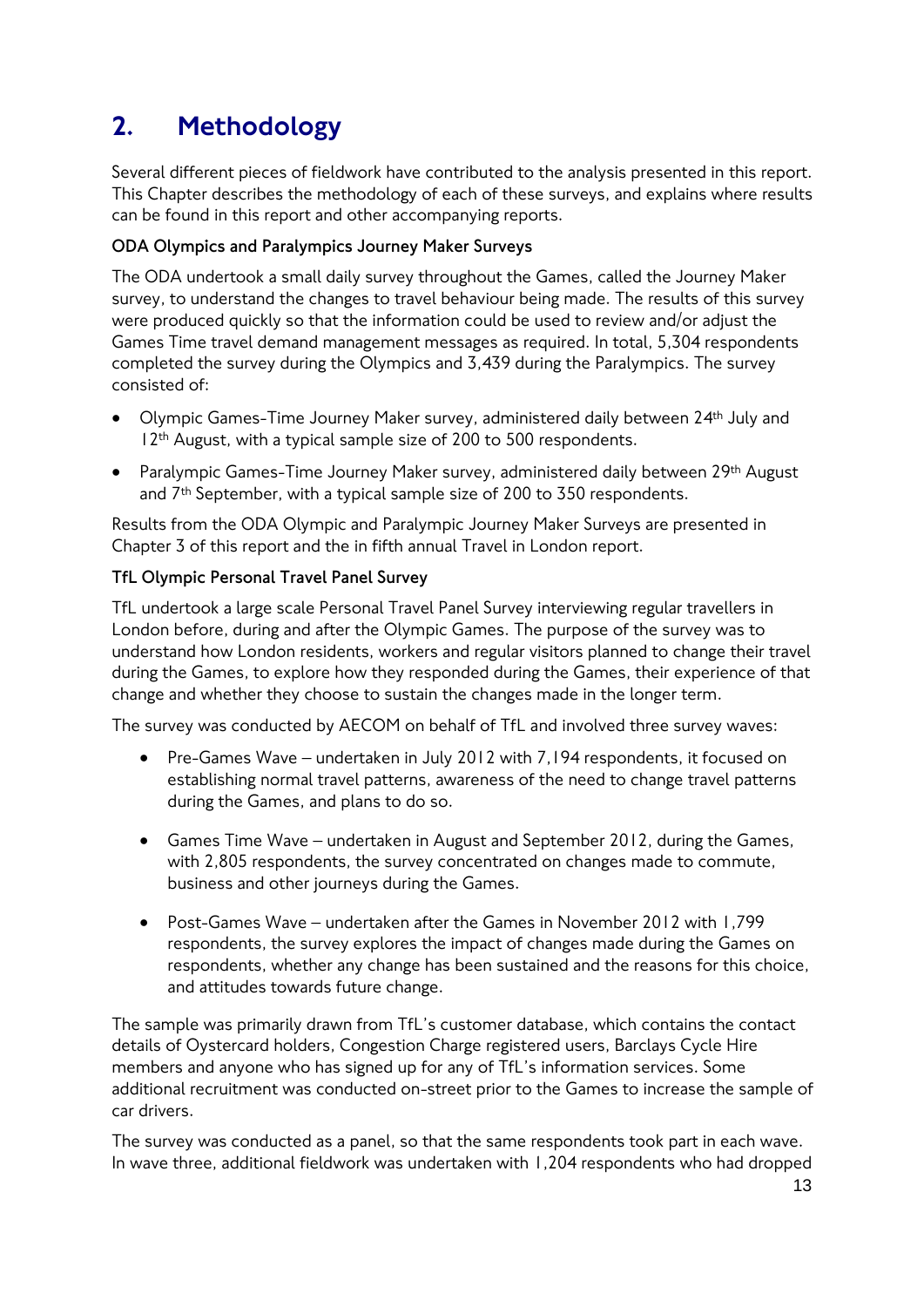out of the survey after wave one and 277 respondents who had not responded to any previous waves of the survey.

This survey is the core source of data for this report and results are presented throughout.

### **TfL Oyster and Hotspot User Survey**

The TfL Oyster and Hotspot User Survey was a survey of Oystercard users who regularly use one of the hotspot rail and Underground stations identified as part of the Games Travel Demand Management programme and other key stations. These stations are: Paddington, Marylebone, Euston, Kings Cross, St Pancras, Liverpool Street, Waterloo, London Bridge, Victoria, Charing Cross, Bank, Canary Wharf, Oxford Circus, Leicester Square, Piccadilly Circus, Bond Street, Blackfriars, Fenchurch Street and Cannon Street. 'Regular users' were defined as those who entered or exited the same station on at least three occasions per week for at least three of four weeks immediately prior to the start of the Olympic Games. The majority were people travelling to work.

The survey was undertaken by SDG on behalf of TfL, and was conducted online. A total of 2,709 completed responses were received. The survey was piloted between 21st and 22nd November 2012, with the main fieldwork conducted between 19th December 2012 and 14th January 2013.

Results from the TfL Oyster and Hotspot User Survey are presented in Chapter 6 of this report.

### **TfL Oyster and Hotspot User Focus Groups**

Following the TfL Oyster and Hotspot User Survey, four focus groups were undertaken by in February 2013 by SDG on behalf of TfL with a sample of respondents from the main survey who had used four of the hotspot stations: Waterloo, Bank, Canary Wharf and London Bridge. The purpose of the focus groups was to gain an in-depth understanding of responses to TDM activity during the Games and in particular to understand which communications channels were found to be most useful and effective by London travellers.

Results from the TfL Oyster and Hotspot User Focus Groups are presented in Chapter 6 of this report.

### **TfL Olympic Business and Freight Survey**

The TfL Olympic Business and Freight Survey was a large scale survey with businesses and freight operators in London aiming to establish the impact the Games had on business activity, the effectiveness of their plans to minimise disruption, and any long term impacts. The survey was conducted by AECOM of behalf of TfL during 2012. It involved three survey waves:

- Pre-Games Wave undertaken in May 2012 this focused on establishing the level of awareness about the Games and of information to minimise the impact of the Games, and the extend to which the industry was establishing plans to adapt operations during the Games period.
- Games Time Wave undertaken in August 2012 during the transition period between the Olympic and Paralympic Games with the aim of understanding the level of adaptation by businesses and freight operations and any immediate impacts of the Games on operations.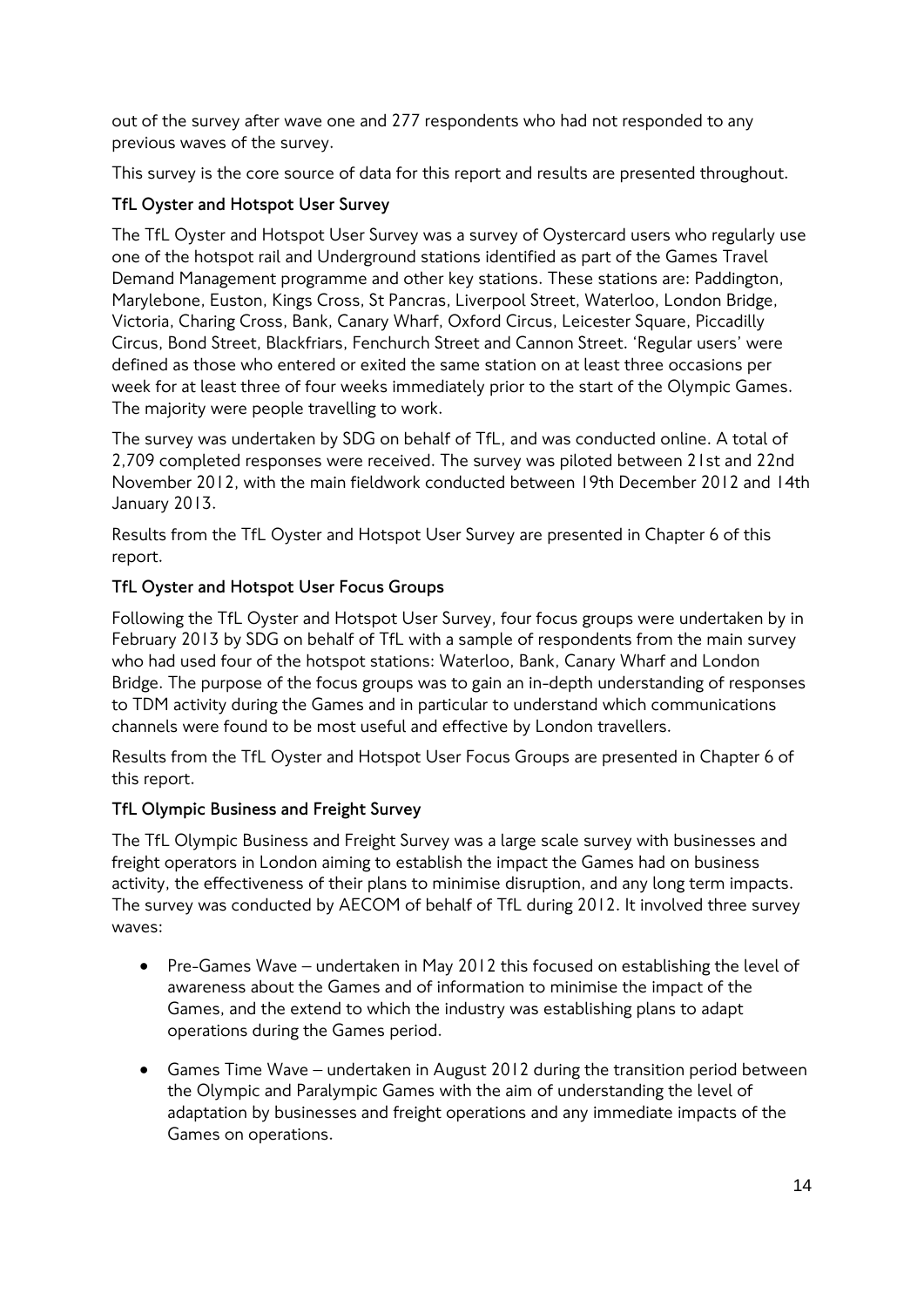• Post-Games Wave – undertaken in November 2012, well after the end of the Paralympic Games when business operations were expected to be back to normal. This wave focused on understanding in more detail some of the Games adaptations and explored whether any of the changes had been sustained. It also focused on the possible cost implications of changes and the barriers to making changes under normal operations.

Each survey wave involved telephone interviews with 1,000 general businesses located in the areas most likely to be affected by the Games: in Central London, on the ORN/PRN, and around Games venues, and with 1,000 freight operators who did business in London (but were not necessarily based in London). Respondents at each wave were asked to participate in the next wave (if willing) providing a panel element to survey but the total sample of 1,000 businesses and 1,000 operators was retained by substituting respondents who dropped out with a fresh sample.

The main sampling source was the Experian National Business Database for both businesses and freight operators. The freight operator sample was boosted with in-house databases including the FORS (Freight Operator Recognition Scheme) database, the Freight Advice Programme attendance list and attendees from freight workshops.

Quotas were set in order to obtain a range of different sized businesses and freight operators. Annual turnover was used for businesses differentiating between small enterprises (those with turnover of up to £10 million per year - quota was 70 per cent) and large enterprises (those with annual turnover over  $E10$  million - quota was 30 per cent). Fleet size was used for freight operators, differentiating between small operators (those with up to 10 vehicles - quota was 60 per cent), medium operators (those with between 10 and 100 vehicles - quota was 30 per cent) and large operators (those owning over 100 vehicles quota was 10 per cent). Apart from the quotas adopted by size, a minimum of 10 per cent per industry sector was also adopted for both businesses and freight operator to enable detailed analysis by sector.

Results from the Business and Freight Survey are presented in Chapter 7 of this report. Further results can be found in the accompanying report: Freight and Business Travel in the London 2012 Olympic and Paralympic Games, a Travel in London Supplementary Report.

### **TfL Business Case Studies**

A series of business case studies covering goods and servicing, and business and commuter travel were collected by Parsons Brinkerhoff on behalf of TfL in 2012. The case studies explored how businesses and employers prepared for the Games, providing an in-depth understanding of the planning undertaken in order to cope with the Games period, business experiences of the Games and the impact of the Games on their business activity. The case studies also seek to identify any lessons learned for the future.

In total, 74 organisations agreed to act as a case study, and in each case an in-depth interview was undertaken, all of which were completed between September and November 2012. A range of businesses were interviewed from different sectors and sizes, with a focus on businesses operating in areas most likely to be affected by the Games (i.e. close to Games venues, the ORN and PRN). The sample of businesses was taken from the Travel Advice for Business Programme contacts, those who had requested Legible London maps and some ad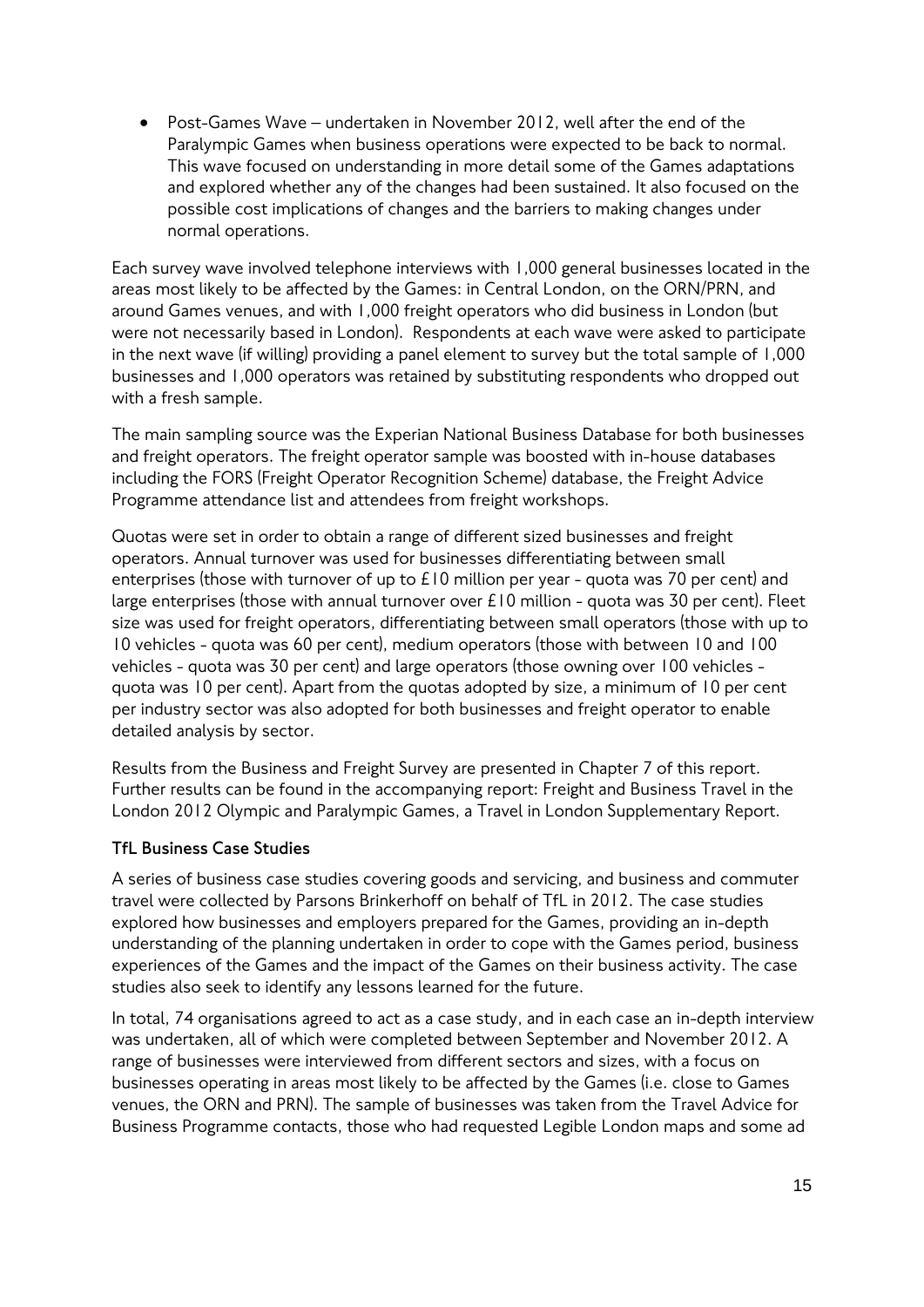hoc recruitment to ensure that the sample included businesses which were more and less actively engaged with TfL.

Results from the Business Case Studies are presented in Chapter 7 of this report. Further results can be found in the accompanying report: Freight and Business Travel in the London 2012 Olympic and Paralympic Games, a Travel in London Supplementary Report.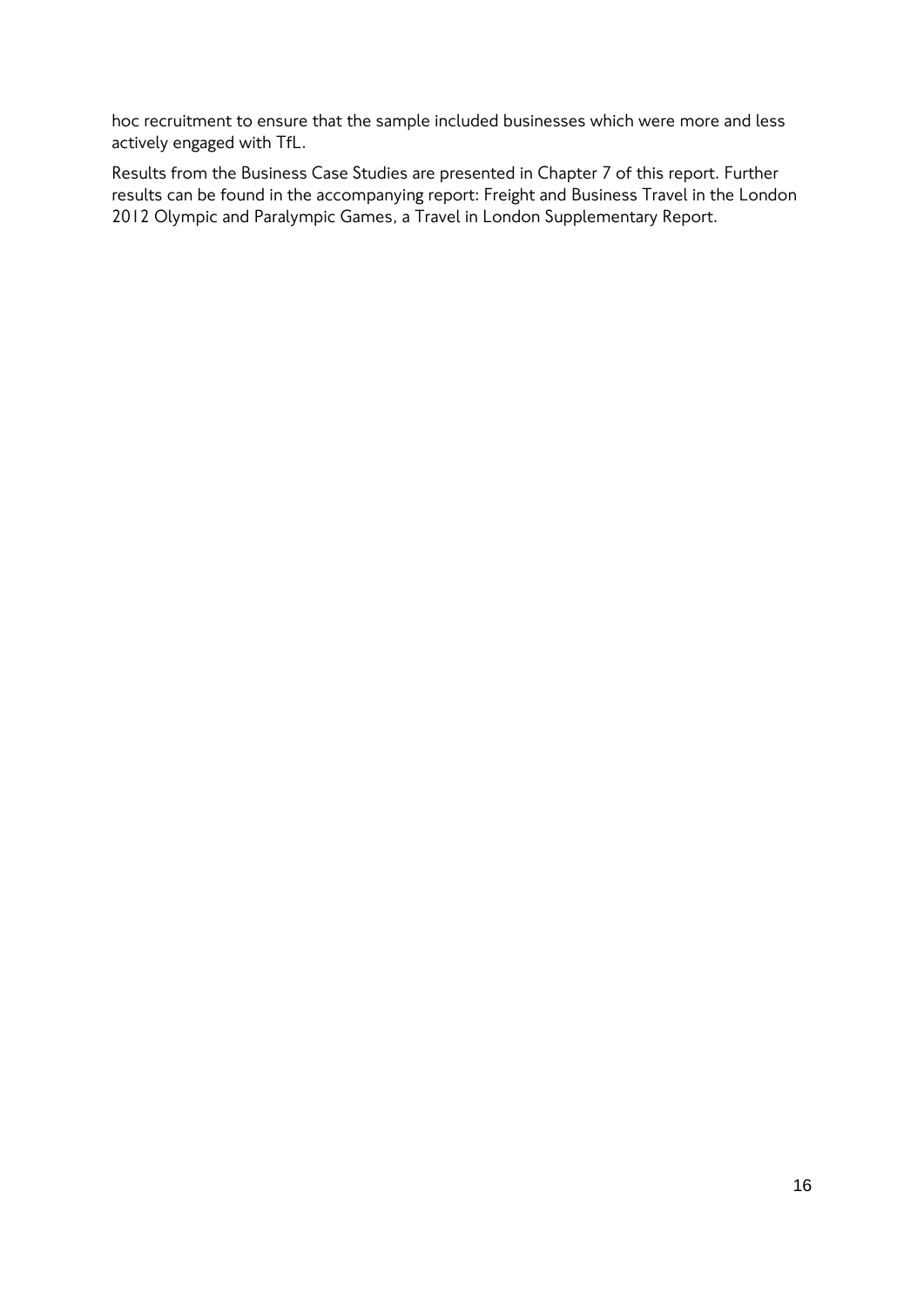# <span id="page-17-0"></span>3. Magnitude of change

This chapter quantifies the magnitude of change in travel behaviour during the Games and what measures individuals took to change their travel behaviour. It also looks at whether the Travel Demand Management programme and the experience of the Games have lead to any changes to travel behaviour in the long term.

In particular this chapter covers:

- Change to travel demand on an average day during the Games;
- Change in travel behaviour during the Games by journey purpose; and
- Sustained change in travel behaviour bevond the end of the Games.

This Chapter draws on the TfL Personal Travel Panel Survey, waves one to three, and the ODA Journey Maker Survey. The methodology of these surveys is described in Chapter 2.

### **Key findings:**

- The fifth Travel in London report estimated that background demand, in other words normal travel not related to the Games, reduced by five per cent on an average day during the Olympics and three per cent during the Paralympics.
- On an average weekday during the Olympics, 35 per cent of regular travellers changed their travel by reducing, re-timing, re-routeing or re-moding their journey. During the Paralympics the figure was 31 per cent.
- Across the two weeks of the Olympics, more than three quarters of the London travelling population made some sort of change to their travel patterns as a result of the Games and 23 per cent continued to travel as normal.
- In total, 63 per cent reduced their travel, 28 per cent changed the time of their journeys, 21 per cent changed route and 19 per cent changed mode. 48 per cent of travellers made more than one change to their journeys.
- 32 per cent of commuters continued to travel as normal during the Olympics while 54 per cent of commuters made at least one change to their travel during the Olympics. The remainder were on leave or not working throughout for reasons unrelated to the Games. As with all regular London travellers, the most common change was to reduce the number of journeys to work (27 per cent of all commuters).
- 43 per cent of those who were business travellers before the Games made a business journey during the Olympics. 26 per cent of business travellers reduced their travel during the Olympics and 35 per cent made at least one change to their travel during the Olympics.
- Between four and five in ten of those travelling for non-work purposes made a change to their travel.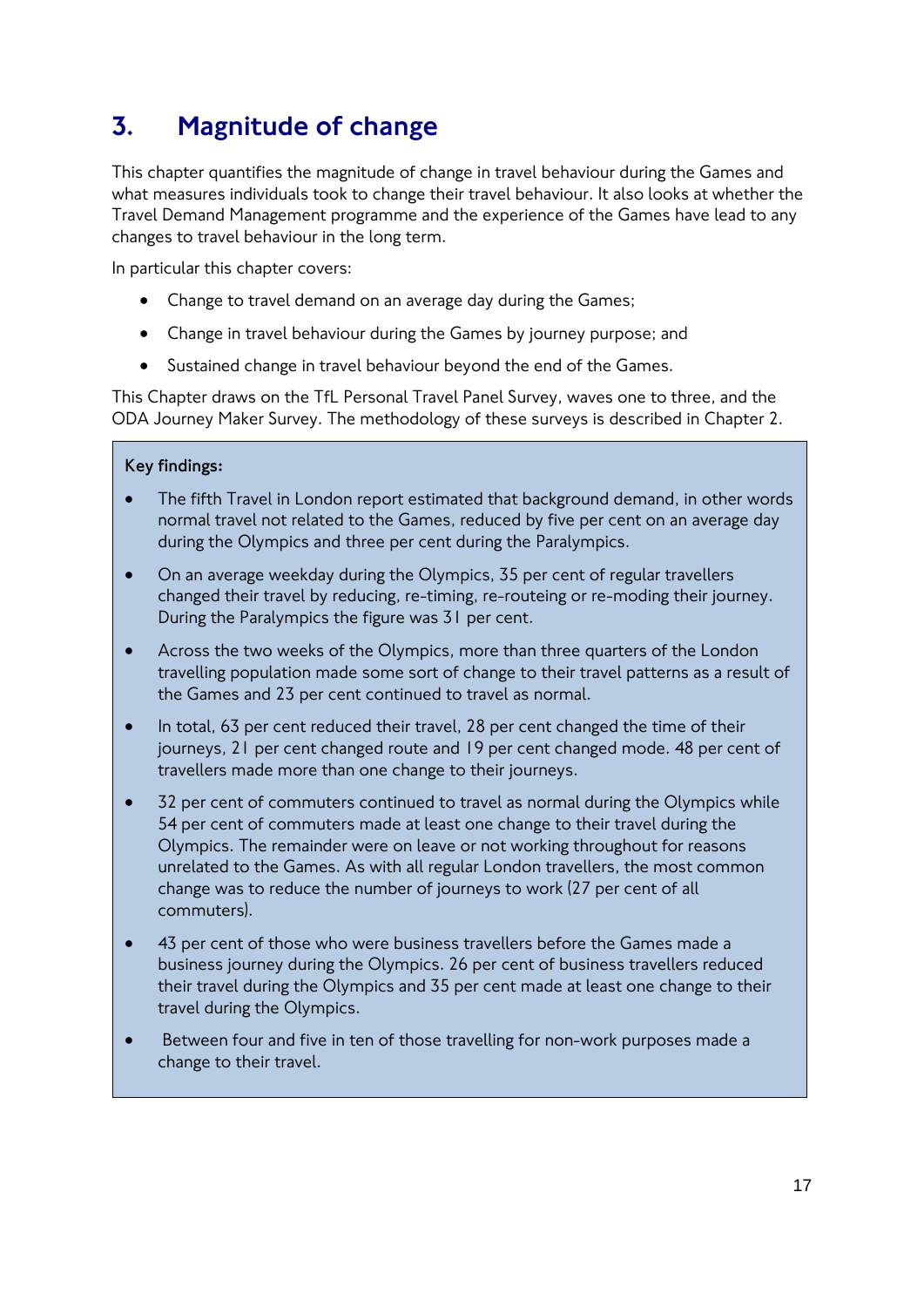- 15 per cent of regular London travellers who made a change to their travel during the Games have continued with that change, equivalent to 11 per cent of all regular London travellers. 'Reduce' was the most likely change to be sustained for all journey purposes.
- There has been a sustained increase in working from home. Those who have continued to work from home more than they did before the Games intend to work from home over the next three months more frequently than all commuters.

Travel in London 5, published in December 2012, presented estimates of total travel demand, travel associated with the Games, and the degree of reduction in 'normal' travel across the network. This analysis concluded that background travel demand was around 5 per cent lower during the Olympics and 3 per cent lower in the Paralympics than would have been expected in Summer 2012 without the Games.

In addition to this aggregate reduction in background demand was a much greater level of change to the route, mode and time of journeys made, which in turn lead to a more substantial reduction in background travel demand at some locations, on some modes and at certain times, but not to any change in the total amount of travel.

The goal of travel demand management during the Games was to achieve reductions of up to 30 per cent in background demand at certain places and times, in order to ensure that the Games family and spectators reached Olympic venues on time and that London continued to operate during the Games. Throughout the Games, much of London remained unaffected: TfL predicted that 65 per cent of stations and 70 per cent of traffic would be unaffected. The Travel Demand Management (TDM) programme was targeted at those who normally travel in or through affected areas and at businesses operating in those areas. Information was provided about the scale of disruption that could be expected and individuals and businesses were encouraged to make plans to help them cope with this disruption. The programme was based on encouraging four principle responses: Reduce, Retime, Re-mode and Re-route. In addition, the Active Travel Programme aimed to promote walking and cycling during the Games through communications and improved infrastructure.

### **Personal Travel during the Games**

Survey research has attempted to quantify the totality of change made by London's travelling population, and further to understand the distribution of that change across the population and network. In particular, the research sought to understand the volume of change that was required to deliver such a reduction in total background demand and to provide the capacity needed for Games-related travel. For example, did a small number of people make substantial changes to their travel, or did many people make many smaller-scale changes?

It is worth noting that many changes may have the effect of cancelling one another out at an aggregate or local level, but may still be worthwhile in terms of facilitating Games demand. For example, if a traveller re-routes their journey by getting off a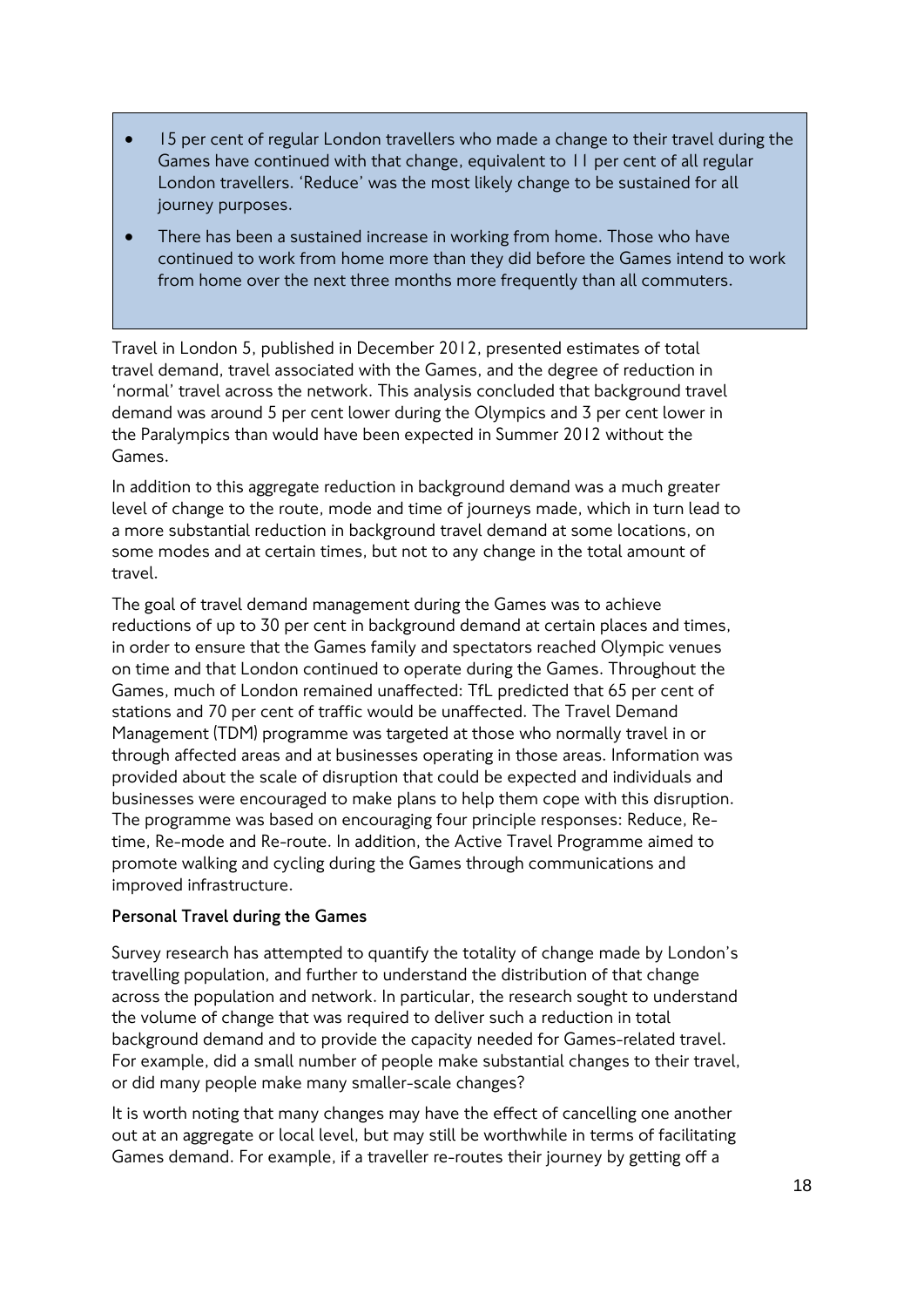train at Vauxhall rather than Victoria, and a second traveller re-routes their journey from London Bridge to Victoria, Victoria sees the same amount of travel and overall, but perhaps a more efficient use is made of the network, with travellers avoiding a key Games hotspot (London Bridge). Equally, whilst people may have reduced their 'regular' journeys, these may have been replaced by other journeys contributing to aggregate London-wide demand. So, a traveller may work from home rather than in their central London office, and pop out to their local shop at lunchtime: a return commute journey is replaced by a return local shopping journey. Thus, we would expect the overall reduction in demand to be somewhat lower than the reported reduction in 'regular' journeys.

### Change in background travel demand on an average day

Research carried out throughout the Games found that on an average weekday around a third of people changed their travel behaviour during the Olympics and slightly fewer during the Paralympics (based on the Games-time Journey Maker surveys). This group made at least one of four changes to their regular travel: changing the mode, route or time of a journey that they normally make, or reducing their travel by choosing not to make their regular journey. In order to provide an assessment of total change, the options have been classified in a hierarchy based on the assumed difficulty of making such a change. It is assumed that, of the changes that can be made to a journey, it is more inconvenient to change the mode of travel than to alter the route, and it is easiest to change the time of the journey. Clearly, the relative ease of making changes will vary according to individual circumstances so this hierarchy is taken as a common sense average only.

[Figure 3.1](#page-20-0) shows the reported change to normal travel on an average weekday during the Olympics. 20 per cent of people did not make their normal journey and a further 15 per cent made their normal journey, but changed it in one or more ways. [Figure 2](#page-20-1) shows the reported change to normal travel on an average weekday during the Paralympics. 18 per cent of people did not make their normal journey and a further 13 per cent made their normal journey, but changed it in one or more ways.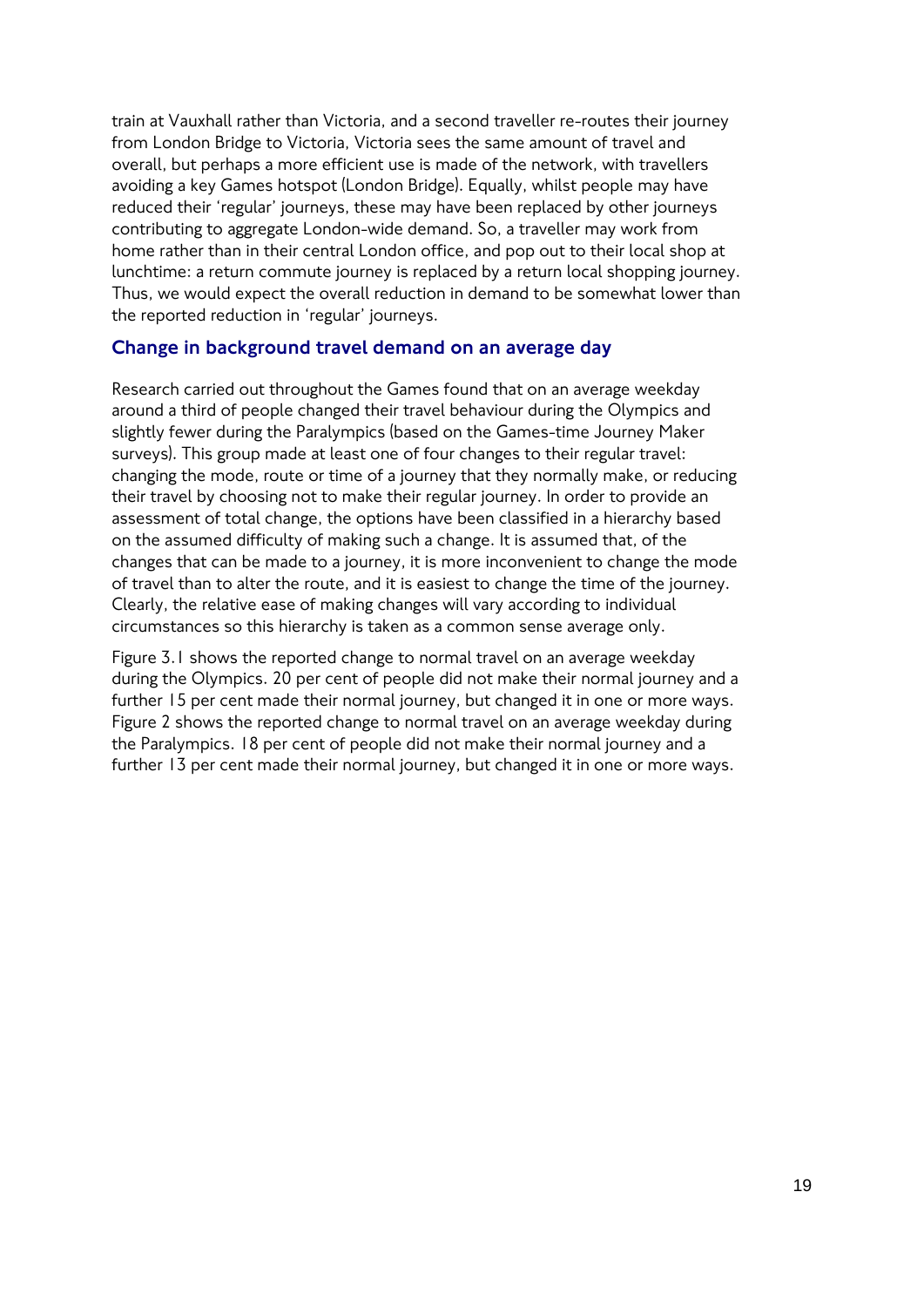

<span id="page-20-0"></span>Figure 3.2 Overall change in 'regular travel' on an average weekday during the Olympics.

*Source: ODA/TfL TDM Olympic Games-time Journey Maker Survey. Base: 5,304 regular travellers in London*

<span id="page-20-1"></span>



*Source: ODA/TfL TDM Paralympic Games-time Journey Maker Survey. Base: 3,439 regular travellers in London*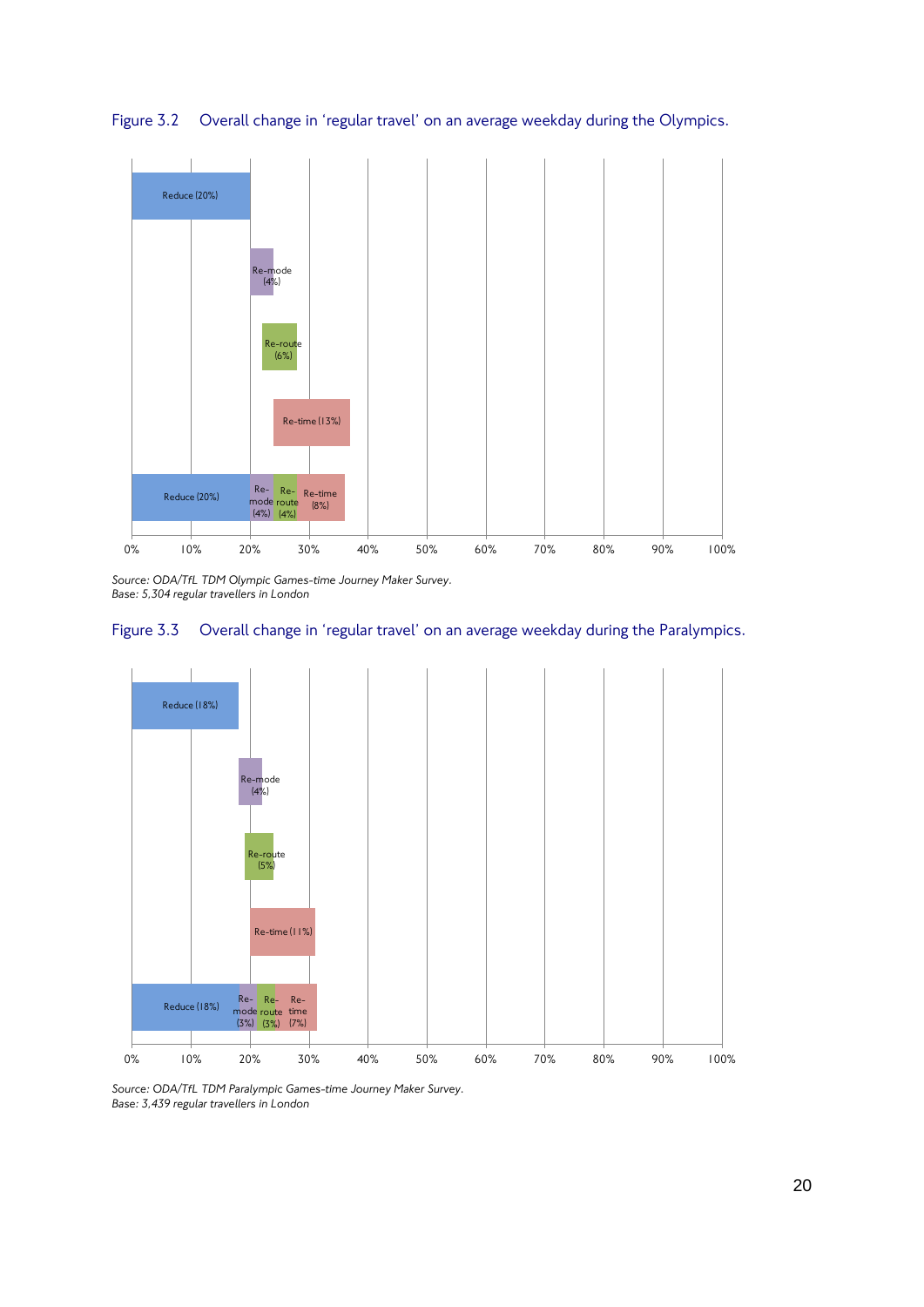# Change in travel behaviour during the Games

Across the two weeks of the Olympic Games, more than three quarters of the London travelling population made some sort of change to their travel patterns as a result of the Games and just 23 per cent continued to travel as normal throughout (based on TfL's Personal Travel Panel Survey waves one and two). In total, nearly two thirds of London travellers reduced their travel by choosing not to make at least one of the journeys they would normally have made during the Olympic period. 28 per cent changed the time of some of their journeys, 21 per cent the route and 19 per cent changed mode at least once in the course of the Games. Many London travellers made more than one change to their travel patterns, 48 per cent of those who made a change.

Figure 3.4 Summary of travel behaviour change by London's normal travelling population during the Olympic Games.



*Source: TfL Personal Travel Panel Survey Base: 2,805 respondents (wave 1 and 2)*

London travellers were more likely to have made changes to their work-related travel – business and commute trips – than to their travel for other purposes. Nearly two thirds of those travelling for business and commuting had changed their travel, compared to just 42 per cent of those travelling for leisure purposes.

Commuters were more likely than those changing other types of journey to have chosen to change the time, route or mode of their journey. Conversely, those changing their travel for business, shopping, leisure and other purposes were most likely to do so by simply reducing the number of journeys they made. This reflects the more discretionary nature of such journeys, and may also reflect the fact that some normal leisure travel will have been replaced by broadly Games-related leisure travel, such as attending ticketed or un-ticketed events, Cultural Olympiad and Games family activities (such as the National Houses), and watching the Games broadcasts at home or elsewhere.

By far the greatest reduction can be seen in business trips, with 55 per cent of those who would have been expected to make a business journey reducing their travel, many of whom did not make a business journey at all in the two working weeks of the Olympics. This may reflect the knock-on impact of changes to commuting, with parts of the workforce working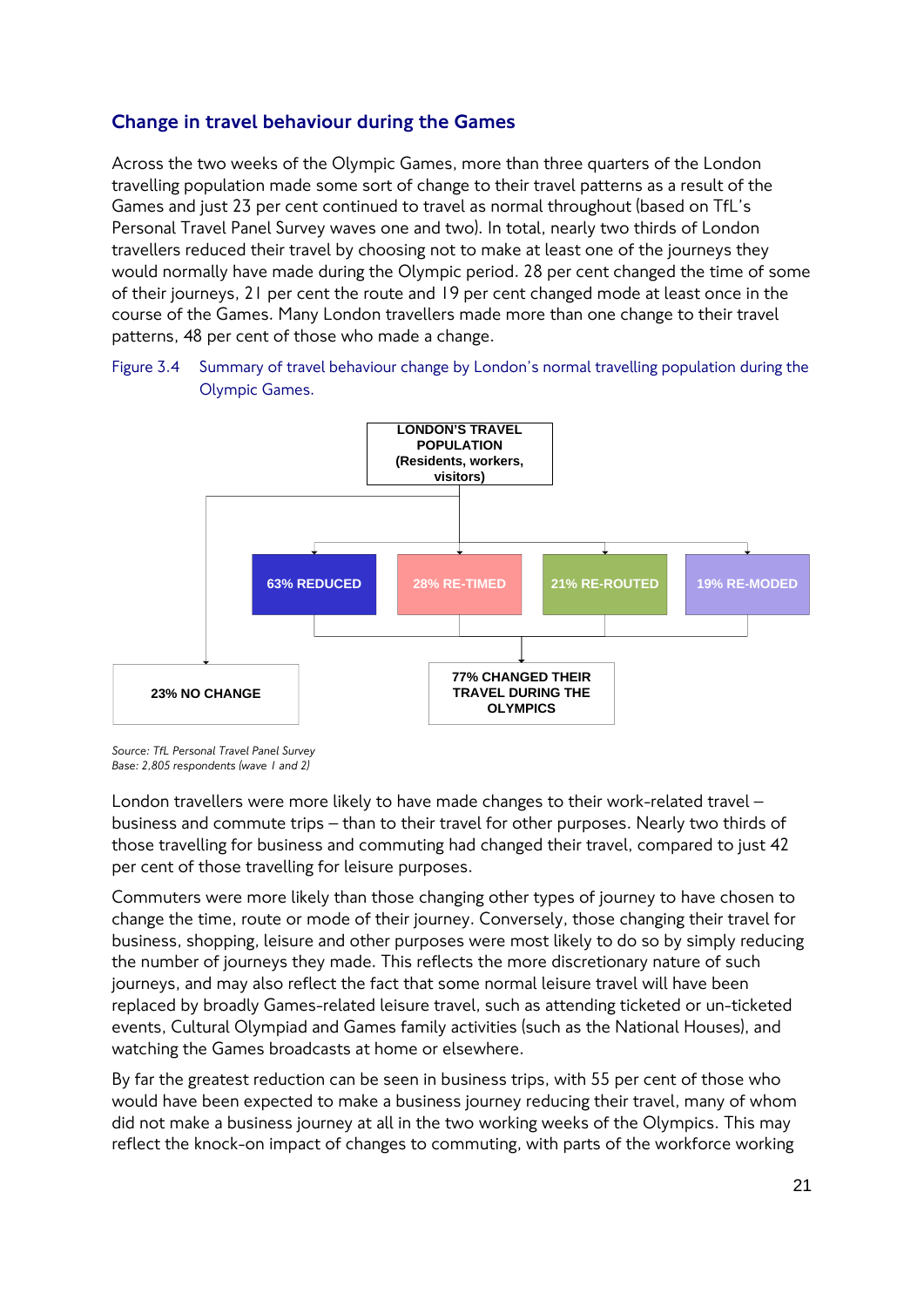from home or abnormal hours preventing meetings taking place. It is also relevant that workers in 'higher' occupational groups and on a higher income, who are assumed to be more likely to make business journeys in normal conditions, were more likely to have reduced their commute travel.

### Understanding changes to Commuting

Commuting normally makes up 17 per cent of journeys in London. 2,372 respondents to TfL's Personal Travel Panel Survey normally commute in Greater London.

### **Magnitude of change in commuting journeys**

85 per cent of commuters worked at least one day during the Games, 4 per cent of commuters were on annual leave for the whole Games as a result of the Olympics and 11 per cent did not work any days during the Olympics for other reasons. 32 per cent of commuters continued to travel as normal during the Olympics while 54 per cent of commuters made a least one change to their travel during the Olympics. As with all regular London travellers, the most common change was to reduce the number of journeys to work (27 per cent of all commuters). However, commuters were relatively less likely to reduce their journeys and more likely to make other changes. 25 per cent of commuters changed the time of their commute at least once during the Games, 16 per cent the route and 11 per cent the mode.





*Source: TfL Personal Travel Panel Survey Base: 2,372 respondents (wave 1 and 2)*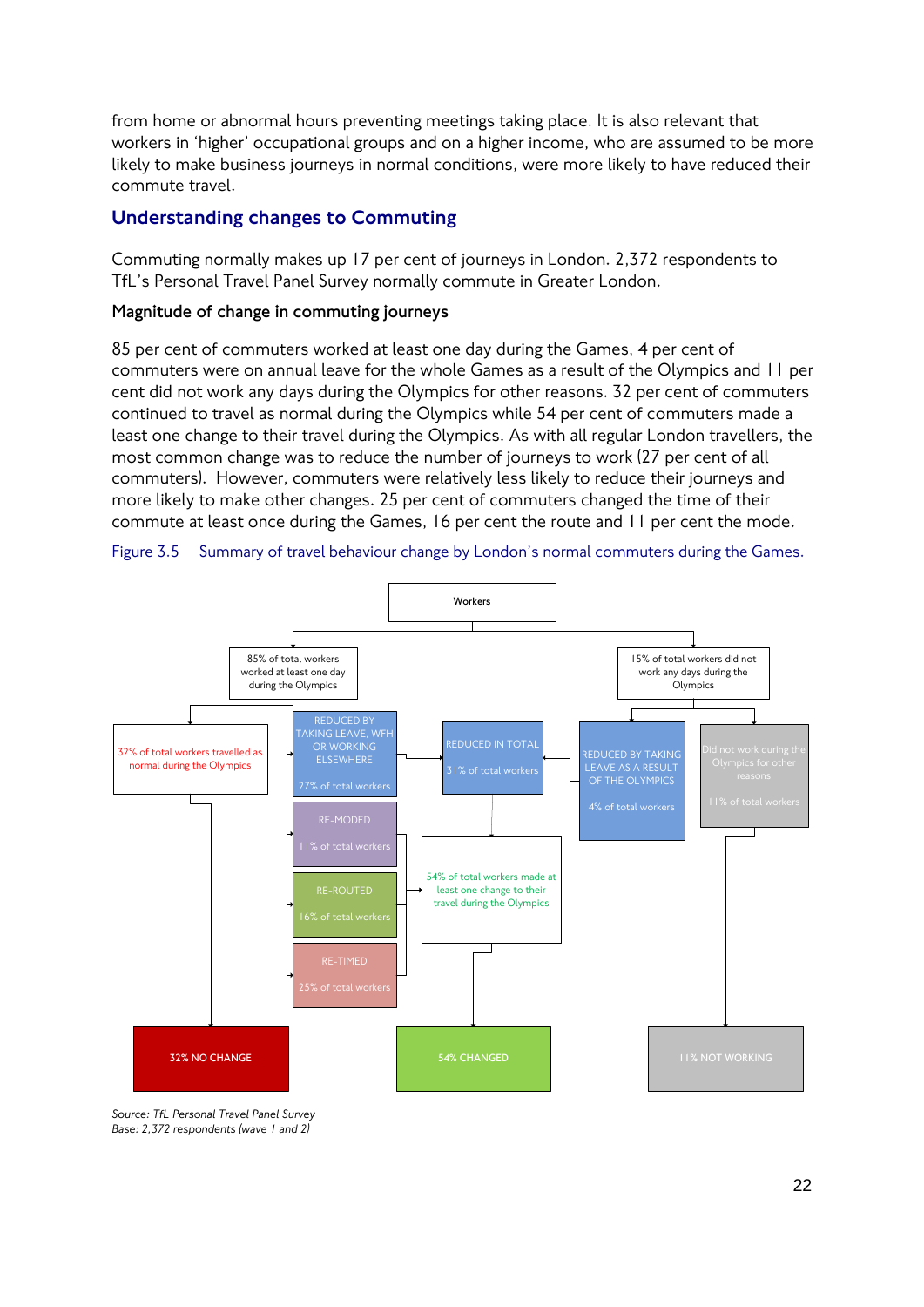### **Reduction in journeys to usual workplace**

The TDM programme promoted three different ways to reduce travel to usual workplaces during the Games: taking annual leave, working from home or working from a different location. 15 per cent of those in work did not work any days during the Games. Of this group, 11 per cent said that this was unrelated to their Games, for example because they normally went on holiday at this time of year. 4 per cent had chosen to take annual leave as a result of the Games.

27 per cent of workers said that they had reduced their travel to work at some point during the Games, meaning that in total 31 per cent of workers reduced their travel as a result of the Games (including those who took leave for the entire period as a result of the Games). Before the Games, on average employed respondents worked 4.5 days per week at their usual workplace and this decreased to 3.8 days per week during the Games. Other reductions in journeys to usual workplace were made including:

- 20 per cent took some annual leave because of the Games (either to attend the Games or to avoid any related disruption);
- 13 per cent worked from home more than they normally do; and
- 5 per cent worked at other locations more than normal.

Some respondents reduced their travel in more than one way, for example by taking some annual leave and working from home on other days.

### **Changing the mode of travel to work**

The TDM and Active Travel programmes encouraged commuters in London to use alternative modes to make their journeys during the Games so that they could avoid the busiest parts of the transport network. The Active Travel programme aimed to increase the levels of walking and cycling during the Games.

13 per cent of those who worked at least one day during the Games changed their mode of travel to work at some point during the Games. As shown in [Figure 3.5,](#page-23-0) this led to a reduction in the mode share for London Underground/DLR from 30 per cent before the Games to 22 per cent during the Games and an increase in walking and cycling from 20 per cent before the Games to 27 per cent during the Games.

<span id="page-23-0"></span>[Figure 3.6](#page-24-0) shows the main mode for journeys to work before and during the Games of those who changed their mode of travel. This shows that respondents generally moved away from travelling by public transport and towards walking or cycling.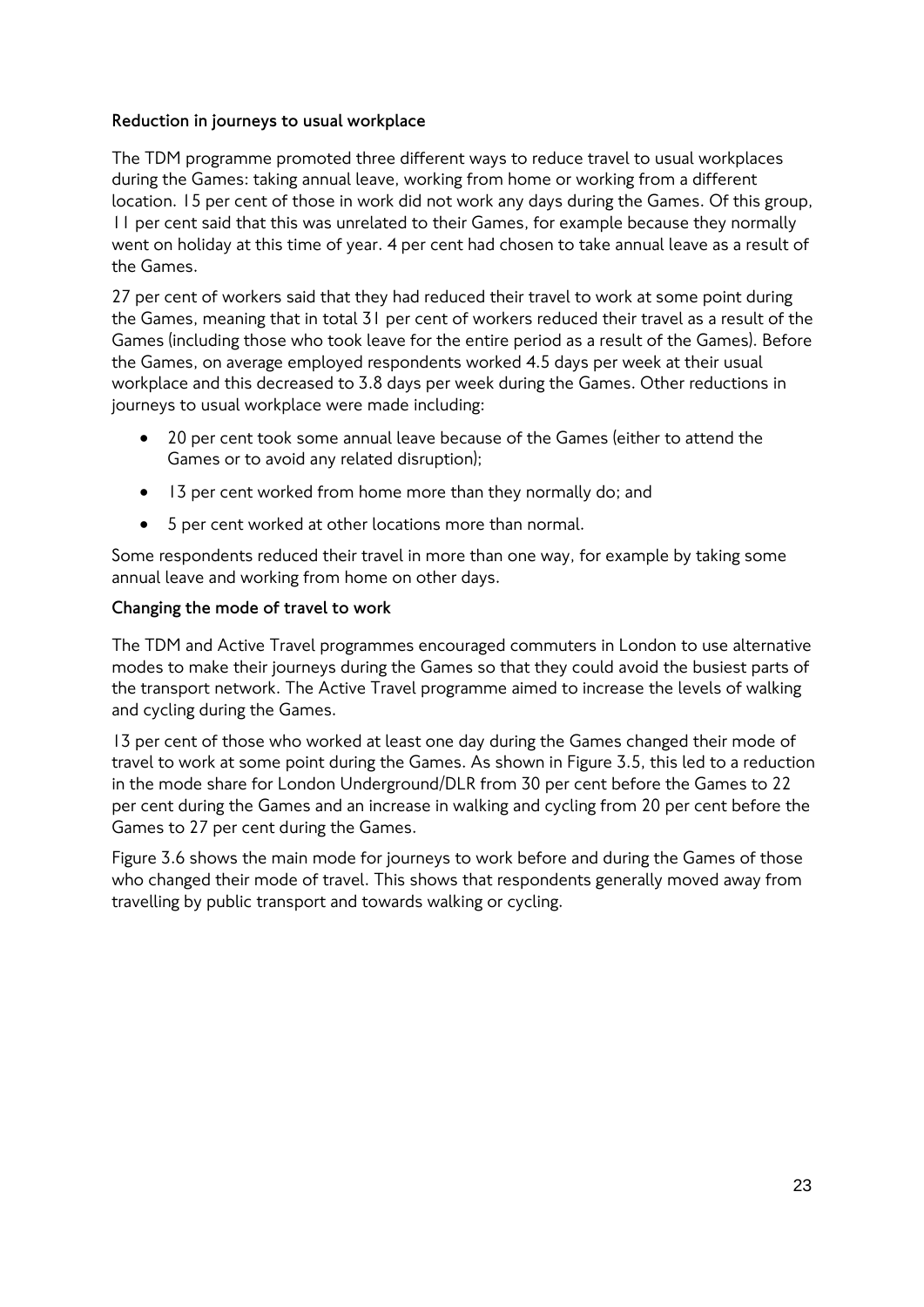



*Source: TfL Personal Travel Panel Survey. Base: 1,053 respondents*

<span id="page-24-0"></span>



■ Walk & cycle ■ Car/Motorcycle/Taxi ■ Bus/Tram ■ LU/DLR ■ National Rail/London Overground

*Source: TfL Personal Travel Panel Survey. Base: 248 respondents (wave 1 and 2)*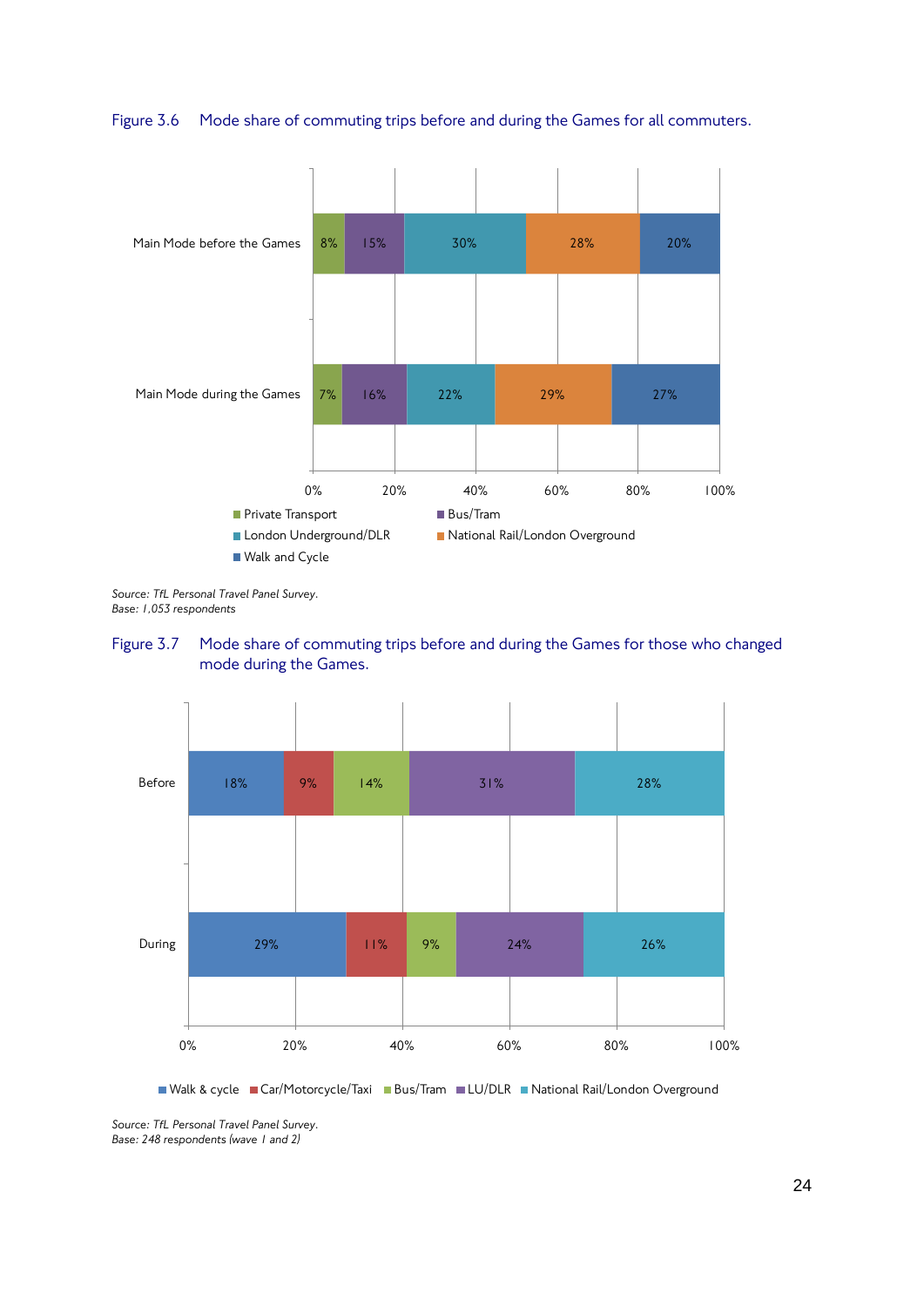### **Changing the route to usual workplaces**

The TDM programme encouraged travellers to change the route of their journey to avoid the busiest lines and stations. 18 per cent of those who worked at least one day during the Games reported that they had taken a different route to work at least once. Those who changed their route were more likely to have travelled by London Underground/DLR (36 per cent) and National Rail/London Underground (29 per cent) than other modes.



Figure 3.8 Mode share of those who made a reroute change to their journey during the Games.

*Source: TfL Personal Travel Panel Survey. Base: 211 respondents (wave 1 and 2)*

### **Changing the time of travel to usual workplaces**

Commuters were encouraged to change the times they set out and returned home so that they avoided the busiest times on the transport network. During the Games, 22 per cent of commuters travelled to work earlier than they normally would, while 6 per cent travelled later. On the way home from work, 15 per cent of commuters travelled earlier than they normally would, while 7 per cent travelled later.

<span id="page-25-0"></span>[Table 3.](#page-25-0)**1** shows the mean departure time for commuting trips before and during the Games split by those who travelled earlier during the Games and those who travelled later. It appears that commuters who changed their travel times generally moved their travel towards the edges of the peak period, in other words, those who normally travel earlier in the peak period travelled even earlier and those who normally travel later travelled even later. It also appears that there was some shortening of working days for those who travelled earlier, this could be an affect of the school holiday period or the Games, with commuters perhaps leaving work earlier to be able to enjoy the Games.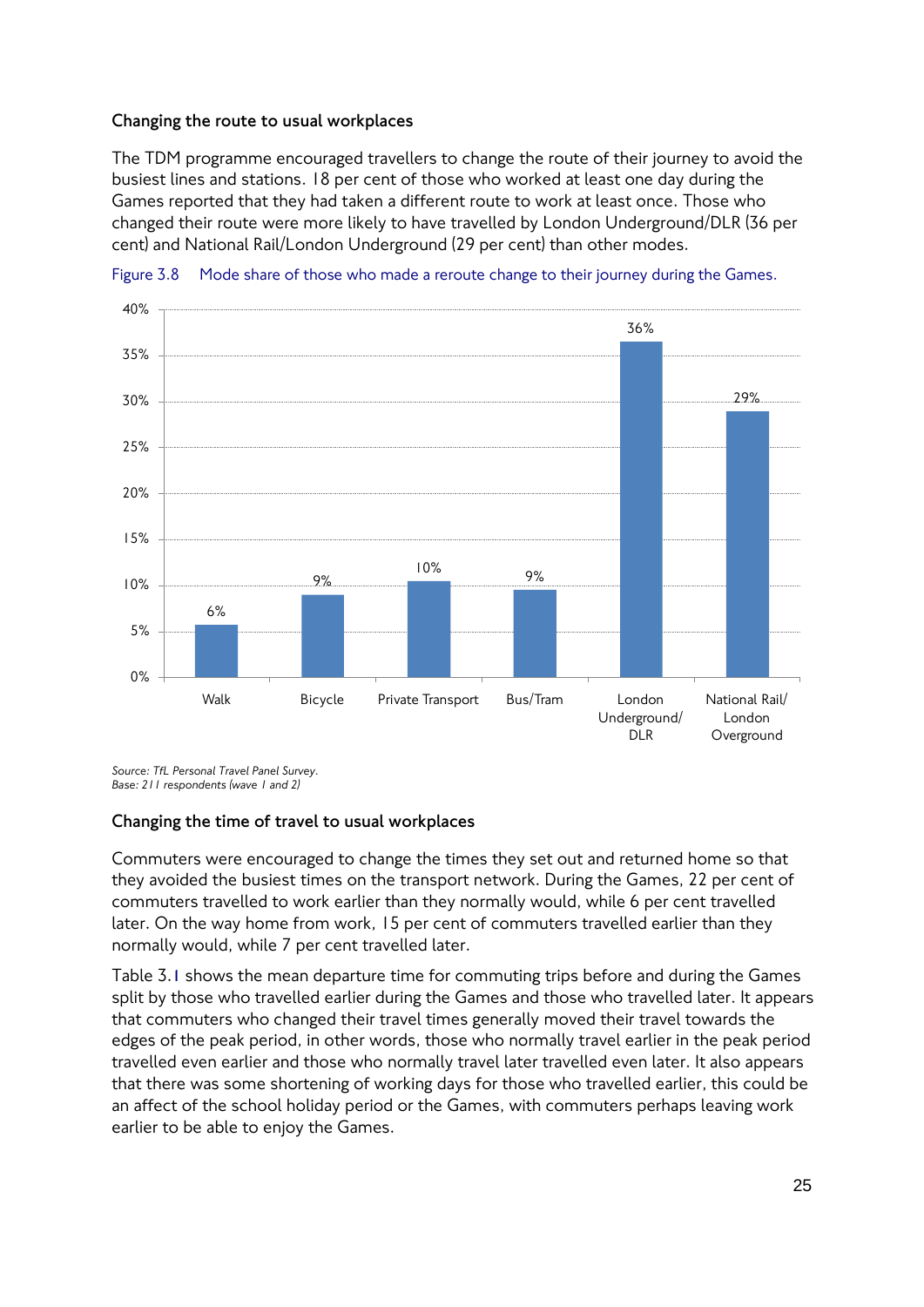### Table 3.1 Average start time of commuting trips before and during the Games.

|                  | Average start time of<br>commuters who changed to an<br>earlier travel time |        | Average start time of commuters<br>who changed to a later travel<br>time |        |
|------------------|-----------------------------------------------------------------------------|--------|--------------------------------------------------------------------------|--------|
|                  | Outward                                                                     | Return | Outward                                                                  | Return |
| Before the Games | 07:40                                                                       | 17:15  | 08:15                                                                    | 18:00  |
| During the Games | 07:15                                                                       | 16:15  | 09:00                                                                    | 18:45  |

*Source: TfL Personal Travel Panel Survey (wave 1 and 2). Base: 495 respondents (wave 1 and 2)*

## Understanding changes to Business Journeys

Business journeys normally make up 7 per cent of journeys on an average day. 1,647 respondents to the TfL Personal Travel Panel Survey undertook business journeys in London prior to the Games.

### **Magnitude of change to business journeys**

43 per cent of those who were business travellers before the Games made a business journey during the Olympics. 26 per cent of business travellers reduced their travel during the Olympics and 35 per cent made at least one change to their travel during the Olympics. These figures take into account the frequency of business journeys before the Games and whether travellers would have been expected to make a business journey during the Games (i.e. it excludes those who made less than one business journey per week).

30 per cent of business travellers did not make any changes to their business journeys during the Olympics. 4 per cent made a business journey during the Games but reduced the number of business journeys they made, 4 per cent changed the mode of their business journeys at least once, 4 per cent changed the route of their journeys at least once and 3 per cent changed the time of their travel.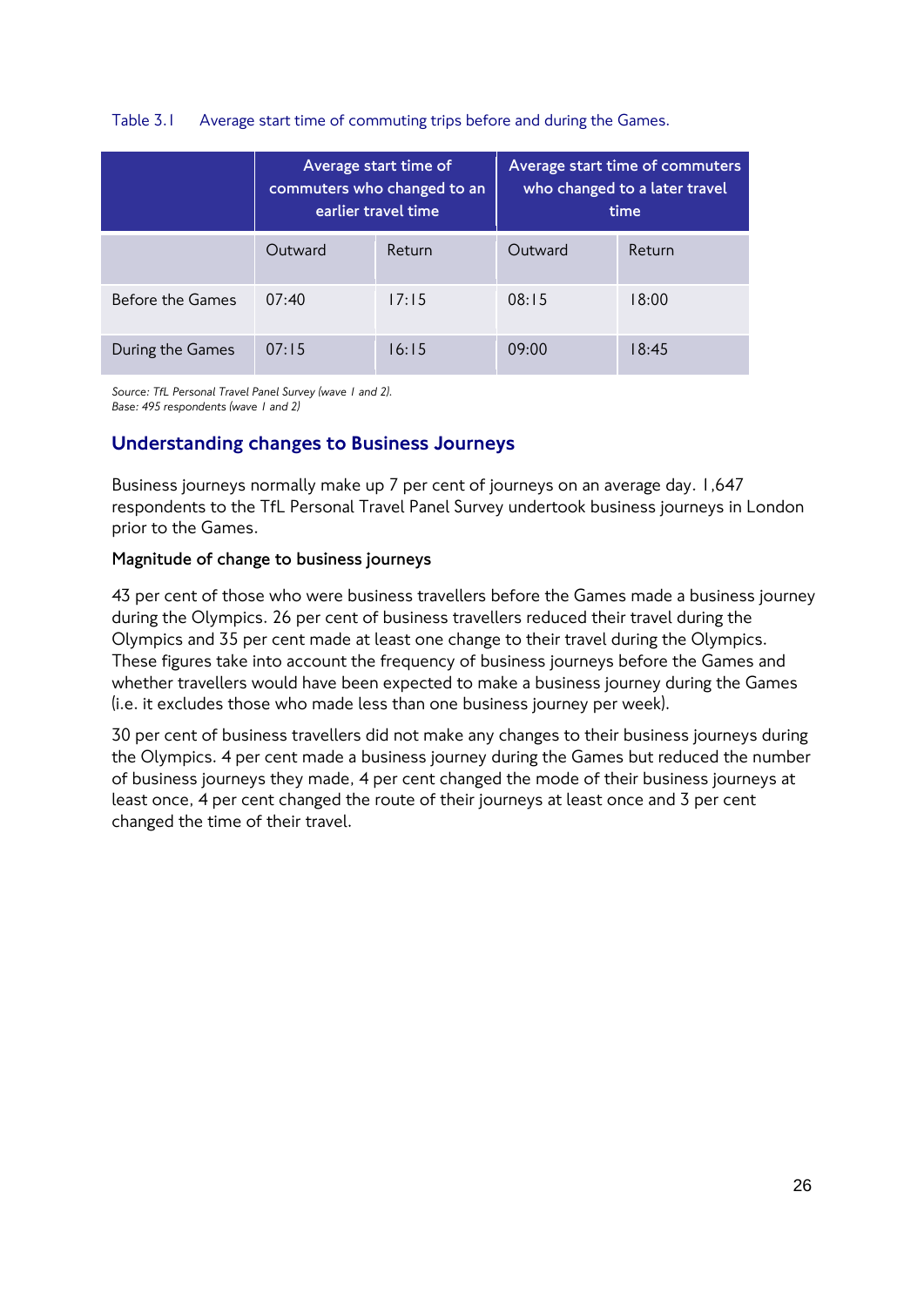Figure 3.9 Summary of travel behaviour change by normal London business travellers during the Games.



*Source: TfL Personal Travel Panel Survey (wave 1 and 2). Base: 1,624 respondents (wave 1 and 2)*

### **Reduction in business journeys**

There was a reduction in the average number of business journeys made per week from 2.2 to 2.0 journeys for those made a business journey during the Games and 26 per cent of business travellers reduced their business travel either through reducing the number of journeys made or making no journeys during the Olympics.

The substantial decrease in business travel may indicate that business journeys are more discretionary than commuting journeys or can be more easily re-scheduled. It may also be a knock-on affect of the changes to commute travel, with meetings cancelled because attendees are working at home or at a different location to normal.

There was a small increase in the use of information and communications technology by all business travellers but there was a substantially larger increase amongst business travellers who reduced journeys during the Games. This suggests that although some meetings were postponed, some meetings continued to go ahead using technology to replace face to face meetings.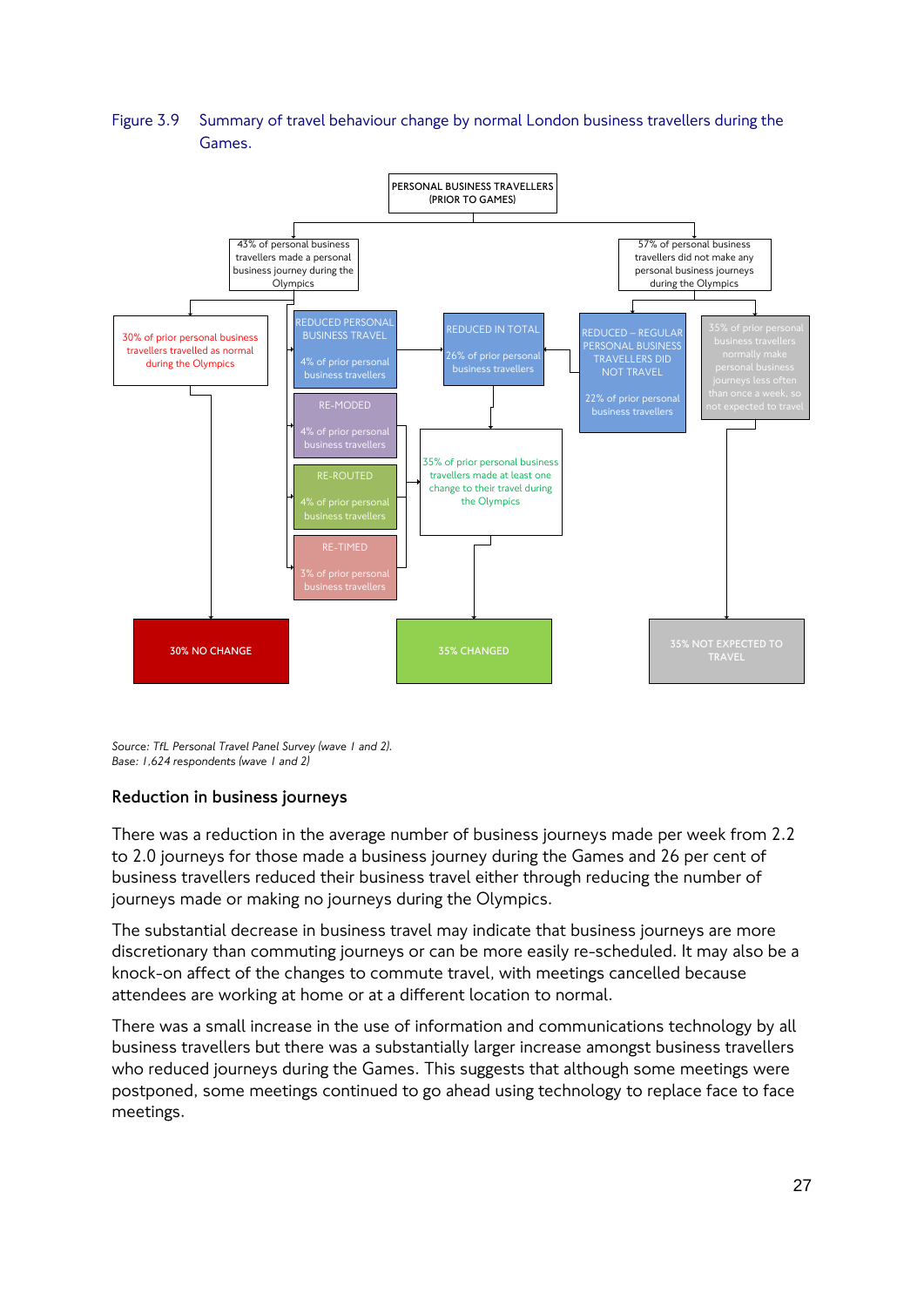



*Source: TfL Personal Travel Panel Survey* 

*Base: Telephone Conference - Those who reduce = 65, All business travellers = 398, Video conference – Those who reduced = 61, all business travellers = 385, Instant messaging – Those who reduced = 65, All business travellers = 398 (wave 2)*

### **Changing the mode of travel for business journeys**

<span id="page-28-0"></span>[Figure](#page-28-0) 3.10 shows the mode share before and during the Games of business travellers who changed mode. This shows mode shift away from London Underground and the DLR and towards National Rail, walk and cycle. Note the small base size for this analysis: just 70 business travellers changed mode.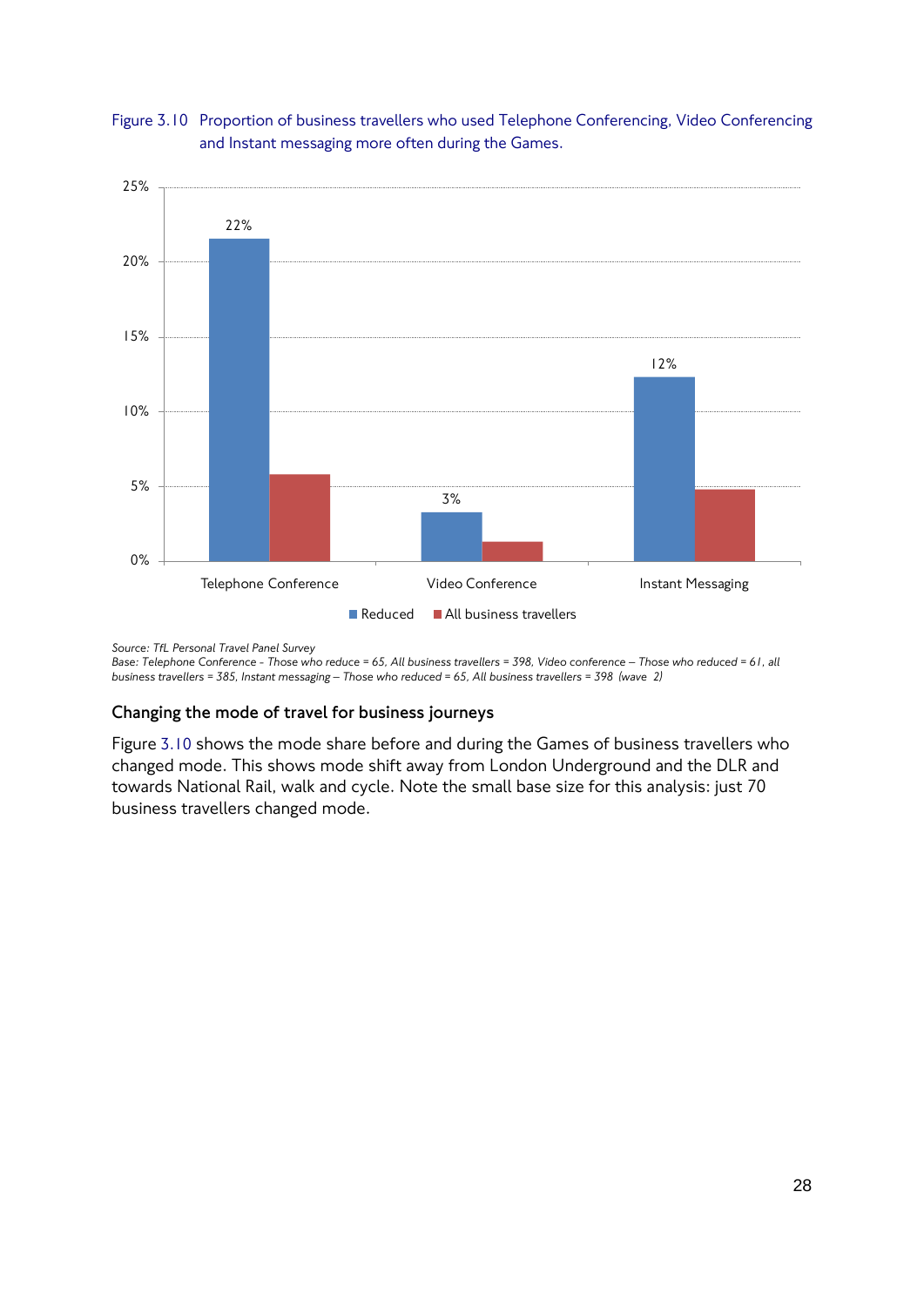

Figure 3.11 Mode share of business trips before and during the Games for those who changed mode during the Games.

*Source: TfL Personal Travel Panel Survey. Base: 70 respondents (wave 1 and 2)*

# Understanding changes in travel for non-work purposes

This section focuses on changes made to journeys for shopping, leisure, personal business and other purposes during the Games. Journeys for these purposes account for 76 per cent of all journeys in London on an average day. 2,324 respondents to the TfL Panel Survey made shopping, leisure, personal business and other journeys during the Games.

Between four and five in ten of those travelling for non-work purposes made a change to their travel, most of whom reduced their regular travel. This may in part reflect changes in leisure activities as a result of the Games, with Londoners for example choosing to take part in Games-related activities or stay at home to watch the Games rather than carry out their normal social activities. The choices made are quite different to those for commute and business travel, with changing mode the most (rather than least) popular change. Nevertheless, relatively few made any change to journeys other than reducing their travel.

Generally, when respondents changed their mode of travel for these journeys there was an increase in walking and cycling and a decrease in the use of London Underground/DLR, although this did vary by journey purpose.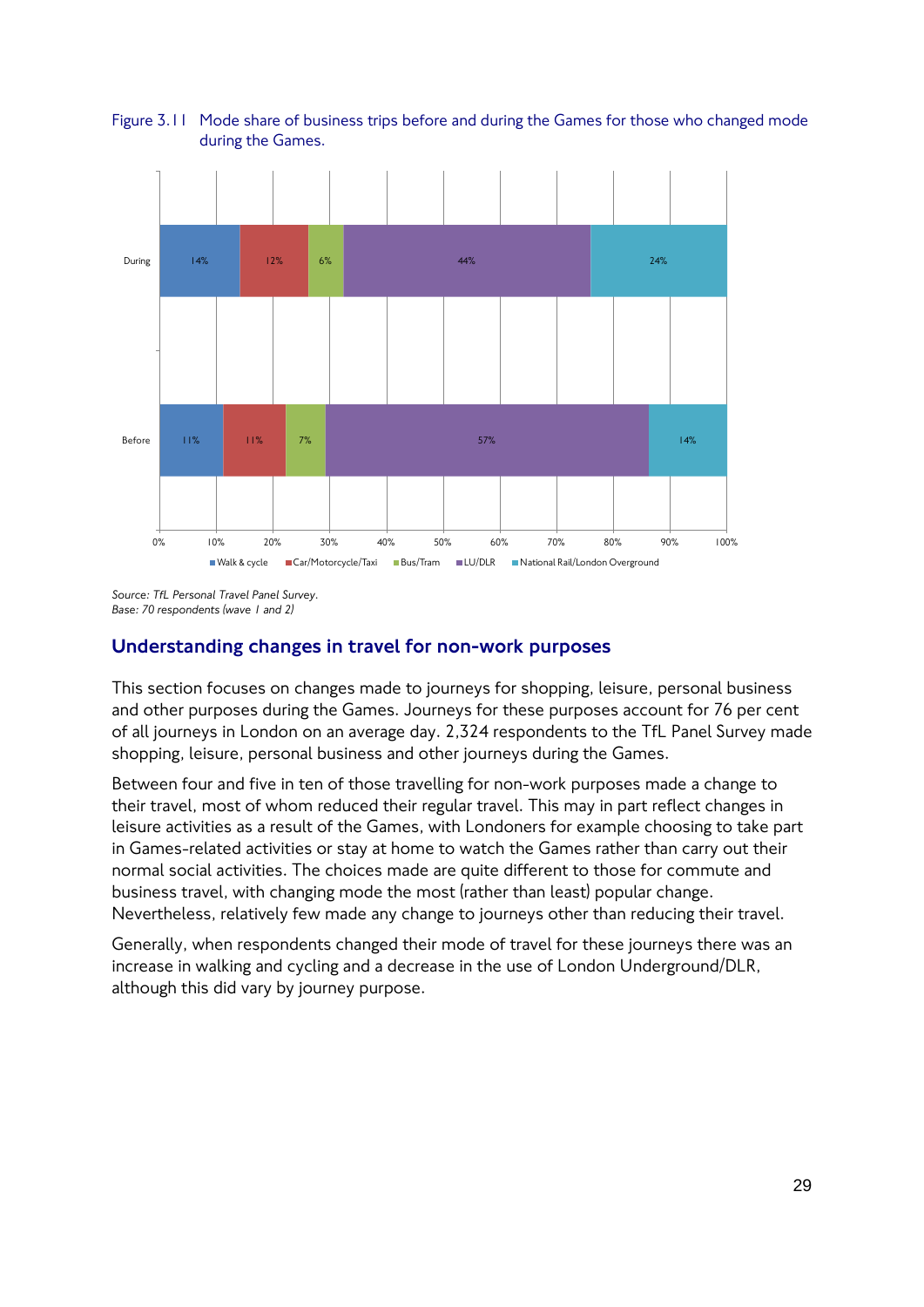### Table 3.2 Changes to travel for shopping, leisure, personal business and other purposes during the Olympic Games, of those who would normally have made a journey during the period.

|                   | <b>Reduced</b> | Re-timed | Re-routed | Re-moded | Many any<br>change |
|-------------------|----------------|----------|-----------|----------|--------------------|
| Shopping          | 30%            | 7%       | 5%        | 8%       | 44%                |
| Leisure           | 25%            | 5%       | 7%        | 9%       | 42%                |
| Personal business | 41%            | 4%       | 6%        | 6%       | 54%                |

*Source: TfL Personal Travel Panel Survey.*

*Base: 1,526 shoppers, 1,790 leisure travellers, 1,052 personal business travellers (wave 1 and 2)*

#### **Reduction in other journeys**

Generally, those who are not in employment travel for shopping, leisure and other purposes more frequently than those who are employed. During the Games, there was a reduction in frequency of travel for all journey purposes for both groups. There was a larger percentage decrease for those who are not in employment compared to those in employment, although the frequency for those not in employment remained above the level for employed people.





*Source: TfL Personal Travel Panel Survey.*

*Base: 1,526 shoppers, 1,790 leisure travellers, 1,052 personal business travellers (wave 1 and 2)*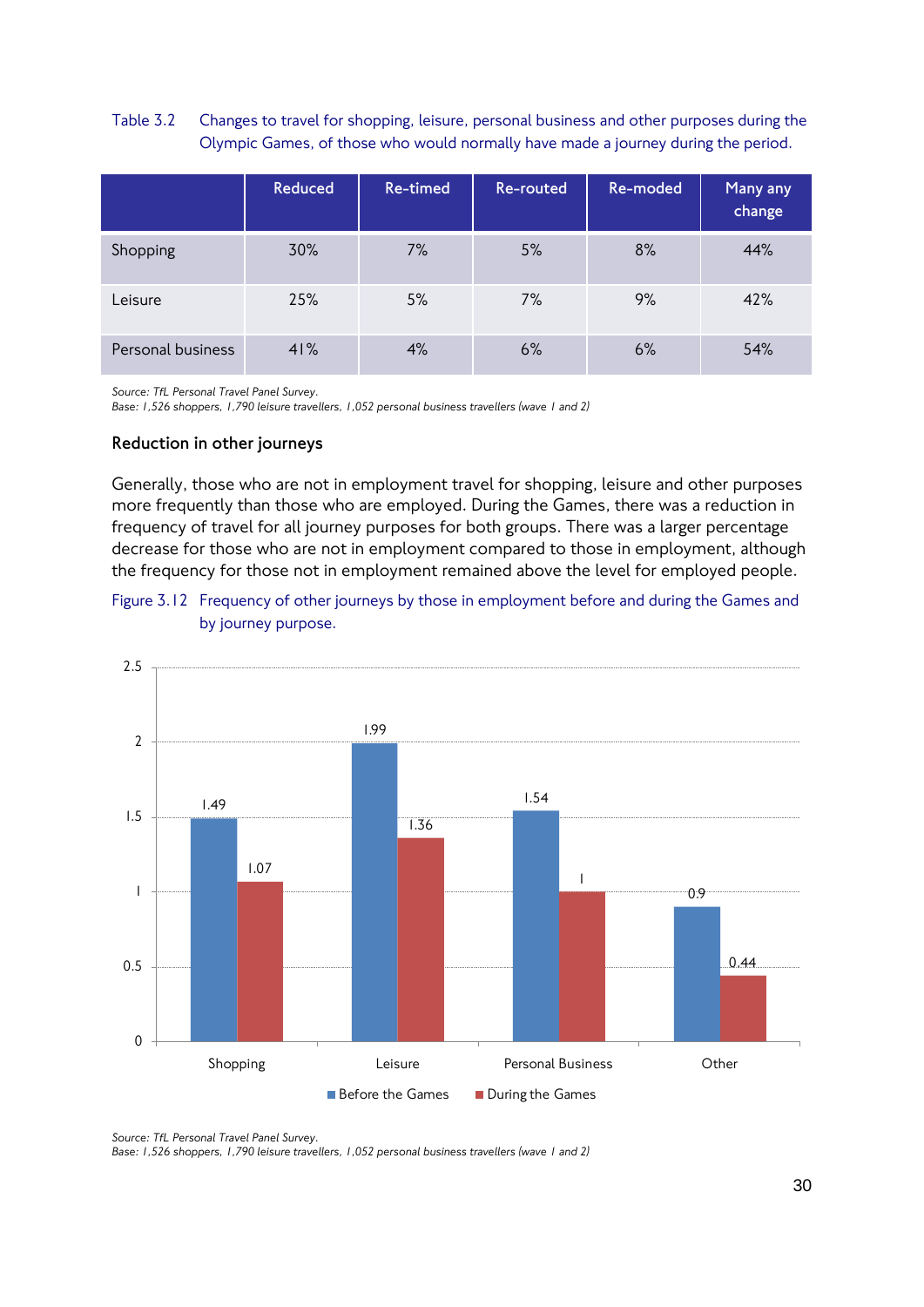### Figure 3.13 Frequency of other journeys by those who are not in employment , before and during the Games and by journey purpose.



*Source: TfL Personal Travel Panel Survey. Base: 1,526 shoppers, 1,790 leisure travellers, 1,052 personal business travellers (wave 1 and 2)*

# Sustained change

The goal of the Travel Demand Management and Active Travel Programmes was to change travel during the Games in order to ensure a successful Games and keep London moving. London travellers overwhelmingly responded to this message, with more than three quarters making some sort of change. Although, this was not the goal of the programme, it was anticipated that the Games may result in some sustained change to travel patterns. Never before has there been such a significant level of resource put into travel demand management and this provides an opportunity to understand whether this large scale programme and significant change in travel behaviour during the Games has had a longer term impact on travel behaviour since the Games. This section looks at whether any of the changes made during the Games have been sustained. Later in this report, there will be a discussion of how the experience of the Games has affected the way London travellers react to disruption. This will help to establish the implications of the Travel Demand Management programme for long term change to travel behaviour across London.

### **Understanding sustained change for regular personal travel**

15 per cent of regular London travellers who made a change to their travel during the Games have continued with that change, equivalent to 11 per cent of all regular London travellers. Similar proportions of travellers have continued with each type of change. This is interesting because it demonstrates that, relatively speaking, reductions in travel were much more likely to be temporary, whereas other changes were relatively more likely to be sustained.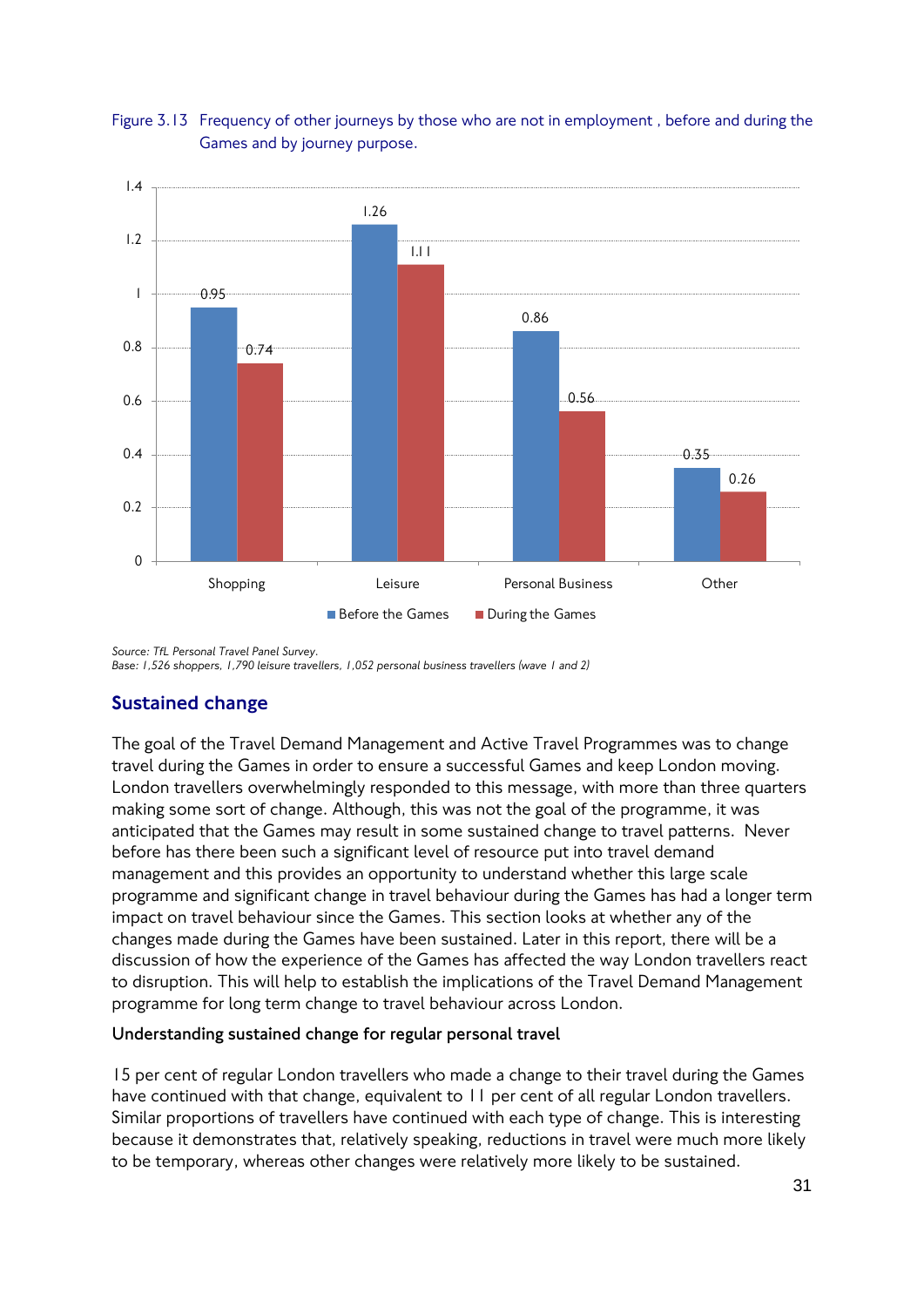Non-work purpose travellers were somewhat more likely to have sustained the changes they made to their journeys (7 per cent) than travellers for commute (6 per cent) or business purposes (3 per cent).





*Source: TfL Personal Travel Panel Survey. Base: 1,347 made at least one change during the Games (wave 1, 2 and 3)*

### **Understanding sustained change to commuting journeys**

6 per cent of London commuters have sustained the change they made to their commute, 9 per cent of those who made a change. As with all travellers there appears to be little difference in the proportions maintaining each type of change:

- 2 per cent continued to reduce their commute journeys;
- 2 per cent continued to re-time their commute journeys;
- 1 per cent continued to re-route their commute journeys; and
- 1 per cent continued to re-mode their commute journeys.

There had been no significant change in the mode share of commuting journeys when comparing all commute journeys before and during the Games. Of those who made a change to their mode of travel, there appears to have been increases in cycling and National Rail/London Overground and a decrease in walking (although some of this decrease is likely to be seasonal).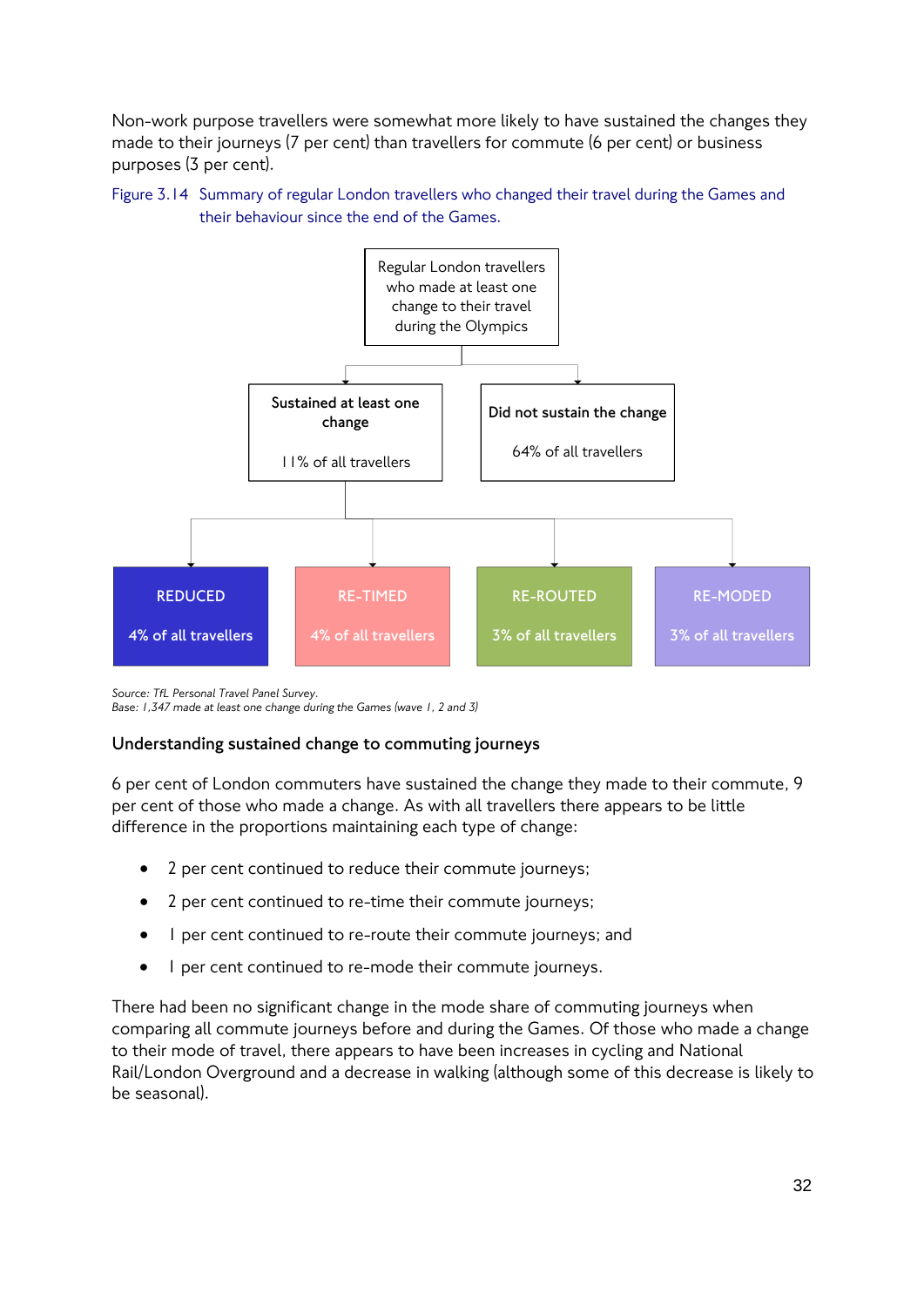#### **Focus on working from home**

There has been a sustained change in working from home. Before the Games, 13 per cent of commuters worked from home at least one day a week and during the Games this increased to 26 per cent. Working from home has decreased since the Games, but remains higher than before the Games, with 20 per cent of commuters working from home at least once a week. The average number of days worked from home has increased from 0.3 days per week before the Games to 0.5 days per week since the Games for all commuters. The number of days worked at usual workplaces has reduced - from 4.5 days per week to 4.2 days per week.

Those who reduced their commuting journey during the Games (either by working from home or working from a different location) are more likely to intend to work from home at least once a week than those who did not reduce their commuting journeys during the Games (75 per cent compared to 57 per cent). Also, those who reduced their commuting journeys during the Games but have not sustained this change are the least likely to work from home once a week (42 per cent), possibly because they found the experience during the Games negative.



Figure 3.14 Expected frequency of working from home by whether a change was made during the Games and whether this change was sustained.

*Note: Total = all commuters, Reduce lapsed = commuters who reduced their commutes during the Games but have not continued with this change, Reduce exc new sustained = commuters who reduced their commutes during the Games and have continued to commute less than before the Games, this excludes those who have reduced their commutes since the Games. No change = commuters who did not reduce their commutes during the Games. Source: TfL Personal Travel Panel Survey.*

*Base:, Lapsed = 149, Sustained = 50, No change = 350*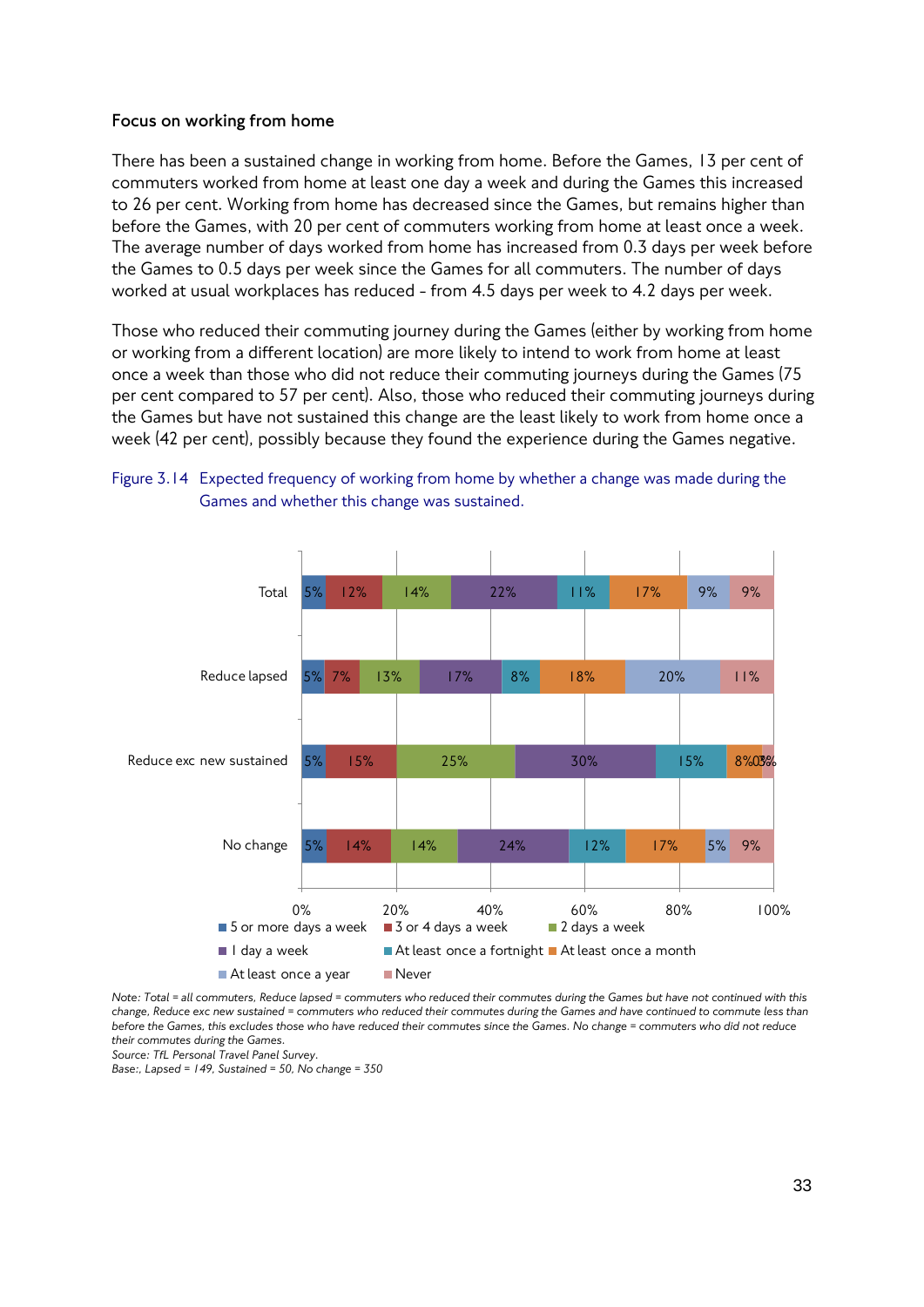### **Understanding sustained change to business journeys**

Seven per cent of those who changed their business travel during the Games have sustained this change since the Games, equivalent to three per cent of all business travellers. Reductions in travel were proportionately less likely to have been sustained than other changes, reflecting the fact that most business travellers reduced their travel by postponing their meetings:

- 1 per cent continued to reduce their business journeys;
- 1 per cent continued to re-time their business journeys;
- 1 per cent continued to re-route their business journeys; and
- 1 per cent continued to re-mode their business journeys.

### **Understanding sustained change to non-work purpose journeys**

14 per cent of those who changed their non-work purpose travel during the Games have sustained this change since the Games, equivalent to seven per cent of all non-work travellers:

- 2 per cent continued to reduce their shopping, leisure and other journeys;
- 2 per cent continued to re-time their shopping, leisure and other journeys;
- 1 per cent continued to re-route their shopping, leisure and other journeys; and
- 2 per cent continued to re-mode their shopping, leisure and other journeys.

As before, travellers were relatively more likely to have sustained a change to the time, route or mode of their journeys than to the frequency of travel. Travellers for shopping, leisure and other purposes were more likely to have sustained a change than those travelling for work purposes. This may reflect the fact that these journeys are less frequent and travellers may be less expert in the options available to them, so there is a greater opportunity to find a better option.

## Conclusion – Magnitude of change

In order to deliver a relatively modest change in overall background demand, a large number of people made modest changes to their travel patterns. The level of mass engagement required to deliver this change was possible due to the high profile of the event, and would be difficult to replicate in other circumstances. However, the magnitude of change varied considerably at a local level depending on both the anticipated impact of the Games and the level of engagement of people and businesses, with Canary Wharf providing the best example of a highly localised pattern of change driven by strong engagement. This perhaps provides a more relevant example for future planning, and shows that substantial change can be achieved at a local level where there is a strong motivation to act.

The type of changes made reflected the circumstances of the journey – business journeys were postponed and leisure activities adapted, whilst commuters were more likely to continue to travel but change their journey in some way. Over a longer period, it is more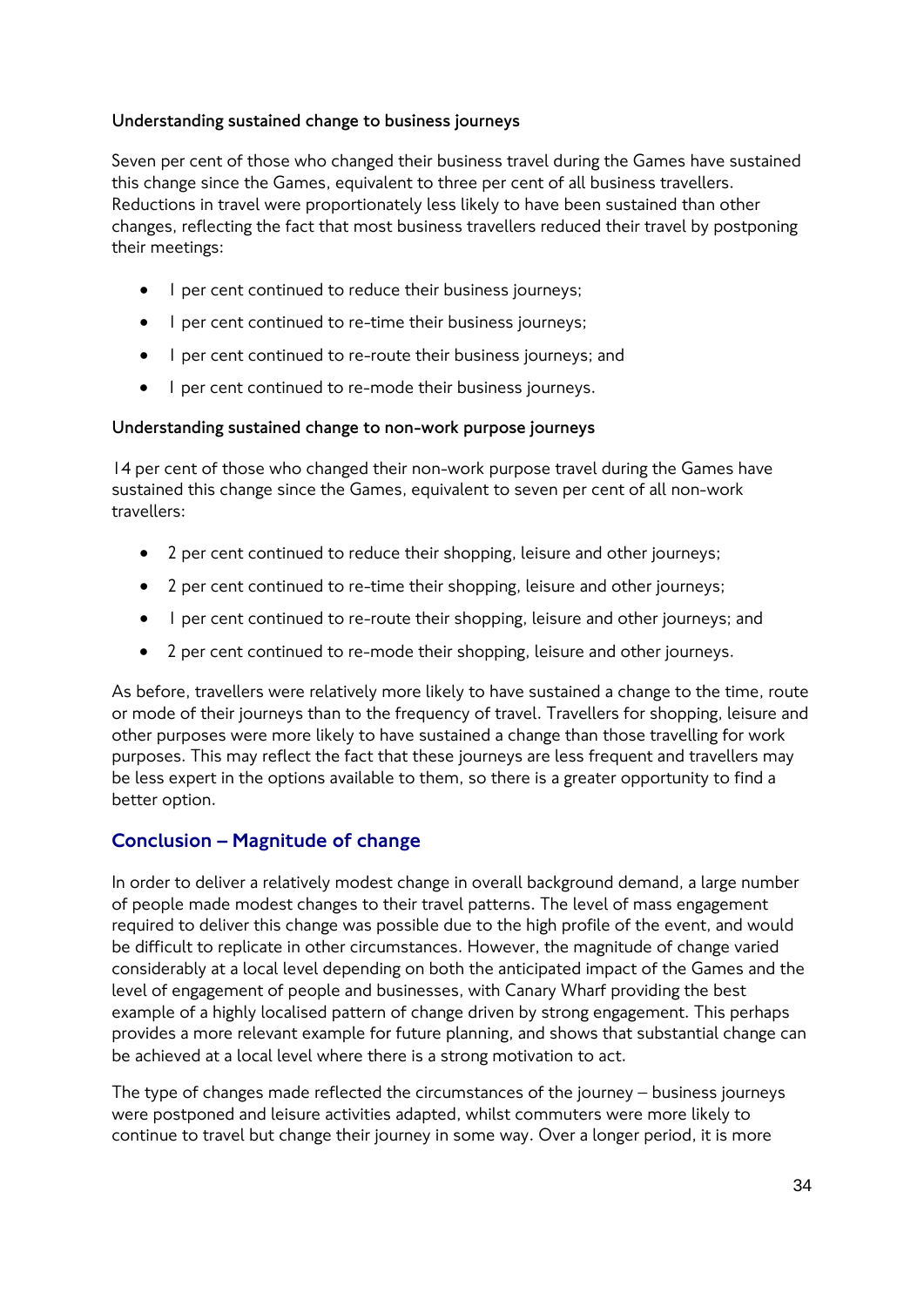likely that the choices for different journey purposes would converge, although the more discretionary a journey, the more likely it is to simply be abandoned in the face of adversity.

There was significant change in travel behaviour during the Olympic and Paralympic Games for all journey purposes, and around one in ten London travellers have sustained these changes after the Games. There is evidence of increased working from home as a result of the Games. Chapter 8 explores the longer term impact of the Games in greater depth.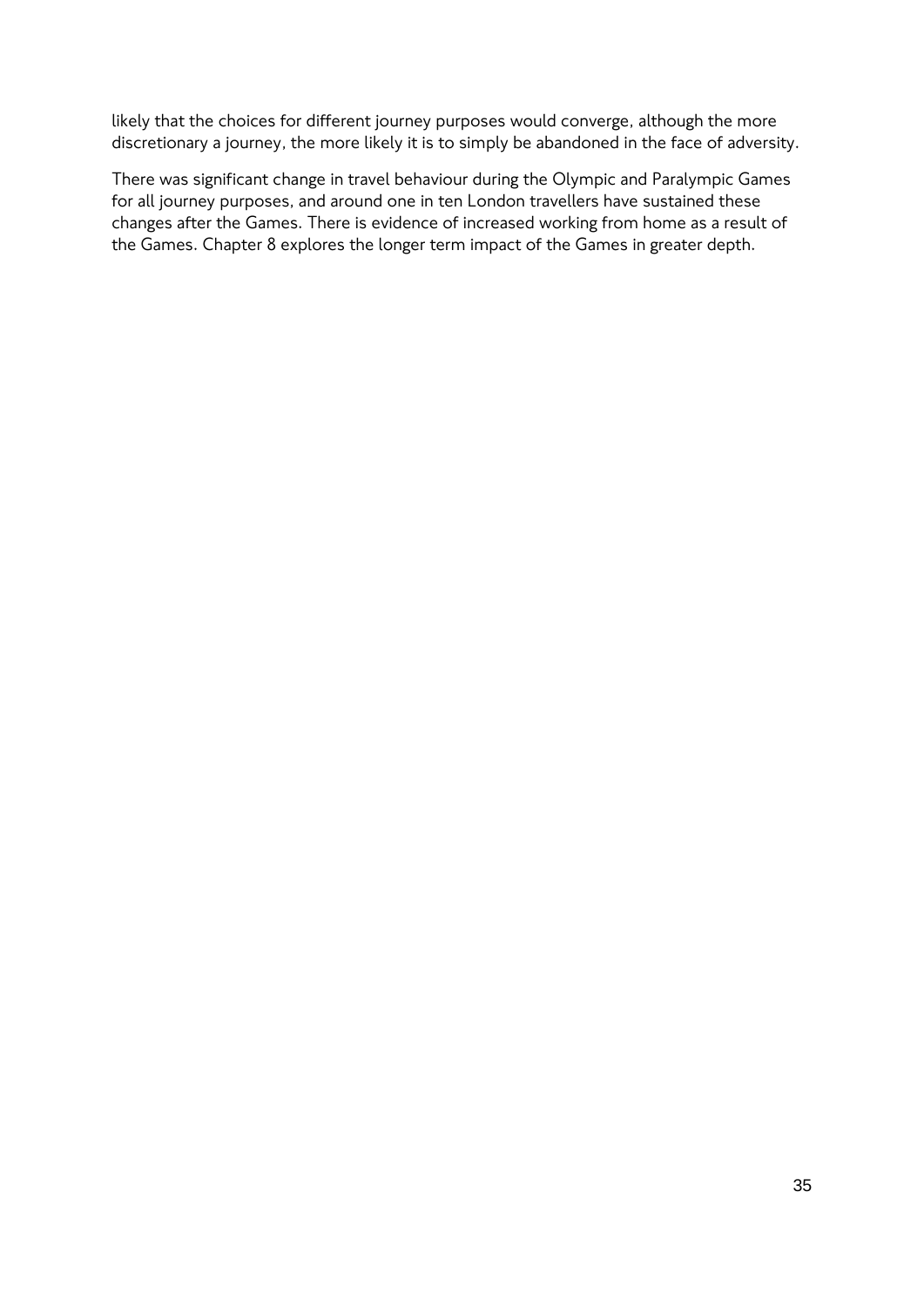# 4. Understanding the drivers of change

The Get Ahead of the Games campaign was probably the largest Travel Demand Management campaign ever undertaken in London, and represents a unique opportunity to learn about how London travellers respond to messages encouraging them to change their travel behaviour. The previous Chapter described the success of the campaign in encouraging London travellers to change their journeys; this Chapter explores reasons why the campaign was effective and what this might mean for similar campaigns in future. It explores who changed, who chose to sustain these changes, and who went back to normal. In particular, the Chapter covers:

- Who changed (and didn't change) their personal and household characteristics, where they live, and where they work;
- Whether prior experience of change or attitudes to change related to the choice to make changes during the Games;
- The impact of the Games Travel Demand Management campaign on the choice to change travel patterns during the Games; and
- Whether expectations and experiences of network performance influenced the choice to change travel patterns during the Games.

This Chapter draws on the TfL Personal Travel Panel Survey, waves one to three. The methodology of this survey is described in Chapter 2.

# **Key findings:**

- Although we typically think of commute journeys as habitual, in fact most commuters have experience of varying their journey: 30 per cent sometimes or often vary their journey, 45 per cent try to make their journey in the same way every day and only change when they have to, and a quarter always travel in the same way.
- London commuters who vary their journey to work more often were more likely to have planned to change and to have changed their journey during the Games, but in all groups more than half did make a change.
- London commuters who were more positive about change in principle were more likely to plan to change and to have changed their journey to work during the Games. For example, 75 per cent of those who agreed that changing their travel may help them find new or better options for their journey made a change, compared to 59 per cent of those who disagreed.
- London commuters who thought it would be easier to make a specific change were more likely to plan to make that change but this made less difference during the Games. This may be because during the Games circumstances meant that the ease of change was different, or that they needed to make changes not considered easy.
- The majority of London commuters were not previously considering changing their journey to work (other than any changes necessitated by the Games), with 32 per cent considering change or had tried changing since the beginning of the year.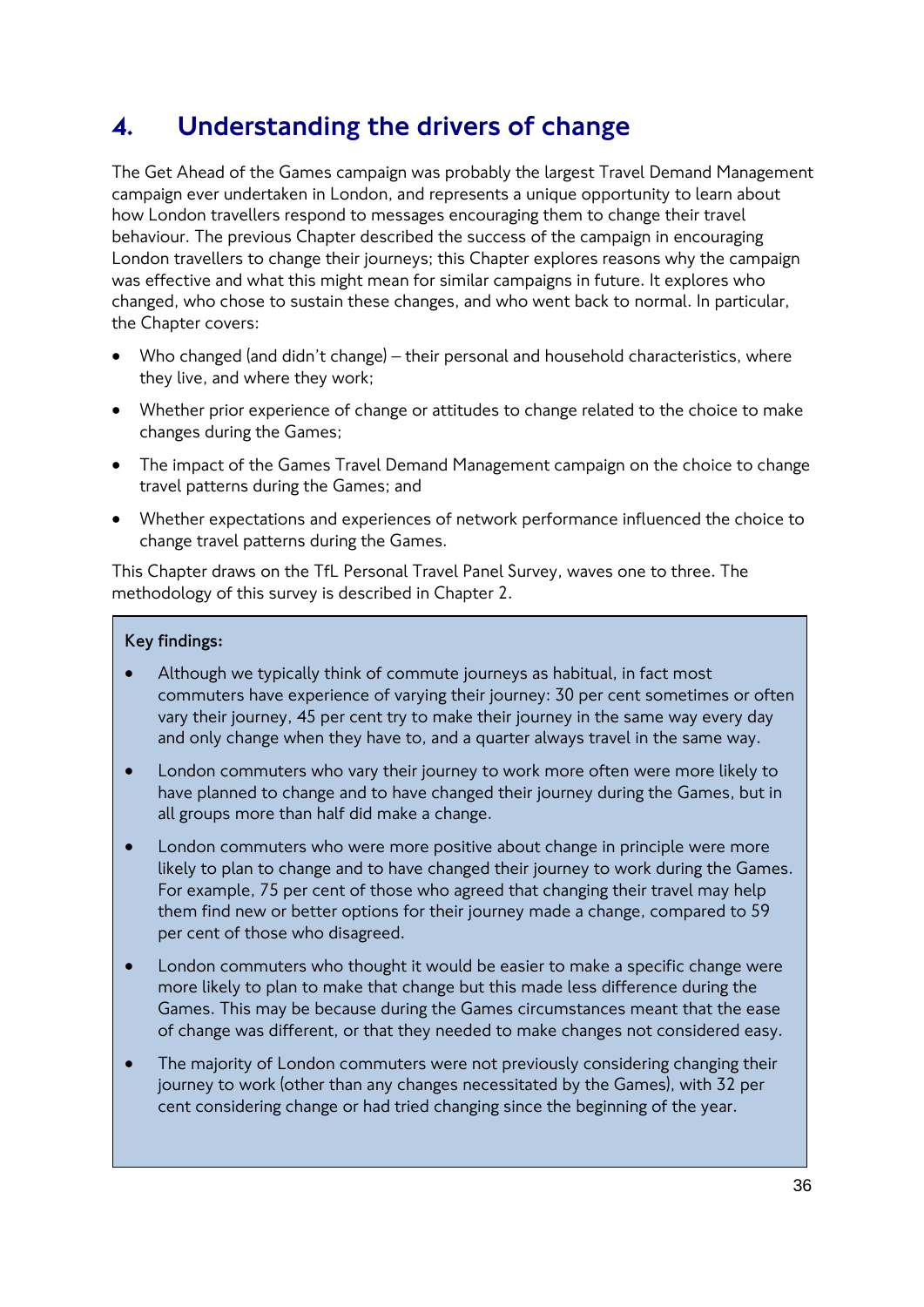- There is a relationship between how likely commuters were to say they were considering changing their journey in normal conditions and how likely they were to vary their journey when faced with disruption, with those considering change also more likely to vary their journey. Those who vary their journey also appears to be more amenable to change.
- Commuters who were more amenable to change, demonstrated by being more likely to vary their journey in response to disruption, having a positive attitude to change, or positioning themselves on the route to behaviour change, were more likely to sustain a change to their travel behaviour after the Games.
- London travellers (for all purposes) who were aware of the Get Ahead of the Games tools and who had used them were more likely to plan to change their travel and more likely to change their travel during the Games. This suggests that it is unlikely that this volume of travel behaviour change would have occurred without any intervention.
- London travellers who expected the network to perform badly were more likely to plan to change their travel behaviour than those who expected it to perform well. But, in the event, nearly all respondents agreed that the network had performed well, and there was very little difference in changes made by expected performance. This may be because it became clear quite quickly that the network was performing better than expected, and therefore other factors became more important in predicting choices.

# Characteristics of changers compared to those who travelled as normal

This section compares the characteristics of those who made a change to their normal travel patterns during the Games and those who did not make a change.

## **Demographics**

The demographic profile of individuals largely did not explain the changes they made to their normal travel patterns during the Games. For example:

- A slightly higher proportion of females (55 per cent) made a change to their normal travel patterns than males (45 per cent). This may reflect the fact that women are more likely to travel for non-work purposes.
- There were no differences in the choice to change travel patterns or the type of changes made during the Games by age or household structure.

Household income did not have an impact on whether or not London travellers made a change to their journeys during the Games, but those on higher incomes were more likely to reduce their travel during the Games, with those 36 per cent of those with a household income over £100,000 per year reducing their travel at least once during the Games compared to 20 per cent of those with a household income of less than £39,000 per year (see Figure 4.1). In particular, higher earners were more likely to have worked from home, worked from a different location and taken annual leave.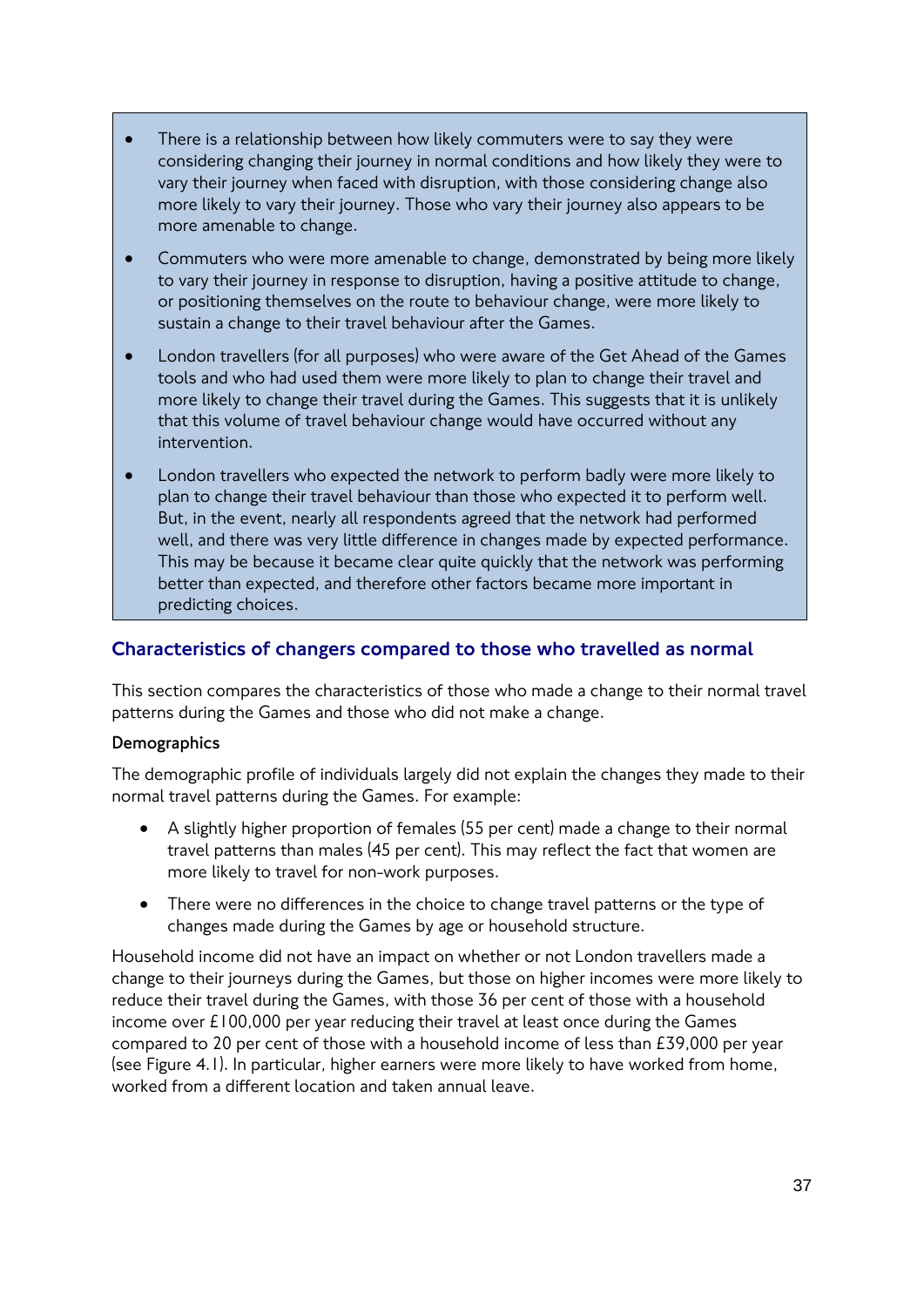#### Figure 4.1 Proportion of London travellers who made a change to their normal travel patterns during the Games, by household income.



*Source: TfL Personal Travel Panel Survey Base: 1,331 respondents (wave 2)*

# **Geography**

The impact of the Games was not uniform across London: there were some areas which saw large increases in travel demand (e.g. Central London, areas close to Games venues and close to the ORN and PRN) and also some areas which would have experienced virtually no Games impact (for example, areas of outer London). We would therefore expect to see those who either work or live in central London to be more likely to have made changes to their travel patterns during the Games. However, the location of an individual's home and work does not appear to have had an influence on their travel behaviour during the Games.

The charts below show that home and work location had only a small impact on whether or not individuals changed their travel. Those who work in Central, inner and outside London were more likely to have made a change to their normal travel during the Games than those living in outer London.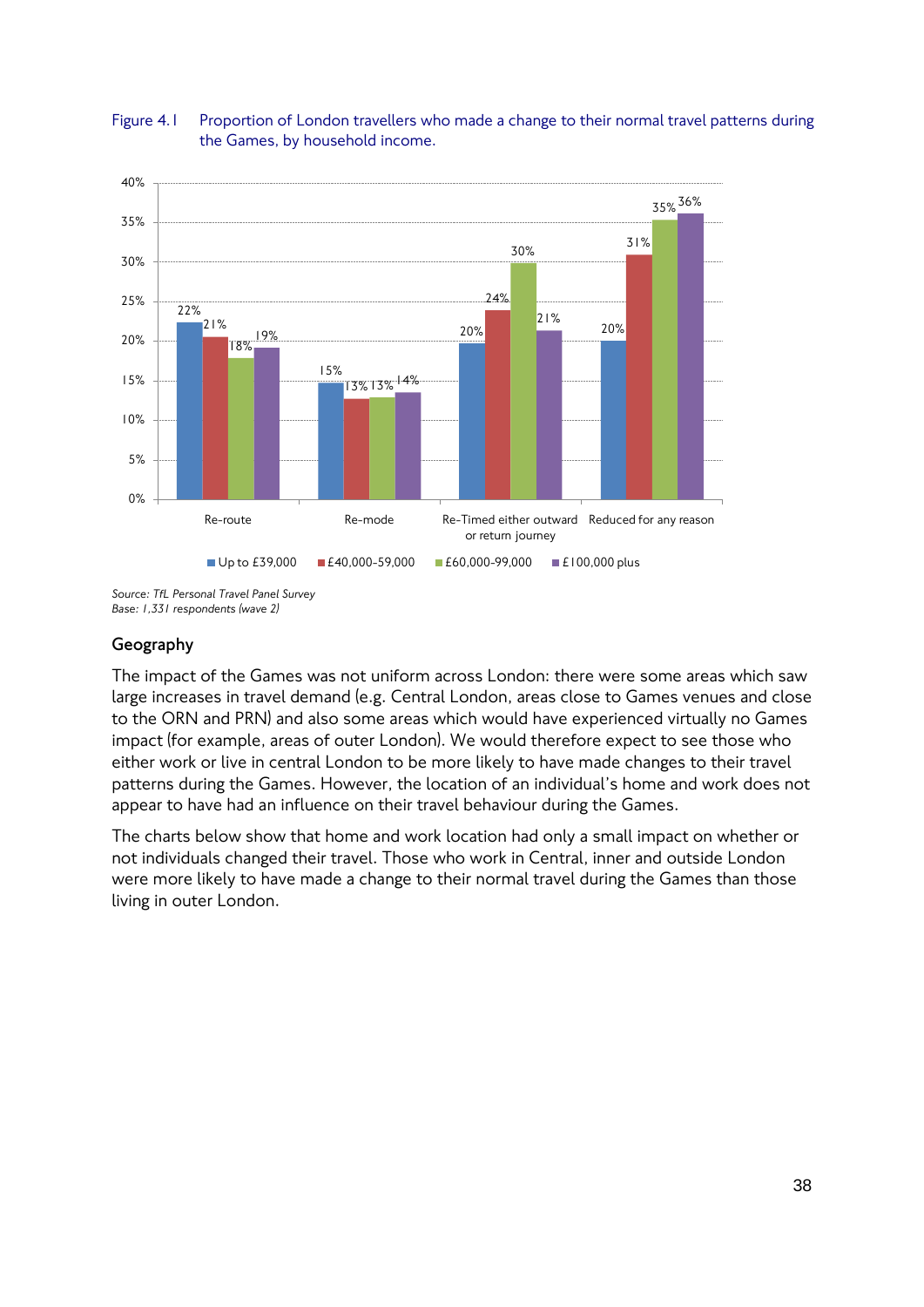# Figure 4.2 Proportion of London travellers who made a change to their normal travel patterns during the Games, by home location.



*Source: TfL Personal Travel Panel Survey Base: 1,472 respondents (wave 2)*





*Source: TfL Personal Travel Panel Survey Base: 1,253 respondents (wave 2)*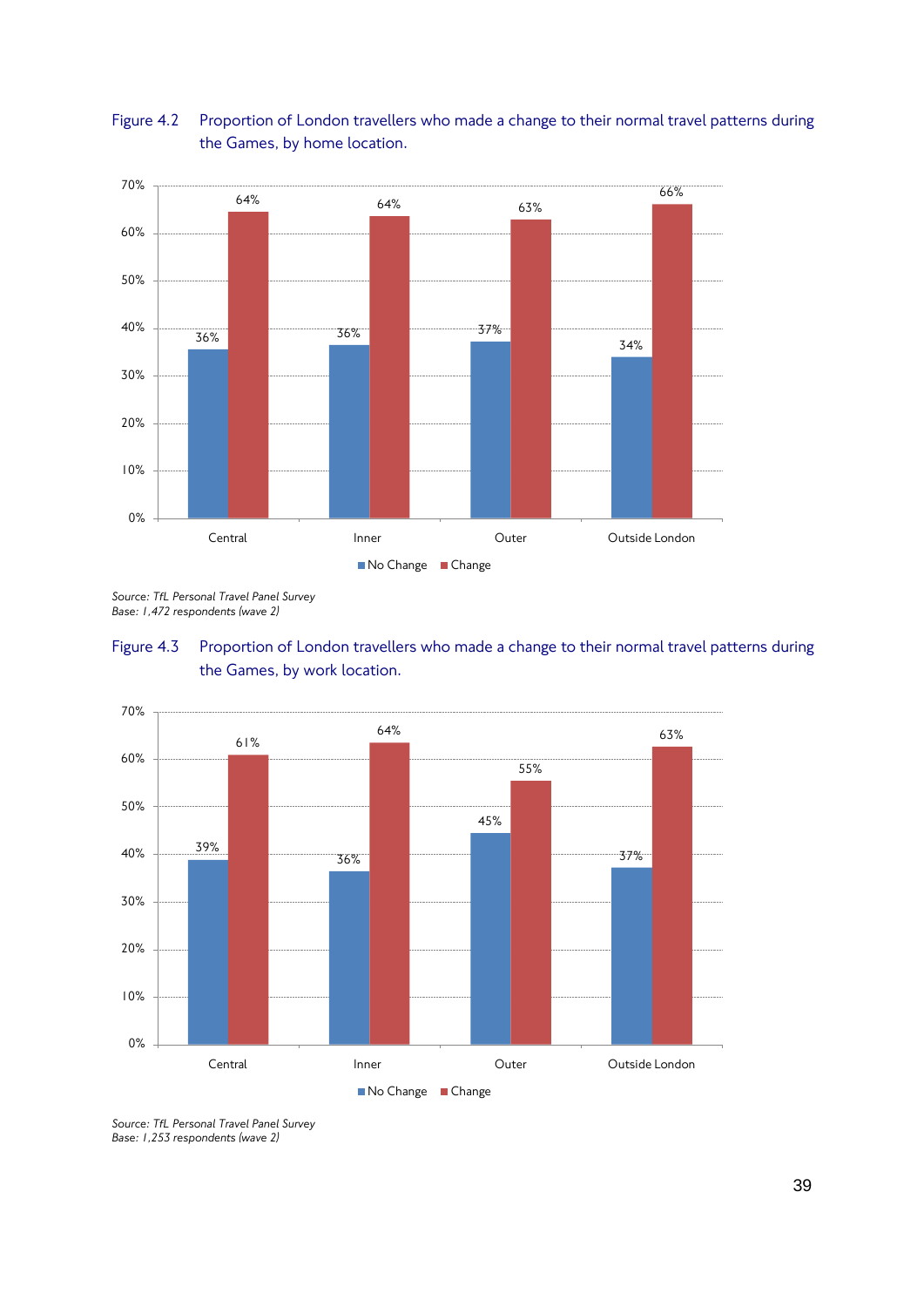## **Working patterns**

As shown in Figure 4.4, Managers and Senior Officials were more likely to change their travel behaviour and those in administrative, secretarial and skilled trades were less likely to change their travel, but overall the differences by occupations were fairly minimal. Workers who changed their travel were more likely to work in large businesses, reflecting engagement with the TAB programme and the greater resources devoted to business continuity in such organisations (See Figure 4.5).

At an individual level, there was little difference in travel behaviour change by industry sector, although those in the financial and business services and public administration and defence industries were more likely to change than other industries (84 per cent of those working in public administration changed and 81 per cent of those working in the financial and business services sector compared to 77 per cent of all). This is likely to be because these two industries were the most engaged in the TDM programme.



Figure 4.4 Proportion of London travellers who made a change to their normal travel patterns during the Games by employment type.

*Source: TfL Personal Travel Panel Survey Base: 1,494 respondents (wave 2)*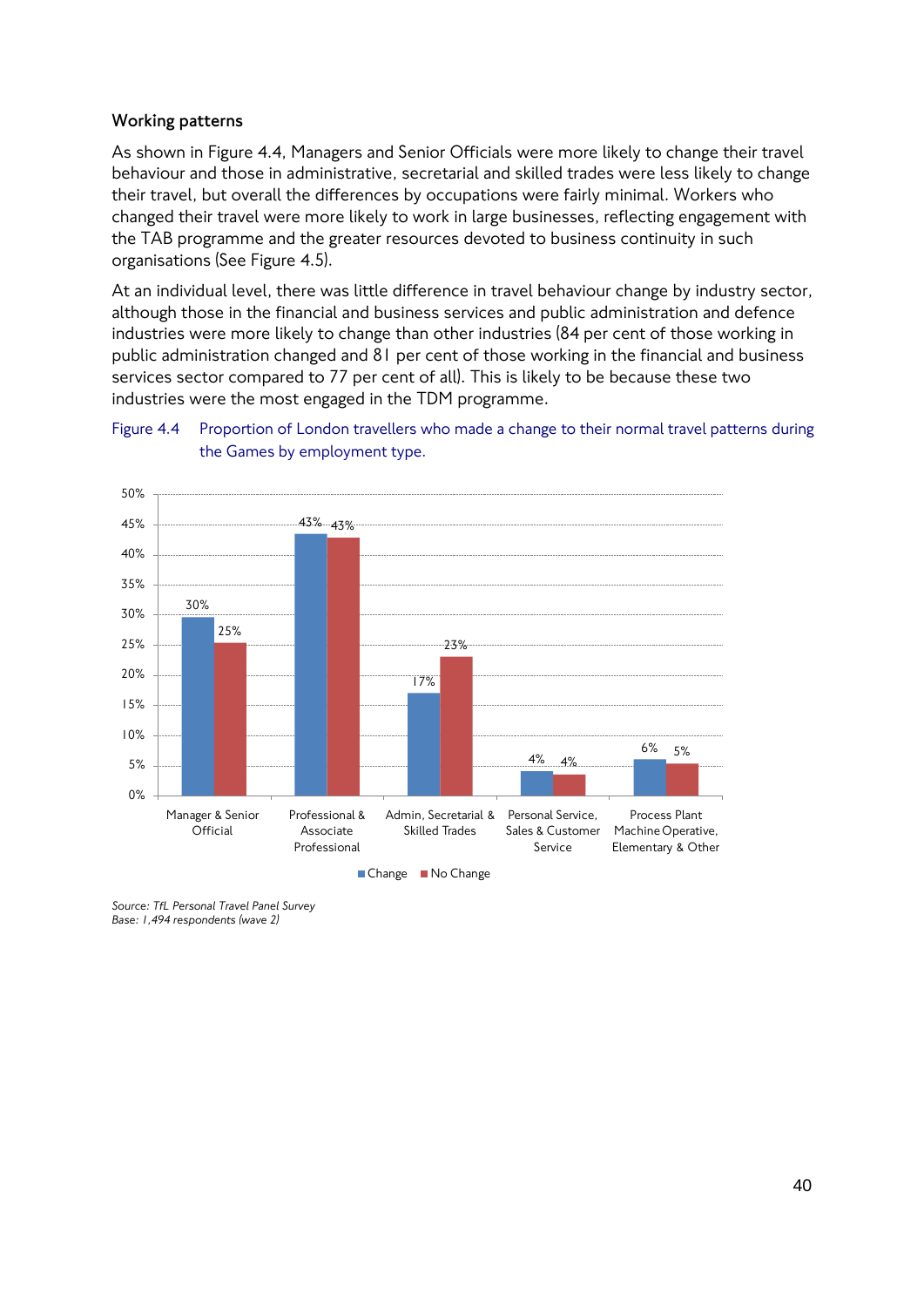



*Source: TfL Personal Travel Panel Survey Base: 1,505 respondents (wave 2)*

# How experience of and attitudes to change affected choices

# **Experience of travel change in day-to-day life**

The previous section demonstrated that there were very few differences in patterns of change between different demographic groups or by place of residence or work. So what does distinguish those who changed from those who travelled as normal? This section explores the relationship between prior experience of change and attitudes to change, and the choice to makes changes to journeys during the Games. It asks the question: did those who have more previous experience of varying their journeys, or who are more positive about change, typically change more?

Although we typically think of commute journeys as habitual, made in the same way every day, in fact most London travellers have some experience of making their commute journey in a different way. Before the Games, just a quarter of London commuters said that they always make their journey in the same way, with the majority of travellers sometimes varying the way they make the journey, typically in response to disruption: 45 per cent said that they try to make the journey in the same way everyday, and only make changes when they have to. 26 per cent sometimes vary the way they make their journey, and 4 per cent do so often.

Figure 4.6 shows changes that commuters have made to their journey in response to disruption. The most popular changes in response to disruption are to travel using the same mode, but by a different route, or to travel by a different mode. As well as having made changes in response to disruption on the transport network, many commuters had made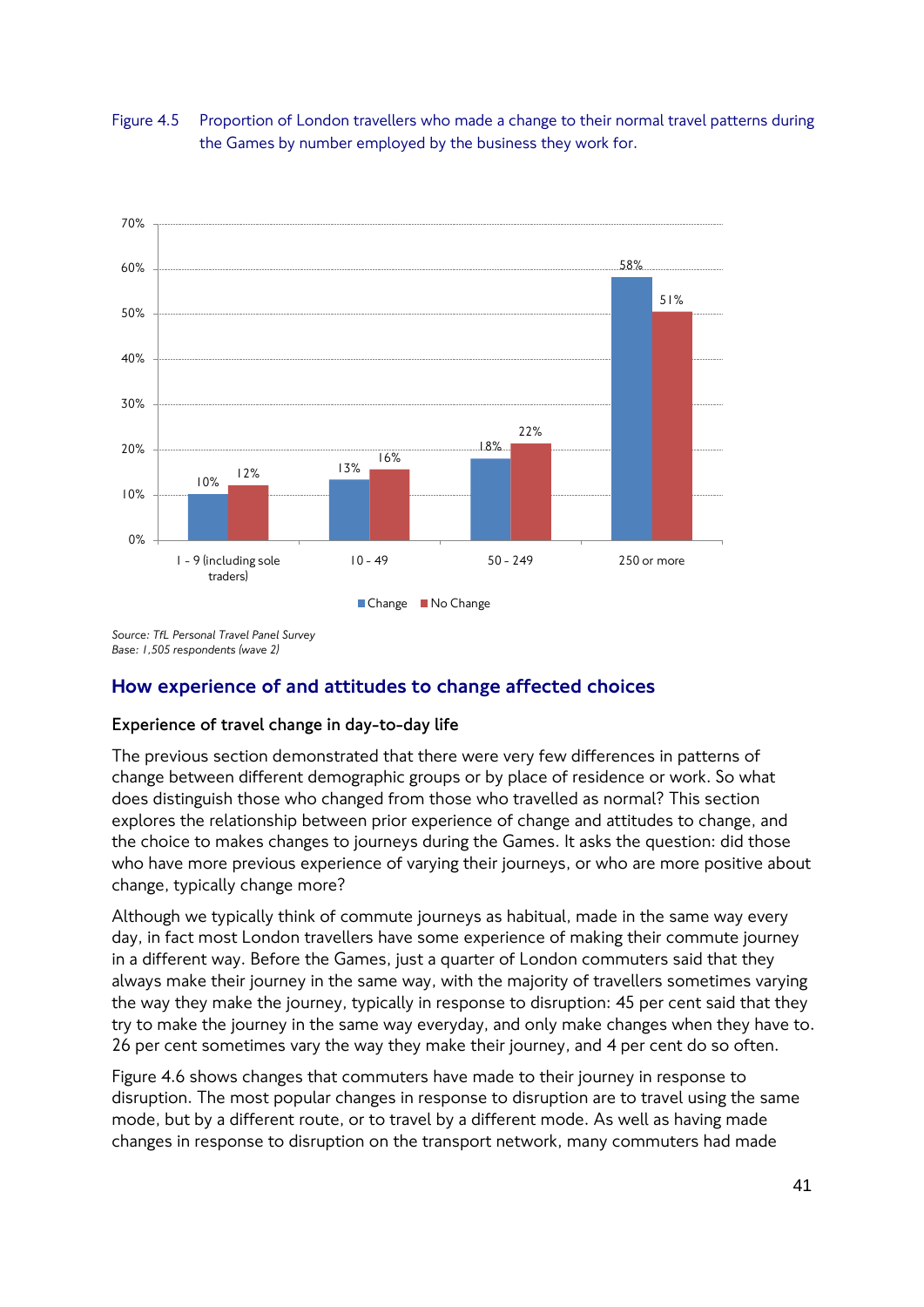changes to their journey for other reasons, with the most common change being to have travelled earlier or later than usual (See Figure 4.7).

Interestingly, commuters tend to make different changes in response to disruption than in response to other causes of variability, such as work pressures or personal commitments. So, when faced with disruption the most common response is to change route or mode, whereas the change most commonly made on a day-to-day basis is to the time of commute journeys. The change London commuters were least likely to have experienced was working at another location than home or their normal workplace.





*Source: TfL Personal Travel Panel Survey Base: 1,260 respondents (wave 1)*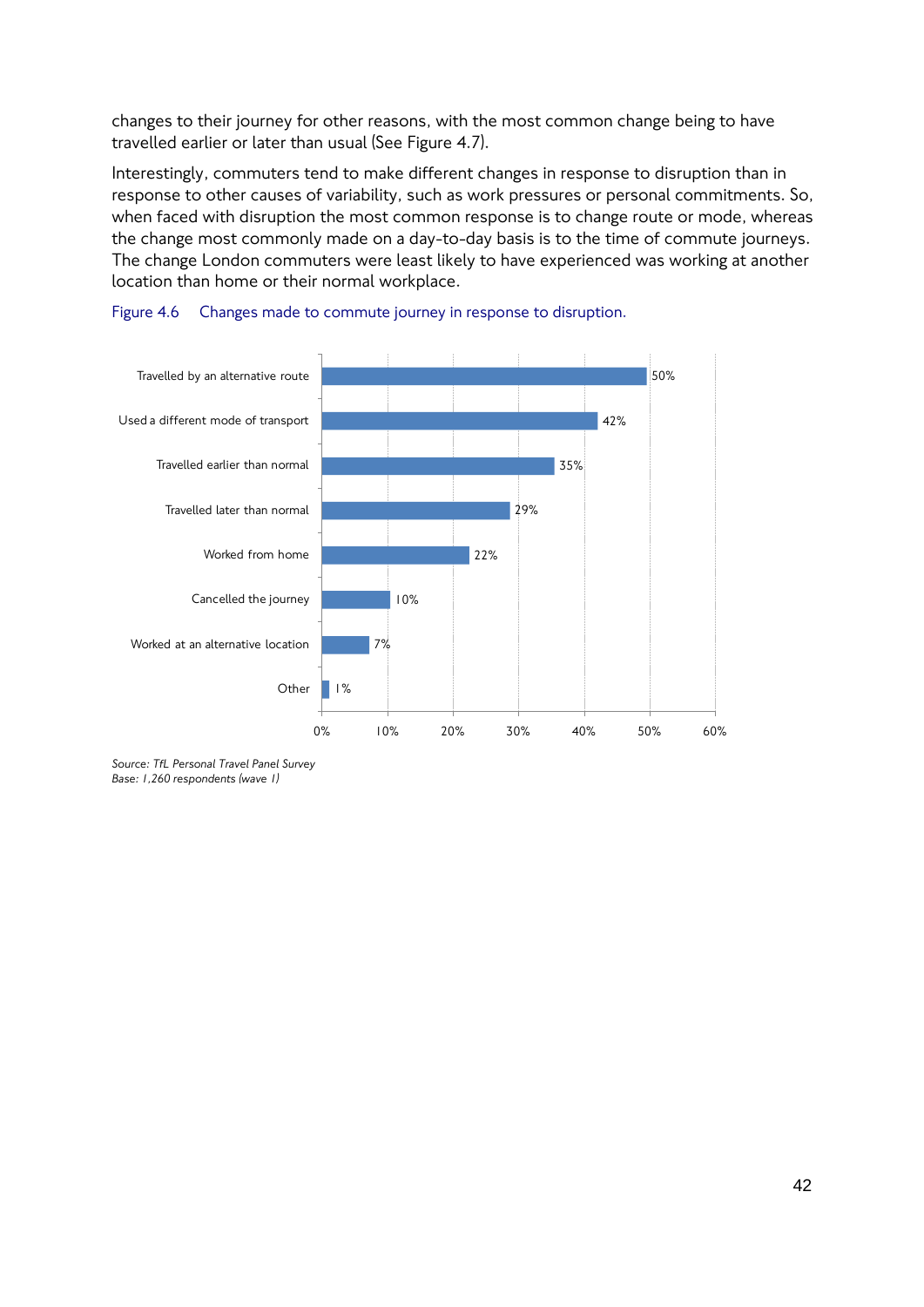

## Figure 4.7 Changes made to commute journey on day-to-day basis.

*Source: TfL Personal Travel Panel Survey Base: 1,260 respondents (wave 1)*

# **Impact of experience of variability on changes made during the Games**

London commuters who vary their journey to work more often were more likely to have planned to change their travel during the Games and more likely to actually change their behaviour during the Games. In particular, commuters who say they always make their journey in the same way were much less likely to plan to reduce their travel or to change the mode or route used. Just 53 per cent of commuters who never change their journey to work were planning to make any change during the Games, compared to 69 per cent of those who change their journey in response to disruption and 72 per cent of those who sometimes or often vary their journey (See Figure 4.8). During the Games, the proportion making any change was slightly lower, but the relationship with prior experience of change held true, with 53 per cent of those who normally always travel in the same way making a change to their journey, compared to 64 per cent of those who vary their journey in response to disruption and 67 per cent of those who sometimes or often vary their journey (See Figure 4.9).

Those who vary their travel in response to disruption were more likely to be planning to reduce their journey and less likely to plan other changes than those who sometimes or often vary their journey normally. During the Games, these two groups were equally likely to reduce their journey or change the time of the journey, but those who typically vary their journey were more likely to change mode or route than those who only change when faced with disruption.

It is clear that prior experience of change was significant in determining whether commuters would change their travel during the Games, but also that the impact of the Games was substantial enough that even those who never normally change were encouraged to do so.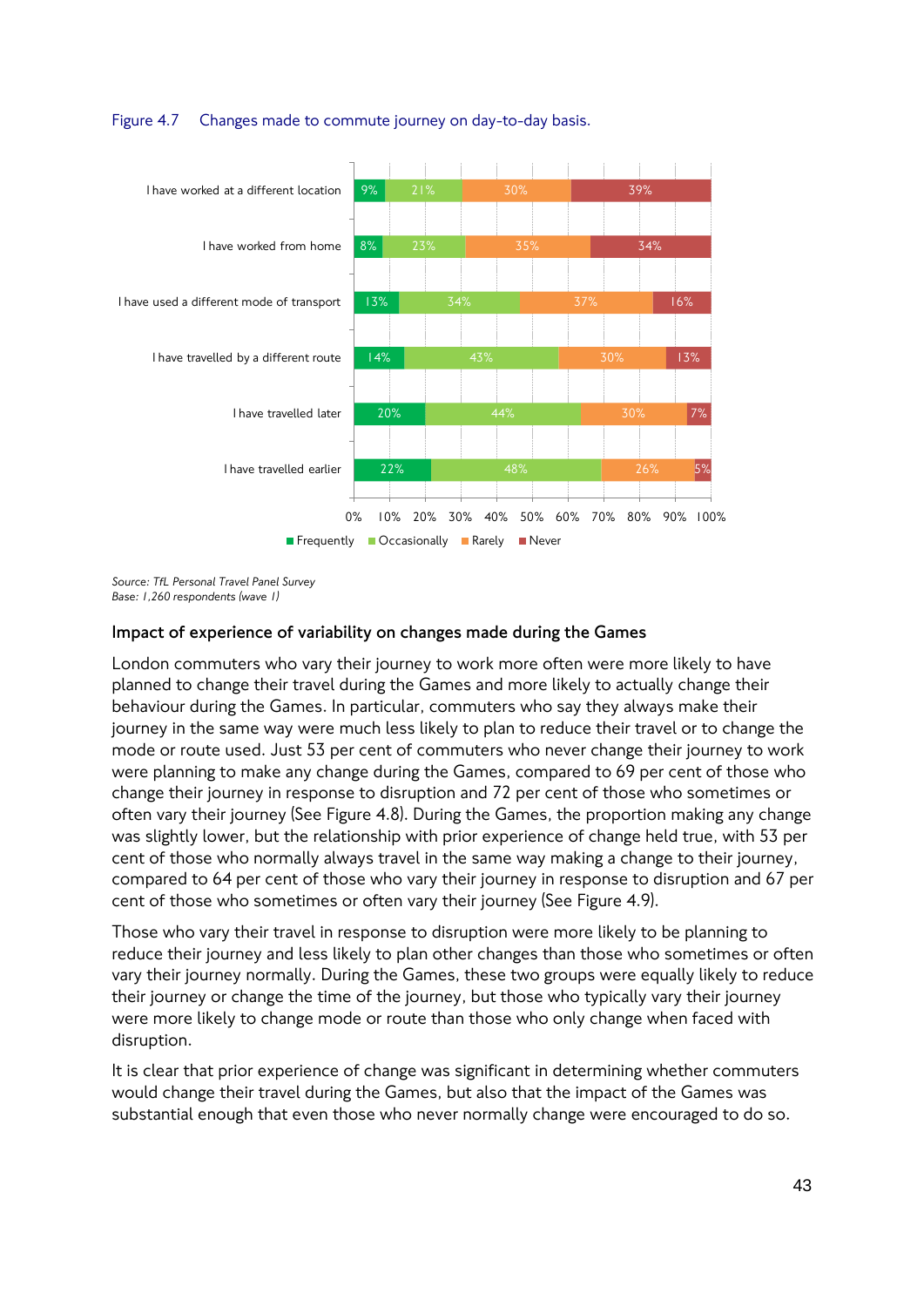



*Source: TfL Personal Travel Panel Survey Base: 1,260 respondents (wave 1)*





*Source: TfL Personal Travel Panel Survey Base: 1,260 respondents (wave 1and wave 2)*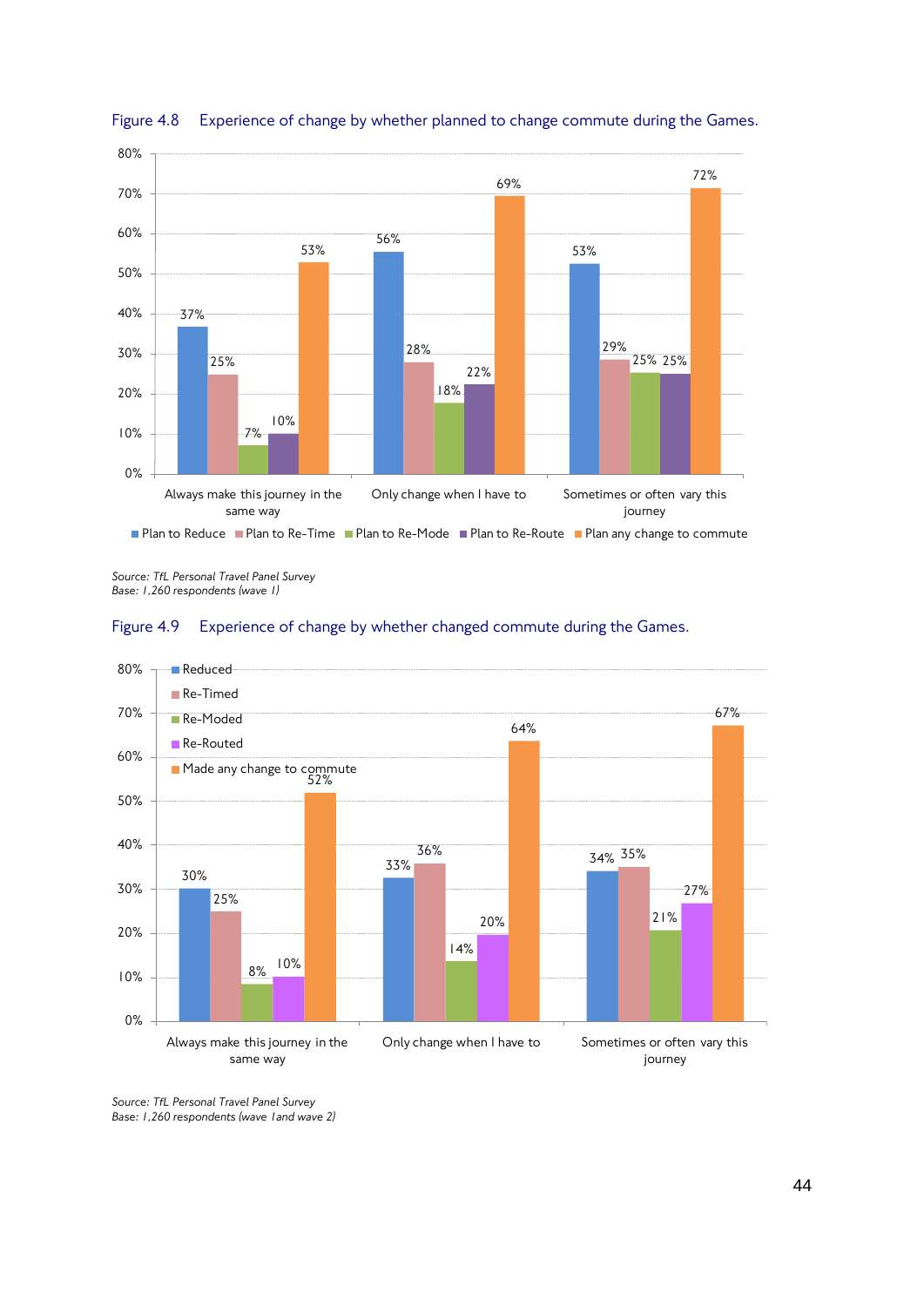## **Impact of attitudes to change on changes made during the Games**

Figures 4.10 and 4.11 show that respondents who were more positive about change in principle were more likely to plan to change their commute and more likely to actually do so during the Games. The biggest differences were:

- 76 per cent of those who agreed "I will plan my time so that I am able to change my work travel" changed, compared to 49 per cent of those who disagreed;
- 75 per cent of those who agreed "Changing my travel may help me find new or better options for my journey" changed, compared to 59 per cent of those who disagreed; and
- 73 per cent of those who agreed "Changing the way I travel during the Games will improve my travel experiences" changed, compared to 58 per cent of those who disagreed.

#### Figure 4.10 Ease of change by whether planned to change commute during the Games.



*Source: TfL Personal Travel Panel Survey Base: 1,260 respondents (wave 1)*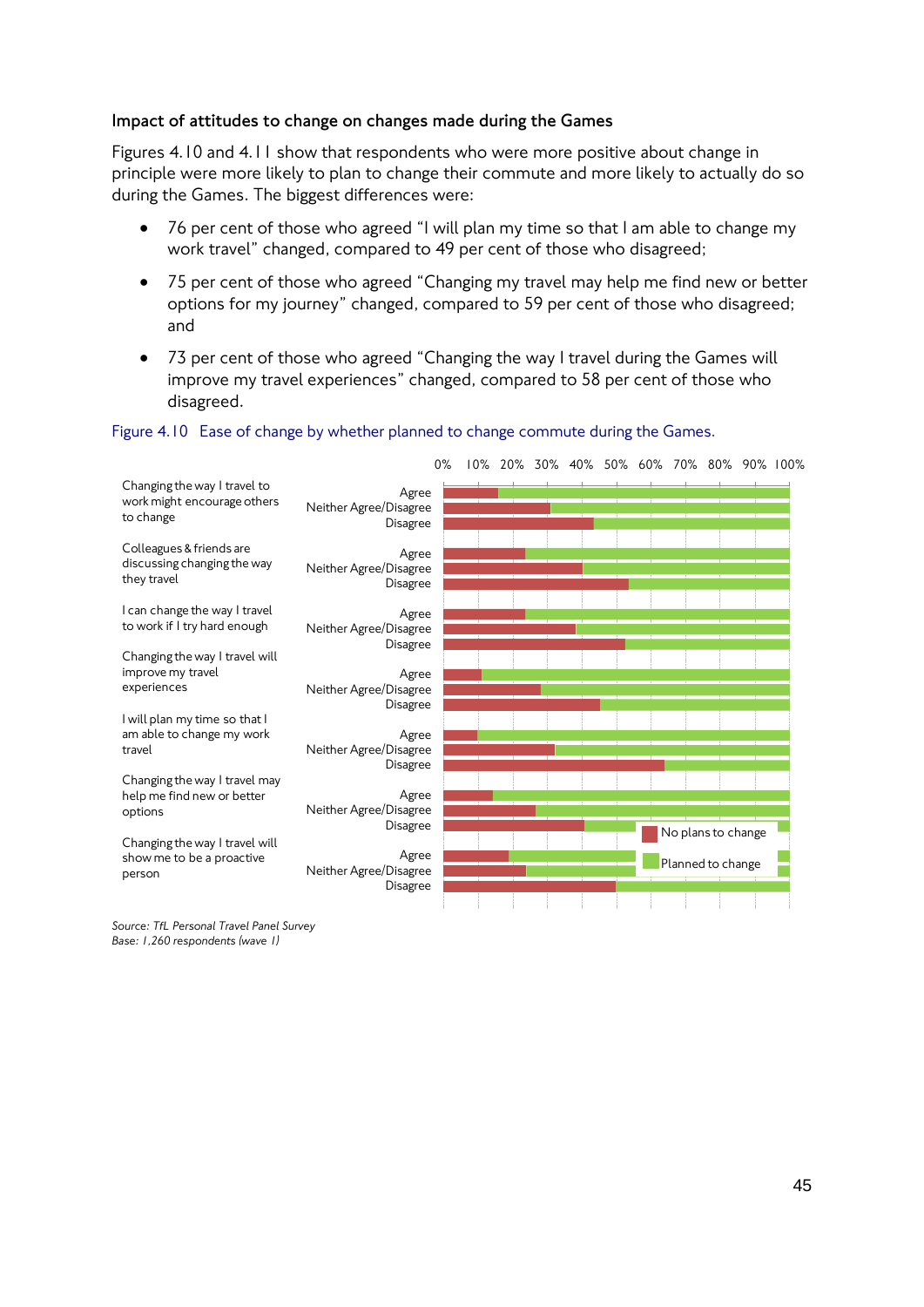



*Source: TfL Personal Travel Panel Survey Base: 1,260 respondents (wave 1 and wave 2)*

## **Impact of ease of change on changes made during the Games**

There was a clear relationship between how easy commuters thought it would be to make a change and how likely they were to have planned to make that change during the Games, with those who thought a change would be easy more likely to plan to do it (See Figure 4.12).

However, the relationship between ease of making a change and the changes actually made during the Games was less clear cut. For re-moding and working from home, the evidence suggests that commuters who said it would be hard to make a change were less likely to make that change than commuters who thought it would be easier. However, this did not seem to be the case for re-timing or changing route, where there was no difference in the likelihood of commuters re-timing based on how easy or difficult they thought it would be (See Figure 4.13). This suggests that changes made may have been driven more by circumstance during the Games, meaning that commuters may have needed to make changes they did not find easy. Or it may reflect events during the Games which altered how easy a change was to make (for example, employers changing their attitudes to working hours).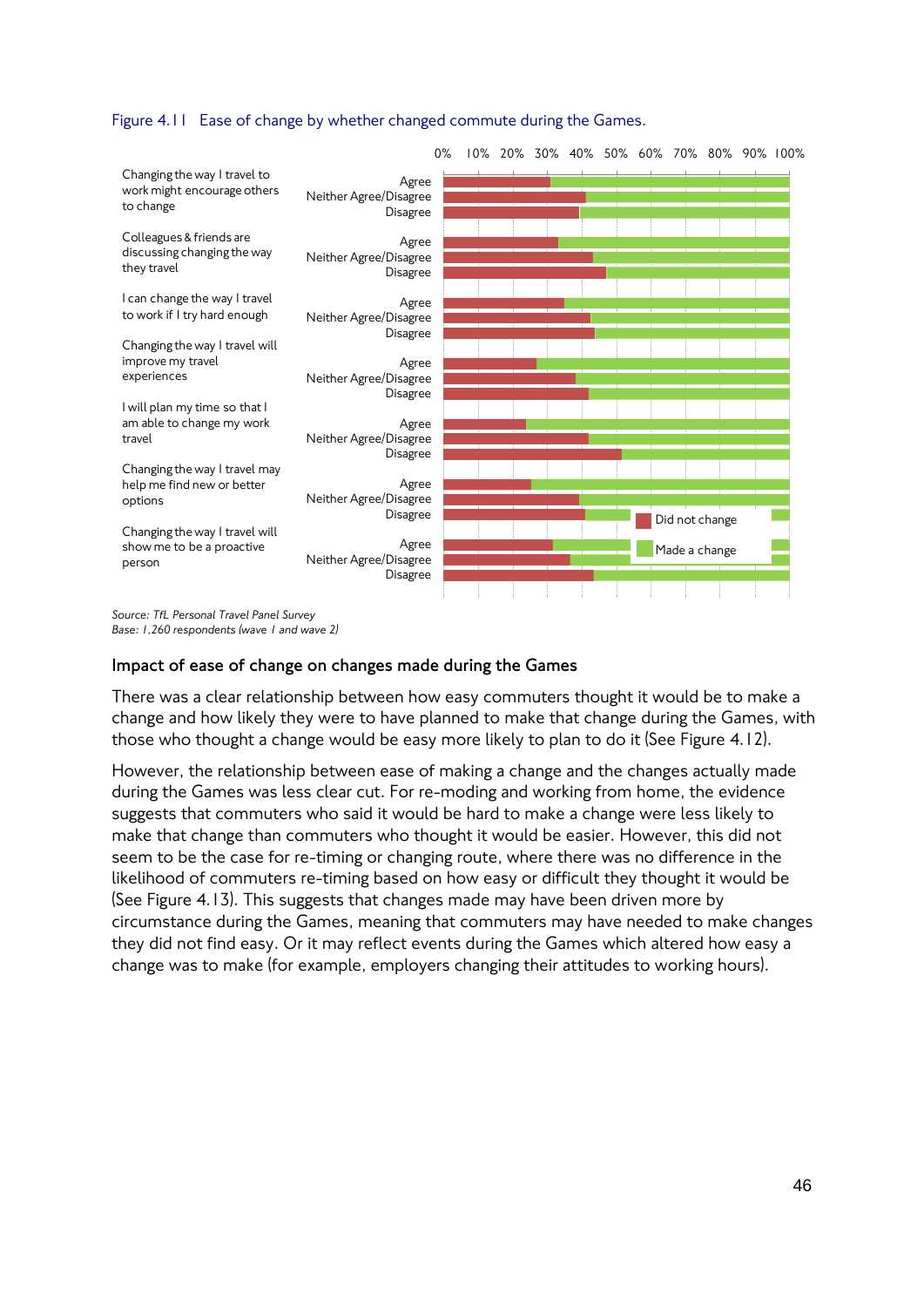

Figure 4.12 Ease of change by whether planned to change commute during the Games.

*Source: TfL Personal Travel Panel Survey Base: 1,260 respondents (wave 1)*





*Source: TfL Personal Travel Panel Survey Base: 1,260 respondents (wave 1 and wave 2)*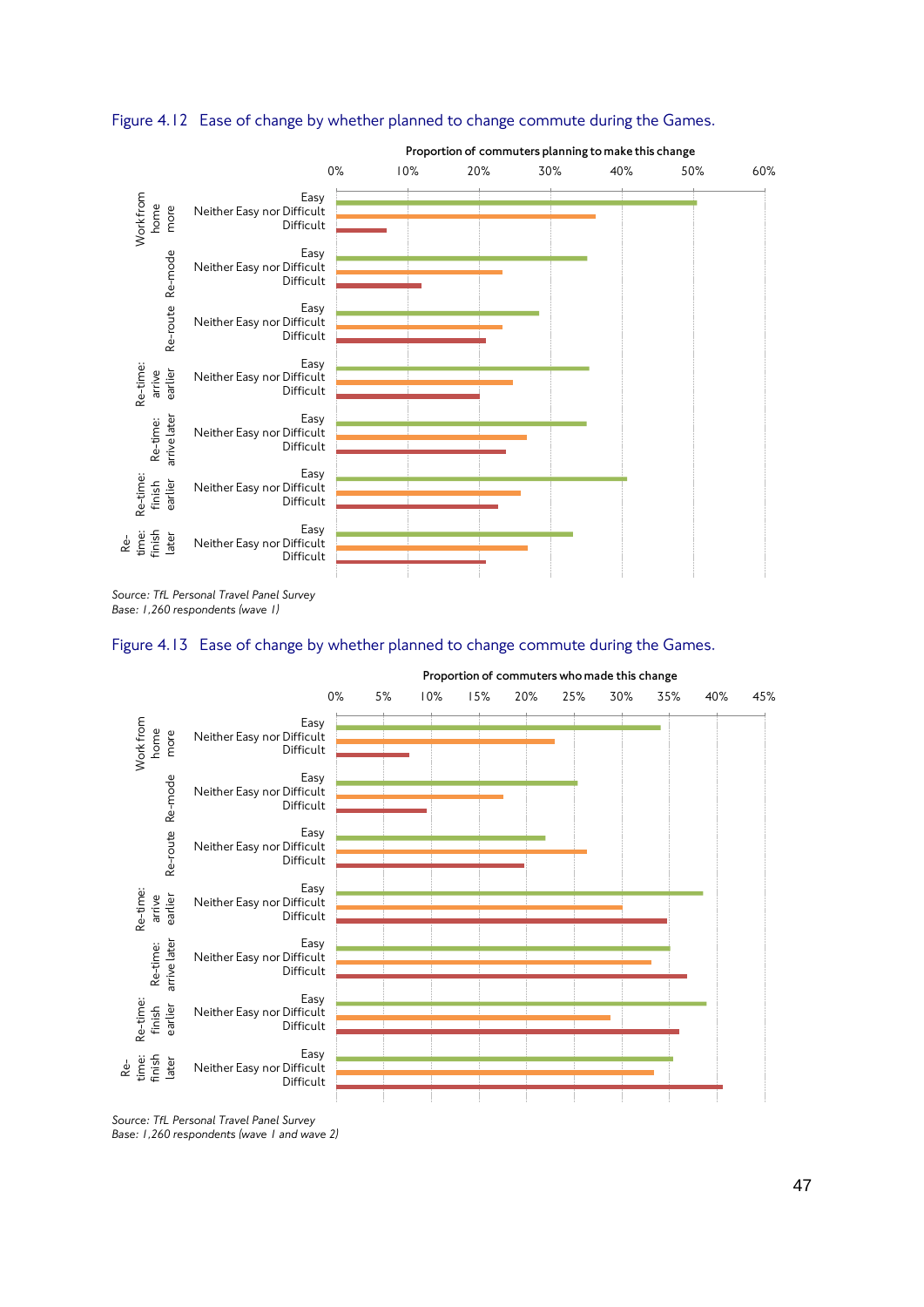## **Understanding how change happens**

On an aggregate level, travel behaviour in London changes very little and very slowly. Underneath this relative stability at the aggregate level is a much greater level of change at the individual and household level. This is known as 'churn' and can be triggered by a number of factors including changing your home, job or school; life stage changes such as having a baby; a change in health or mobility or other personal circumstances; a change in costs, service availability or quality; or the desire to make a lifestyle change such as getting fit.

These triggers are characterised as 'push' factors that deter people from their previous choice of mode (such as crowding, congestion or fares increases) and 'pull' factors that encourage people towards an alternative or generate new trips (such as new services, infrastructure or information). In addition certain macro-environmental factors can influence choice-making, for example, the state of the economy or the success of the British cycling team at the Olympics.

Very broadly, people make 'common sense' choices for their trips, taking into account (largely automatically) the value they place on the trip and their time, their disposable income, and the options available to them. These individual choices may be influenced by many factors, including attitudes, social norms, and habit, which vary considerably by life stage, ethnicity, social group and geography. However, inertia also plays a major part in this decision-making process.

Most people do not spend much time thinking about the way they travel and generally just make the same choices they made before, using 'rule of thumb' assumptions. An event such as the Olympics has the effect of changing the conditions to such an extent that travellers are no longer able to follow their normal habits and must think about how to make the journey afresh. In normal conditions, research suggests that the process of behaviour change is a gradual one, involving a transition from considering change, testing out options, and slowly committing to the change made until that new behaviour itself becomes habit. Typically, many people will be considering making a change, but require an external trigger to do so. For some, the experience of the Games may have acted as a trigger. This Section explores the relationship between prior consideration of behaviour change and choices made during the Games.

The majority of London travellers were not considering changing their normal travel behaviour patterns, other than for the Games. 68 per cent said that they were not considering changing the way they normally travel to work. 32 per cent placed themselves somewhere in the process of considering changing their travel or actually starting to change the way they normally travel. There is a clear correlation between how likely commuters are to vary their travel on a day-to-day basis and where they position themselves in this theoretical model of behaviour change:

- Of those who said they were not considering changing the way they normally travel to work, 31 per cent said they always make the journey in the same way and 46 per cent that they only change when they have to, with 22 per cent sometimes or often changing their journey.
- In comparison, just 9 per cent of those who are considering or trying out changing their commute say they always make their journey in the same way, 43 per cent that they only change when they have to and 48 per cent sometimes or often change their journey to work.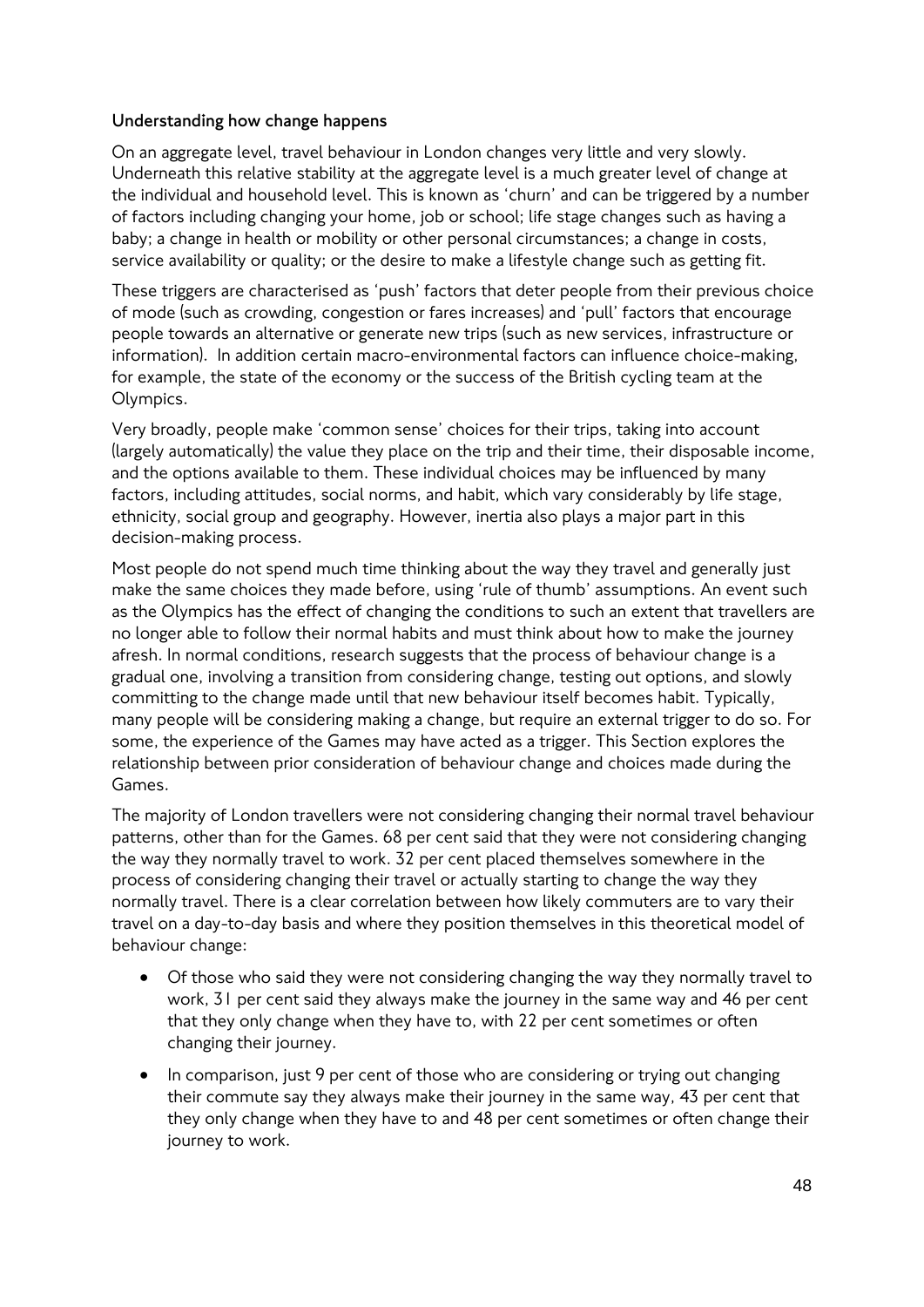So, we can assume that commuters who position themselves as being somewhere on the route to behaviour change are more amenable to changing their journey when faced with disruption. It would be expected, therefore, that this group would also be more responsive to Travel Demand Management activity for the Games, and this is borne out by the data, as described below.

Figures 4.14 and 4.15 explore planned and actual change by where London commuters position themselves in this theoretical model of behaviour change. There is a clear difference between the plans and actual choices made by those who say they are not considering changing their commute, and those who describe themselves as on the road to behaviour change. On average, 87 per cent of those who described themselves as being on the road to behaviour change had planned at least one change to their commute journey, compared to 56 per cent of those who were not previously considering changing their normal journey. In the event, the differences were somewhat less, with 85 per cent of those on the road to behaviour change, changing their journey during the Games, compared to 77 per cent of those not considering changing their journey. There are no clear differences between the other groups, although this may simply reflect the small sample sizes.



Figure 4.14 Consideration of change to normal commute travel by whether planning to make any changes to commute journeys during the Games.

*Source: TfL Personal Travel Panel Survey Base: 1,260 respondents (wave 1)*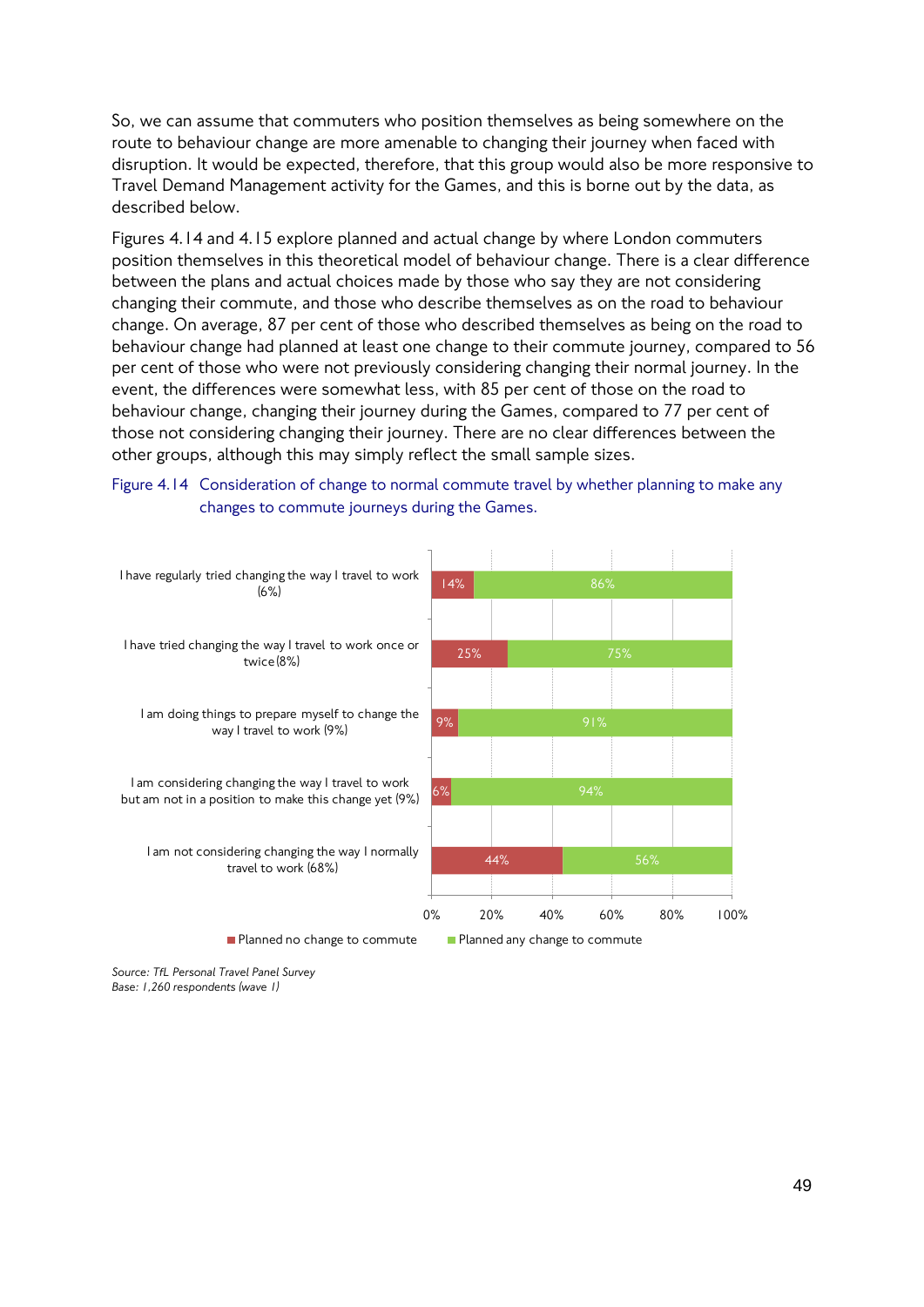# Figure 4.15 Consideration of change to normal commute travel by whether made any changes to commute journeys during the Games.



*Source: TfL Personal Travel Panel Survey Base: 1,260 respondents (wave 1 and wave 2)*

# **Impact of experience and attitudes on whether change was sustained**

We can see that London commuters with greater experience of varying their travel on a dayto-day basis, and who were more amenable to change, were more likely to change their travel during the Games. Prior experience of varying travel patterns, attitudes to change and to how easy change would be, and where people positioned themselves in the theoretical model of behaviour change, all appeared to predict their likelihood of changing. But would these characteristics also make them more likely to sustain those changes after the Games?

The majority of commuters did not sustain the changes made during the Games. But commuters who sometimes or often vary their commute journey and those who describe themselves as considering or trying out changing their travel were significantly more likely to sustain a change to their commute journey:

- 8 per cent of London commuters who sometimes or often vary their journey sustained a change to their commute, compared to just 4 per cent of those who never vary their journey; and
- 11 per cent of London commuters who are considering or trying out changing their journey sustained a change to their commute, compared to just 4 per cent of those who say they are not considering changing their journey to work.

On the whole, as shown in Figure 4.16, those with a positive attitude to changing their travel were more likely to have sustained a change to their commute journey than those less amenable to change.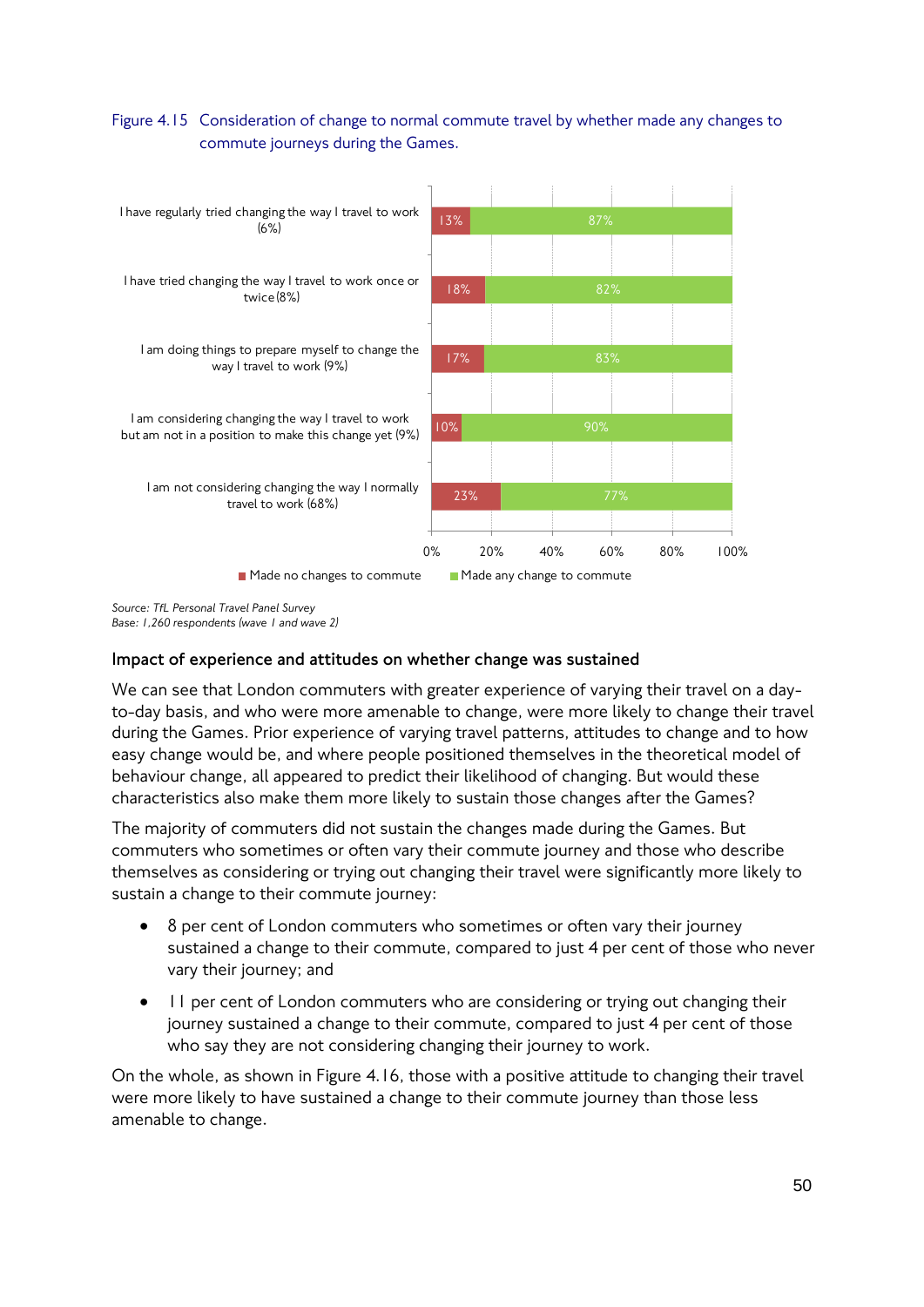#### Figure 4.16 Whether sustained a change to commute travel by attitude to change.



*Source: TfL Personal Travel Panel Survey Base: 1,260 respondents (wave 1 and wave 3)*

# Impact of Get Ahead of the Games tools on travel behaviour change

It is clear that some groups were more amenable than others to messages encouraging them to change. It could simply be that those who were more amenable to change, changed. This Section explores whether those who were more aware of the messages and had used or planned to use the tools were more likely to change.

## **Awareness and planned use of tools by whether planned to change**

The first wave of the survey was undertaken in June and July 2012, immediately before the start of the Games. By this time, awareness was very high of the Get Ahead of the Games campaign and many travellers had already started using the tools available:

- 88 per cent of London travellers were aware of the Get Ahead of the Games website before the Games;
- 64 per cent had visited the site and 69 per cent were planning to use it to plan their journeys during the Games; and
- 13 per cent were planning to use the Get Ahead of the Games Twitter account to plan their journeys during the Games.

London travellers who had heard of the Get Ahead of the Games website prior to the Games were also more likely to be planning to change their travel patterns during the Games. 94 per cent of those who were planning to change their journeys during the Games were aware of the website, compared to 83 per cent of those who were not planning to change their travel. This relationship held for travel by all journey purposes.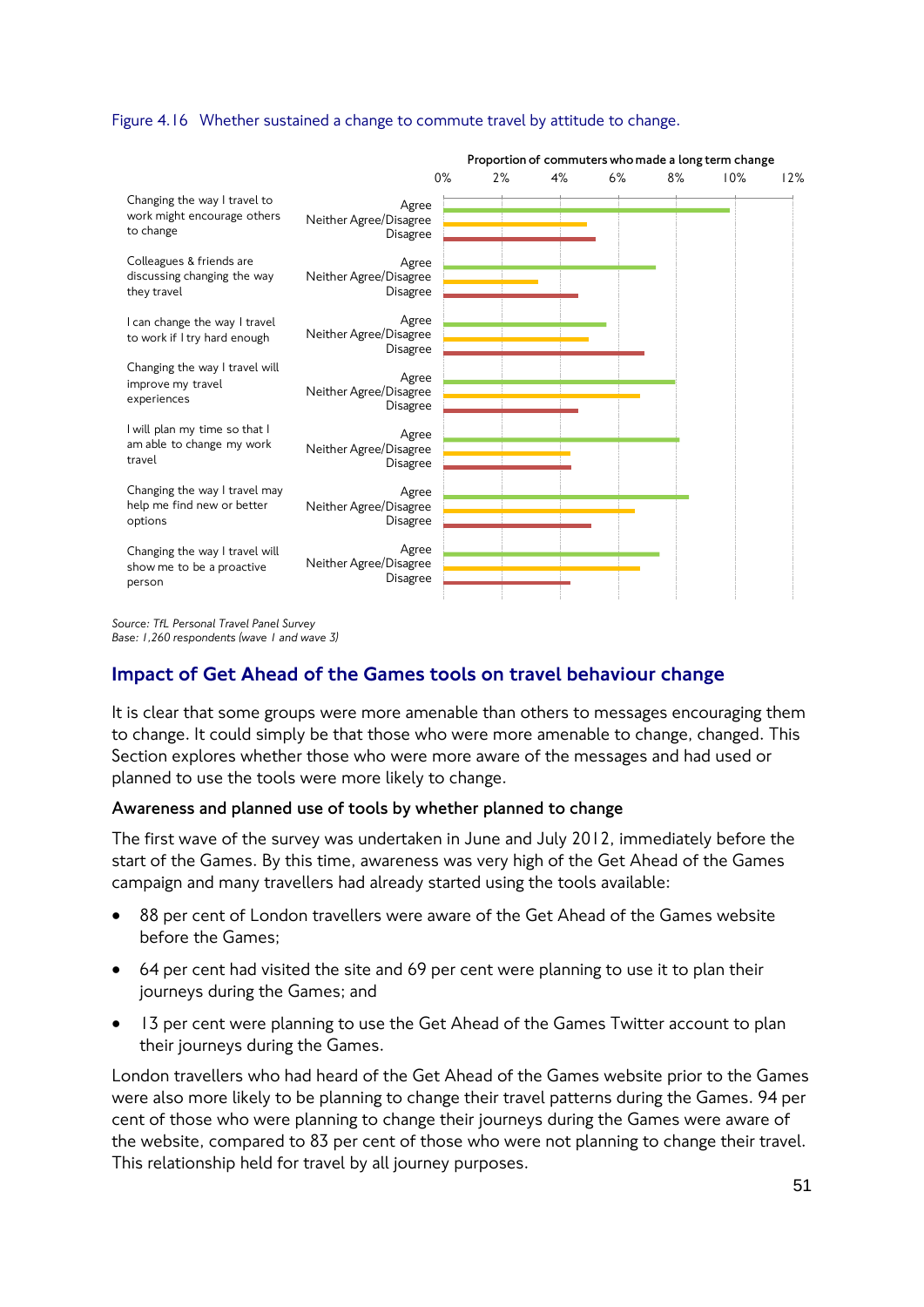# **Awareness and planned use of tools by travel behaviour change**

Those who were aware of the Get Ahead of the Games tools and were planning to use them were significantly more likely to change their travel patterns during the Games, as shown in Figure 4.17. They were also more likely to make more than one of the four types of change – reduce, re-time, re-route and re-mode - so that for example 73 per cent of those who had visited the website prior to the Games made more than one type of change during the Games, compared to 67 per cent of those who had not visited the site.





Figure 4.18 shows awareness of the Get Ahead of the Games website by whether London travellers planned to make changes for each journey purpose. Although there is no difference between changes made for shopping, leisure and personal business journeys, there is a significant difference between whether commuters and business travellers made a change by whether they were aware of the Get Ahead of the Games website. In particular, there is a striking difference between the travel patterns of business travellers depending on whether they were or weren't aware of the Get Ahead of the Games website prior to the Games, with just 70 per cent of those who weren't aware making to change, compared to 88 per cent of those who were.

*Source: TfL Personal Travel Panel Survey Base: 1,797 respondents (wave 1 and 2)*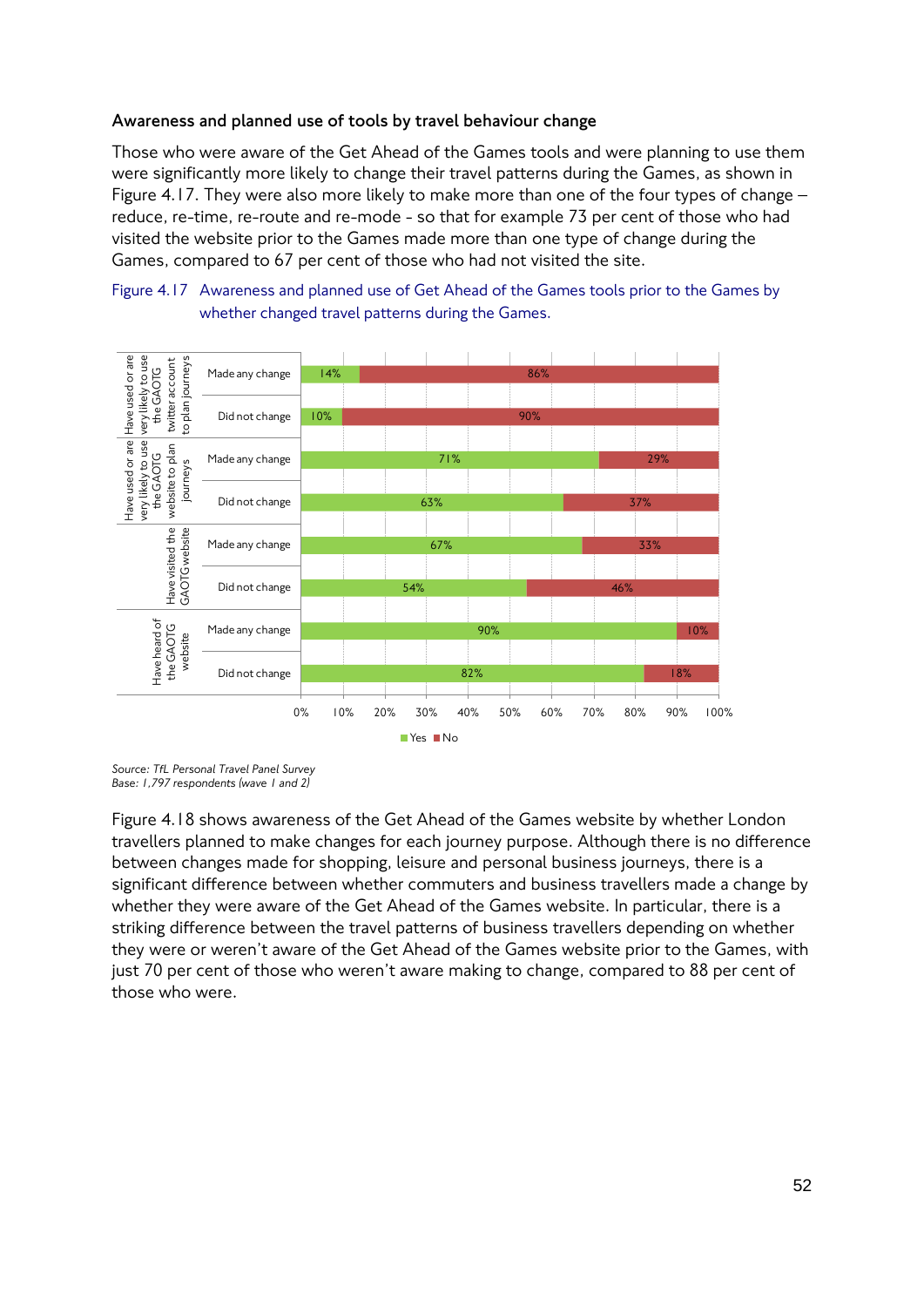Figure 4.18 Awareness of Get Ahead of the Games website prior to the Games by whether changed travel patterns during the Games, by journey purpose.



*Source: TfL Personal Travel Panel Survey* 

*Base: 1,309 (commuters), 738 (business travellers), 1438 (shoppers), 1,508 (leisure travellers), 1,072 (personal business travellers) (wave 1 and 2)*

# **Use of tools by travel behaviour change**

Six in ten London travellers reported that they had visited the Get Ahead of the Games website during the Games. Those who had visited the website were more likely to have changed their travel behaviour, 79 per cent compared to 54 per cent of those who had not visited the site. They had also made more changes on average than those who had not visited the site: 40 per cent had made more than one type of change to their travel behaviour, compared to just 18 per cent of those who had not visited the site. Figure 4.19 shows the amount of change made by whether the traveller had visited the Get Ahead of the Games website during the Games.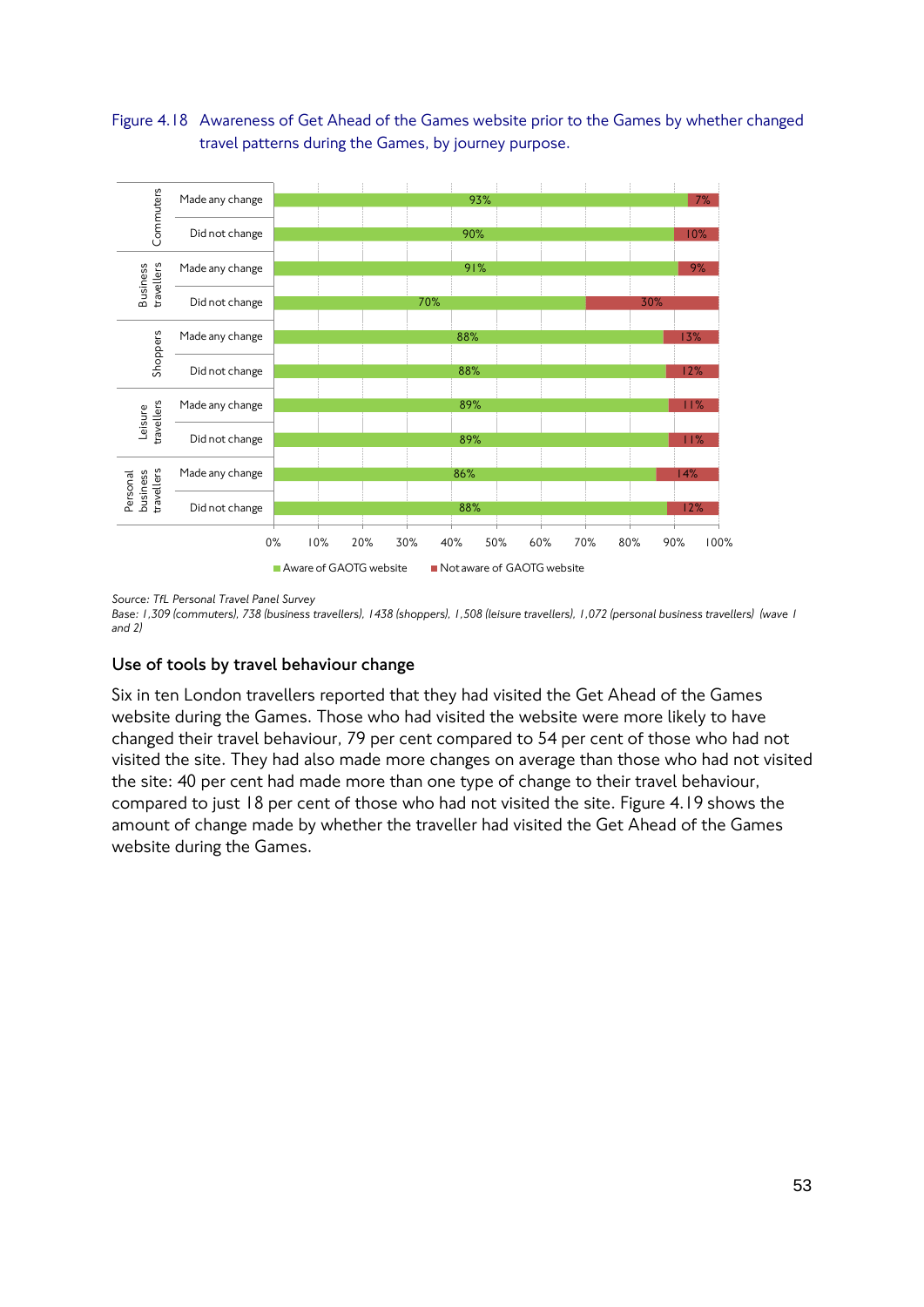



*Source: TfL Personal Travel Panel Survey Base: 1,797 respondents (wave 1 and 2)*

# Impact of network performance on planned and actual change

During the Games, three quarters of those travelling in London made some sort of change to their journey. It is clear that the effectiveness of the Get Ahead of the Games campaign was strongly influenced by the extraordinarily high profile of the event, and by the believability of the message: when told that they faced crowding and delays, and should plan accordingly, London travellers found this believable. This section explores the theory that those who thought the network would perform badly would be more likely to change than those who thought it would be OK to travel as normal.

## **Expected performance of the transport network and the impact on planned change**

Before the Games, London travellers were pessimistic about the likely performance of the transport system, with just 4 per cent expecting it to cope very well and the majority expecting it to cope badly.

In the event, the performance of the transport network defied expectations, with 93 per cent of London travellers saying the network had performed very or fairly well. The comparison is shown in Figure 4.20.

This is, of course, a fantastic endorsement of the efforts made to ensure the network ran smoothly. However, what particularly interests us here is whether expectations of network performance or attitudes towards actual performance had any influence on planned or actual change. As shown in Figure 4.21, the evidence shows that commuters and business travellers who thought the transport networks would perform well during the Games were significantly less likely to plan to change their travel behaviour than those who thought the networks would not perform well.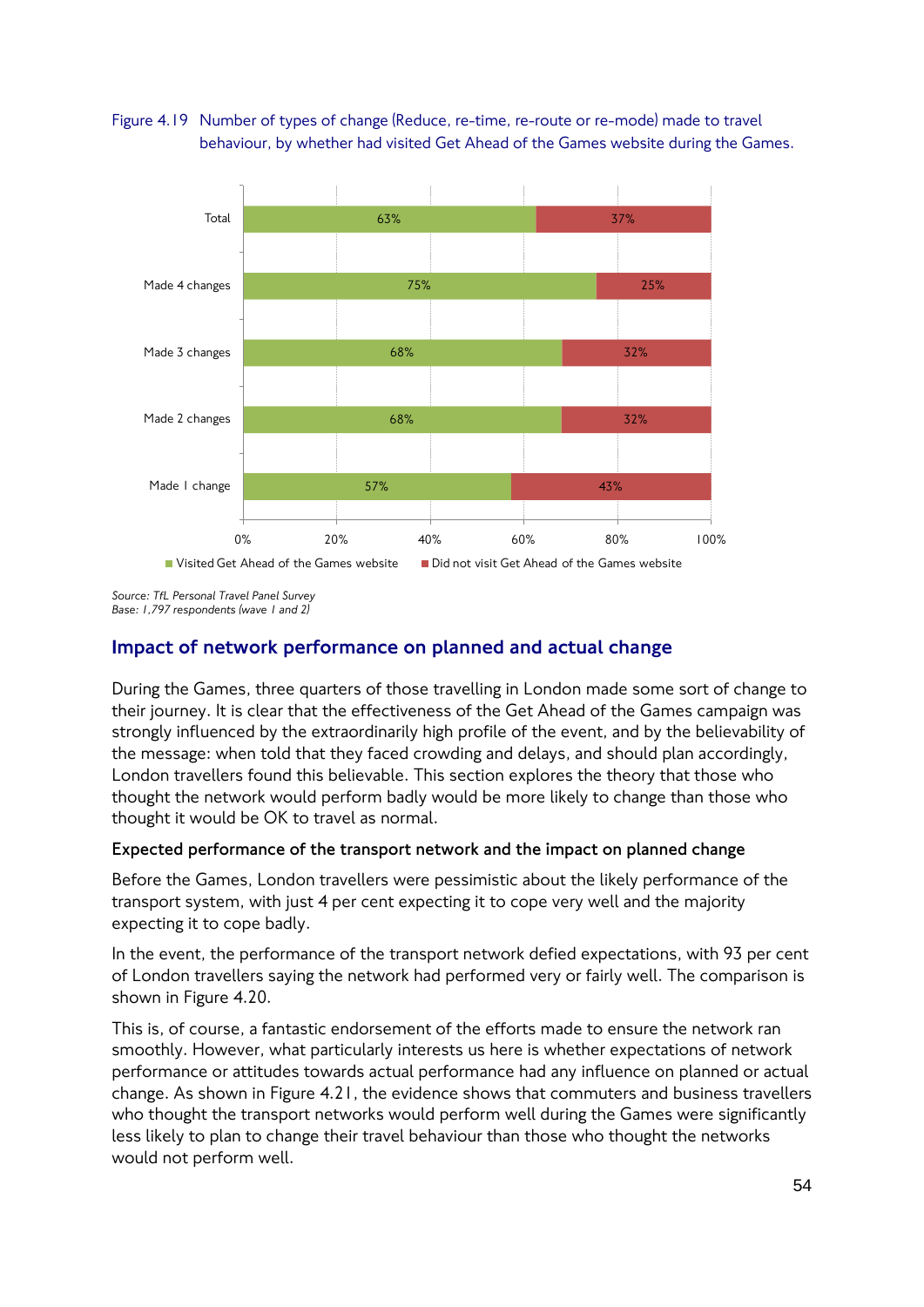

Figure 4.20 Expected and Actual performance of the transport network.

*Source: TfL Personal Travel Panel Survey Base: 1,799 respondents (wave 1 and 2)*





*Source: TfL Personal Travel Panel Survey* 

*Base: 1,214 (commuters), 1,011(business travellers), 285 (other purposes) respondents (wave 1)*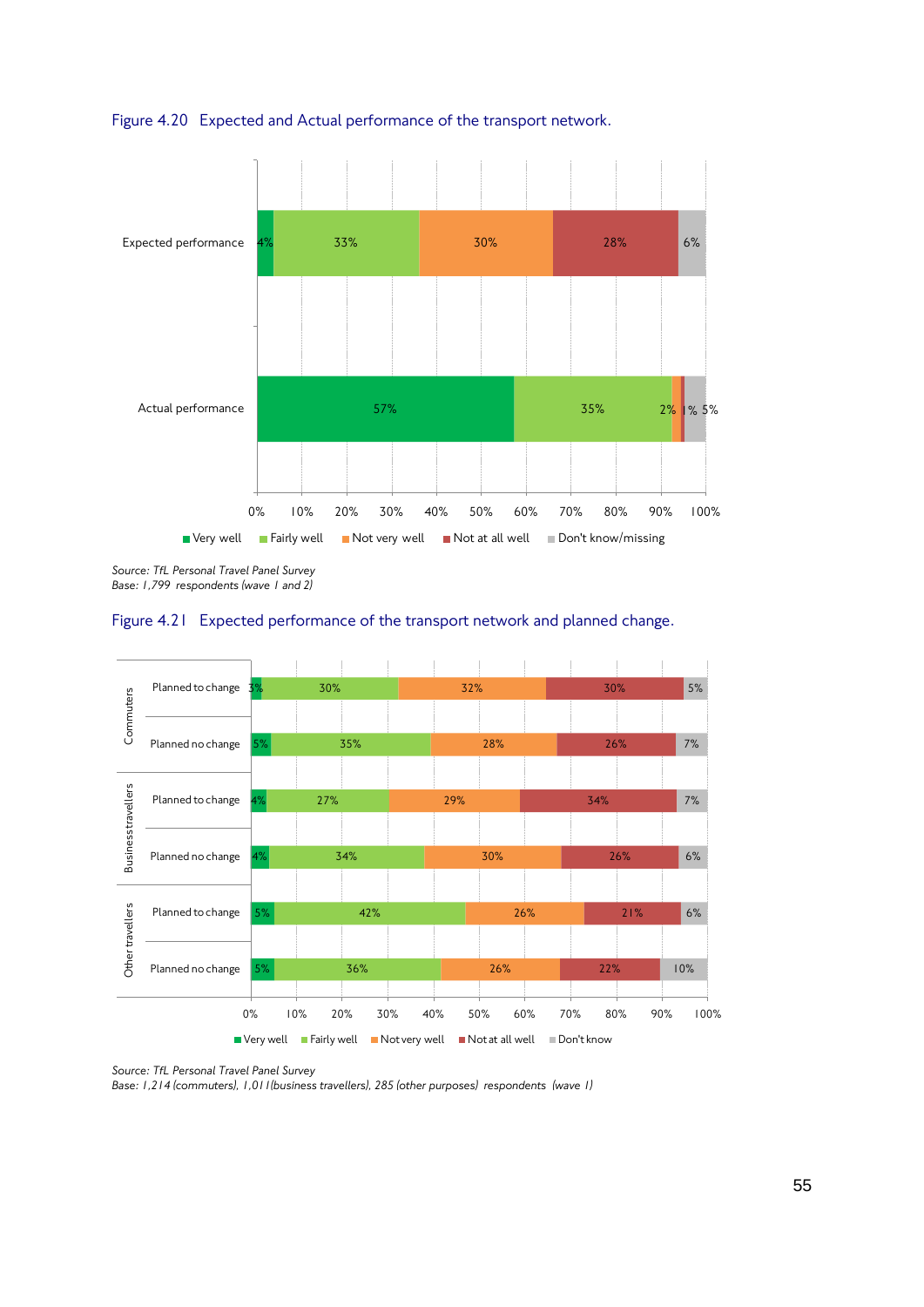# **Actual performance of the transport network and the impact on planned change**

In comparison, there was very little difference in the actual amount of change made during the Games between those who thought the network would cope well and those who thought it would cope badly, as shown in Figure 4.22.

It is likely that perceptions of how the network actually performed, rather than expectations, would be more influential on choices made. Given the strong consensus amongst all groups that the network performed well, it is difficult to identify any pattern. However, it does appear that people who did not change their travel were a little more likely to think that the network had performed well than those who had chosen to make a change.



Figure 4.22 Expected performance of the transport network and actual change.

*Source: TfL Personal Travel Panel Survey* 

*Base: 1,214 (commuters), 1,011(business travellers), 285 (other purposes) respondents (wave 1 and 2)*

# Conclusion – Understanding change

## **How demographic characteristics affect choices**

Individual's characteristics in terms of demographics and geography had very little impact on the choice to change travel behaviour during the Games. There is some evidence of differences related to household income and the size and industry of the individual's workplace. Larger businesses and those in the financial and business services sector were the most engaged, especially those in the City and Canary Wharf.

## **How experience of and attitudes to change affected choices**

In summary, London commuters with greater experience of varying their travel on a day-today basis, and who were more amenable to change, were more likely to plan to make changes to their travel during the Games, and (to a lesser extent) more likely to actually change their travel. Those who thought that change would be difficult, who never vary their journey, or who are not considering making any changes to their journey, were less likely to plan to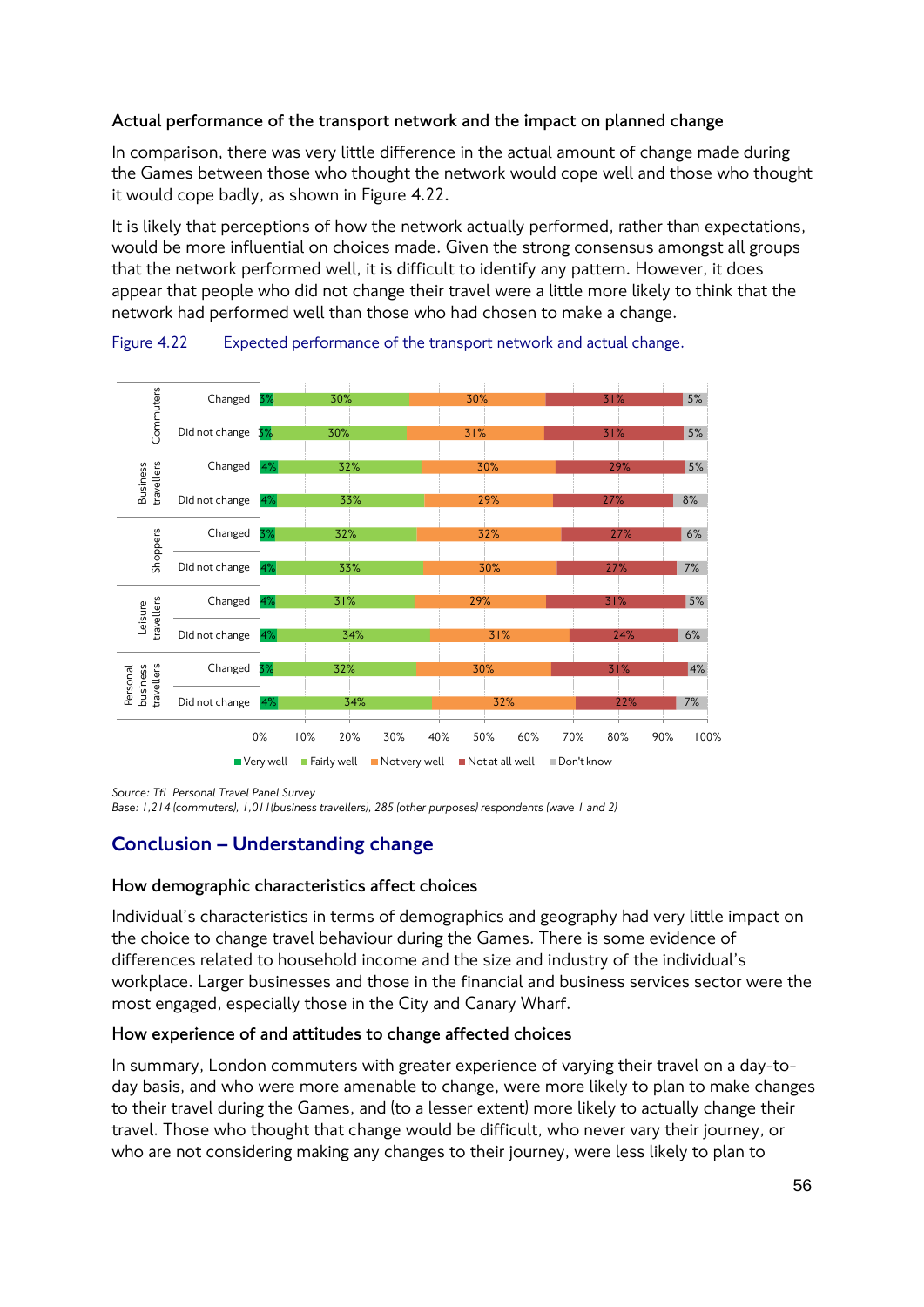change. Nevertheless, in all groups, the majority of commuters made some sort of change to their journey during the Games, and during the Games the difference between the groups narrowed.

After the Games, the majority of commuters did not sustain the changes they had made, but commuters who typically varied their commute journey or who were considering changing their travel before the Games were significantly more likely to make a long term change to their commute journey.

In future, a good starting point for planning behaviour change programmes would be to explore the experience of variability in travel patterns of the target population, their attitudes to change and where they would position themselves on the theoretical model of behaviour change, as this evidence suggests this can predict their responsiveness to TDM activity in response to temporary disruption and in the longer term.

# **Impacts of Get Ahead of the Games tools on travel behaviour change**

Unusually for a transport intervention, awareness of the surrounding circumstances was near universal. By July 2012, nearly nine in ten London travellers were aware of the Get Ahead of the Games website and nearly seven in ten had already visited it. London travellers who were aware of the tools, had already used them or were planning to do so when surveyed before the Games, and who reported using the tools during the Games, were more likely to plan to change their behaviour and more likely to actually make changes during the Games. They also changed more than those who were less engaged with the campaign. The awareness of, and engagement with, the campaign undoubtedly contributed to the preparedness of London travellers for the Games, and the level of change in travel behaviour seen throughout.

# **Impact of network performance on planned and actual change**

London travellers appear to have approached the Games with some trepidation, expecting poor network performance, and it appears that those with lower expectations of network performance were more likely to plan to change their journeys during the Games.

In the event, the network performed far better than expected; the general consensus that the network performed well makes it hard to assess whether this relationship would have held in actuality: if attitudes had varied more, would we have been able to see a relationship between a negative view of network performance and a tendency to change travel patterns? The limited evidence that we have suggests that this might be the case, as those who thought the network had performed very well were less likely to change.

So, the plausibility of the message was important – the worse people believed conditions would be, the more likely they were to plan to change. London commuters especially are experts in their journeys and filtered the information provided through a 'sense check', ignoring anything they did not find plausible.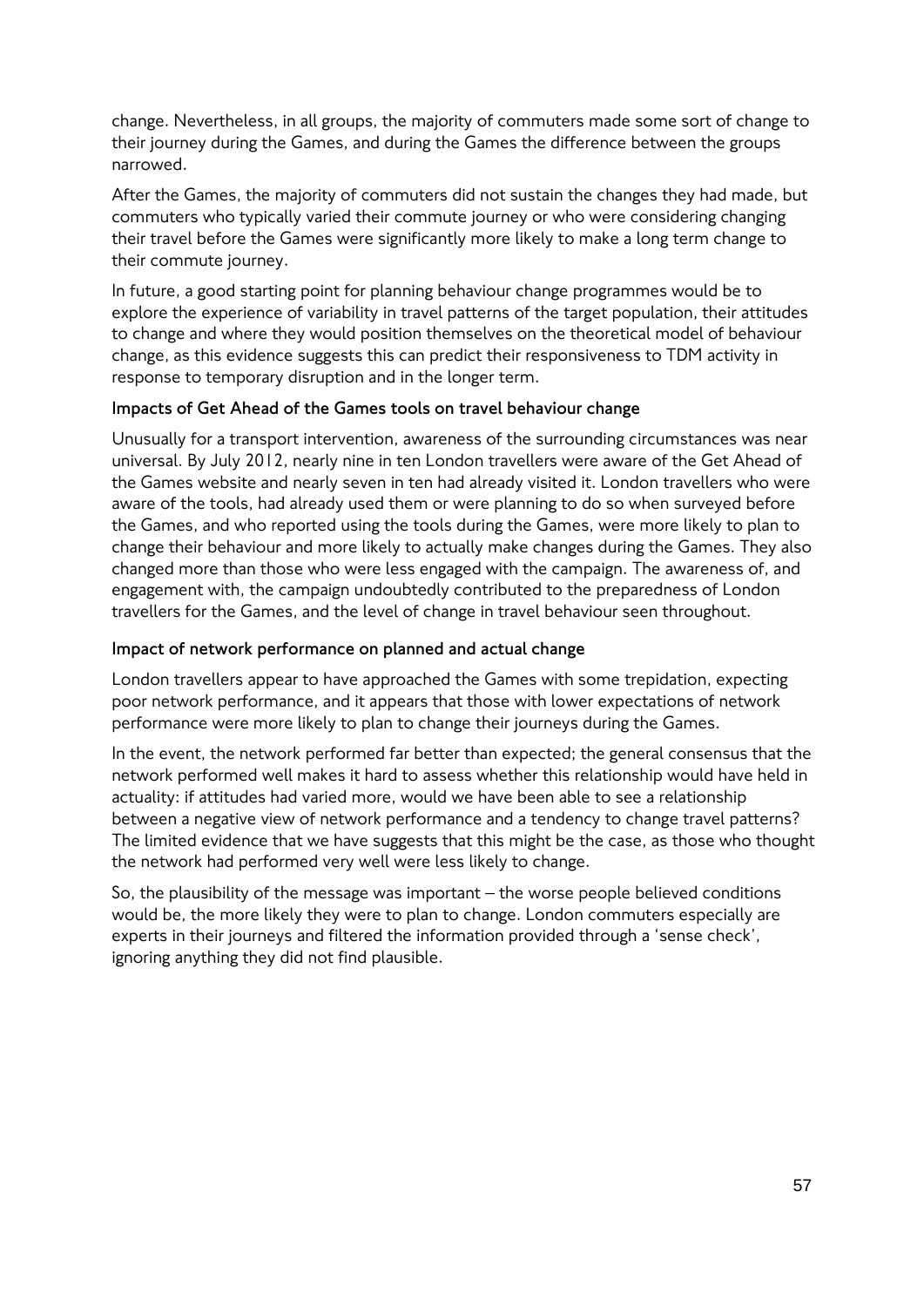# 5. Why change?

The previous Chapter described the differences between those who changed, and those who did not change, in terms of their personal characteristics, their attitudes to change and prior experience of it, and the impact of the Travel Demand Management campaign. This Chapter explores the reasons why people chose to change, or not to change, explores the reasons why changes were sustained or not, and draws conclusions about what these motivations might mean for the success of future Travel Demand Management activity. In particular, it asks the question: might the motivations for change during the Games also apply in other circumstances, for example in the event of planned disruption to the network caused by upgrade works, or to help manage increased demand in future?

This Chapter draws on the TfL Personal Travel Panel Survey, waves one to three. The methodology of this survey is described in Chapter 2.

# **Key findings:**

- The main reason London travellers changed their travel during the Games was to avoid overcrowding, congestion and delays caused by the Games.
- For workers and business travellers, decisions made by their employers or clients were also influential.
- Some changes resulted as people changed their normal activities by attending Games-related events or simply staying at home to catch up with the latest medals on television!
- The main reasons given for continuing to travel as normal were that journeys were unaffected by the Games; overcrowding, congestion and delays weren't as bad as expected; or that the person needed to travel and had no other options available.
- After the Games, most travel returned to normal. The reasons given for this were that there was no longer any need to change, and that the alternative option had been worse in some way – slower, more expensive, or more inconvenient.
- For many commuters and business travellers, the nature of their work did not enable them to sustain the change in the longer term, or their employer wouldn't allow it.
- A small minority had sustained the changes made during the Games, and this was typically because they had found the new option preferable to their previous option.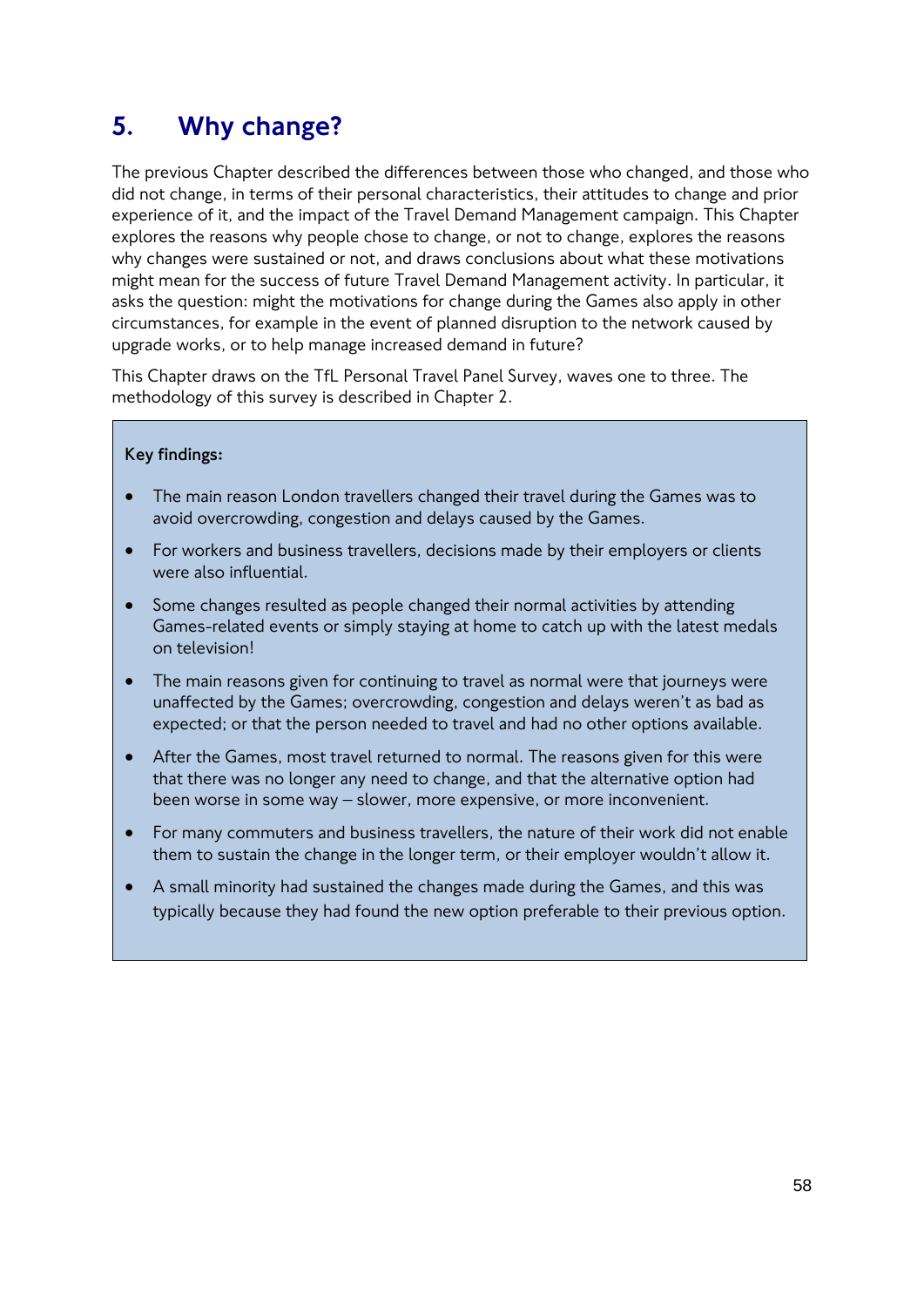# Understanding why London travellers changed their journeys

## **Why change? - Commuters**

47 per cent of commuters planned to make a change to their journeys during the Games and 54 per cent actually did so. The key reasons for making a change were to avoid overcrowding and delays on public transport. This is in line with the Travel Demand Management messages: that the Games would bring high volumes of people onto London's transport network and that travellers should avoid busy times and places if possible. Figure 5.1 shows the reasons commuters gave for planning to change their journeys during the Games.





*Source: TfL Personal Travel Panel Survey Base: 579 respondents (wave 1)*

Commuters also commonly mentioned the desire to avoid the crowds of people in London and some said that they had made changes to the time of their travel to allow them to watch TV coverage or attend Games events, and the motivations for change were similar for all types of changes made. The impact of employers was important for those changing where they worked or the time of their journeys:

- Around a third of commuters who worked from home more during the Games said working from home was more acceptable during the Games and their employer had advised them to travel less;
- Around a sixth of commuters who re-timed their journeys said that their employer had advised them to arrive at or leave work at a different time; and
- One in ten commuters who worked elsewhere had been advised to do so by their employer.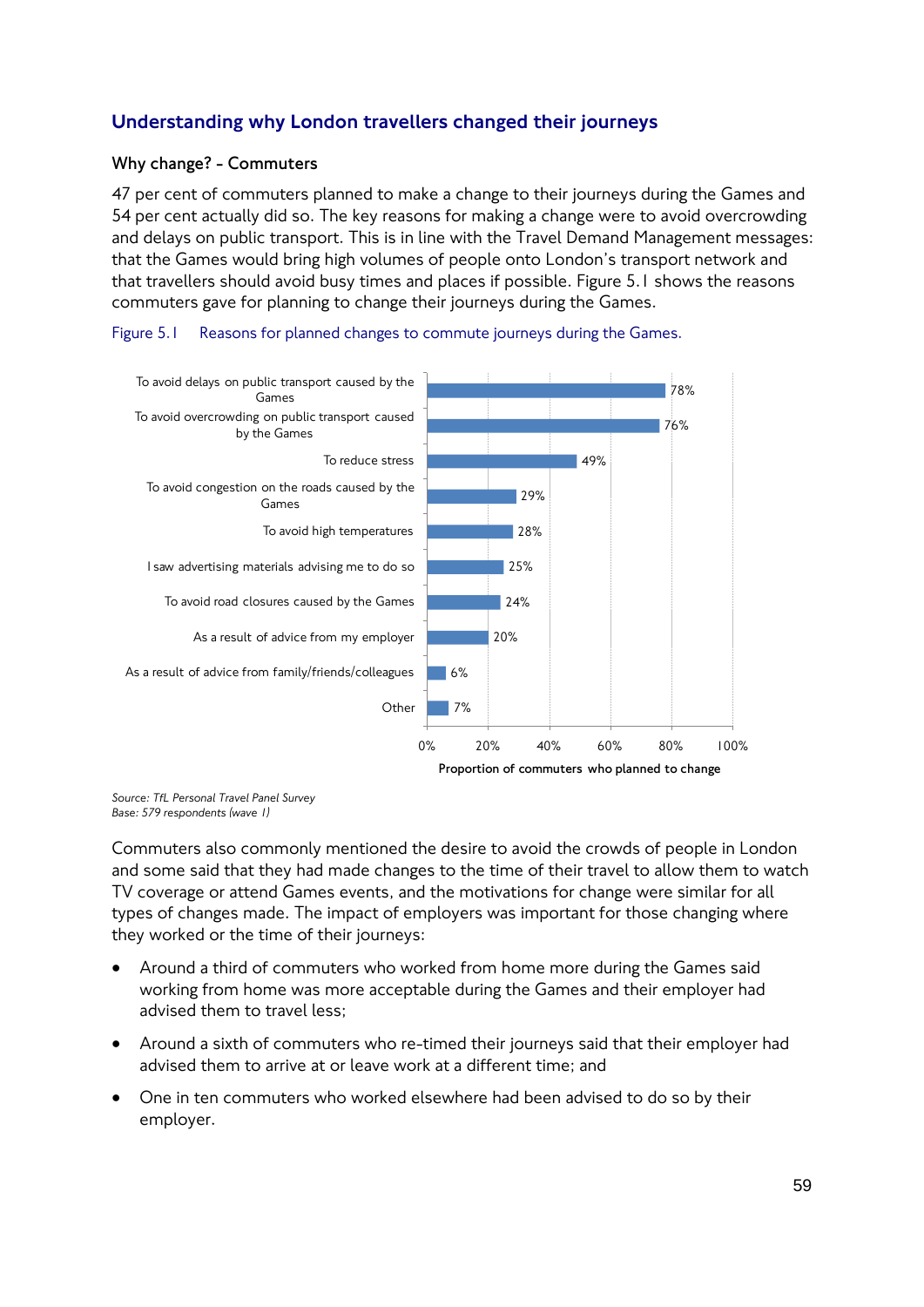# **Why change? – Business travellers**

73 per cent of business travellers planned to make a change to their journeys during the Games and 35 per cent actually did so. The reasons for changing the time, route or mode of business journeys were very similar to those of commuters. However, although many business travellers reduced their travel to avoid overcrowding on the public transport network, the attitudes of employers and clients were also a key influence, with 27 per cent reducing their business journeys in response to advice from their employer or clients. Figure 5.2 details the reasons business travellers reduced their journeys during the Games.





*Source: TfL Personal Travel Panel Survey Base: 474 respondents (wave 2) Note: all responses given by more than 5% of respondents listed.*

## **Why change? – shopping and leisure travellers**

77 per cent of those travelling for shopping, leisure and other reasons planned to make a change to their journeys during the Games and between four and five in ten actually did so. The main reasons for making a change were to avoid overcrowding on public transport and avoid the crowds of people in London, but around one in three also said that they had changed their travel patterns in order to watch or listen to the Games. This reflects the discretionary nature of journeys for shopping, leisure and other purposes, and also that the Games inevitably changed many people's leisure activities as they watched the sport on TV, attended free or ticketed events, or just soaked up the atmosphere in their Olympic city. Figure 5.3 shows the reasons given for reducing journeys made for shopping, leisure and other purposes during the Games.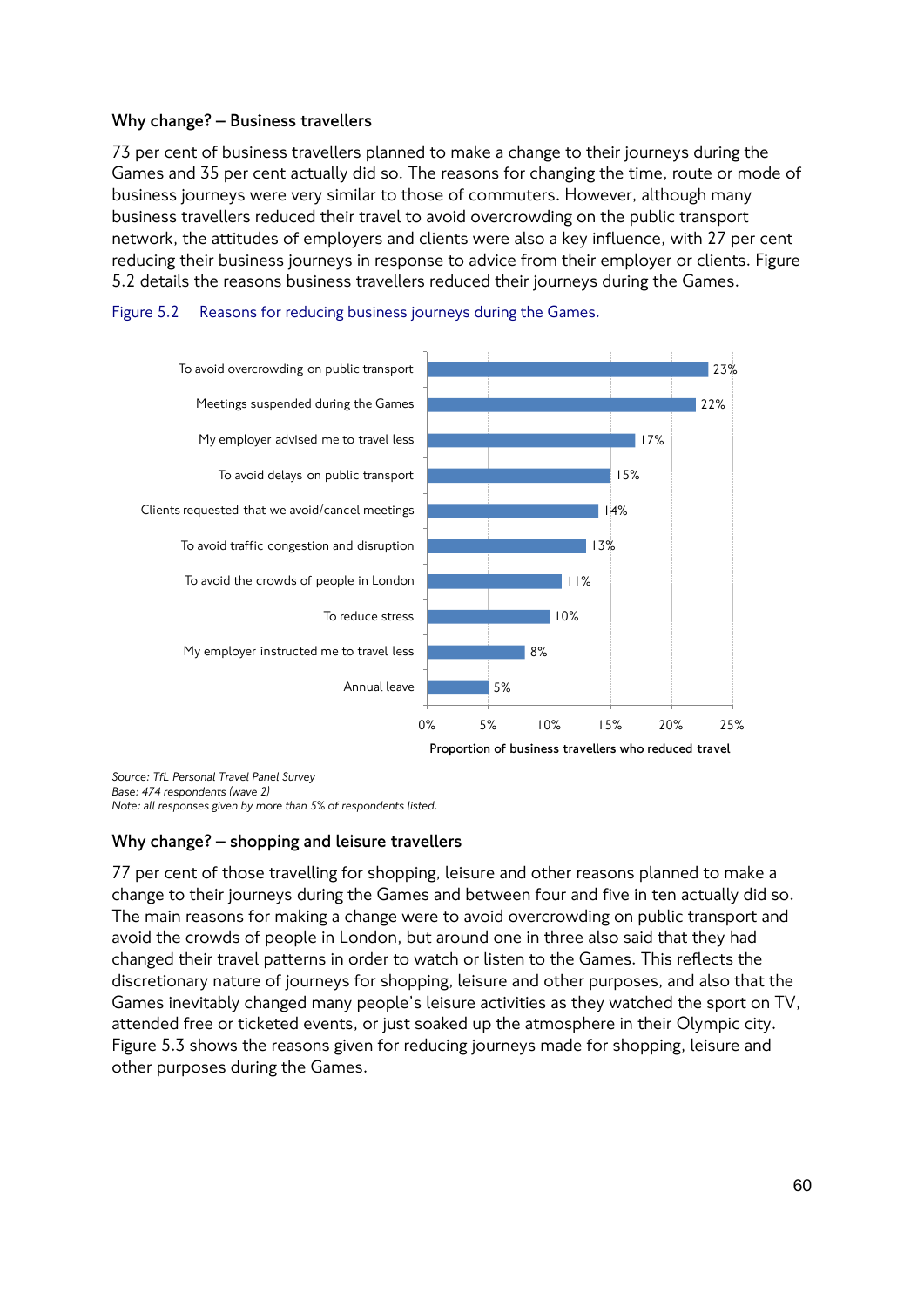## Figure 5.3 Reasons for reducing non-work journeys during the Games.



*Source: TfL Personal Travel Panel Survey Base: 337 respondents (wave 2) Note: all responses given by more than 5% of respondents listed.*

# Understanding why London travellers did not change their journeys

## **Why not change? – commuters**

The main reason that commuters gave for travelling in the same way as normal during the Games was that the Games did not have as great an effect as they had expected on public transport crowding, delays and traffic congestion. Half of those who did not change their mode or route said that this was because they were happy with their current choice. For many, there was no feasible alternative to the route, mode or time of travel, and they could not reduce their travel to work for commercial reasons, because they needed to attend meetings, or because their employer would not allow them to. The reasons for not choosing to make a change are shown in Figure 5.4. Note that any gaps reflect differences in the questions asked in the survey.

Again, we can see the important role of employers in the choices made by commuters – although many felt that they did not need to reduce or re-time their work journeys, because conditions were not as bad as expected, a significant proportion were prevented from doing so by the nature of their work or decisions made by their employer. So, employers had a strong influence on both those who changed and those who didn't.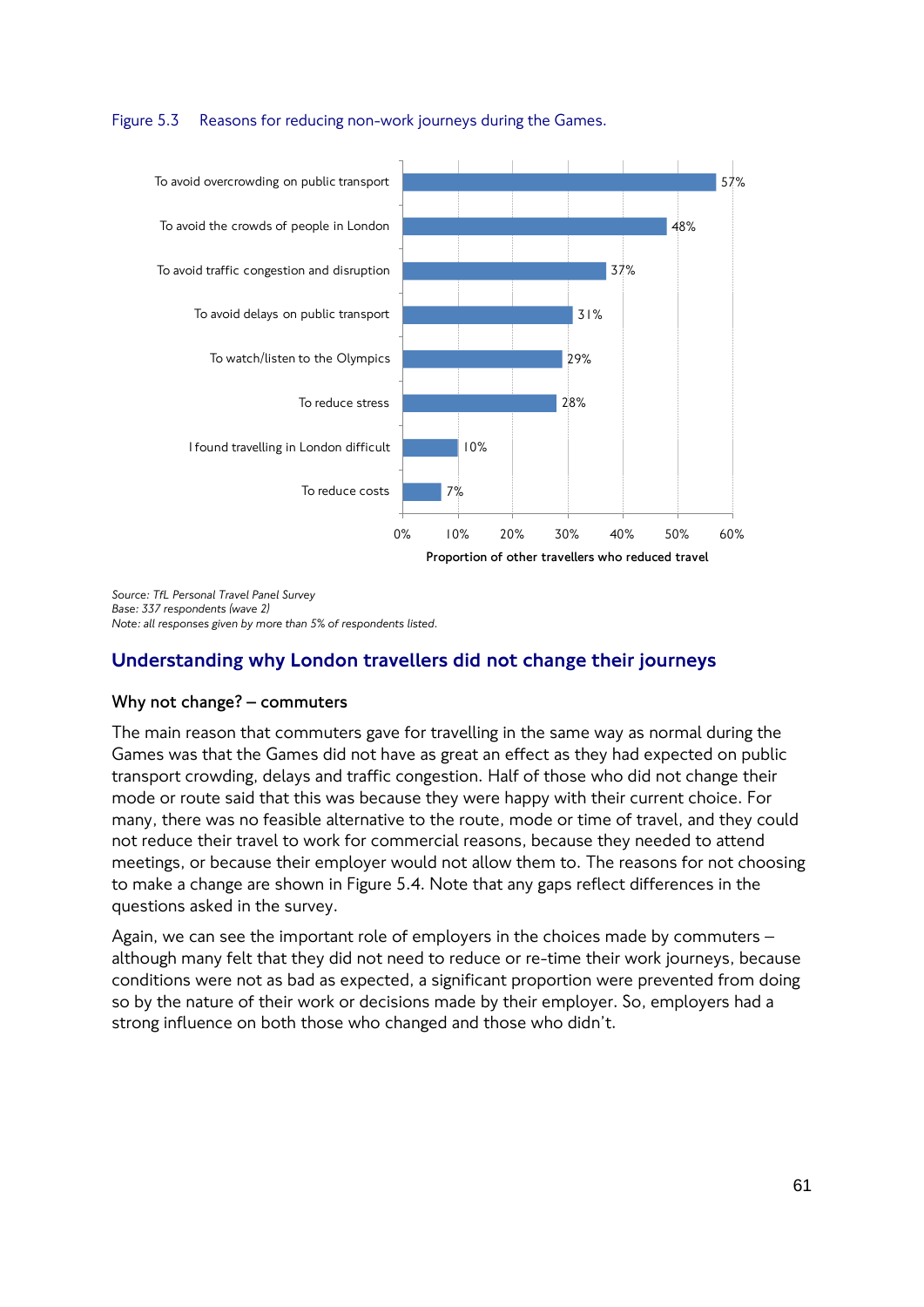## Figure 5.4 Reasons for not changing commute journeys during the Games.



*Source: TfL Personal Travel Panel Survey* 

*Base: 903 (Reduce), 887 (Re-time – return leg), 975 (Re-mode), 921 (Re-route) (all wave 2, commuters only)*

*Note: Only includes responses given by more than 5% of respondents; not all questions were asked of all respondents.*

## **Why not change? – business travellers**

As with commuters, many business travellers travelled as normal because they did not find conditions on the public transport and road networks to be as bad as they had expected; in total, around half all those who travelled as normal gave this reason. Around a quarter said that their journey simply wasn't affected by the Games, because they were travelling elsewhere in London.

Business need was the other key reason for travelling as normal; for example, because the trip would be commercially beneficial, could not be delayed, or their employer would not let them cancel. In total, 65 per cent of those who travelled as normal said that this was because they could not change the journey for business reasons. Figure 5.5 shows the reasons given by business travellers for travelling as normal during the Games.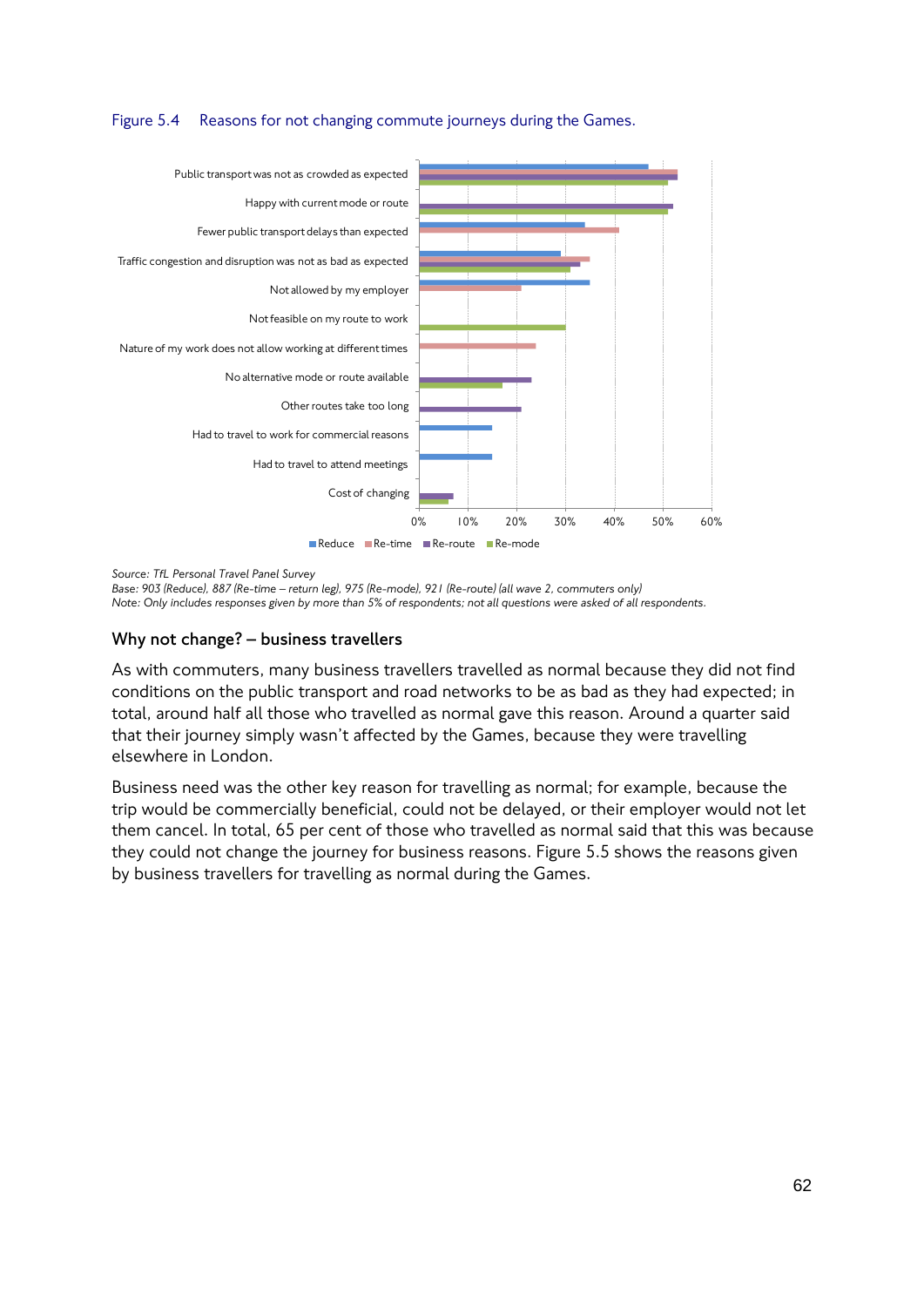## Figure 5.5 Reasons for not reducing the amount of business travel during the Games.



*Source: TfL Personal Travel Panel Survey Base: 417 respondents (wave 2)*

# **Why not change? – shopping and leisure travellers**

The main reasons for not reducing non-work journeys were that the journeys were being made in parts of London where travel was not badly affected by the Games or that crowding and congestion on the public transport and road network were not as bad as expected.

#### Figure 5.6 Reasons for not reducing the amount of shopping and leisure travel during the Games.



*Source: TfL Personal Travel Panel Survey* 

*Base: 767(shopping), 952 (leisure), 541 (personal business) and 199 (other) (wave 2 only)*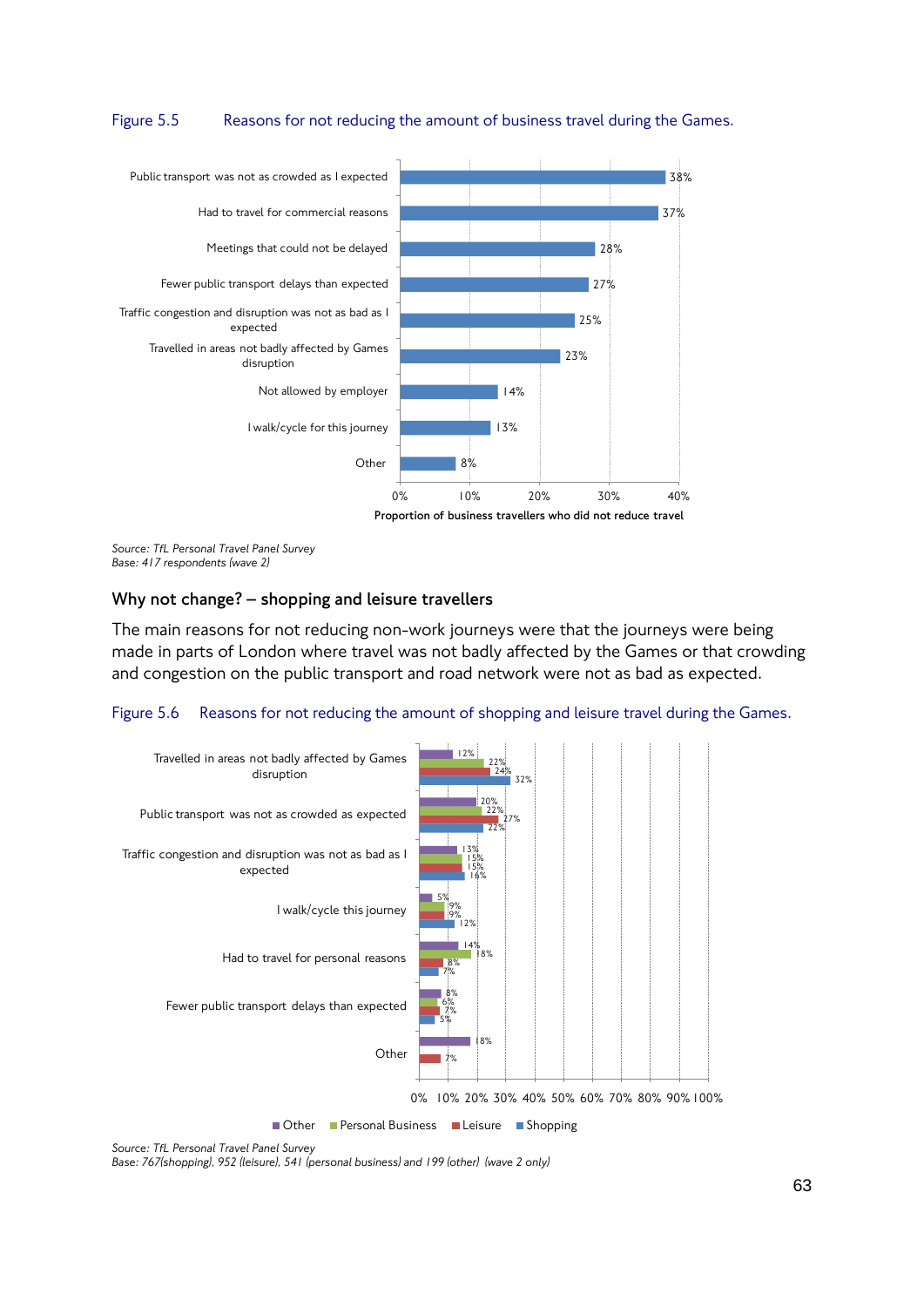# **Understanding why London travellers sustained a change to their journeys**

# **Why return to normal? – Commuters**

Relatively few of the many commuters who changed their travel during the Games sustained the change after the Games, with most reverting to their normal travel patterns as soon as the Games were over. Typically, commuters gave the following reasons for reverting to their normal travel patterns:

- **1. There was no longer any need to change, because travelling was easier and congestion, crowding and delays were less than during the Games:**
	- 43 of those who worked from home in the Games but not afterwards (25 per cent) and 27 of those who were working from home the same amount or less than before the Games (9 per cent);
	- 8 of those who worked elsewhere in the Games but not afterwards (7 per cent) and 15 of those who were worked elsewhere the same amount or less than before the Games (7 per cent);
	- 60 of those who re-timed their outbound leg (52 per cent) and 37 of those who re-timed their homebound leg (32 per cent) but did not sustain the change;
	- 13 of those who changed their mode of travel but reverted to their previous mode after the Games (62 per cent); and
	- 32 of those who changed the route of their journey but reverted to their normal route after the Games (50 per cent).
- **2. Amongst those who had changed the time, mode or route of their journey, that they didn't like the experience and found it to be worse than their normal journey in some way:**
	- 21 of those who re-timed their outbound leg (18 per cent) and 10 of those who re-timed their homebound leg (9 per cent) but did not sustain the change;
	- 13 of those who changed their mode of travel but reverted to their previous mode after the Games (62 per cent); and
	- 27 of those who changed the route of their journey but reverted to their normal route after the Games (42 per cent) said that the route was more inconvenient or stressful and 14 (22 per cent) that it was slower or more expensive.
- **3. Amongst those who had changed the time of their journey or worked from home or elsewhere more, that the nature of their work had only made this change possible during the Games, or they needed the interaction with colleagues or to attend meetings:**
	- 100 of those who had worked from home during the Games but not afterwards (58 per cent) and 214 of those who had not increased the amount they worked from home compared to before the Games (69 per cent);
	- 59 of those who had worked elsewhere during the Games but not afterwards (49 per cent) and 161 of those who had not increased the amount they worked elsewhere compared to before the Games (71 per cent); and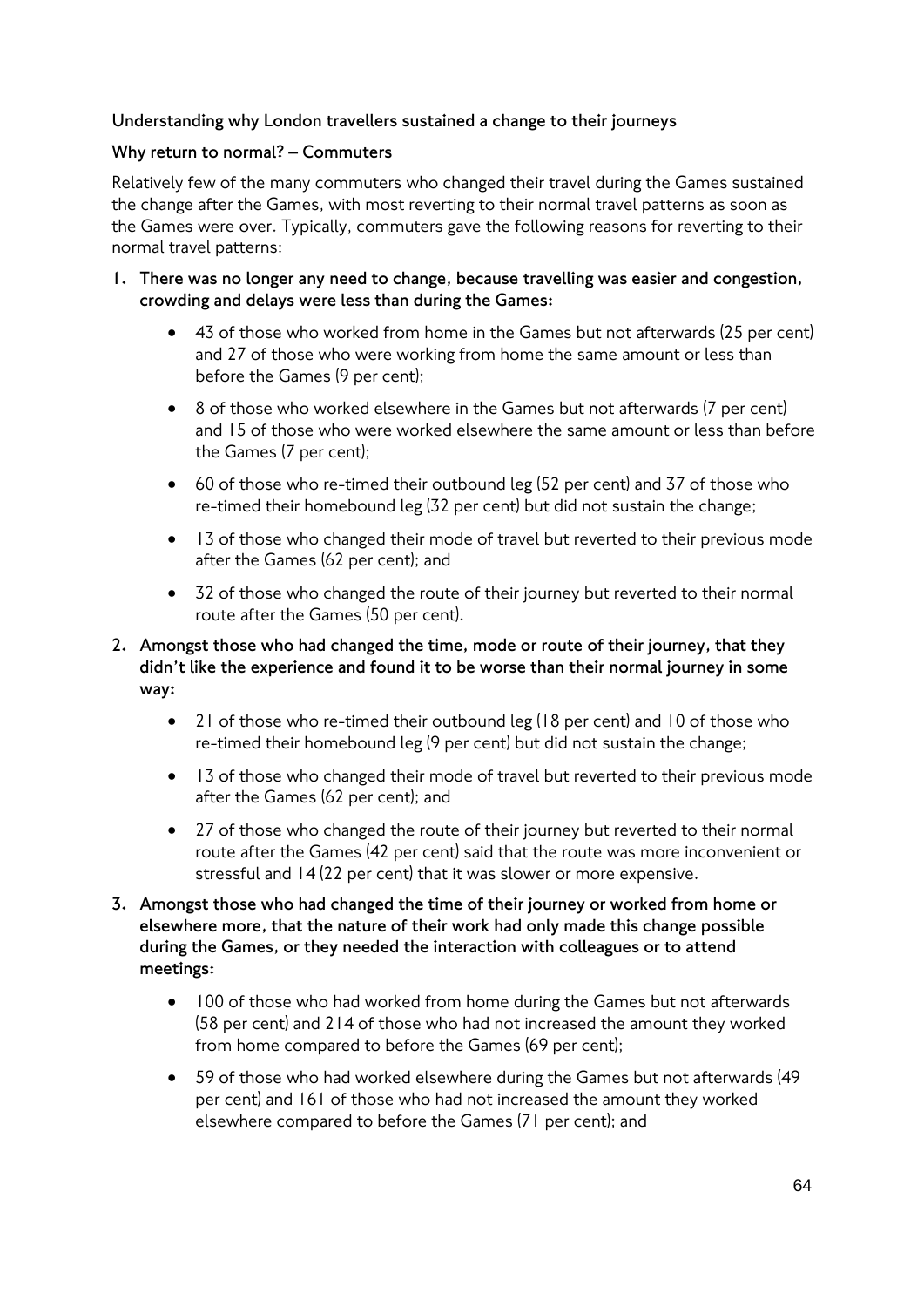• 8 of those who re-timed their outbound leg (7 per cent) and 11 of those who retimed their homebound leg (9 per cent).

# **4. Amongst those who had changed the time of their journey or worked from home more, that their employer had only allowed them to make this change during the Games, or it was not acceptable amongst their colleagues:**

- 32 of those who had worked from home during the Games but not afterwards (19 per cent) and 43 of those who had not increased the amount they worked from home compared to before the Games (14 per cent);
- 15 of those who re-timed their outbound leg (13 per cent) and 19 of those who re-timed their homebound leg (16 per cent).

# **Why sustain change? – Commuters**

The majority of commuters who changed in the Games went back to normal after the Games, but 6 per cent did sustain a change. Most of those who did choose to change their travel permanently did so because they found the new time, route or mode to be better than their previous choice, because it was less stressful and allowed them to avoid overcrowding or congestion, or because it was quicker or cheaper, or simply more enjoyable:

- 16 of those who were working from home more said that they had found it more enjoyable or productive than expected and 15 said that they were avoiding congestion, overcrowding or the stress of travel;
- 18 of those who re-timed the outbound leg of their journey said that they had enjoyed it or it was better and 17 that the new time allowed them to avoid congestion, overcrowding or the stress of travel;
- Similarly, 9 of those who re-timed their homebound journey said that they had enjoyed it or it was better and 15 that the new time allowed them to avoid congestion, overcrowding or the stress of travel;
- 13 of those who continued to use a new route said that they were avoiding congestion, overcrowding or the stress of travel and 10 said that the new route saved them time or money; and
- 10 travellers who continued to use a new mode said that they had enjoyed the experience during the Games, 9 that it improved their health and 9 that it was less stressful.

A few respondents said that they had made changes because their employer now encouraged or allowed it: 6 of those who were working from home more, 2 who were working elsewhere more and 2 who had re-timed their journey.

## **Why sustain change or return to normal? – Business travellers**

After the Games, a small proportion of business travellers stopped travelling for business or reduced the amount that they travel (3 per cent of business travellers). The most common explanations given by this group were that their employer had made changes enabling them to travel less (7 respondents), that they had tried out the experience in the Games and continued to do so (6 respondents) or that they were using telephone conferencing more (6 respondents). The use of technology to replace travel to business meetings (telephone conferencing, video conferencing or instant messaging) was mainly because it saved time for the individual and money for the individual and/or business.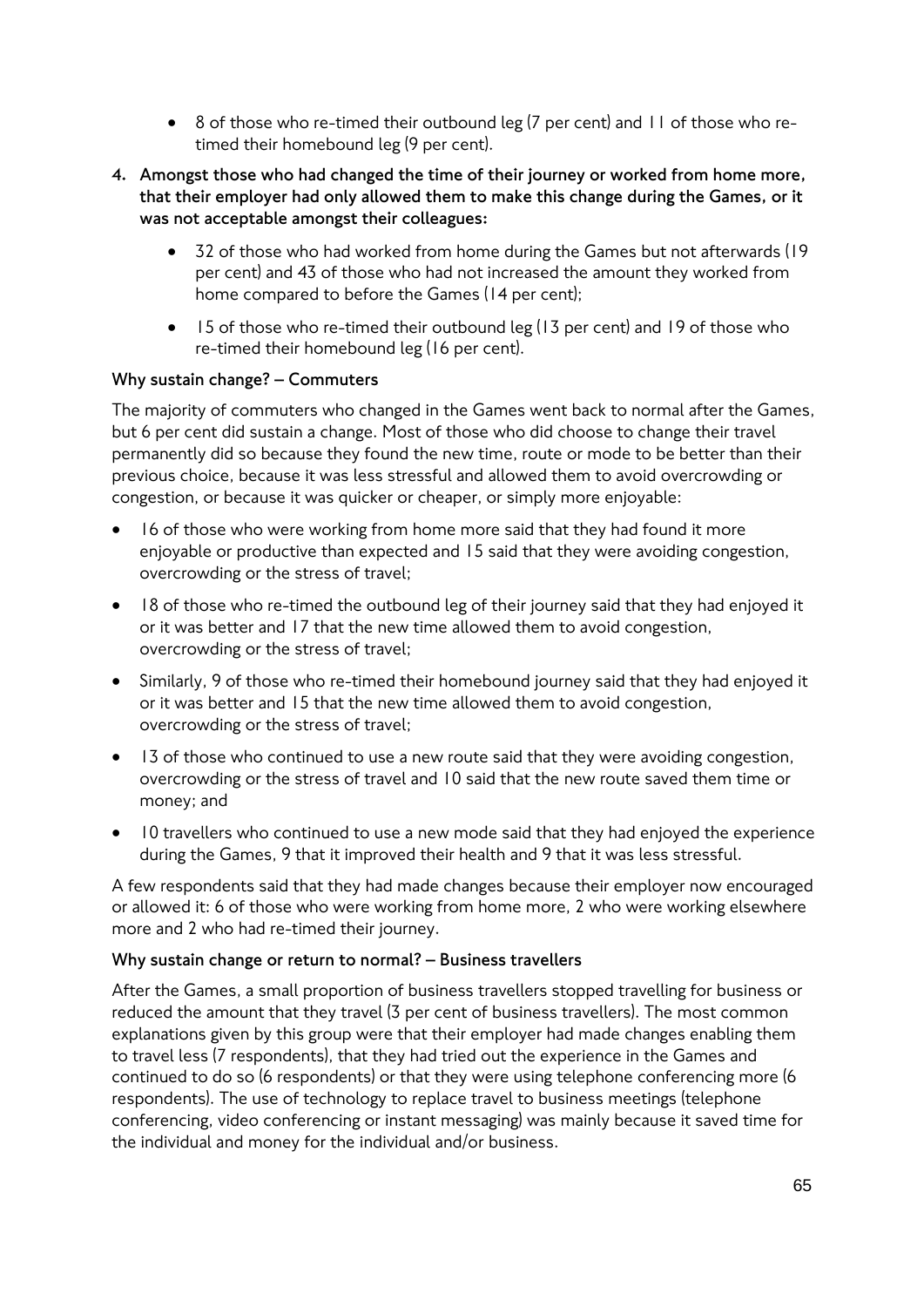Most business travellers had returned to their previous patterns of travel after the Games. The main reasons for this were that travelling this amount means they could undertake other work activities more easily (28 per cent) or that the nature of their work meant they were only able to reduce their travel during the Games and not permanently (23 per cent). All reasons given by more than 5 per cent of respondents are shown in Figure 5.7.





*Source: TfL Personal Travel Panel Survey* 

*Base: 256 respondents who made a change in to their business journeys wave 2 but did not sustain this change in wave 3*

## **Why sustain change or return to normal? – Other travellers**

7 per cent of non-work travellers sustained a change to their non-work journeys after the Games. Generally, travellers that continued with the changes during the Games did so because they found the change made their journey better in some way. 72 per cent of the 32 respondents who sustained a change to the time of their non-work journeys did so because it was more convenient and 47 per cent did because they found they could save time. 23 respondents sustained a change to their mode of travel, 52 per cent of those did so to avoid crowding on the public transport network and 43 per cent did so because they enjoyed the experience during the Games. 22 respondents sustained a change to the route of their nonwork purpose journeys, of those 36 per cent did so because they found it saved them time and 32 per cent did so because they found it saved them money. [Note: Respondents could give more than one response to these questions.]

The most popular change made to non-work travel during the Games was to reduce the number of journeys made; two per cent of non-work travellers have sustained a reduction in non-work travel since the Games. Of those who did not sustain the change, 41 per cent didn't because it is easier to get to places now and 39 per cent didn't because they had postponed their journeys during the Games and are now undertaking them.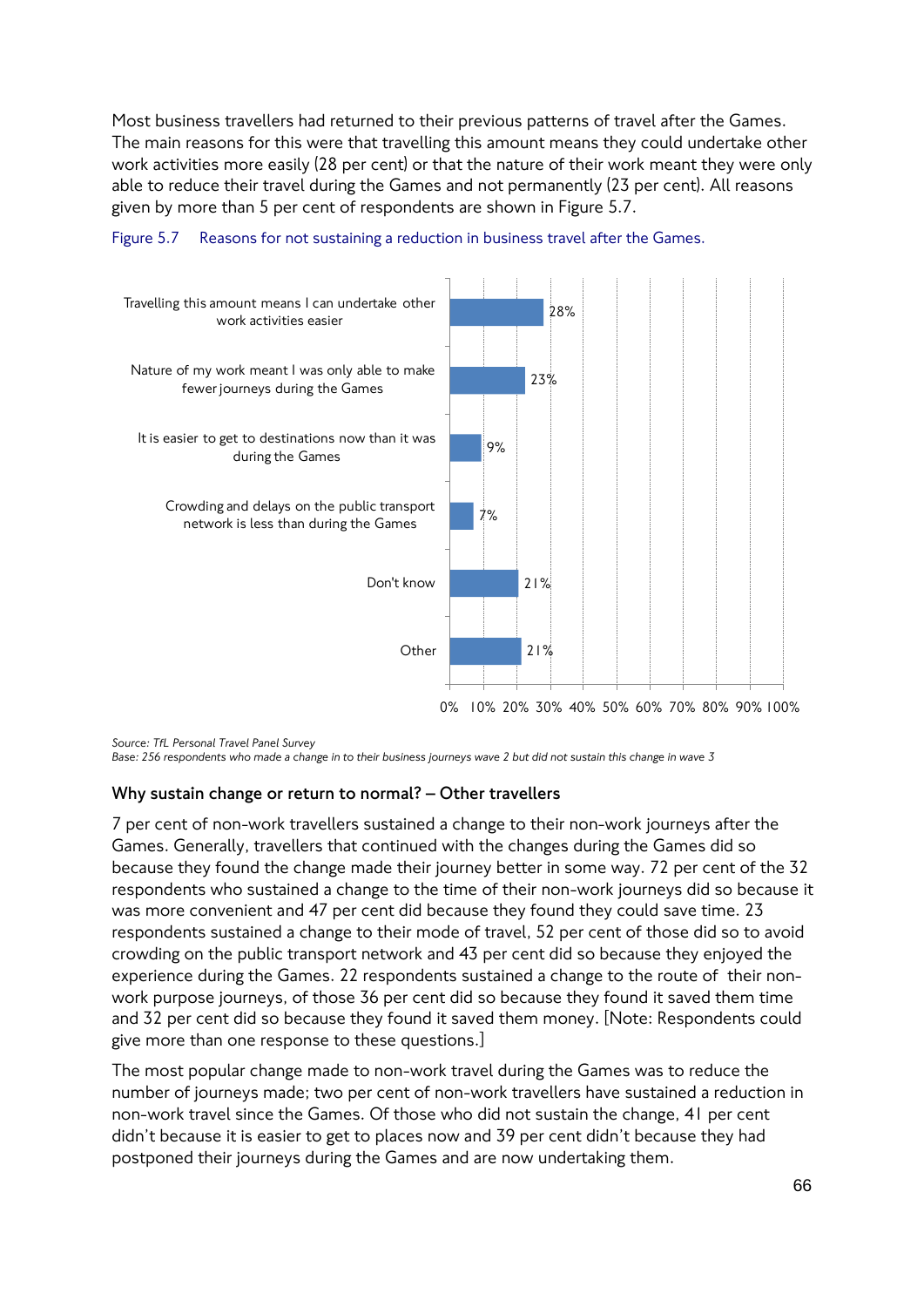#### Figure 5.8 Reasons for not sustaining a reduction in non-work travel after the Games.



*Source: TfL Personal Travel Panel Survey* 

*Base: 54 respondents who reduced their non-work journeys in wave 2 but did not sustain this change in wave 3*

# Conclusion – Why change?

It is clear that the change was largely in response to the temporary conditions created by the Games: a more challenging travel environment, an acceptance that normal working patterns would need to be relaxed somewhat, and the Games taking over from normal leisure activities. There is no significant evidence that the Games prompted people to make changes they were considering anyway.

Where London travellers did not change, this was largely because they did not consider the conditions to be bad enough to warrant a change, or they needed to travel and did not have any other reasonable options available to them. The impact of the Games was concentrated in some locations, particularly in central and east London and around the other Games venues. So, for some, their journey will have been largely unaffected by the Games. Others may simply have been happy to travel in the prevailing conditions or found it necessary to do so.

Again, this suggests that whilst it is possible to encourage people to change their travel patterns when conditions on the network are expected to be significantly worse than usual, travellers will typically stick to their normal habits unless they expect to be negatively affected. And for some, the circumstances of their work or the limited options available to them mean that change is not an option, or is very difficult.

For most of those who had reverted to their previous travel patterns, this simply reflected the fact that the conditions that had precipitated the change no longer applied. For some,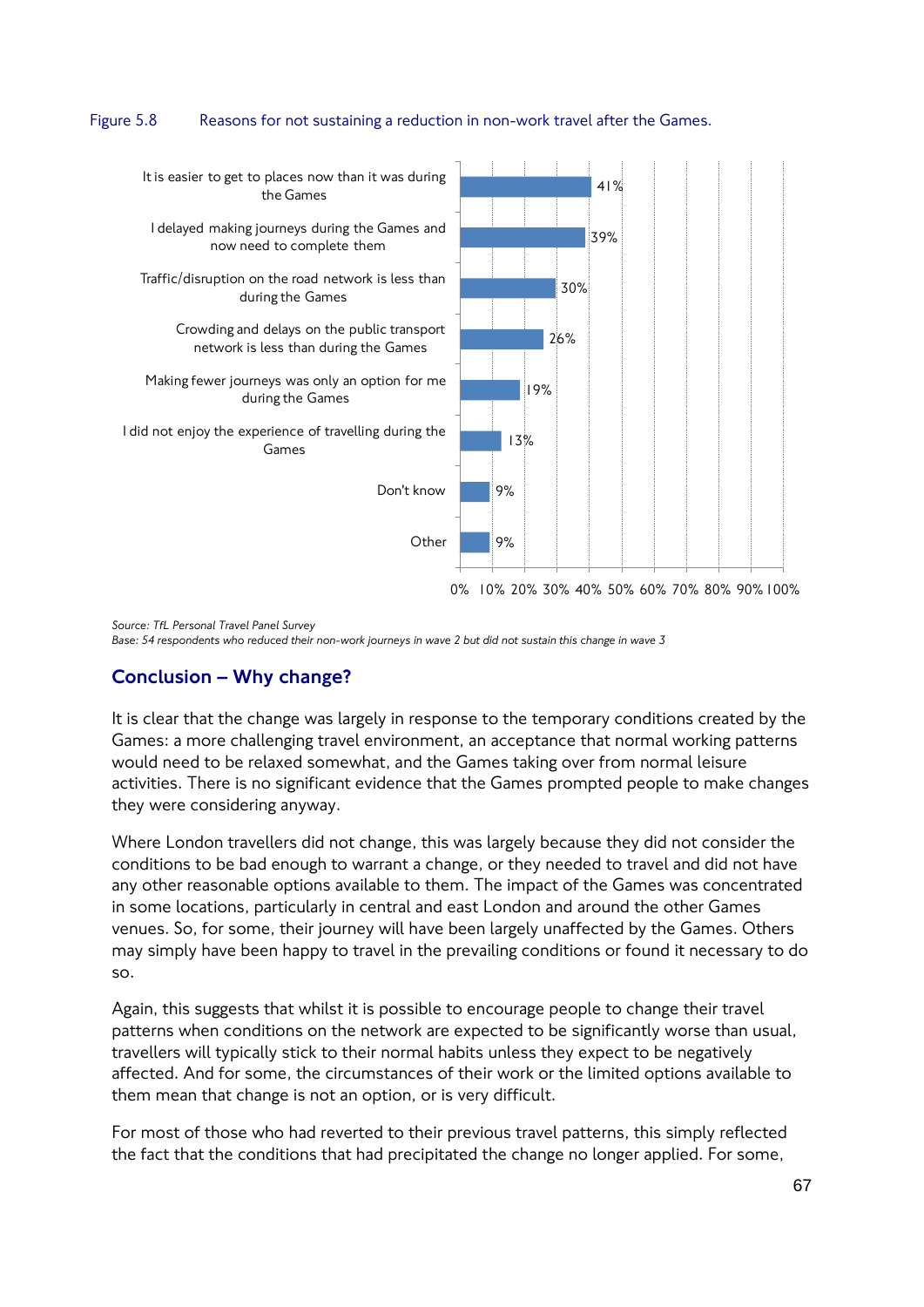their employer had encouraged or allowed temporary changes to work responsibilities or working patterns that facilitated change for the short period of the Games only, and their normal working conditions did not allow them to sustain the change. Finally, some had found the alternative journey to be worse than their usual option, and were therefore only prepared to make the change in the short term.

The reasons London travellers changed their travel were short term and specifically related to the Games. For most, they had intended to change only for the duration of the Games and, once the Games were over, there was simply no reason to stick with the change they had made. A few sustained the changes made, largely because in the process of changing they discovered a better option; this was especially the case for those making more irregular journeys, such as for shopping or leisure. However, it is clear that most of those making regular journeys are aware of the options available to them and have already chosen the best option for their journey, in terms of their own priorities. Whilst the London travelling population demonstrated that they are willing and able to change in the face of short term disruption, for most this has not translated into longer-term change.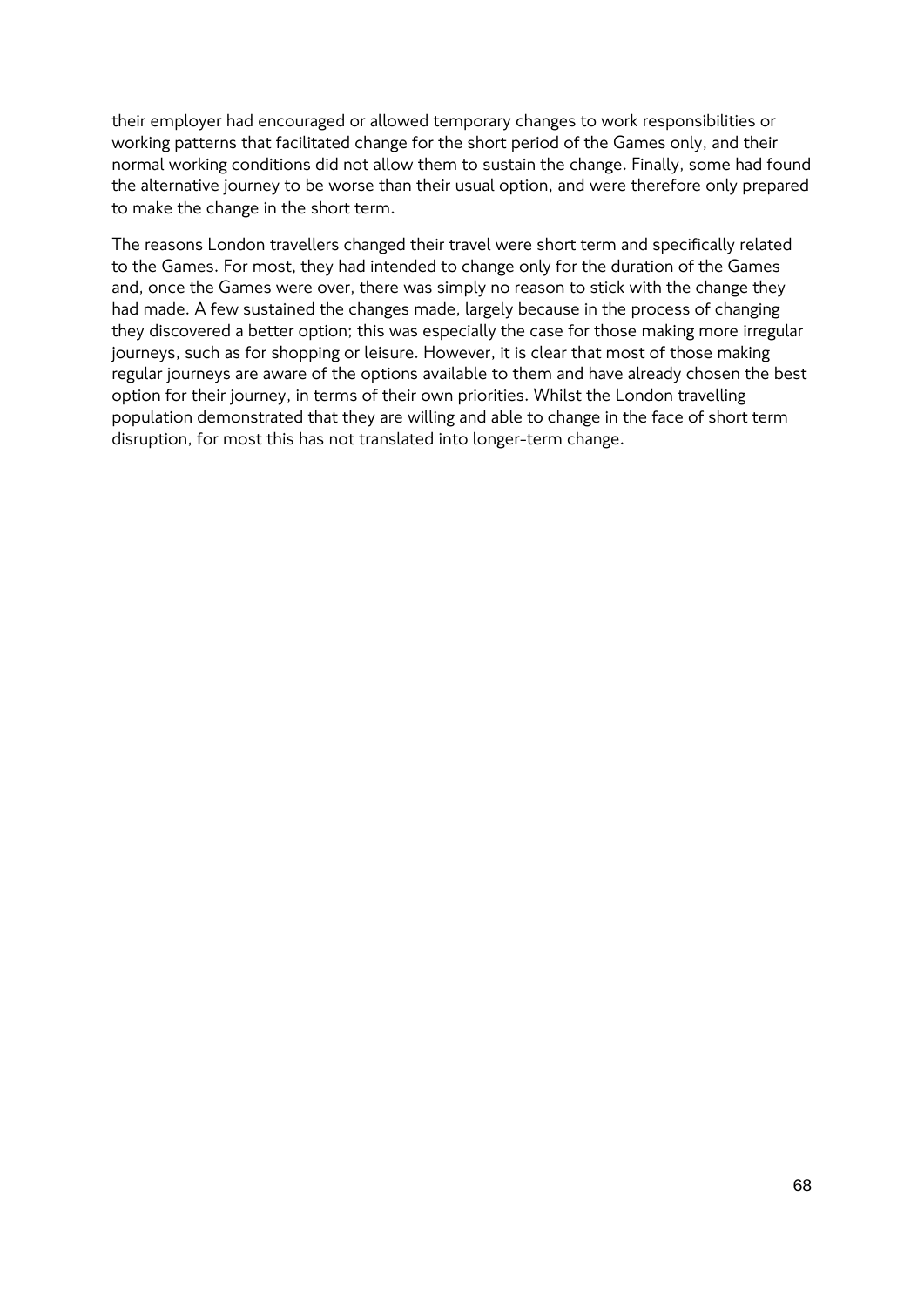# 6. Focus on public transport hotspots

In the run up to the Games, a number of stations were identified as hotspots: stations that would be exceptionally busy during the Games. They were stations which are heavily used by commuters and also would see significant Games related use (for example, rail termini and stations close to the Games venues). The hotspot stations were Paddington, Marylebone, Euston, Kings Cross, St Pancras, Liverpool Street, Waterloo, London Bridge, Victoria, Charing Cross, Bank, Canary Wharf, Oxford Circus, Leicester Square, Piccadilly Circus, Bond Street, Blackfriars, Fenchurch Street and Cannon Street. The hotspot stations were grouped into four categories:

- Terminus group: Paddington, Marylebone, Euston, King's Cross, St Pancras, Liverpool Street, Waterloo, London Bridge, Victoria and Charing Cross;
- City/Canary Wharf group: Bank, Canary Wharf;
- West End: Oxford Circus, Leicester Square, Piccadilly Circus, Bond Street; and
- Others: Blackfriars, Fenchurch Street, Cannon Street.

This chapter focuses on the experience of regular users of hotspot stations during the Games to understand how passengers decided whether to change their travel behaviour and what they did during the Games, as well as whether any of the changes made have been sustained since the Games.

This Chapter draws on the TfL Oyster and Hotspot User Survey and Focus Groups. The methodology of these surveys is described in Chapter 2.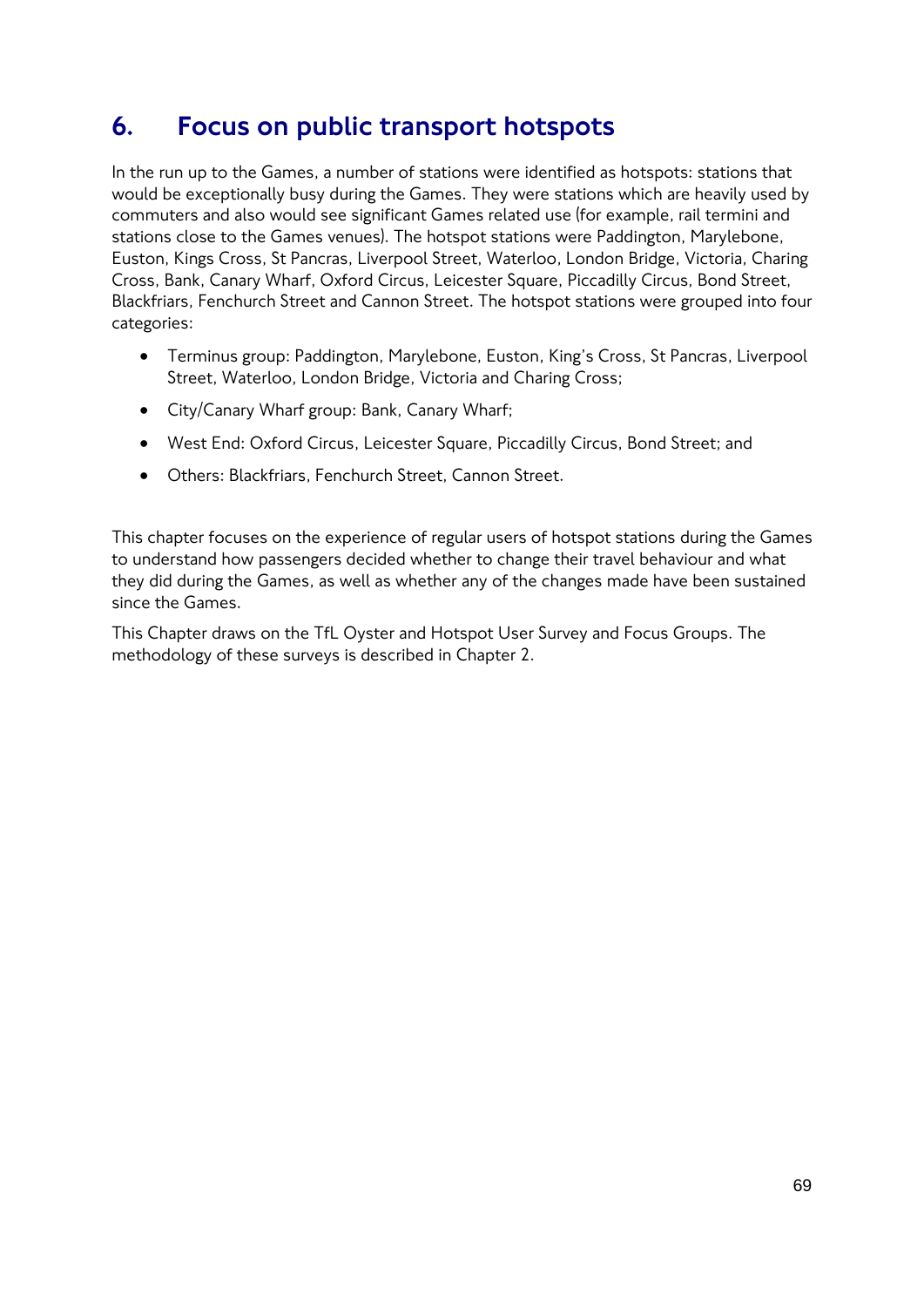# **Key findings:**

- Nine in ten hotspot station users expected their station to be busier than normal and as a result nearly all had thought about how they would travel during the Games, although many decided to wait and see what happened before committing to a change (41 per cent).
- Six in ten had received emails informing them about likely travel conditions at their station, and four in ten had heard announcements at the station or seen posters. A quarter had received a walking map.
- The most useful information sources were texts and emails nine in ten of recipients found these useful - and in general all communication channels were well received.
- Focus group respondents said that they preferred messages that were more specific to their journey rather than generic sources of information such as posters, and were even happy for data gathered from their Oystercard to be utilised to tailor messages to their needs.
- Regular travellers used their knowledge of London and its transport system to 'sense check' the advice they were given so that, for example, the 'unusual' routes suggested by the Games Journey Planner (aimed at visitors) were typically ignored.
- 43 per cent of travellers through public transport hotspots changed their journeys during the Games, of which 26 per cent re-timed, 14 per cent reduced their travel by working from home or a different location, 8 per cent re-routed or changed the mode of their journey. Around 16 per cent of hotspot station users sustained the change after the end of the Games.
- The Canary Wharf Group was extremely proactive in encouraging local businesses to plan for the Games and employees working in Canary Wharf were more likely to have received information from their employer about how to plan their travel and more likely to have made a change, and in particular to have re-timed or reduced their journeys, both changes reliant on employer support.

# Planning for the Games

This section explores regular hotspot users' expectations of travel during the Games and whether and how they planned their travel during the Games.

## **Expectations of travel during the Games**

The majority (92 per cent) of regular hotspot users expected their hotspot stations to be busier during the Games, with only 8 per cent expecting their station to be as busy, or less busy, than normal.

Almost nine in ten regular hotspot users stated that they had received information about travel at their hotspot (either through email, text, station announcements, posters or a walking map). Those that had received the information were more likely to expect their hotspot station to be particularly busy during the Games (48 per cent of those who had received hotspot information compared to 25 per cent of those who had not).

## **Planning for travel during the Games**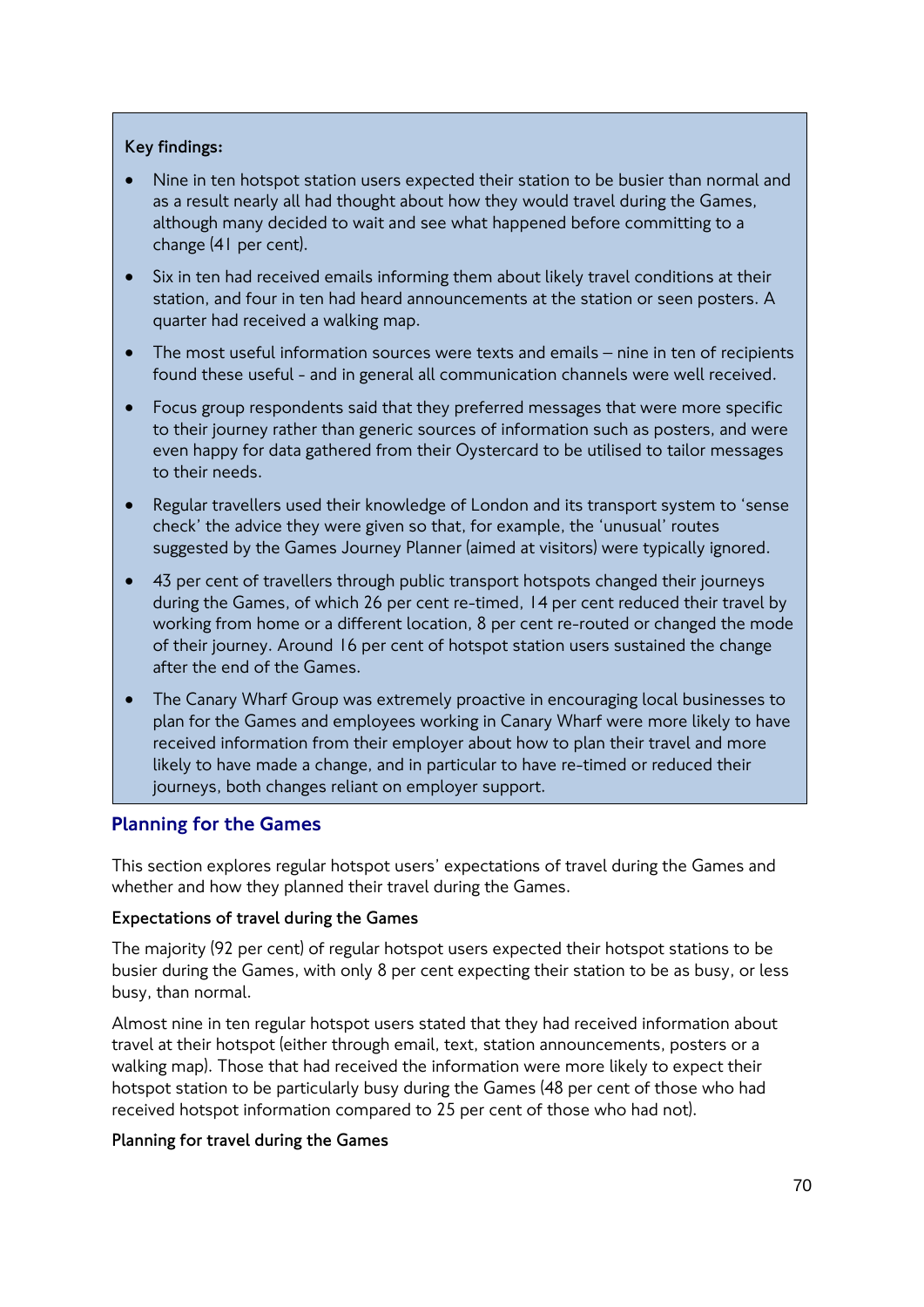Almost all regular hotspot users (99 per cent) considered in advance how they would make their journey to and from work during the Games. The most popular approach to planning travel was to 'wait and see' (41 per cent). 11 per cent of regular hotspot users had decided to change their Games-time journey and planned or tested alternatives.



#### Figure 6.1 Regular hotspot users' approach to planning travel during the Games.

*Note: Respondents can give more than one reason so total is more than 100 per cent Source: TfL Oyster and Hotspot User Survey 2012 Base: 2,709 all respondents*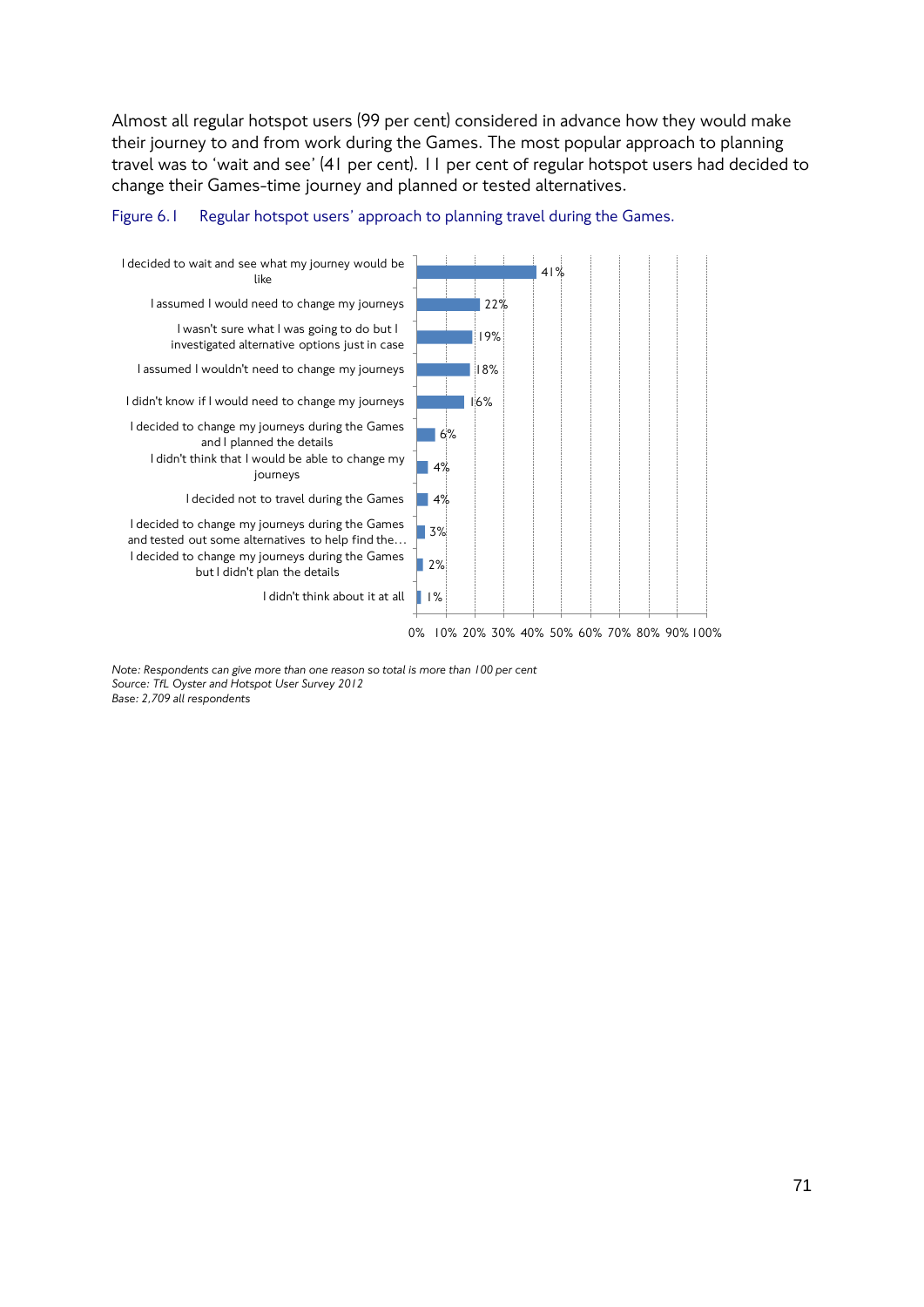#### **Information used to plan travel during the Games**

Over three quarters of regular hotspot users who had planned how they would make changes to their journey in advance of the Games used the TfL website and over half had used the Get Ahead of the Games website. Advice from friends, family and colleagues was also important in helping regular hotspot users to plan their Games time travel, with two in ten taking advice.





*Note: Respondents can give more than one reason so total is more than 100 per cent Source: TfL Oyster and Hotspot User Survey 2012*

*Base: 229 all respondents who made a decision to change their Games time journey and planned details/tested alternatives*

The Olympic and Paralympic Games Travel Demand Management programme provided targeted information about the impact of the Games on public transport hotspot stations including grids showing the busiest times, announcements and posters at stations and emails. Nine in ten regular hotspot users received some form of information about travel at their station before or during the Games.

The majority received emails about travel to their hotspot station, and two fifths heard announcements at stations or on the train, and saw posters at the station. A quarter received a walking map for their hotspot station.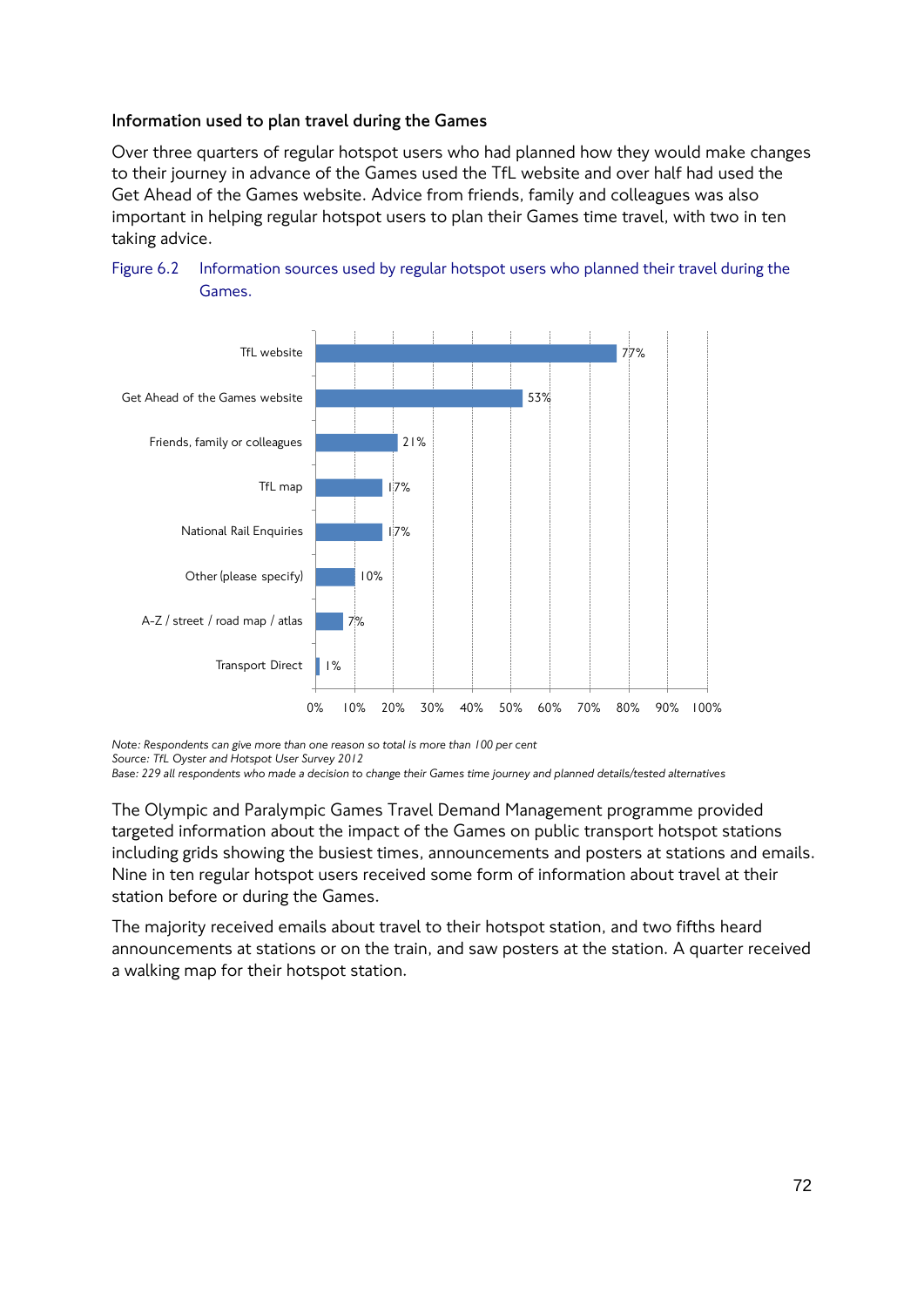#### Figure 6.3 Information sources about travel at hotspot stations.



*Note: Respondents can give more than one reason so total is more than 100 per cent Source: TfL Oyster and Hotspot User Survey 2012 Base: 2,709*

The most useful information sources were text messages and emails, with 90 per cent of those who received texts stating that they were useful (either "quite" or "very") and 89 per cent of those who received emails stating they were useful. Station announcements and walking maps were also well received, with 74 per cent of regular hotspot users stating that station announcements were useful, and 75 per cent stating that walking maps were useful.

Regular hotspot users seem to prefer more specific messaging related to their particular journeys which is easier to achieve with direct messaging (e.g. emails and text messages) compared to station announcements and posters. During the focus groups, regular hotspot users stated that emails are one of the best ways to contact commuters and if they could be more tailored with specific information relevant to the individual's normal journey the regular hotspots users said they would be more likely to read and use the information. Regular hotspot users seemed to be happy for data gathered from their individual Oystercard usage to be utilised to tailor the messages to their needs.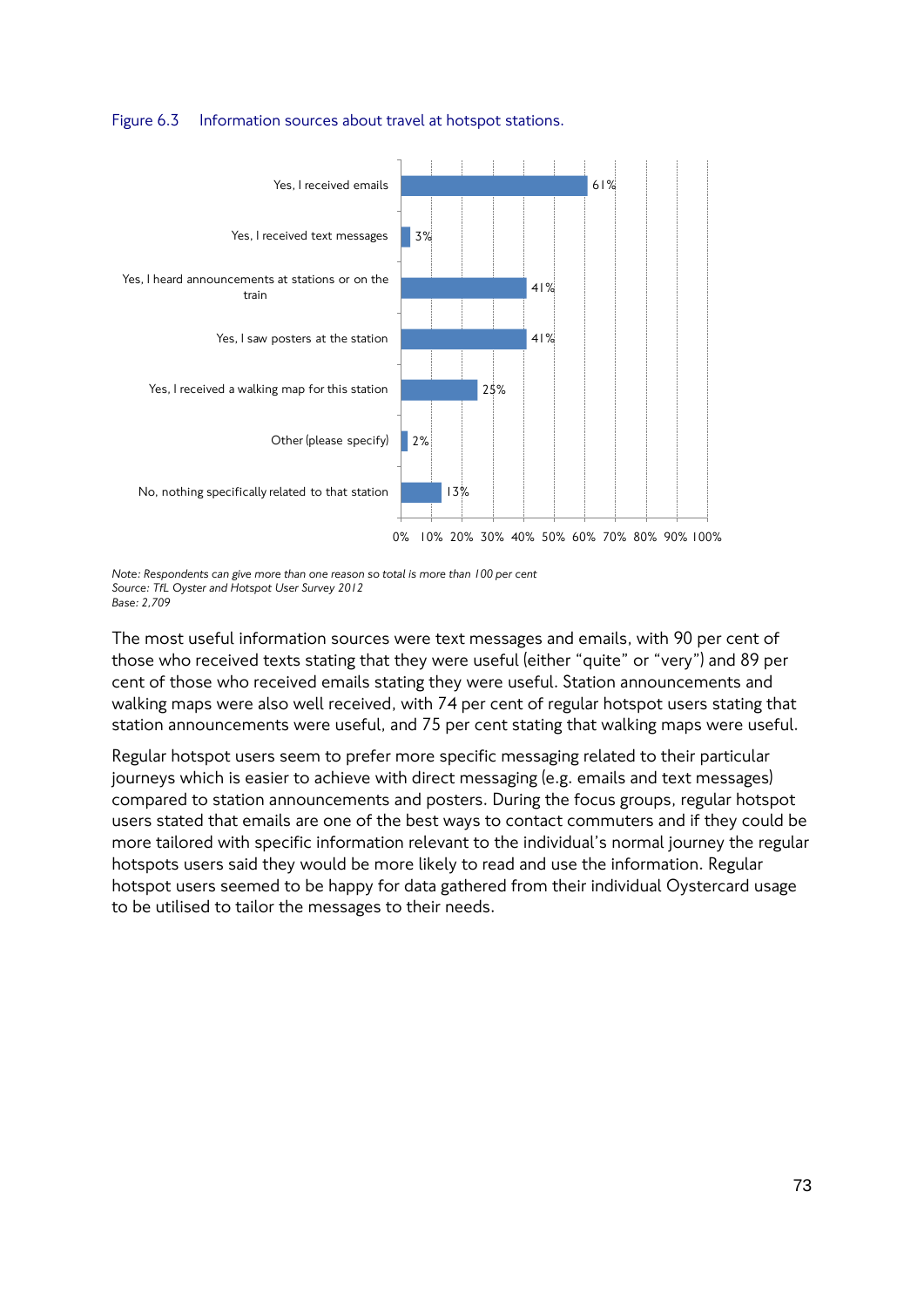

Figure 6.4 Usefulness of information received about hotspot stations.

*Source: TfL Oyster and Hotspot User Survey 2012 Base: 1,642 all respondents who received information about their hotspot station*

Regular hotspot users used their knowledge of London and its transport system to 'sense check' the information they received from TfL and the ODA. There was some awareness that TfL's Journey Planner was suggesting 'unusual' routes and these suggestions were generally ignored by regular hotspot users, though this was not considered irritating and was thought to be about taking non-Londoners via different routes to spread travel demand.

## **Employers' influence on the travel of hotspot station users during the Games**

Over two thirds of regular hotspot users received information and advice to help them plan their travel during the Games by their employer. Regular hotspot users whose station was within the City/Canary Wharf station category (i.e. Bank or Canary Wharf) were more likely to have received information and advice from their employer to help them plan their travel during the Games, with three quarters stating that their employer provided them with information. TfL and Canary Wharf Group undertook substantial engagement with businesses in the Canary Wharf area to ensure that measures were taken to enable them to operate as normal during the Games.

Regular hotspot users using stations in the West End or Terminus category were slightly less likely to have had information provided by their employer, with 64 per cent and 67 per cent respectively stating that they had received information.

Most regular hotspot users who received information from their employer received links to information sources (for example, the Get Ahead of the Games website), specific information about Games-time hotspots, notification that they would be able to chose to work from home or arrive earlier or later, or a combination of these. Some regular hotspot users reported that they had received very detailed information and that their employer had very robust continuity plans in place in advance of the Games.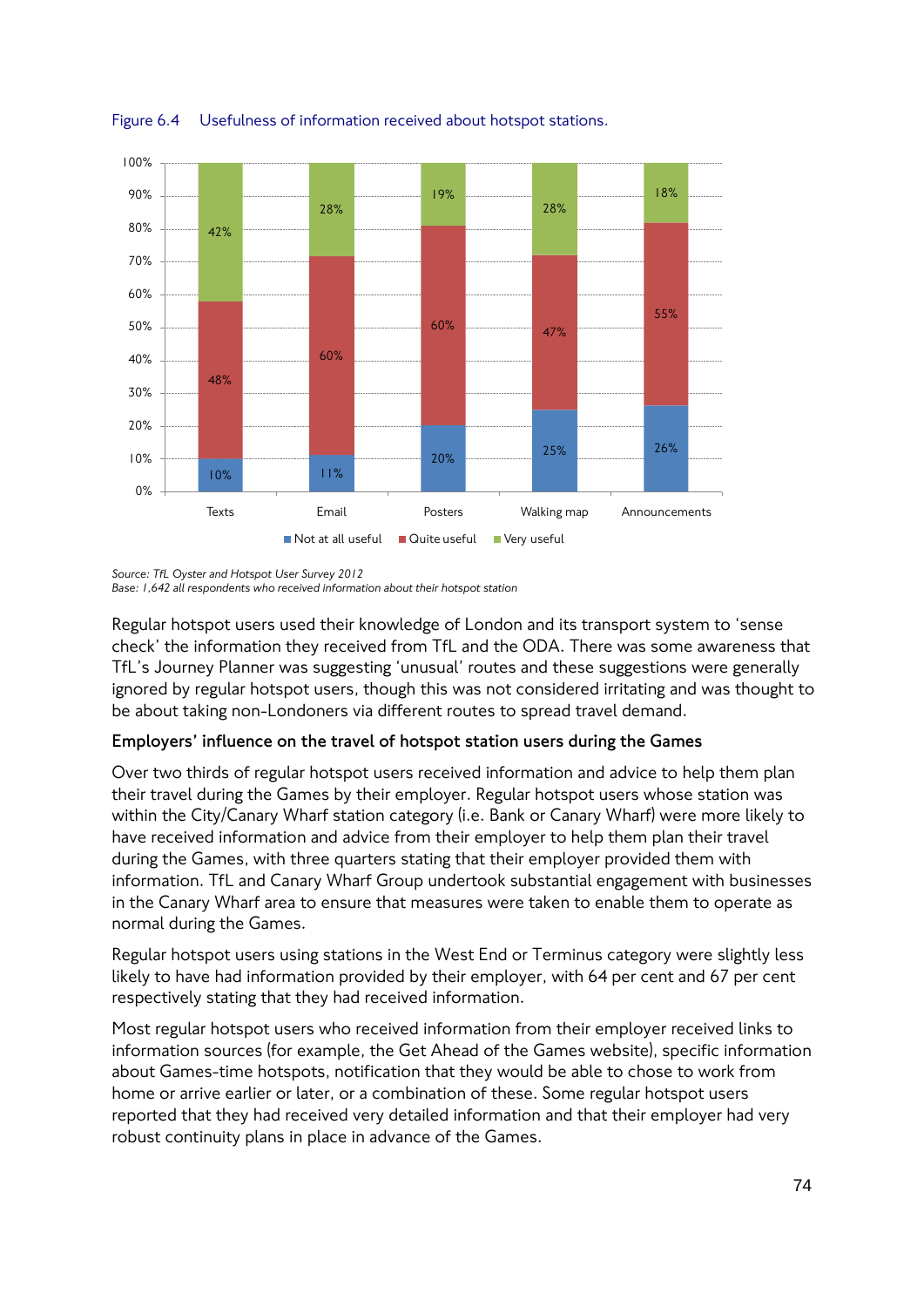# Changes made to travel to work during the Games

Five per cent of regular hotspot users were away from London during the whole Olympic Games, of which half stated that their decision was influenced by the Games. Of those who remained in London during the Games, the majority of regular hotspot users (57 per cent) stated that they made no change to their journey to work during the Olympic Games.

Of the 43 per cent who did make changes to their travel to work during the Games:

- 50 per cent reduced their travel by taking annual leave to attend an event (33 per cent), 3 per cent took annual leave for the whole Games period, working from home more frequently than normal or everyday (11 per cent); or working at a different location to their normal workplace more frequently than normal or everyday (3 per cent);
- 25 per cent of regular hotspot users in London re-timed their journey;
- 7 per cent re-routed their normal journey to work; and
- 7 per cent chose to re-mode their normal journey to work.

Although, there are differences between the results of this survey and the personal travel panel survey, it is clear that reducing and retiming were the most popular changes made by commuters and regular hotspot users travelling to work.

In line with the results for all commuters, those who changed mode tended to move away from public transport, instead primarily choosing to travel by walking and cycling. Of those who re-timed, more chose to travel earlier rather than later. Regular hotspot users mainly changed their journeys to work to avoid delays, disruptions or overcrowding (see Figure 6.6).





*Note: Respondents can give more than one reason so total is more than 100 per cent*

*Source: TfL Oyster and Hotspot User Survey 2012*

*Base: 2,524 all respondents n London during the Olympic Games*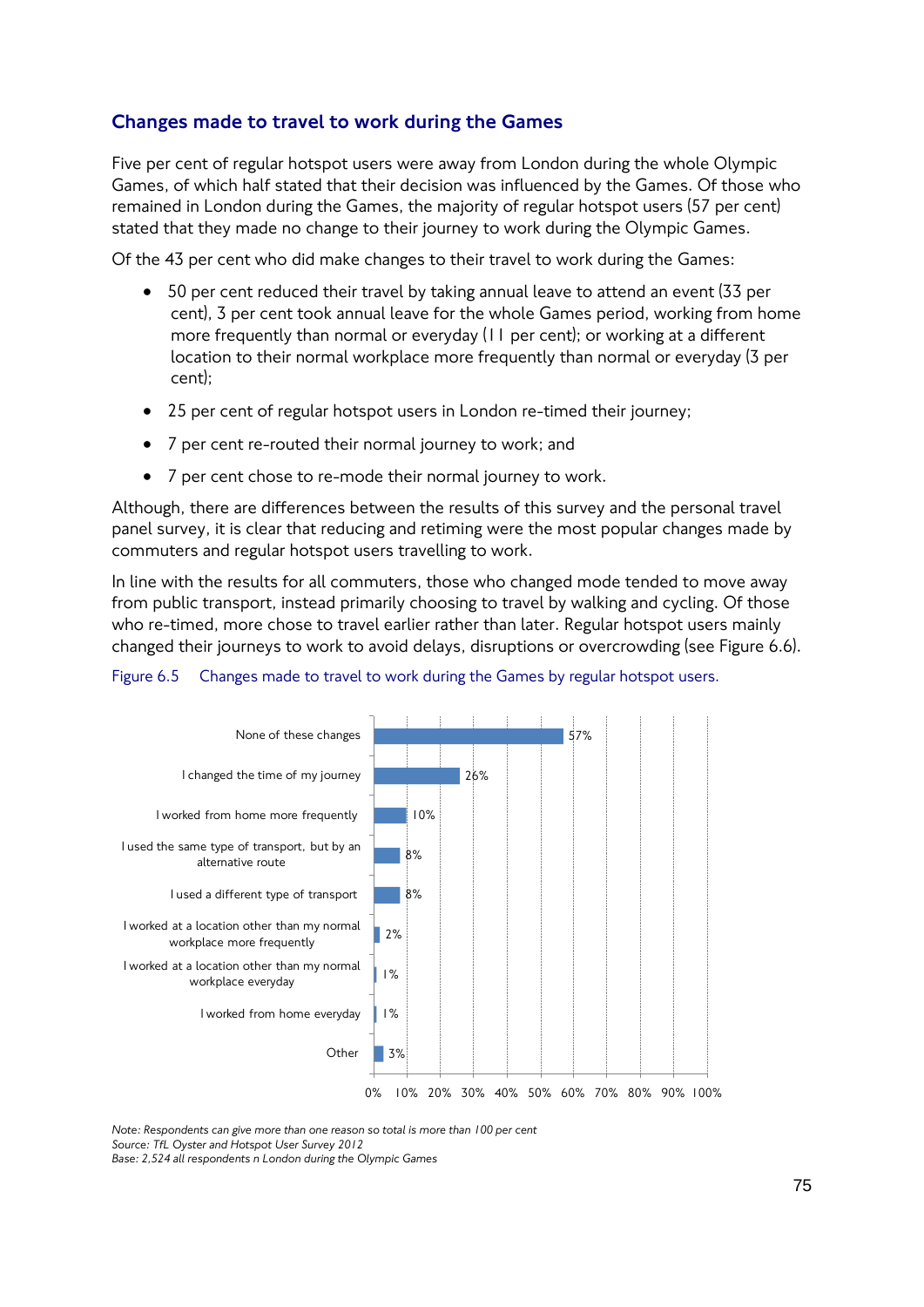#### Figure 6.6 Reasons why regular hotspot users changed their journeys to work during the Olympic and Paralympic Games.



*Source: TfL Oyster and Hotspot User Survey 2012*

*Base: 1,227 all respondents making a change to their journey to work during the Olympic or Paralympic Games*

The hotspot stations were grouped into four categories:

- Terminus group: Paddington, Marylebone, Euston, King's Cross, St Pancras, Liverpool Street, Waterloo, London Bridge, Victoria and Charing Cross;
- City/Canary Wharf group: Bank, Canary Wharf;
- West End: Oxford Circus, Leicester Square, Piccadilly Circus, Bond Street; and
- Others: Blackfriars, Fenchurch Street, Cannon Street.

Regular users of the City/Canary Wharf stations were the most likely to have made changes to their journey (49 per cent) and users of West End stations were the least likely to have done so (39 per cent).

In particular, regular users of the City/Canary Wharf stations were more likely to have retimed or reduced their travel to work, changes that typically need to be supported by your employer. As shown in Figure 6.7, commuters whose employer had provided them with information about changing their travel during the Games were significantly more likely to make a change (46 per cent of those who received information changed their travel to work compared to 36 per cent who didn't received information). The Canary Wharf Group was extremely proactive in encouraging local businesses to plan for the Games and employees working in Canary Wharf were more likely to have received information from their employer about how to plan their travel.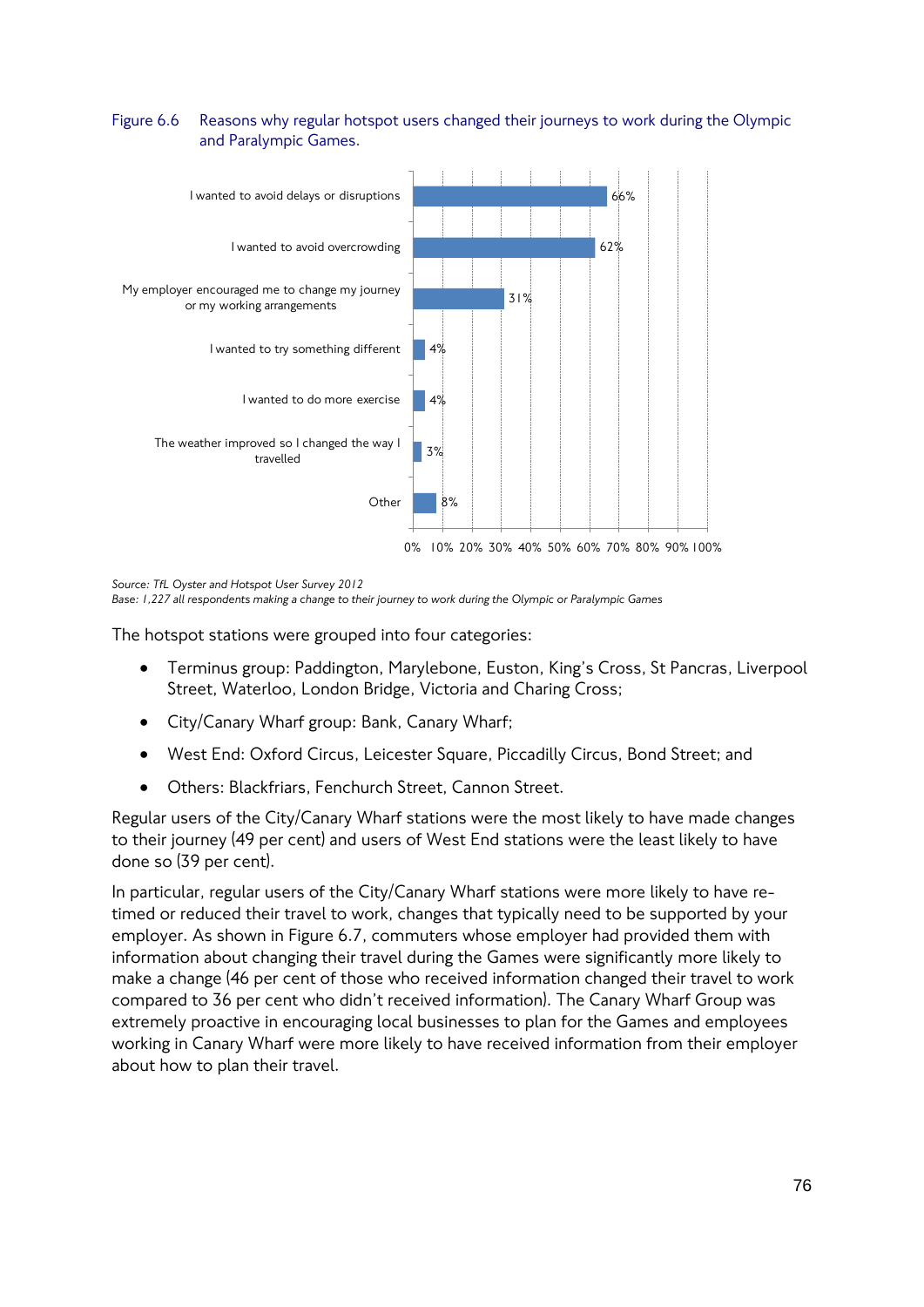

## Figure 6.7 Changes made to travel to work during the Games by regular hotspot users by station group.

*Note: Respondents can give more than one reason so total is more than 100 per cent Source: TfL Oyster and Hotspot User Survey 2012 Base: 2,524 all respondents n London during the Olympic Games*





*Note: Respondents can give more than one reason so total is more than 100 per cent Source: TfL Oyster and Hotspot User Survey 2012 Base: 2,524 all respondents n London during the Olympic Games*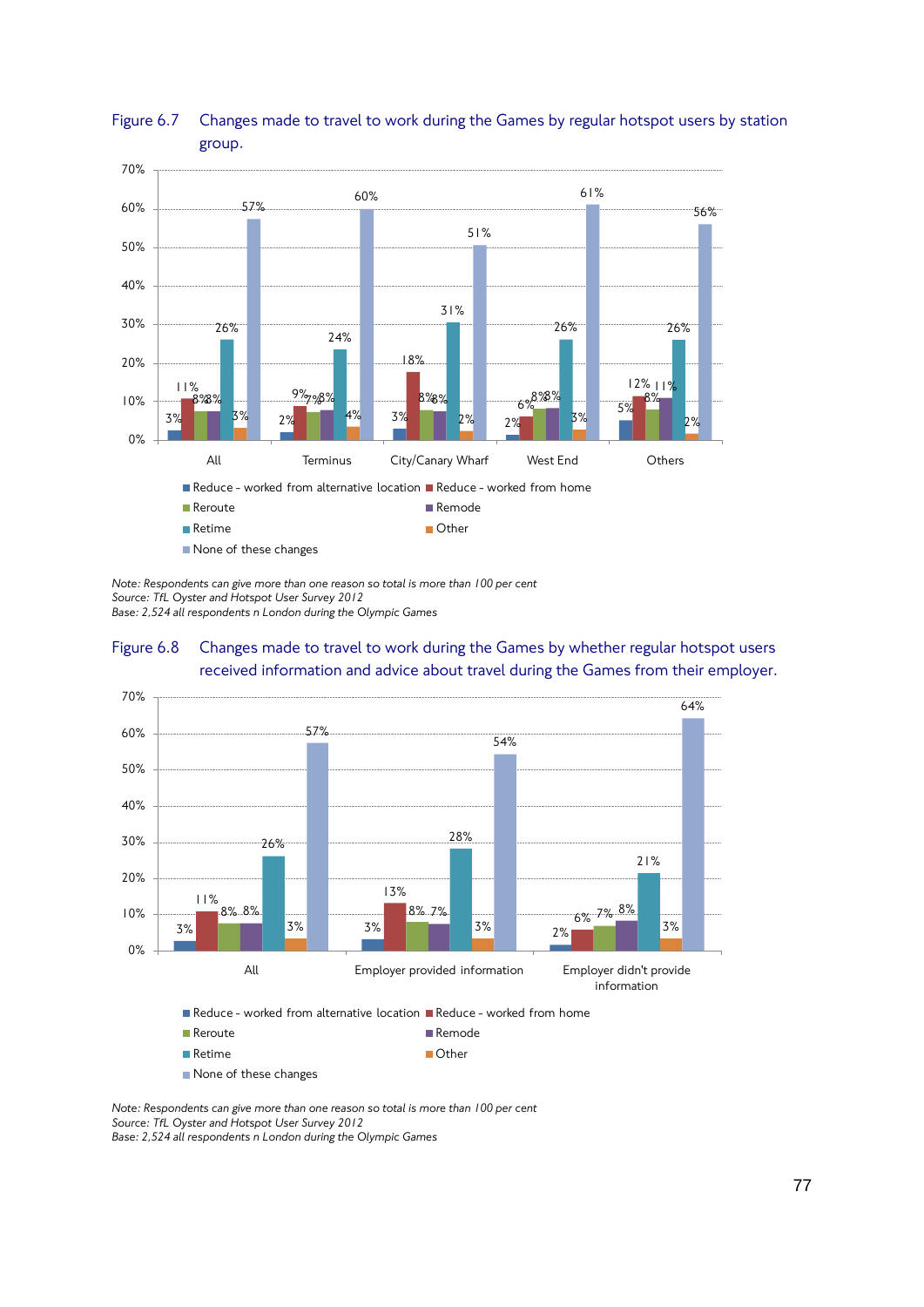## **Focus on: Canary Wharf**

Canary Wharf has a working population of 100,000 people employed in a diverse range of organisations, including finance, technology, energy, public sector and media. The area was identified as a Games hotspot and therefore was a key focus for the Travel Demand Management Travel Advice for Business Programme.

TfL worked closely with Canary Wharf Group (the property development group which builds, owns and manages the Canary Wharf estate, 15 million sq ft of office space and 700,000 sq ft of retail space) to prepare businesses located on the estate.

Canary Wharf Group worked in partnership with local stakeholders and TfL to provide information and support to businesses. Canary Wharf Group expected a 25 per cent drop in usual peak time public transport commuters during the Games. A wide range of initiatives was undertaken to mitigate the impact of the Games, including additional capacity on the public transport network, encouraging flexible working and reducing freight traffic through consolidation and stock-piling.

Two test days organised by Canary Wharf Group for businesses across London allowed businesses to test their plans. Over 100 companies across London tested a variety of measures with their staff, looking at IT, telecommunications and transport requirements. Following the test days, 80 per cent of companies who tested their plans were confident that their business could cope during the Games.

The case studies highlighted that the impact of the Games on commuting was a major concern for businesses in Canary Wharf. One large financial and business services company with their UK Head Office in Canary Wharf undertook a number of activities to mitigate the impact of the Games. This included relocating 120 staff to their resilience centre outside of London (there was space for 180). A target of 50 per cent working from home during the Games was achieved and annual leave was between 17 and 20 per cent higher than normal. Business travel was also reduced. For those who did travel to Canary Wharf, the business encouraged re-timing and noted that some employees left work earlier and then worked from home in the evening; they also encouraged re-moding and saw cycling increase by 10 per cent; re-routing was also encouraged. The major benefit of the Games was that they were able to test business continuity measures.

A small financial and business services company joined with other companies in the same building to qualify for Site Specific Advice (which was available to businesses over 500 employees). The company encouraged annual leave and allowed working from home for fee earners and managers. Employees who were not able to work from home were encouraged to change the time of their journeys. The company also undertook a dress down policy for the Games to encourage walking and cycling and, before the Games, led walking and cycling outings with staff during lunch breaks. Business travel was also reduced. Since the Games, the company has continued with the walking and cycling club as well as a number of initiatives to reduce the number of deliveries.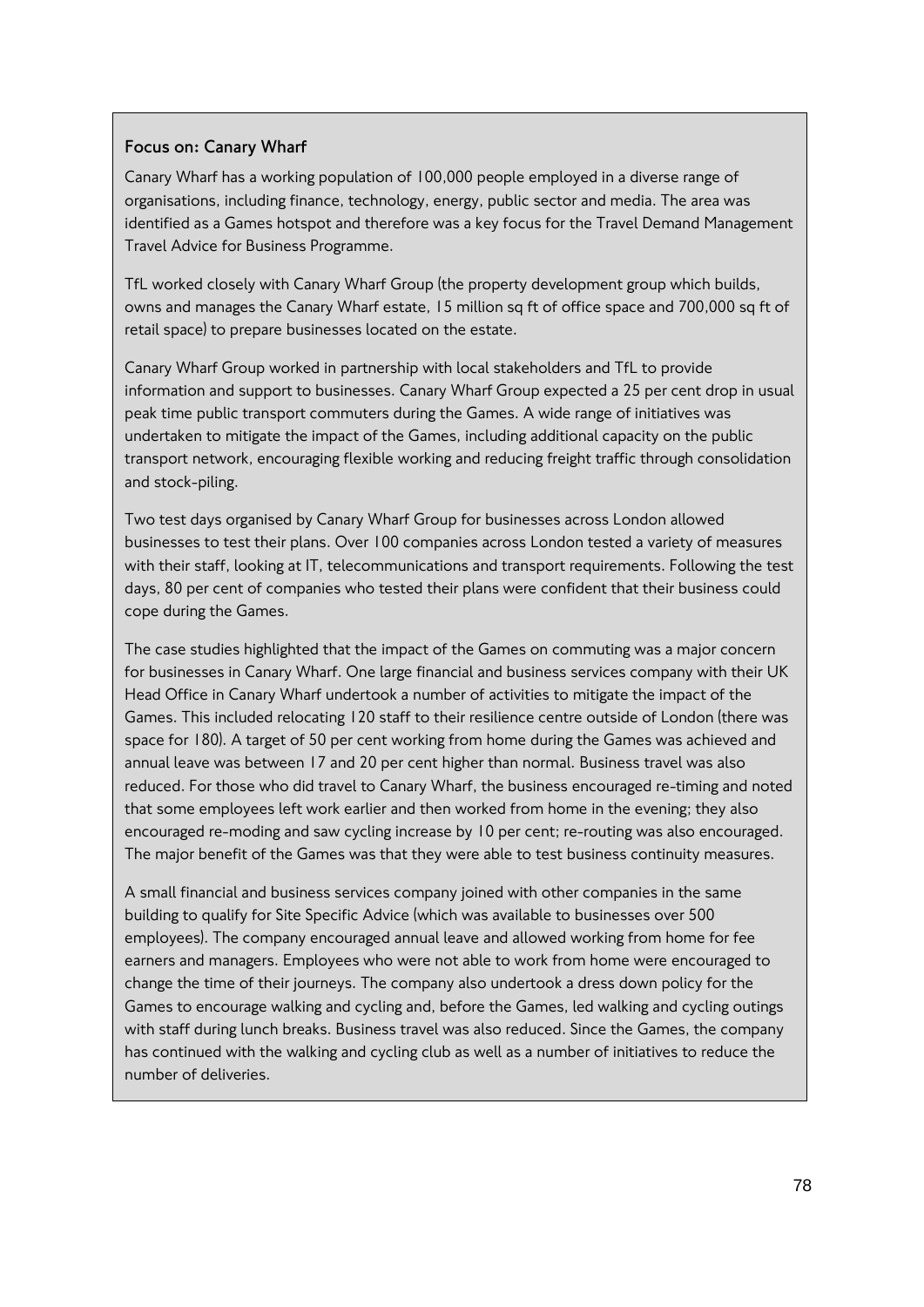#### **Duration of changes in travel to work**

One third of those who made a change to their travel to work, sustained the change for the whole of the Olympic Games. Two fifths made the change only at the beginning of the Games and then returned to their normal travel patterns and one fifth only made the change after the first few days of the Olympic Games.

The majority of regular hotspot users who decided to make a change after the first few days of the Olympic Games stated that they made the change because of crowding on their usual journey (39 per cent), shown in Figure 6.9. Two fifths found that their usual journey had become much longer or more difficult. The experience of travelling appears to have been the motivating reason for changing travel patterns after the first few days of the Games rather than new information. Two thirds of regular hotspot users who changed their travel during the Games sustained this change throughout, and the remaining third gradually resumed their normal travel patterns.

As shown in Figure 6.10, the majority (80 per cent) of those who returned to their normal travel patterns did so because they felt the change wasn't necessary.

#### Figure 6.9 Reasons why regular hotspot users decided to travel their usual journey to work after the first few days rather than at the beginning of the Games.



*Source: TfL Oyster and Hotspot User Survey 2012*

*Base: 223 all respondents who made a change after the first few days of the Olympic Games*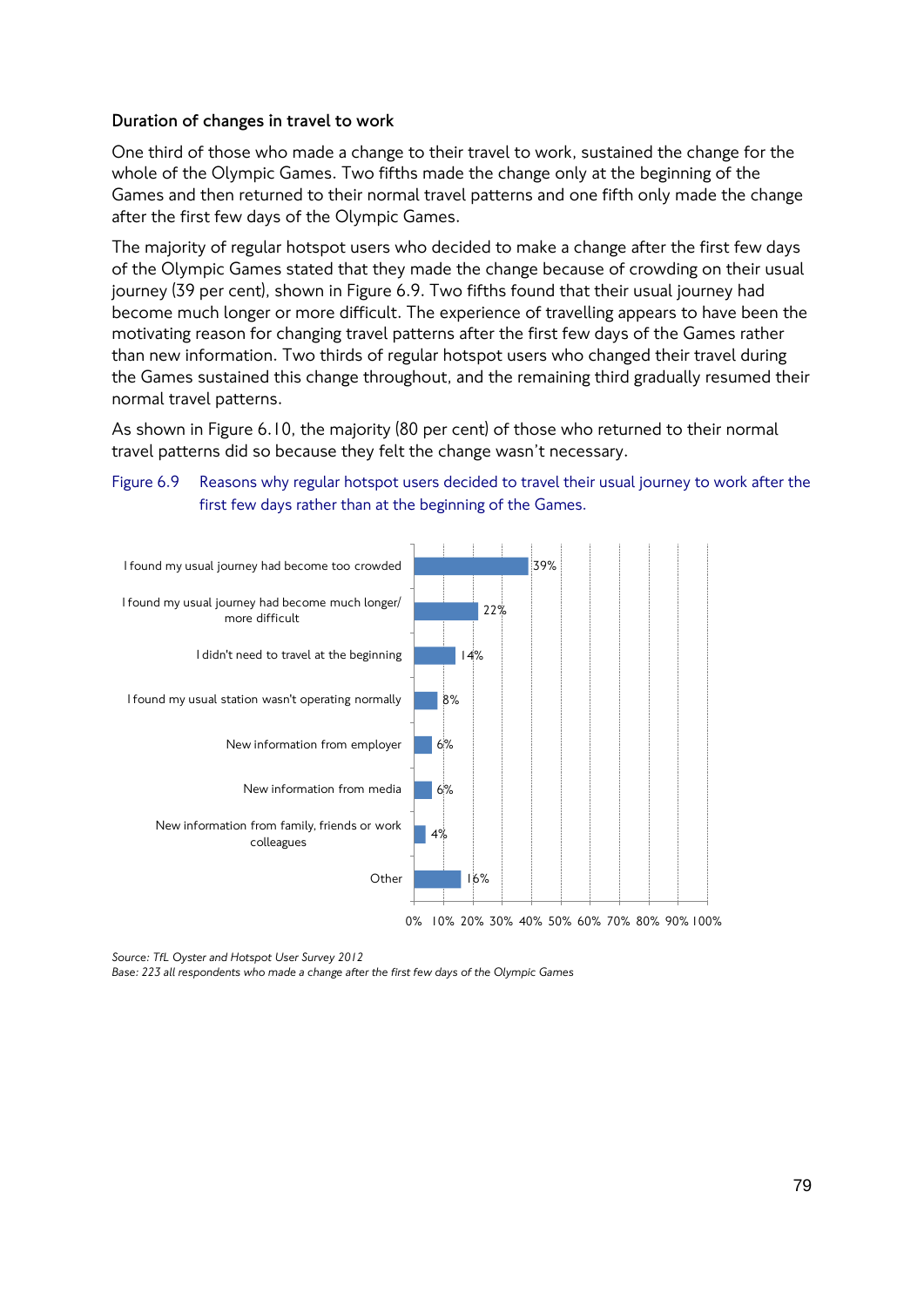## Figure 6.10 Reasons why those who made a change to their travel to work returned to their normal travel patterns before the end of the Olympic Games.



*Source: TfL Oyster and Hotspot User Survey 2012 Base: 384 respondents who returned to their normal travel patterns after making a change during the Olympic Games*

## **Regular hotspot users' experience of changing their travel to work during the Games**

Overall, those who made a change to their journeys to work during the Games felt that this had been a positive experience, in comparison to their expected Games-time journey experience had they not made a change.

There was general agreement that it had been easier to change their journey to work than expected (50 per cent agreed and 12 per cent disagreed), and that the change made them feel they were helping transport run more smoothly during the Games (47 per cent agreed and 15 per cent disagreed).

Hotspot users tended to disagree that the changes made their journey better (23 per cent agreed and 29 per cent disagreed). Those who made changes were split between whether these changes made their journey longer (35 per cent agreed and 35 per cent disagreed) and whether they enjoyed using a different type of transport (17 per cent agreed and 18 per cent disagreed).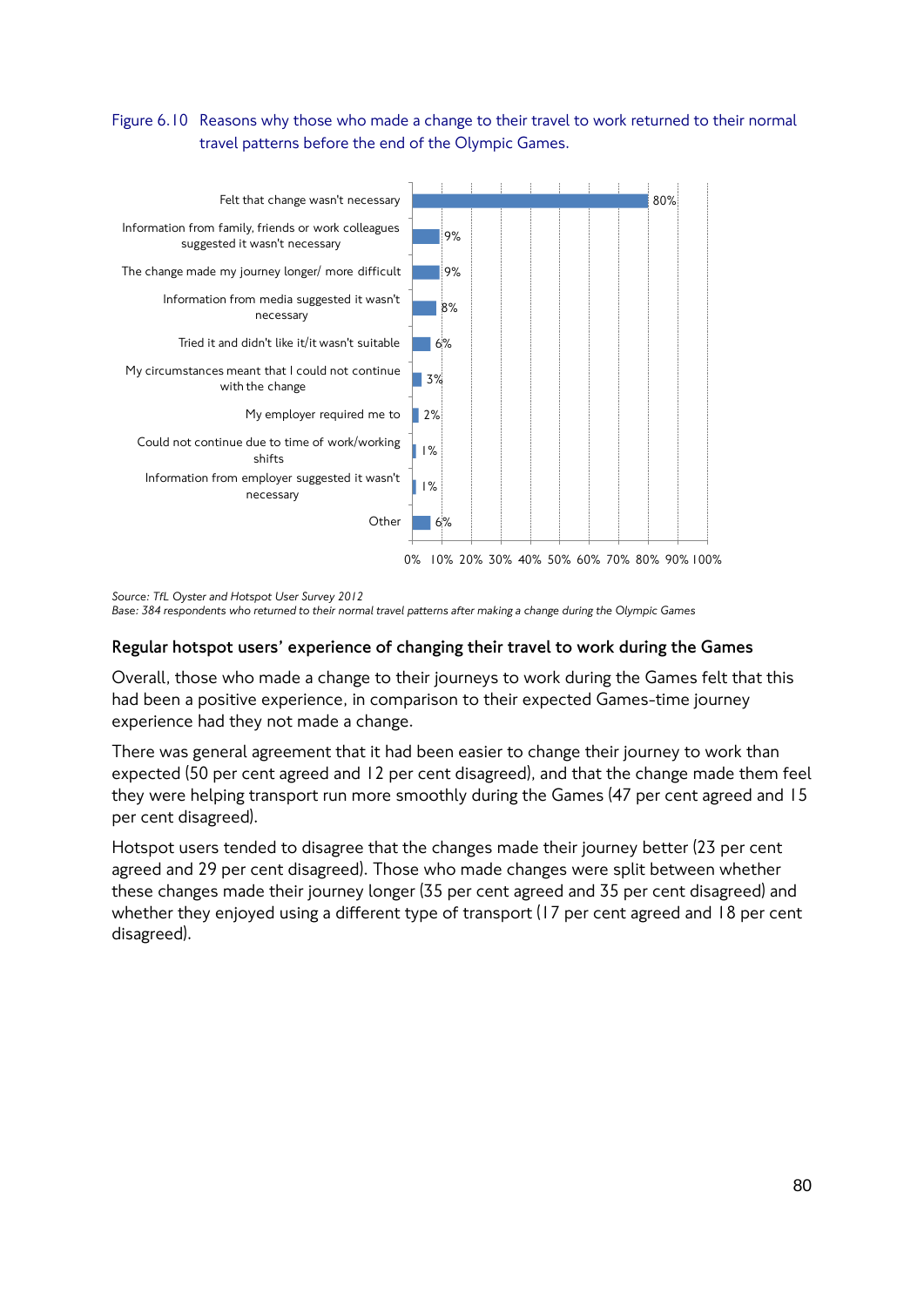

Figure 6.11 Regular hotspot user's experience of making a change to journeys.

*Source: TfL Oyster and Hotspot User Survey 2012*

*Base: 1,227 all respondents making a change to their journey to work during the Olympic and Paralympic Games*

■ Disagree slightly Not Applicable

Agree strongly **Agree slightly** Agree Slightly **Neither agree nor disagree** 

## Sustained change

16 per cent of those who made a change during the Games have sustained that change, equivalent to 7 per cent of all regular hotspot users (see Figure 6.12).

0% 20% 40% 60% 80% 100%





*Source: TfL Oyster and Hotspot User Survey 2012*

*Base: 1,134 all respondents who made a change to the journey to work during the Olympic or Paralympic Games*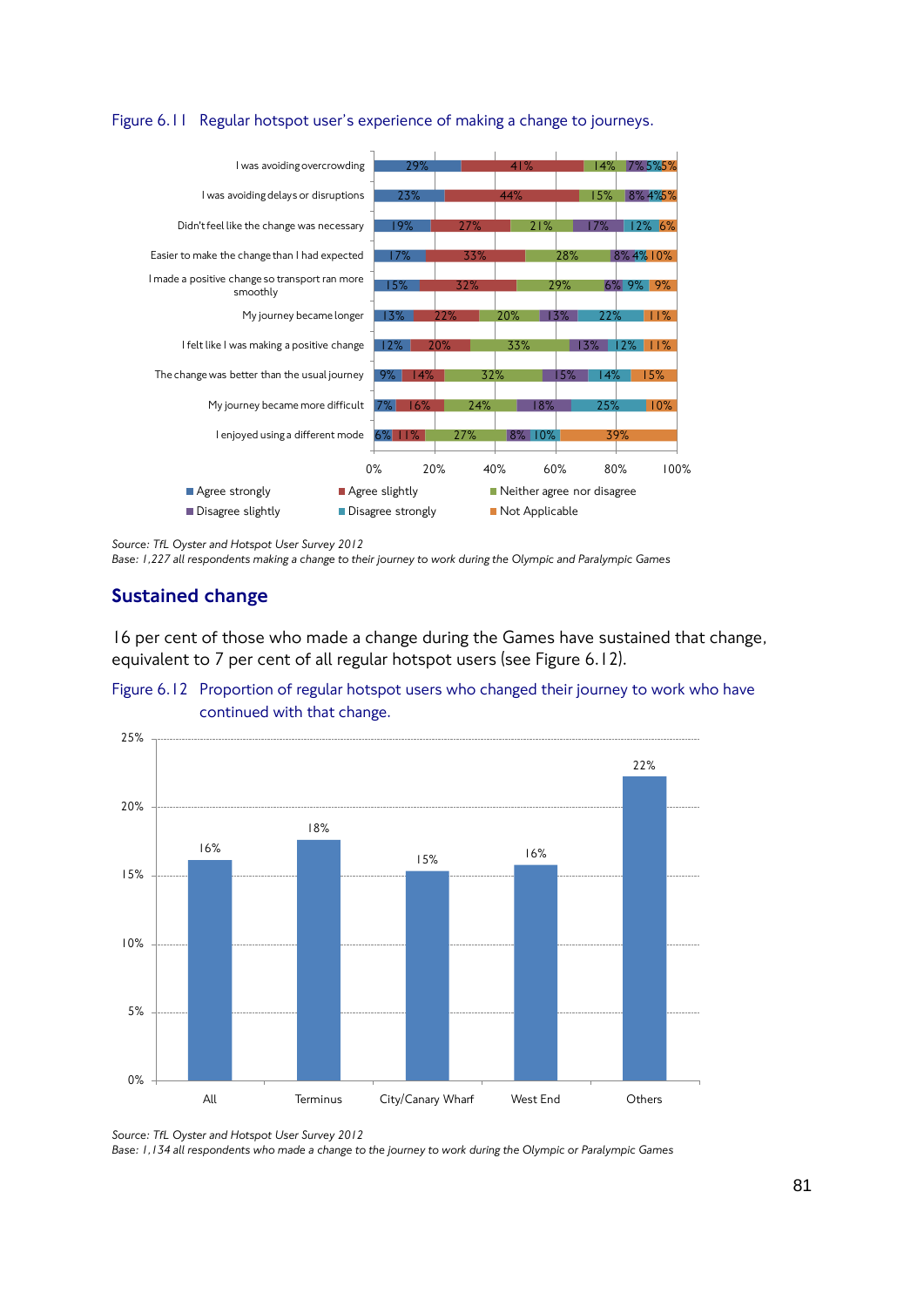Over a third of those who sustained a change, have changed the time of their journey to work and just under a third have continued to use a different mode (see Figure 6.13). The reasons given for sustaining a change were that the new journey was better – because it was less busy (51 per cent), less stressful (32 per cent) or quicker (25 per cent) – see Figure 6.14.





*Source: TfL Oyster and Hotspot User Survey 2012*

*Base: 183 all respondents who continued with a change, by type of change made*

## Figure 6.14 Reasons for sustained change.



*Note: Respondents can give more than one reason so total is more than 100 per cent Source: TfL Oyster and Hotspot User Survey 2012*

*Base: 183 all respondents who continued with a change*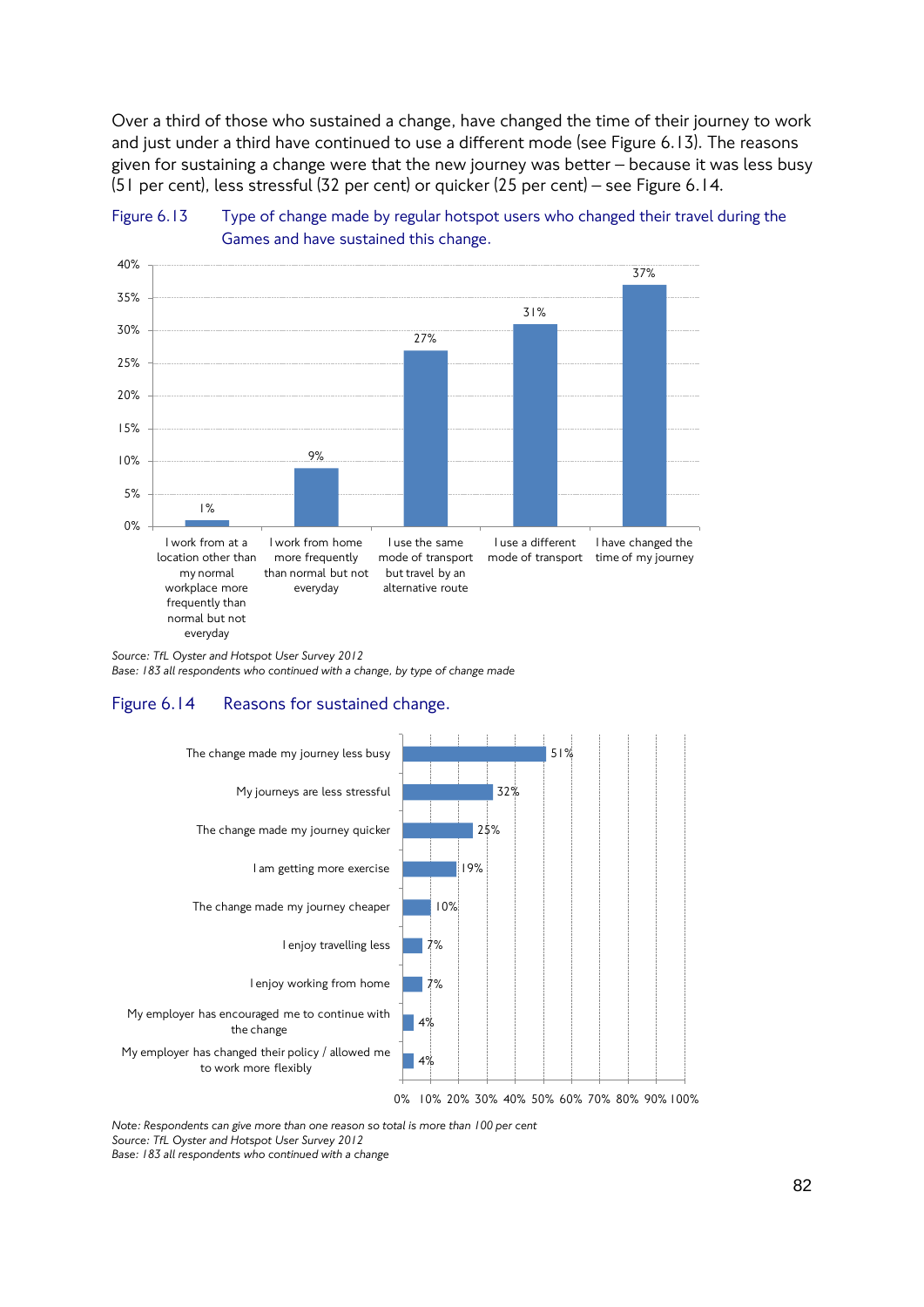The vast majority reverted to their previous travel patterns because they felt the change was no longer necessary (84 per cent). For 17 per cent, it had made their journey longer or more difficult and 13 per cent were prevented from sustaining the change by their employer.

Figure 6.15 Reasons given for regular hotspot user reverting to their original travel patterns.



*Note: Respondents can give more than one reason so total is more than 100 per cent Source: TfL Oyster and Hotspot User Survey 2012 Base: 818 all respondents who have not continued with a change*

# Conclusion - Focus on public transport hotspots

Research with regular hotspot users has revealed the importance of working with employers to deliver changes to work travel: commuters who received information and advice from their employers were more likely to change their travel to work during the Games. In particular, it was only through the actions of employers that employees were able to reduce or significantly re-time their journeys.

Regular hotspot users preferred the information they receive about changes that will affect their travel to be by email and text messages, and to be specific and related to their journeys. Regular hotspot users used their knowledge of London and its transport system to 'sense check' the information they received from TfL and the ODA. There was some awareness that TfL's Journey Planner was suggesting 'unusual' routes and these suggestions were generally ignored by regular hotspot users.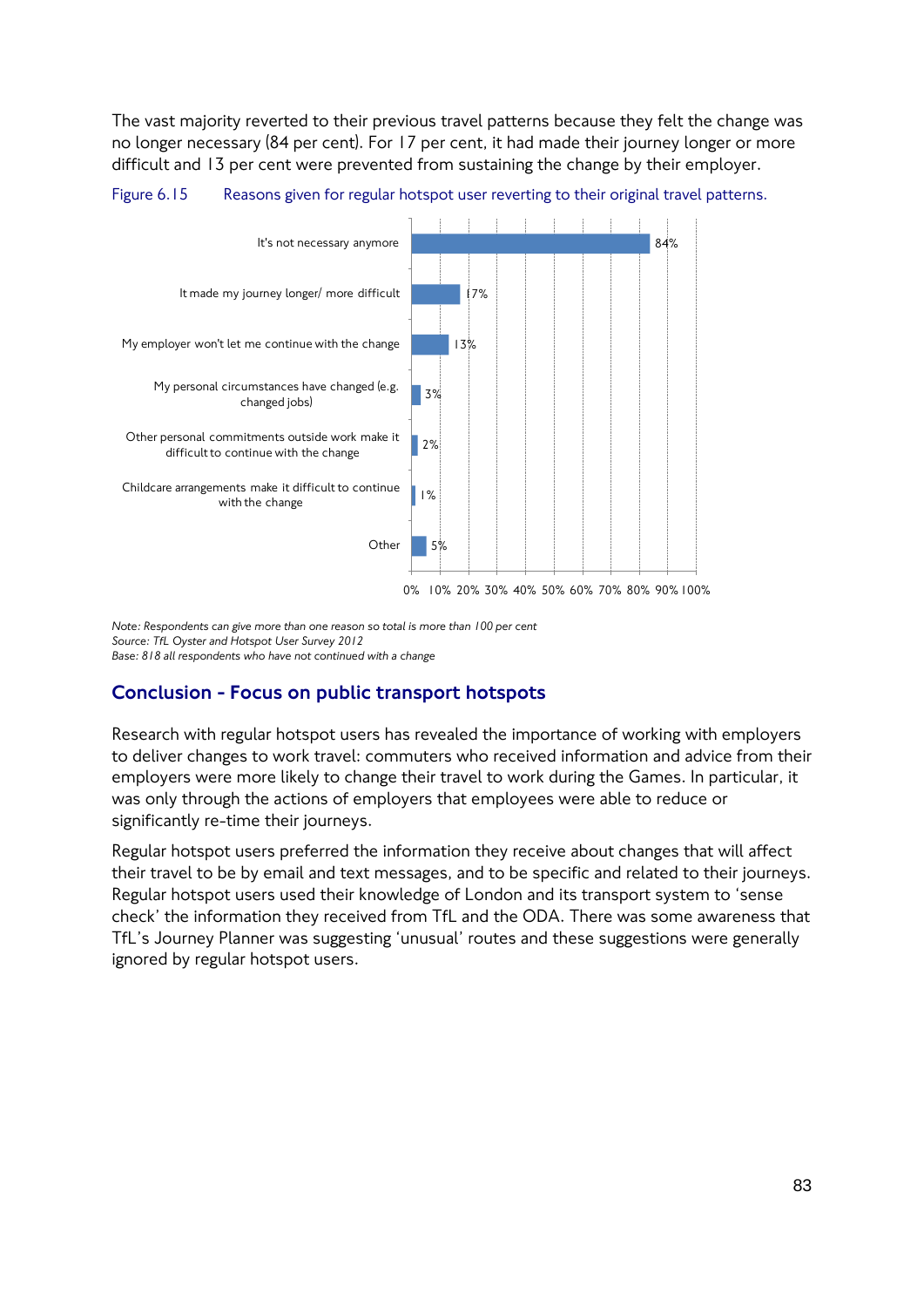# 7. Understanding the influence of employers

Earlier chapters of this report have shown that employers had a significant influence on whether individuals made changes to their journeys especially commute trips. This section explores in more detail how businesses responded to the Games, and the effect this had on their employees. TfL and ODA undertook a Travel Advice for Business (TAB) programme as part of the Travel Demand Management programme for the Games. The TAB programme worked with businesses across London (focussing on businesses in central London and those who close to the Games venues, ORN and PRN) to provide information to help them continue to operate during the Games.

This chapter focuses on how businesses influenced commuting and business journeys. For more information on servicing and delivery as well as freight operations during the Games, see the Olympic Legacy Monitoring: Freight Activity in London report. This Chapter draws on the TfL Business and Freight Survey, waves one to three, and from TfL's Business Case Studies. The methodology of these surveys is described in Chapter 2.

## **Key findings:**

- Businesses had generally planned for the Games through their business continuity teams and were focused on how best to manage risk. They had found the information and support provided by TfL helpful and informative.
- A third of businesses operating in those parts of London most affected by the Games encouraged their employees to change their working patterns, for example by changing annual leave patterns, working hours or encouraging working from home or in other locations. The most popular change was to allow different start or finish times, introduced by a quarter of affected businesses.
- Most businesses (84 per cent) did not intend to sustain any changes made to working patterns, typically because it was not considered necessary.
- Annual leave policies varied significantly depending on the needs of businesses some were able to encourage staff to take leave whilst others needed 'all hands on deck' to cope with increased demand in Games-time.
- Some businesses planned flexible working, whilst others operated a 'wait and see' approach, and some others did not feel it was appropriate for them. Businesses made changes such as extending office hours, introducing remote working technology, or relocating employees. Some reported longer term benefits as a result.
- 45 per cent of businesses in areas most affected by the Games encouraged their staff to make changes to their travel patterns, with many providing information on alternative routes and modes.
- Just two in ten of the businesses that introduced initiatives to encourage staff to change their travel patterns maintained those changes after the Games.
- Many businesses changed the time of meetings to before or after the Games, or placed restrictions on international business travel to and from London during the Games. The use of video and telephone conferencing was limited largely because the short period of time affected meant meetings could be moved relatively easily.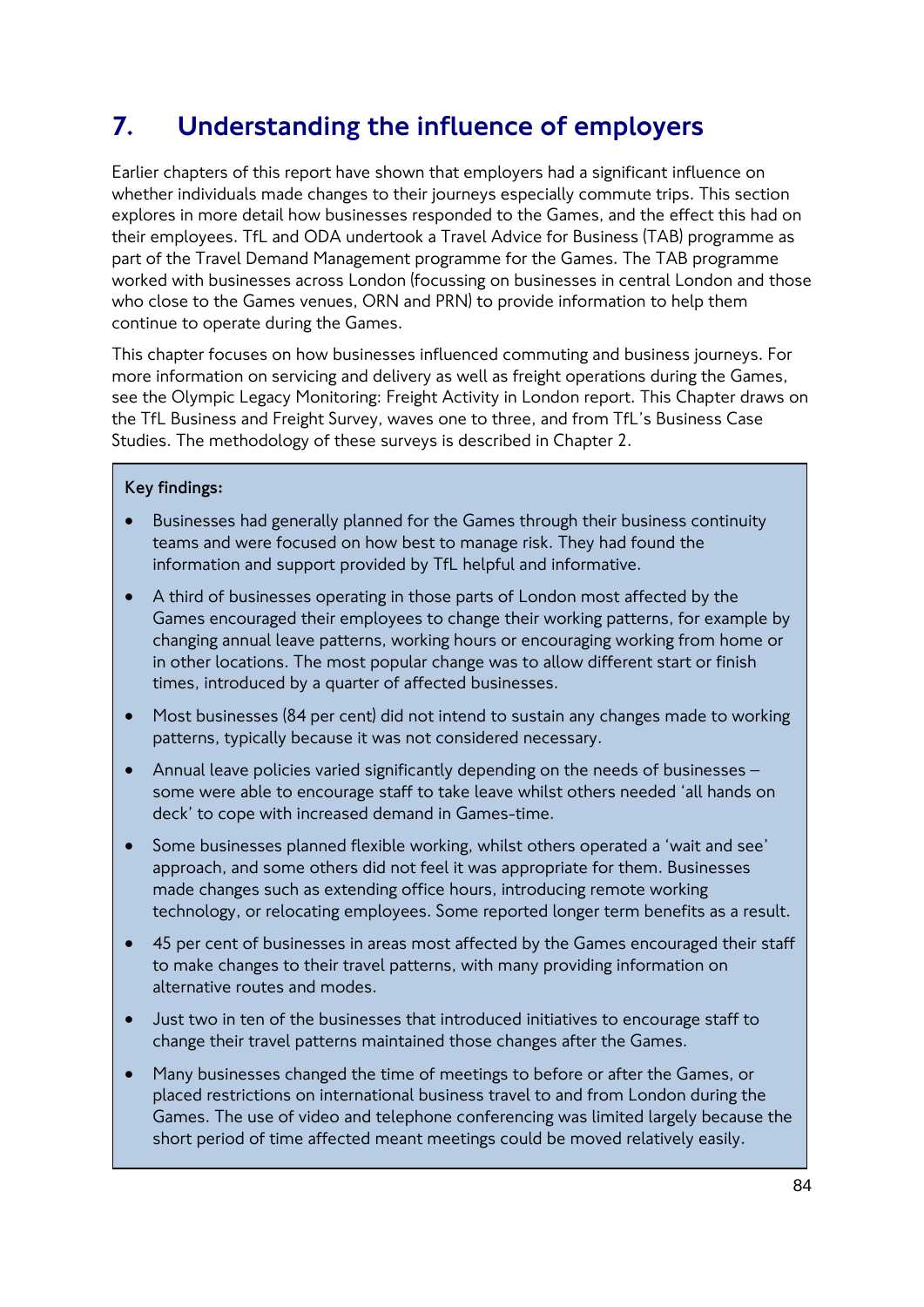# Engaging with businesses

The Travel Advice for Business programme involved substantial engagement with businesses in London, focusing on those most likely to be affected by the Games (i.e. those in central London, close to Games venues and the ORN/PRN). The programme included workshops and site specific advice - a travel planner allocated to work specifically with a business to develop an action plan to reduce and manage the impact of the Games on their operations. The Get Ahead of the Games website also included information for businesses as well as individuals.

Businesses were positive about the information they received from TfL. For the vast majority of businesses, planning for the Games was undertaken through their business continuity teams. Planning was therefore generally conducted in terms of risk management, which enabled businesses to target their efforts to the areas where adaptations would be both practical and provide business continuity benefits.

Businesses felt that the transport network had worked better than expected during the Games and that TfL deserved praise for this. Many of the businesses felt that there was some 'scaremongering' in the information TfL provided to businesses, though this was felt to be the correct approach to ensure that businesses and individuals had acted and changed their travel behaviour. There was a feeling that TfL planned for the worst case scenario which resonated with the business continuity managers who also take a risk-based approach to planning. For example:

"Whilst it was noted that the message from TfL seemed to be pessimistic and very much a scare tactic, they accepted that it dissuaded people from travelling into London and, as a result, travel experiences were generally good."

*Small business, Wholesale and retail sector, Westminster*

"Overall we were very happy with the support provided by TfL as we felt we were prepared. But also, as an organisation, TfL kept London running during the Olympics so for that they should be commended."

*Large business, transport and communication, Camden*

## **TfL Travel Advice for Business Workshops**

The Travel Advice for Business workshops provided an overview of the likely impact of the Games on the transport network and therefore businesses by presenting London-specific analysis and highlighting issues that had occurred at previous Olympic and Paralympic Games. The workshops provided the first opportunity for businesses to understand the possible impact of the Games on them. A high proportion of businesses highlighted the images of disruption at previous Games as helping them to understand the scale of the challenge presented by the Games. It was clear that these images stuck in the minds of workshop attendees and that were used to engage senior management back at base:

"Images of transport disruption at the Atlanta and Beijing Olympics were helpful for focusing minds on the need to plan for the Games."

## *Small business, finance and service sector, Westminster*

Businesses said the workshops were helpful in explaining the analysis and directing them to the relevant web-based information. Some found the Get Ahead of the Games website to contain a daunting level of information to use without assistance.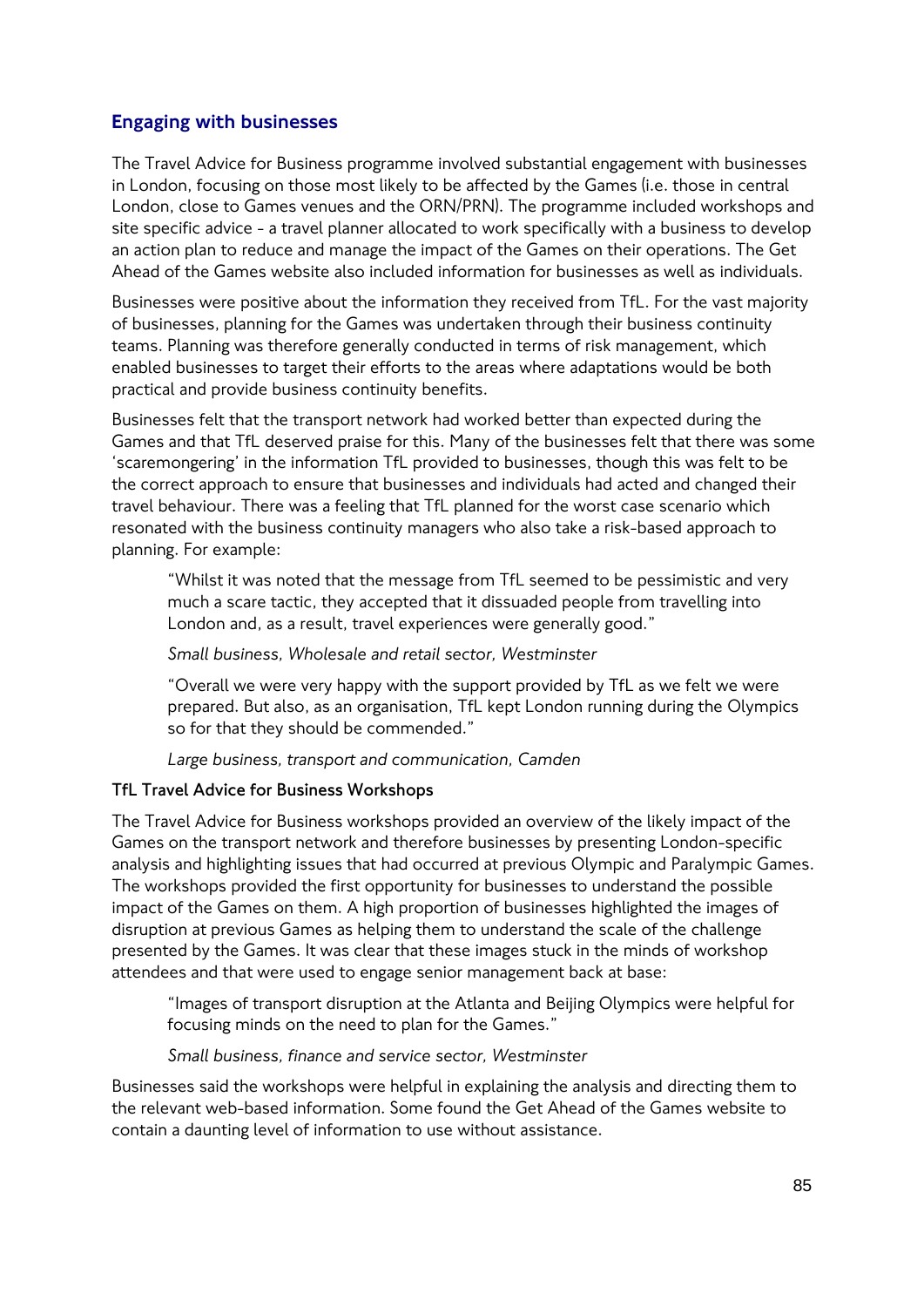Businesses found the workshops to be useful for networking with others who were planning for the Games, enabling them to discuss issues and solutions and gain knowledge from others facing the same challenges.

Although businesses were generally positive about the workshops, some felt that there was a need to make the workshops more sector-specific especially for sectors which operated very differently to others, for example, the health sector.

## **Site Specific Advice**

TfL allocated large businesses (greater than 250 employees) a travel planner to work specifically with them to develop an action plan, with the aim of reducing and managing the impact of the Games on their operations. This often also involved undertaking a Staff Travel Survey to provide an evidence base for the action plan.

The Site Specific Advice was found to be very useful. Businesses found the bespoke support helpful to guide them through the Games planning process and to direct them to the most relevant information. A number of businesses asserted that having the travel information and support from the Site Specific Advice gave the action plan more credibility than if it had been produced internally to the business. Site Specific Advice was of most benefit when the travel planner had strong experience of working with a particular sector. However, the advice was less useful if the travel planner did not have knowledge of the sector and the impact of transport on the businesses operations or didn't have detailed knowledge of the local area.

"The Trust was really grateful that the Site Specific Advisor was able to brief the Joint Staff Committee on what other hospitals were doing. Which gave them reassurance that they were taking the right approach. Having the Site Specific Advisor assist in the process was of real benefit in this regard, as she was well aware of best practice in the health sector."

## *London based NHS Trust*

"Site Specific Advice came in the form of four sessions to determine the nature of the business and how it would be affected by the Olympics. [The Business] was pleased that TfL wanted to engage with them at an early stage and noted the personal touch from TfL in communicating information that was specifically focused and engaging."

*Large business, transport and communication sector, Camden*

## **Web based information**

The TfL and Get Ahead of the Games web sites were found to be very useful by businesses, with specific mention made of how the two websites appeared to link well together without the businesses really being aware that they were moving between the two different sites.

Businesses were pleased that all the Games related travel information had been bought together into one central location and felt that the way the information was presented was very useful (for example, the station hotspot maps, station grids of the busiest times, road heat maps and ORN/PRN maps).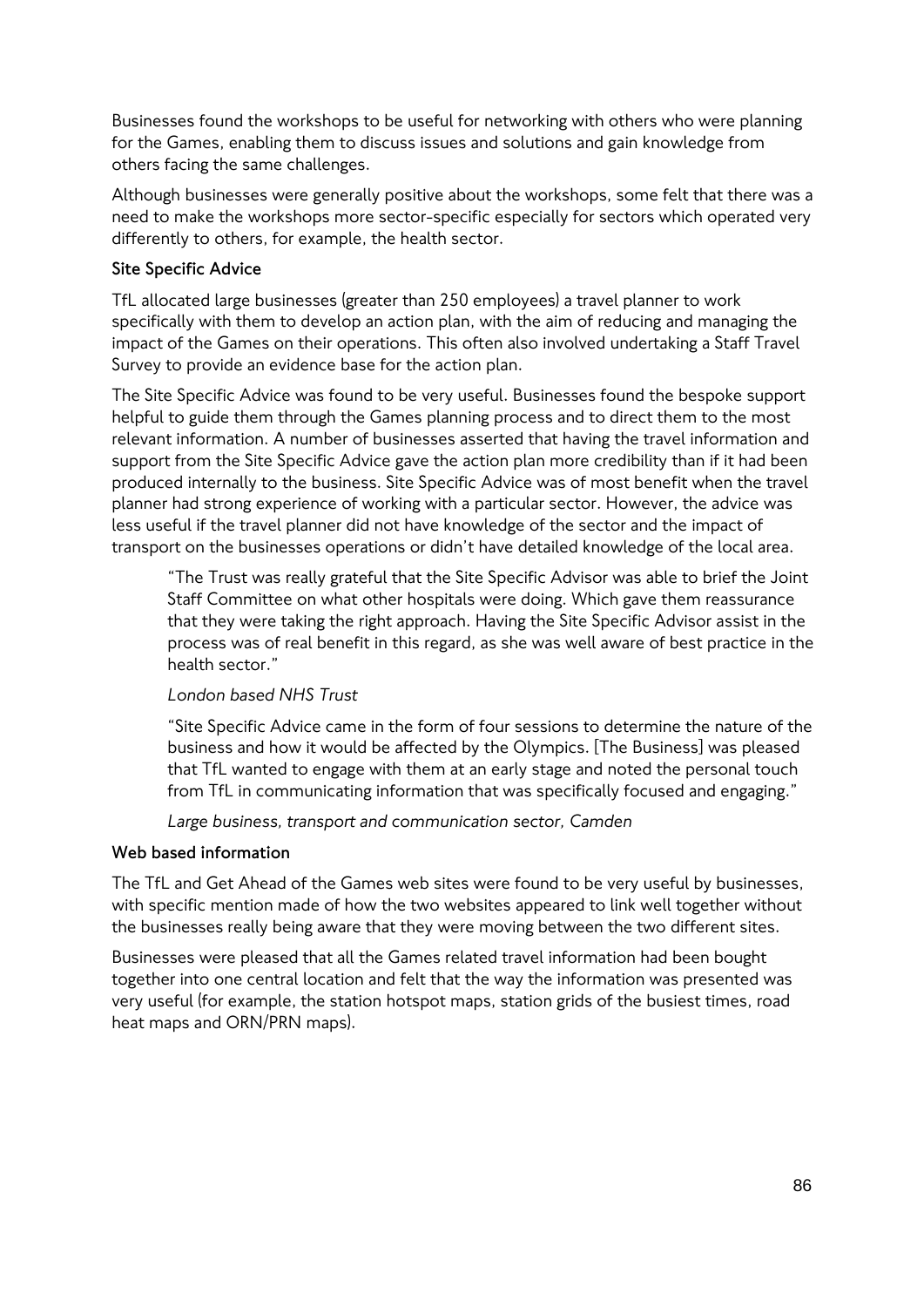Some businesses found it difficult to digest all the information and pick out the points most relevant to their business operations.

"[Business] found that there was a lot of TfL information available and it took a lot of time to pull it all together and extract the relevant information. [Business] needed to use the TfL information to consider the potential transport disruption to each of its 120 sites within the M25; this was a lengthy process"

*Large business, Servicing (utilities and facilities) sector, Lambeth*

## **TfL Travel Updates and Live Alerts**

TfL provided daily emails describing the impact of the Games on the transport network the next day as well as text and twitter messages giving live information about any issues on the transport network.

The summary updates were very well received by businesses, especially those who struggled to identify the key points from the information on the web. The alerts would often be received by one individual who would decide of the relevance of the information and forward to employees if appropriate. In some businesses the messages would go straight to the employees.

A number of businesses mentioned that they would like these sorts of messages to continue in the future. Live information is already available from TfL so there could be work to do to improve the awareness of this information.

# Planning for the Games: annual leave and flexible working

## **Annual Leave**

Games time annual leave policies varied widely between businesses. The annual leave policy that was adopted by each business was largely dependent on their business' forecasts for the Games and the level of disruption they expected. As would be expected, this varied by sector. Hotel, restaurant and entertainment sectors expected Games-related tourism so generally limited the amount of annual leave (and in some cases increased staffing levels). The financial services sector did not generally expect Games-time to bring more business and had some concerns that productivity may be affected by travel disruption, and therefore were more likely to encourage annual leave during the Games.

#### **Flexible Working**

Businesses appeared to adopt one of four approaches to flexible working:

- Plan and implement;
- 'Let's wait and see, but do whatever is easiest for you';
- 'Let's wait and see, but get in (to the workplace) if at all possible'; or
- No change to normal.

There were three main types of flexible working promoted by businesses, changing employees' working hours, relocating employees and encouraging working from home.

#### Changing working hours

The majority of office-based businesses in areas most affected by the Games allowed their employees to change the time of their working day during the Games. Many offices adjusted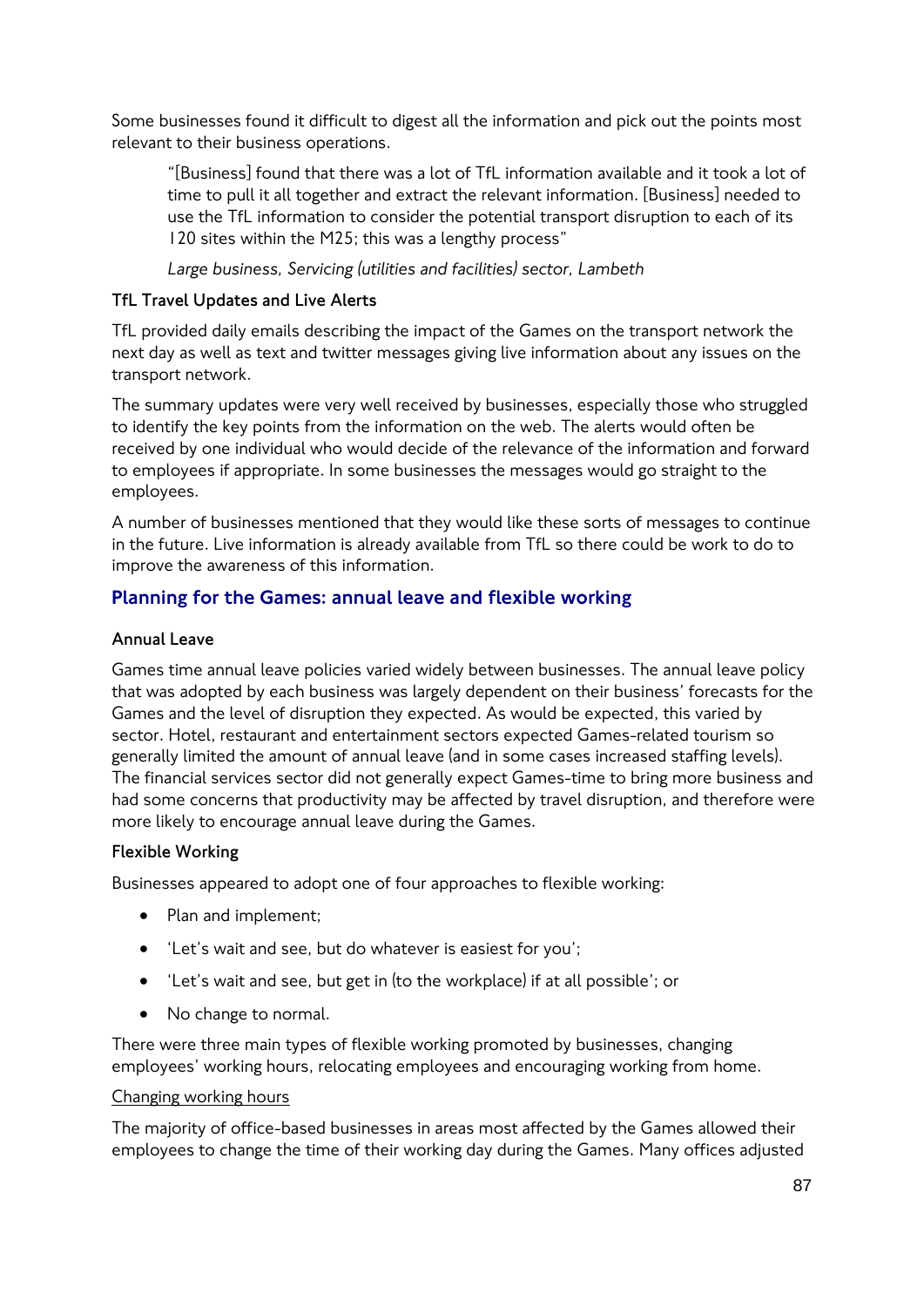their opening/closing times to increase available working time. Non-office based businesses were generally more restricted in terms of the flexibility that they could allow their staff during the Games. For the majority of staff in hospitals, restaurants, retail stores, hotels, theatres and cinemas there was no option of changing the time of journeys to and from work. However, most businesses within these sectors had a proportion of non-operational employees who were office-based and able to change the time of their journeys. One hospital stated that around five per cent of their staff re-timed their shift patterns, and the employees from the HR, Communications & PR and Finance departments of a hospitality business were able to change their working hours.

The majority of businesses that could support changes to working patterns encouraged their staff to be flexible and adopt a 'wait and see' approach. This meant that many of London's office-based staff were prepared to change their travel in reaction to the level of disruption on the network. Therefore, if transport disruption had been an issue, employees would have been able to adapt and would have changed their travel times to avoid peak periods.

"Lawyers have typically flexible working patterns and [business] implemented staggered working hours for Games time, recommending 07:00-15:00 or 10:00-19:00 with free breakfast made available at 7:30-8:30 instead of the usual 8:00-8:30. However, working hours reverted to normal after two days, as soon as staff realised there was no significant transport disruption."

*Large business, financial and business services sector, Islington*

## Relocating employees

Several companies made arrangements for employees to work from an alternative location during the Games so as to mitigate the risk of employees being caught up in transport disruption. The scale to which this occurred varied greatly.

"[Business] utilised its Resilience Centre during the Games. The Resilience Centre is an office location that is based out of London (location cannot be disclosed), which is wholly owned by [Business]. The company aimed to relocate 180 staff to the Resilience Centre during the Games. On average there were 120 employees working from the Resilience Centre per day during the Olympic and Paralympic Games."

*Large business, financial and business services sector, Tower Hamlets*

## Working from home

Businesses who adopted the 'let's wait and see, but get in if at all possible' approach to working from home were generally office based businesses, such as the financial services sector.

A business that adopted the 'Let's wait and see, but get in (to the workplace) if at all possible' approach said:

"Staff tended to take a 'wait and see' approach whereby they started off travelling as per usual. As it turned out the public transport operated well and so staff stuck to their normal commuting patterns. If the transport had been horrendous then far more working from home and retiming of the working day would have been expected."

*Large business, finance and service sector, City of London*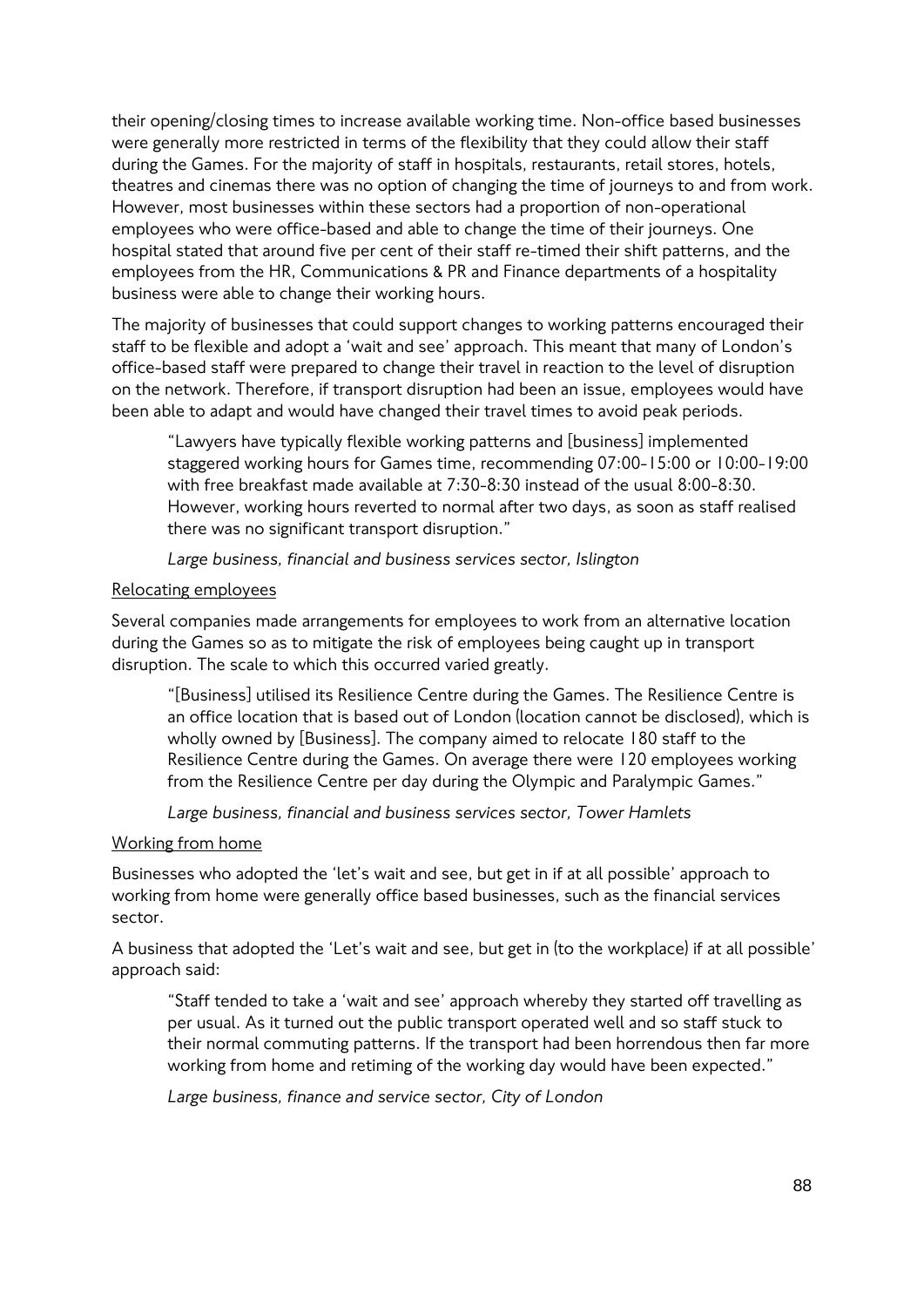A business that adopted the 'plan and implement' approach said:

"Staff were instructed, where possible, to work away from the office and only come in if they had a very good reason. This was straightforward to initiate as almost every member of staff is set up and able to work from home. This was extremely successful with records indicating that at least 85 per cent of staff working at home during the Games although this does include those that already work at home. This is significantly greater than the 57 per cent predicted from the staff survey."

## *Large business, transport and communication sector, Lambeth*

Businesses who adopted a 'no change to normal' approach to working from home typically did so due to the nature of their business. Many non-office based employees were required to be at their place of work to undertake their role (e.g. health, wholesale and retail, hotel, restaurant and cinema and theatre sectors).

However, there were some businesses that adopted a 'no change to normal' approach that did not fall into one of these sectors. Some office-based organisations decided that they would not promote working from home during the Games.

"It was made clear to staff early on that they were expected to strictly adhere to normal business hours in the office during the Games; there were to be no Olympic related excuses for absenteeism. Staff were given all the relevant travel information (via links to TfL sources) and it was up to them to plan their journeys to ensure that they got to the office in time. The normal office hours of 8am – 6pm were not altered during the Games.

All 32 of the equity partners at the firm have one remote working day per week as normal practice. The company only has the capability for 6 employees to log on remotely at any one time and therefore they did not increase the number of days that they spent working from home."

#### *Small business, finance and service sector, Westminster*

"[Retail] Oxford Street was less flexible during the Games times that they normally would be. The store planned for the best employees to work in the Oxford Street store to ensure that they maximised the business opportunities arising at Games time. Annual leave was effectively banned given the nature of the business. Staff were encouraged to test the robustness of the public transport network before the Games."

*Small businesses, wholesale and retail sector, Westminster*

## **Changes to working patterns during the Games**

Surveys conducted with businesses operating in parts of London most affected by the Games (i.e. in Central London, on the ORN/PRN and around Games venues) found that a third actively encouraged a change in working patterns amongst their staff during the Games. The most popular change was a change to start and finish times of the working day to avoid travelling through the busiest periods on the transport network. Figure 7.1 shows the proportion of businesses in areas affected by the Games that encouraged employees to make changes to their working and travel patterns, by the type of change.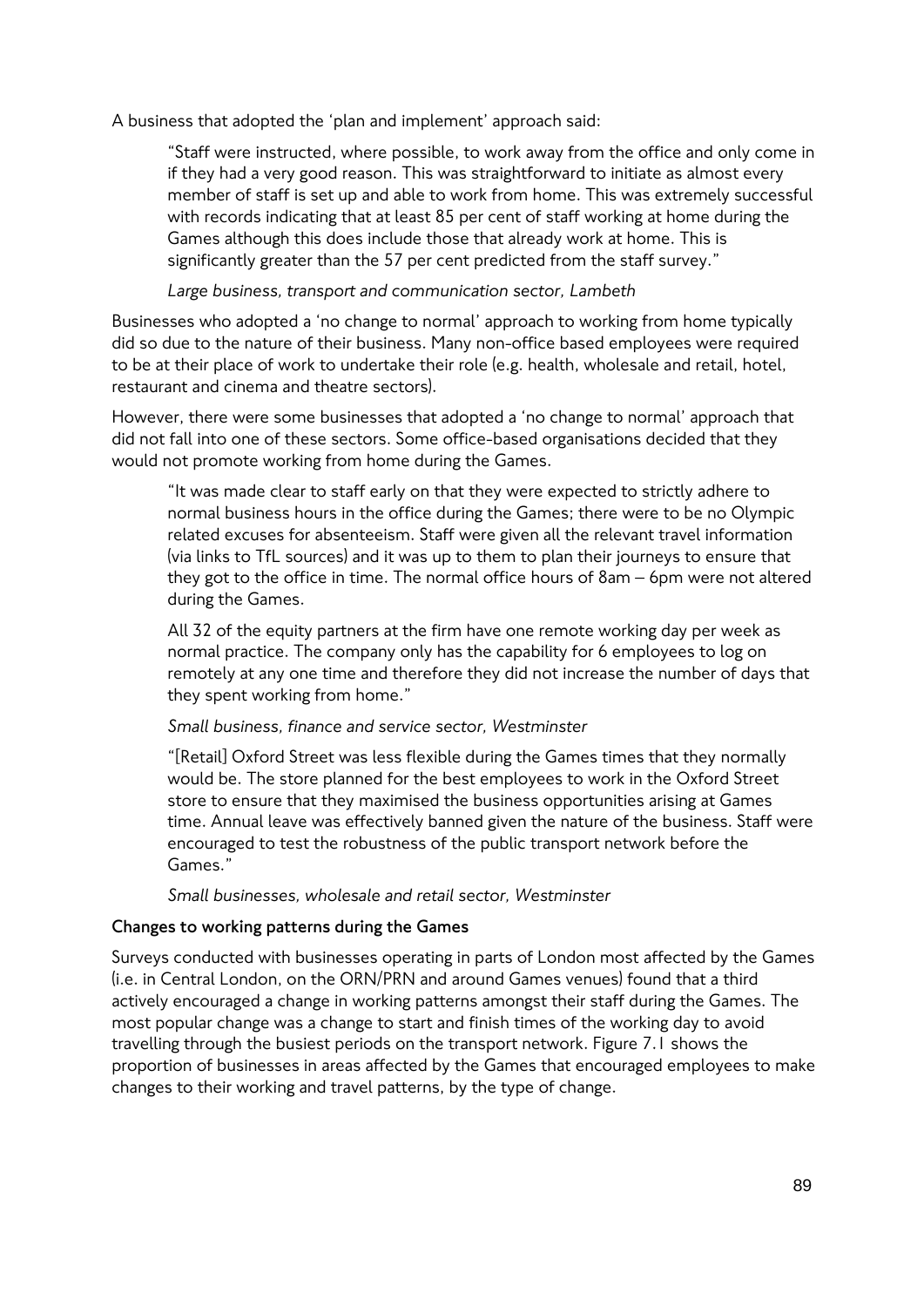## Figure 7.15 Proportion of businesses that encouraged changes to working patterns by type of change encouraged.



*Note: Respondents can give more than one reason so total is more than 100 per cent Source: TfL Business and Freight Panel Survey Base: 1,004 respondents to wave 3*

Businesses in the transport and communications sector were the most likely to encourage changes to working patterns compared to other sectors (38 per cent). Businesses in the wholesale and retail sector and hotel and catering sector were the least likely to encourage changes to working patterns (32 and 34 per cent respectively). This reflects the fact that retail, hotel and catering staff tend to work shifts and need to be on-site at specific times.

The main reason why businesses did not encourage changes to working patterns during the Games was that they didn't see a need to change working hours (64 per cent), shown in Figure 7.2. Other reasons were that it was not possible to change working hours (12 per cent) and that they would wait and see what happened during the Games (12 per cent).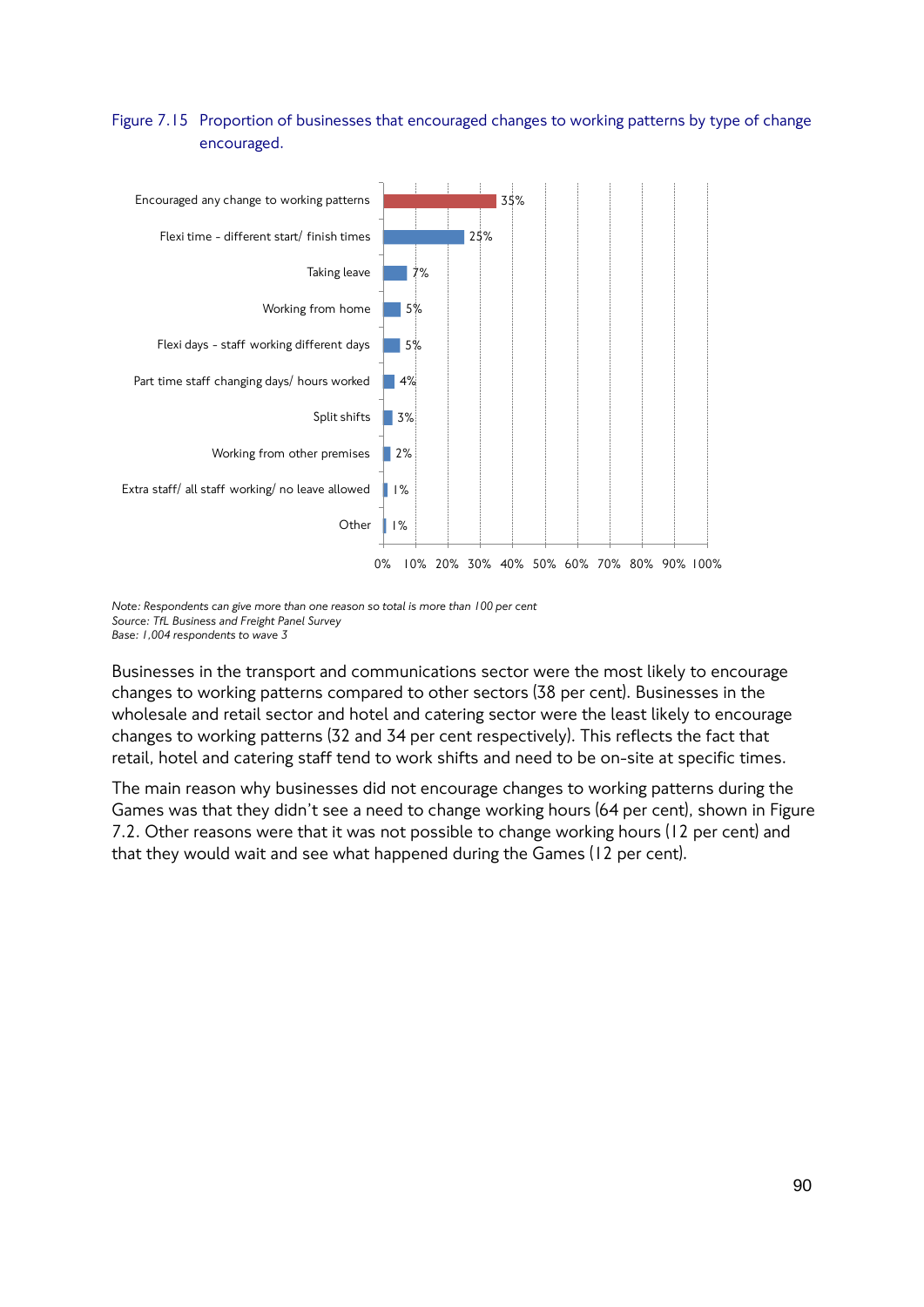#### Figure 7.16 Reasons why businesses did not change working patterns during the Games.



*Note: Respondents can give more than one reason so total is more than 100 per cent Source: TfL Business and Freight Panel Survey Base: 466 respondents who didn't make a change*

#### **Sustained changes to working patterns**

The majority of businesses (84 per cent) who encouraged changes to working patterns during the Games did not intend to maintain these changes following the end of the Games, as shown in Figure 7.3. In total, 6 per cent of businesses that introduced different start and finish times during the Games intended to maintain the change, 5 per cent of those that introduced working from home and 5 per cent that introduced other changes intended to maintain the change.

The main reason why changes to working patterns were not sustained following the Games was because businesses felt it was no longer necessary (67 per cent of businesses who did not maintain changes to working patterns). Two in ten businesses did not maintain the changes because they were not sustainable in the long term. The reasons given by businesses for not maintaining a change to working patterns after the Games are shown in Figure 7.4.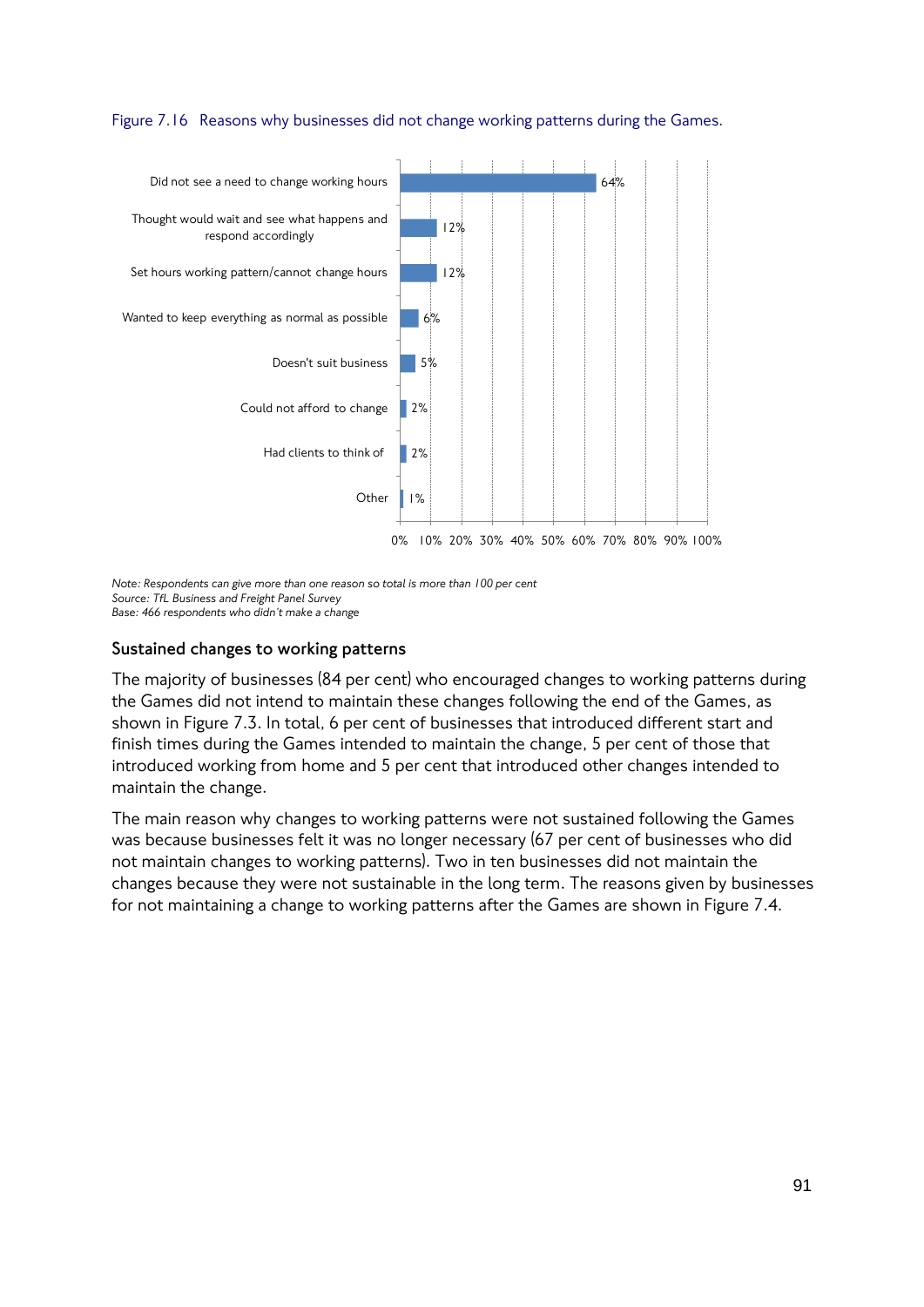## Figure 7.17 Proportion of businesses that encouraged changes to working patterns and intended to maintain the change after the Games.



*Note: Respondents can give more than one reason so total is more than 100 per cent Source: TfL Business and Freight Panel Survey Base: 353 respondents who encouraged changes to employees travel patterns during the Games*

#### Figure 7.18 Reasons why businesses did not maintain changes to working patterns after the Games.



*Note: Respondents can give more than one reason so total is more than 100 per cent Source: TfL Business and Freight Panel Survey* 

*Base: 301 respondents who did not maintain changes to working patterns after the Games*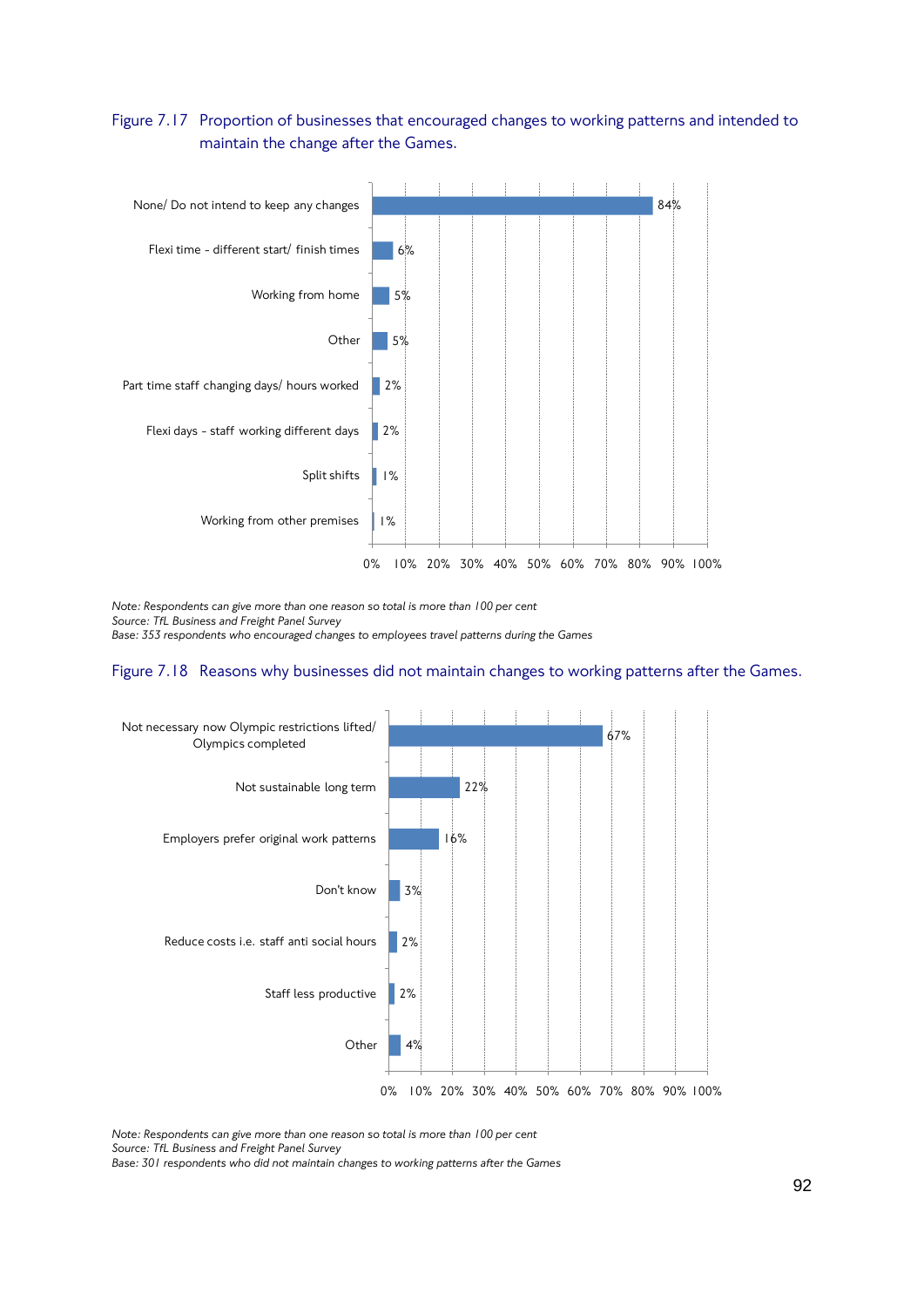# Planning for the Games: encouraging use of different routes and modes

#### **Encouraging changes to travel patterns**

Almost half (45 per cent) of businesses in areas affected by the Games encouraged their staff to make changes to their travel patterns during the Games. As shown in Figure 7.5, the most popular initiatives undertaken were to provide information on alternative modes (28 per cent) and routes (28 per cent) and encourage the use of alternative modes (25 per cent).





*Note: Respondents can give more than one reason so total is more than 100 per cent Source: TfL Business and Freight Panel Survey* 

*Base: 1004 respondents to wave 3*

Businesses in the wholesale and retail sector were the most likely (50 per cent) to encourage employees to change travel patterns and businesses in the hotel and service sector were the least likely (34 per cent) to encourage changes to employees travel patterns.

As with changes to working patterns, the main reason businesses did not encourage change was because they did not feel it was necessary (63 per cent).

#### **Encouraging walking and cycling**

In line with the Travel Demand Management and Active Travel programmes, businesses encouraged their employees to walk and cycle more during the Games.

The Legible London walking maps received widespread praise. Hard copies of the maps were widely distributed to staff, clients and guests and were well used. Some firms went further and undertook specific initiatives to encourage walking such as using a competitive element linked to the Games.

Businesses noted that if employees were walking more, it was the part of their journey between mainline stations and the workplace that was walked.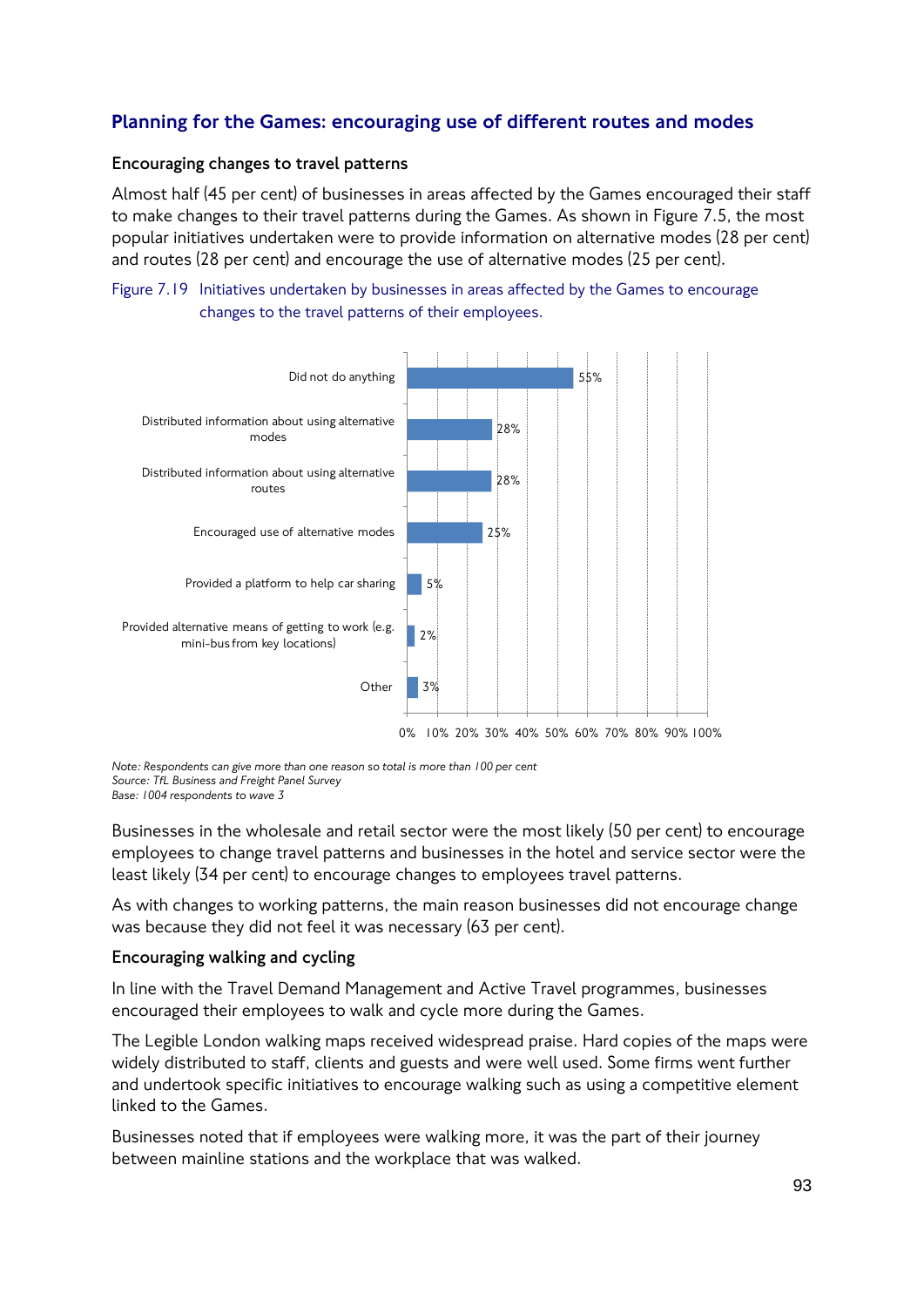Businesses reported that the mode shift to cycling was generally lower than the mode shift to walking. The extent to which businesses promoted cycling varied significantly. Some businesses mentioned being nervous about promoting cycling in case one of their employees was injured on the journey to work and some businesses felt that they were unlikely to encourage many employees to change so didn't try.

However, some businesses did report that they had achieved increased levels of cycling during the Games. A number also noted a legacy benefit of increased cycling numbers after the Games. A small financial services business in the City of London reported a legacy of more walking/cycling/jogging to work, as a result of which the management have increased the number of showers available at the office.

## **Sustained changes to initiatives to influence travel patterns**

Only two in ten of the businesses who encouraged changes to travel patterns during the Games continued with these initiatives following the Games. As during the Games, the most popular initiatives that were maintained following the Games were to provide information on alternative modes (4 per cent of businesses who encouraged a change during the Games continued after the Games) and routes (4 per cent) and encourage the use of alternative modes (7 per cent).

Businesses that had encouraged changes to travel patterns during the Games and continued to do so after the Games did so because the initiatives worked well (3 businesses), it was better for health, fitness and the environment (2 businesses) and it saved money or was more efficient (one business).

Two thirds of businesses stopped encouraging changes to travel patterns because it was no longer necessary and two in ten because everything had gone back to normal.

# Planning for the Games: altering business travel

The Travel Advice for Business programme encouraged businesses to minimise their business travel during the Games either by changing the time of meetings or using technology (e.g. video conferencing, teleconferencing and instant messaging) to reduce the need for travel. If business travel was necessary it was recommended that businesses changed the mode and route of journeys.

A large number of businesses did re-time meetings to before or after the Games. Additionally, many multinational firms placed restrictions on their international business travel to and from London during the Games.

Some businesses emphasised the time and cost savings that were made by using remote working technologies rather than carrying out business travel. For example, a large servicing (utilities and facilities) business in Islington replaced face-to-face meetings with conference calls and reported a 40 per cent decrease in travel expenses on its working from home test days.

## Impact on business operations

When considering business performance during the Games, businesses often compared their performance to the expectations that they had prior to the Games, rather than a year-on-year comparison.

The finance and business services sector reported the most positive responses in terms of business performance. These businesses generally reported they were able to operate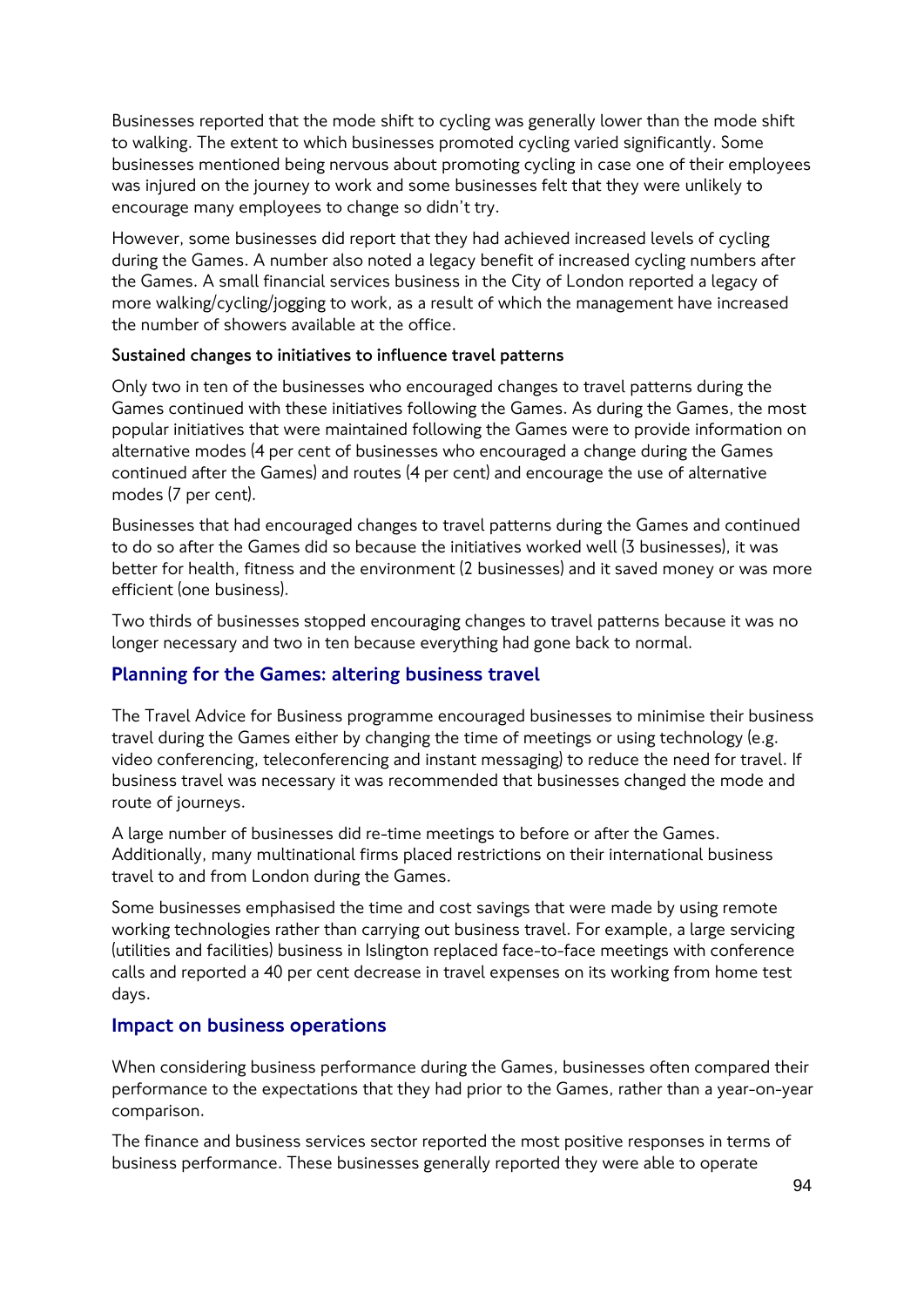'business as usual'; these businesses had generally considered the Games to present a risk to business continuity and therefore getting through without a drop in performance was seen as a great success.

Restaurants, hotels and retail stores were more likely to view the Games as an opportunity than a risk. For these businesses, 'business as usual' was not seen as a positive outcome. The forecast level of business performance depended on the business' understanding of how the Games would affect their revenue. Those that had accurately predicted the impact of the Games were generally more positive as their performance had met expectations.

There were also non-monetary benefits of the Games, with many businesses reporting increased staff morale.

One of the major benefits of the Games was in terms of flexible working and the increased ability of businesses to implement flexible working as part of their business continuity plans. A number of businesses viewed the Games as having given them a change to develop robust continuity plans to cope with issues on the transport network in future.

A number of businesses incurred significant costs preparing for the Games. This was generally seen as a good investment for those businesses who considered the Games as a risk management exercise. However, there were some businesses which had incorrectly predicted the impact of the Games on their business and had over-prepared; they were less satisfied.

# Conclusion - Understanding the influence of employers

Businesses based in areas most affected by the Games engaged with the need to influence the travel of their employees. Their response was governed by the need to ensure business continuity during the Games, manage risk and make the most of any opportunities arising from the Games. Therefore, those who did not take measures to influence employees' travel generally did not expect the Games to affect their business.

Providing tailored support and framing messages in terms of business continuity and risk (or, where relevant, maximising business opportunity) are vital to success in engaging with businesses and thus delivering a change in commuter and business travel.

Changes made to business operations during the Games were largely not sustained after the Games, essentially because businesses no longer considered them necessary. However, a number of businesses reported that they now have contingency plans in place to enable flexible working if there is a problem with the transport network as a result of the Games. If encouraging walking and cycling was sustained, this was mainly done for corporate social responsibility reasons.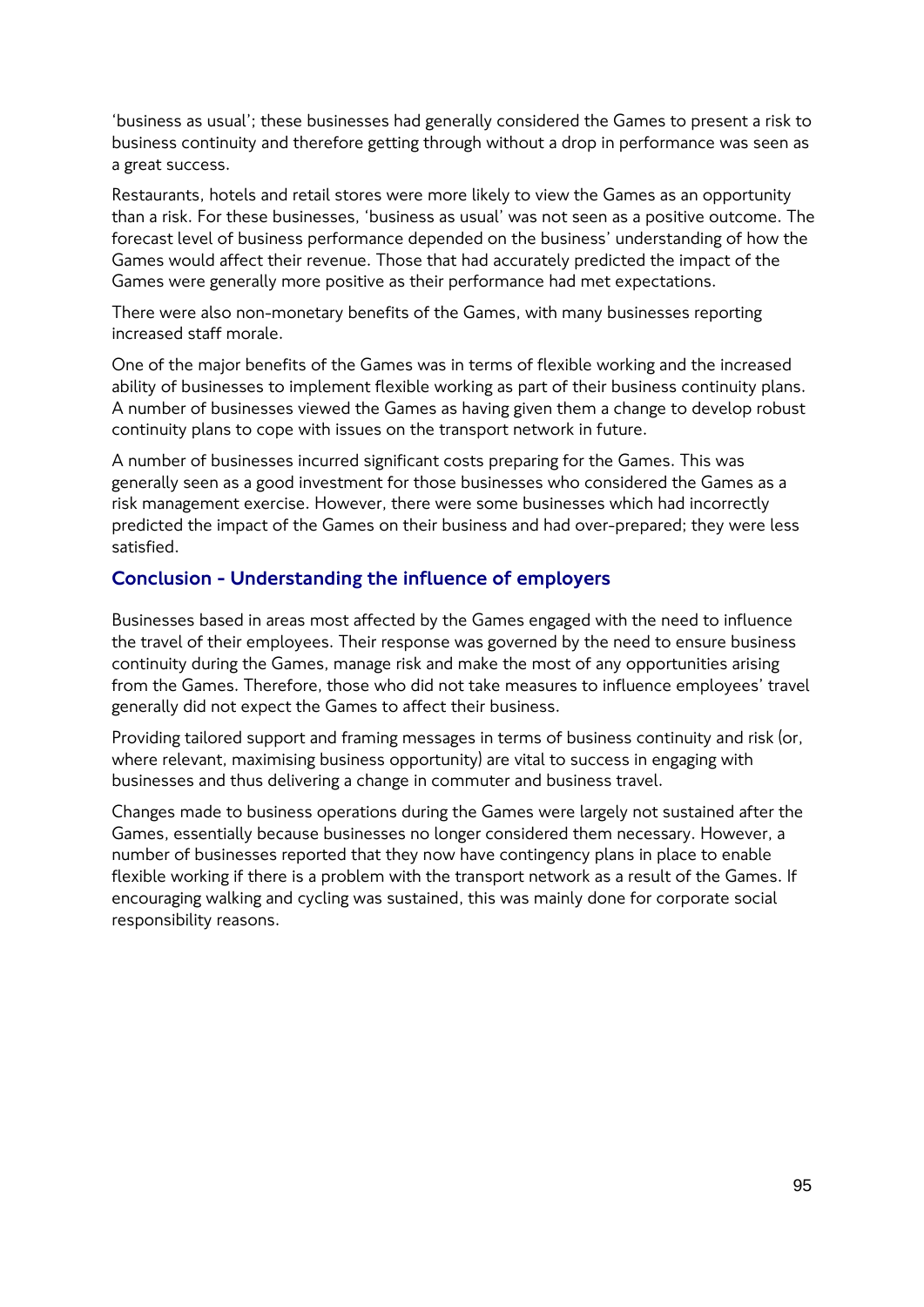# 8. Implications for long term change

The focus of the Travel Demand Management programme was on keeping London moving during the Games, and helping regular London travellers to cope with the busy conditions during Games time. The goal was to encourage those who could do so to change their journeys, freeing up space for the extra travellers brought on to the network by the Games, as well as allowing regular London travellers who still needed to travel to do so. As described throughout this report, and in the fifth Travel in London report, this activity was a major success, with three quarters of all London travellers making some sort of change to their journeys during the Games, leading to an estimated reduction in background travel demand (in other words, normal travel) of 5 per cent during the Olympic Games and 3 per cent during the Paralympic Games. London residents, visitors and workers reported high levels of satisfaction with their journeys during the Games and evidence suggests that for much of the Capital, it was 'business as usual'.

Although the focus was on ensuring a successful Games, it was nevertheless anticipated that the Games may result in some longer term changes to travel patterns. This Chapter assesses the implications of the Games for the longer term, asking: to what extent is there evidence of sustained change greater than the normal 'churn' in travel patterns? Is there any evidence of changing attitudes to travel behaviour change? Or is there evidence of a greater preparedness for planned and unplanned disruption in future?

This Chapter draws on the TfL Personal Travel Panel Survey, waves one to three. The methodology of this survey is described in Chapter 2.

## **Key findings:**

- In total, around 11 per cent of London travellers sustained a change they had made during the Games.
- However, over the same period there has been considerable 'churn' in people's personal circumstances and travel patterns, with one in ten respondents having changing their working status between July and November 2012.
- The impact of normal 'churn' on the time, mode and route of journeys was greater than the impact of the Games: a higher proportion of commuters have made a new journey than sustained a change resulting from the Games. There is some evidence of a Games-related increase in working from home above and beyond the normal background change, as well as indications of a general trend towards increased working from home.
- Relatively few London travellers felt that the changes they had made during the Games had brought them any lasting benefits. The greatest benefit identified was that between a quarter and a third of travellers for all purposes felt better informed to be able to plan their journeys.
- It was thought that the experience of changing travel patterns during the Games might make commuters more responsive to longer term changes but, in fact, after the Games London commuters were much less likely to say they were considering changing their journey to work – 11 per cent compared to 32 per cent beforehand.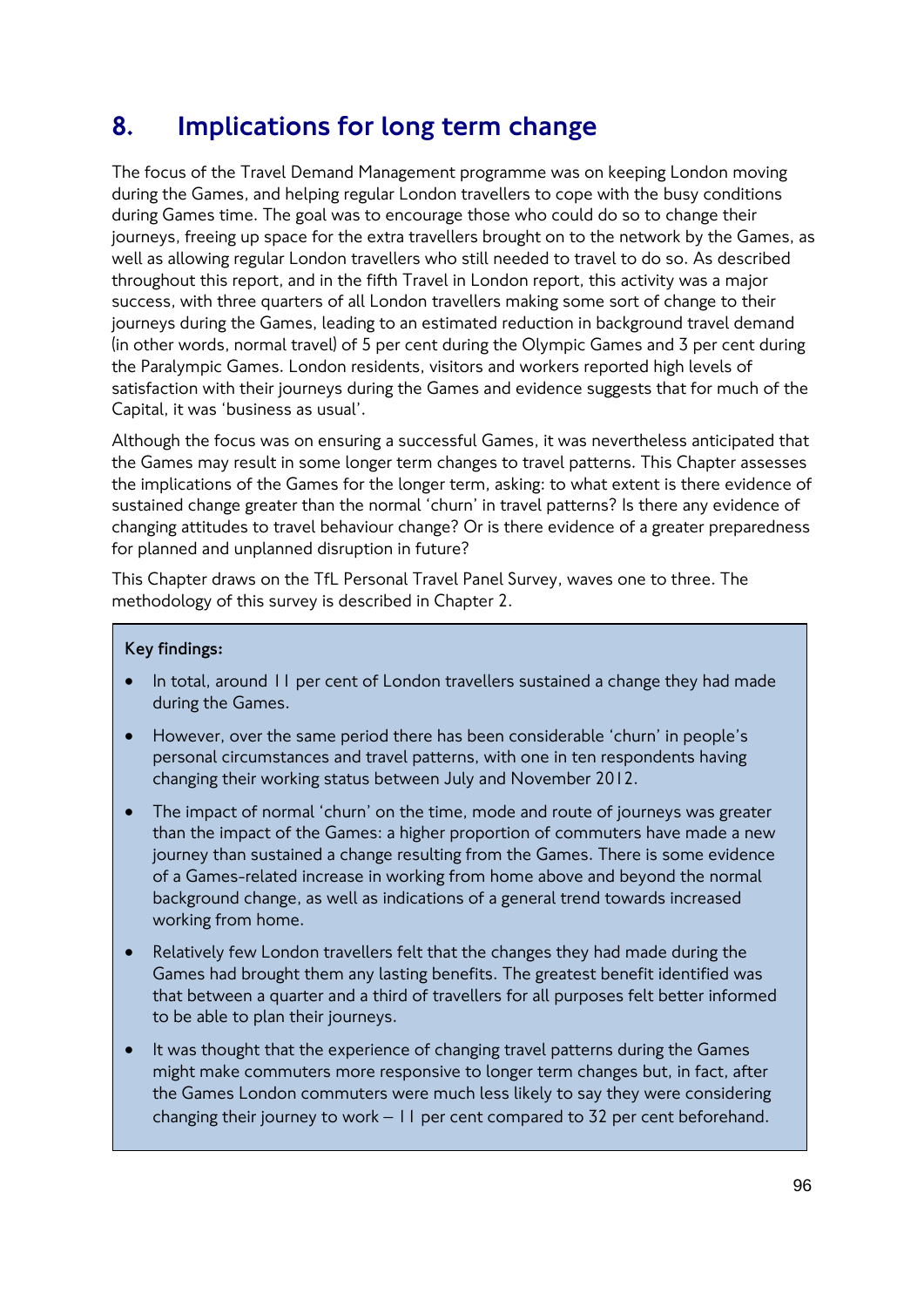- However, there is evidence that London commuters do now consider it to be easier to change their travel behaviour than before the Games. For all types of change, more respondents thought it would be easier after the Games than thought it would be harder.
- The change commuters thought would be easiest was re-timing their journeys and particularly in such a way as to lengthen the working day, so arriving earlier and leaving later.
- 14 per cent of commuters, 15 per cent of business travellers, and 18 per cent of those travelling for other purposes thought that the experience of travelling differently during the Games had made them better able to deal with disruption.
- Most London travellers use the tools available to check for disruption before (84 per cent) and whilst travelling (68 per cent), and 18 per cent said that they were doing so more since the Games. The most common reason given for this was that they got into the habit during the Games.
- In the event of unexpected or planned major disruption, 84 per cent of London travellers said that they would change their journey, 5 per cent that they would not change their journey but would access information before travelling, and 11 per cent that they would travel as normal.
- There is some evidence that London travellers were more likely to make a change in response to disruption than before the Games: the majority of those who had said prior to the Games that they always make their journey in the same way, said that in the event of major disruption they would change their journey (note that we should be careful in drawing a strong conclusion here as the question wording in the two waves was not directly comparable).

## Churn or change?

#### **Introduction**

The Olympic and Paralympic Games took place over a very short period of time – both lasted approximately a fortnight, with a gap of a fortnight in between. They were also both extremely high profile events. It is therefore possible to identify changes made to travel behaviour directly in response to the Games, as done throughout this report. When looking at longer term change, however, the picture becomes more complex. As time moves on, people's lives change and it becomes more difficult to ascribe the choices they make to any particular policy intervention.

This report presents evidence that some of those who made changes during the Games have sustained those changes, mainly because they had found the new choice to be better in some way, for example because it helped them avoid congestion, crowding or reduced the stress of travel.

So, we can conclude that when an event or intervention encourages (or forces) people to make a change to their travel, some of those who change may in the process discover a better option and choose to stick with it in the longer term. Thus, the disruption acts as a trigger for longer term change. As described in Chapter 3, in total, around 15 per cent of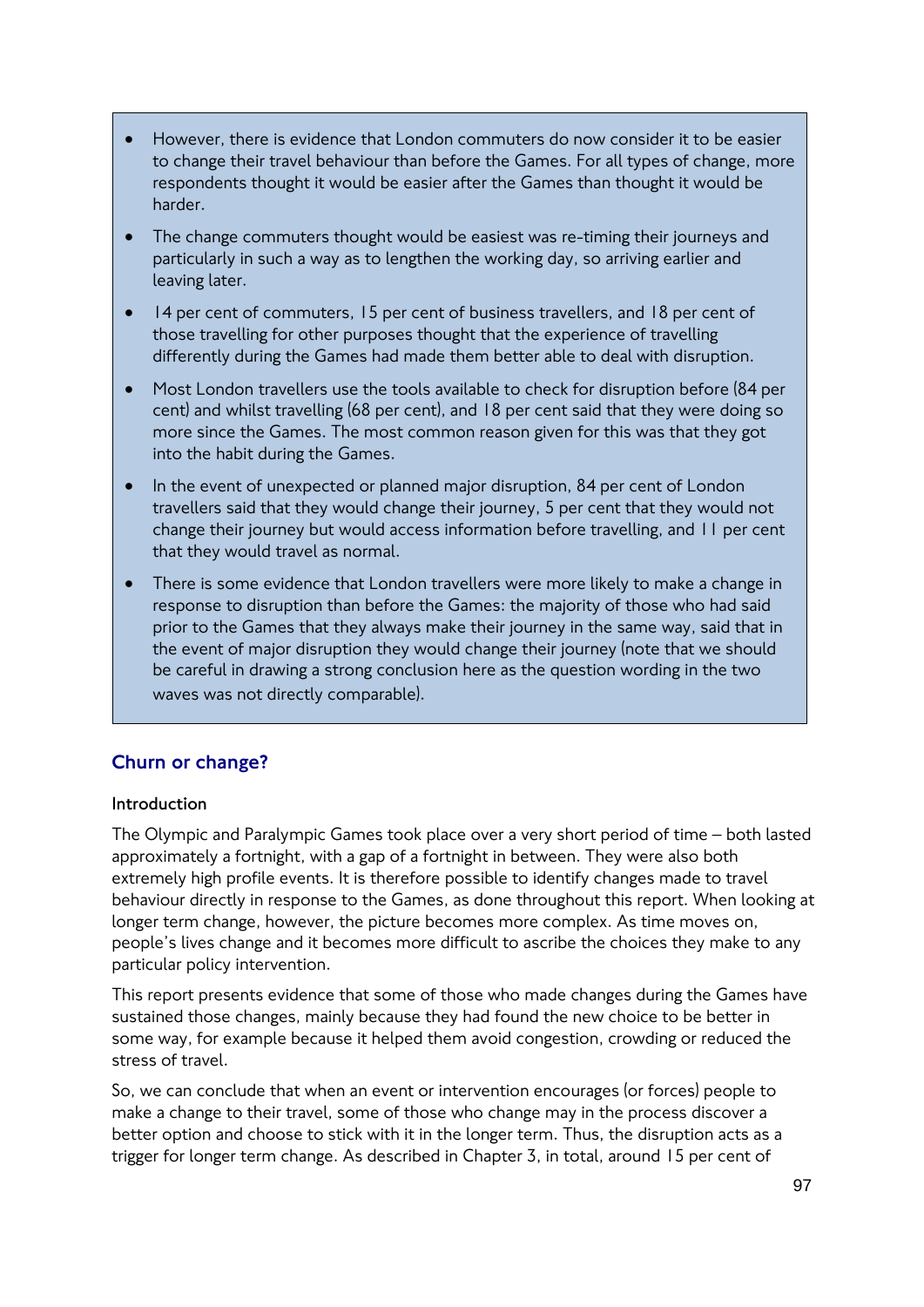those who made a change to their journeys during the Games sustained that change after the Games, equivalent to 11 per cent of all travellers.

But, at the same time, the longitudinal research tells us another story: that of the constant 'churn' that takes place on the network as people's lives change with consequent changes to their travel patterns. For example, between wave one of the survey, conducted in June/July 2012 and wave three, conducted in November 2012, a period of just four months, nearly one in ten respondents had changed their working status. Of these:

- 3 per cent had moved in to work;
- 3 per cent had remained in work but their working status had changed (for example, they had become self employed or moved from full to part time work);
- 2 per cent had moved out of work; and
- 2 per cent had remained out of work, but their status had changed, for example, they may have moved from unemployment into education.

#### **Comparison of travel patterns before and after the Games - Commuters**

After the Games, there is some evidence that London commuters have increased the amount they work from home or from a place other than their usual workplace, at least in part due to the Games. However, over the same period, some have reduced the amount they work from home or elsewhere, for reasons other than the Games. In total, as shown in Figure 8.1, more have increased than reduced the amount they work away from their usual workplace.

Although not all those who increased the amount they work elsewhere said that the Games had influenced their choice, they were much more likely to do so than those who said they had reduced or kept the same the amount they work away from their normal workplace.

#### Figure 8.1 Change in patterns of working from home or from a location other than the normal workplace, after the Games compared to before the Games.



*Source: TfL Personal Travel Panel Survey* 

*Base: 367 respondents who work from home, 273 respondents who work elsewhere (wave 3)*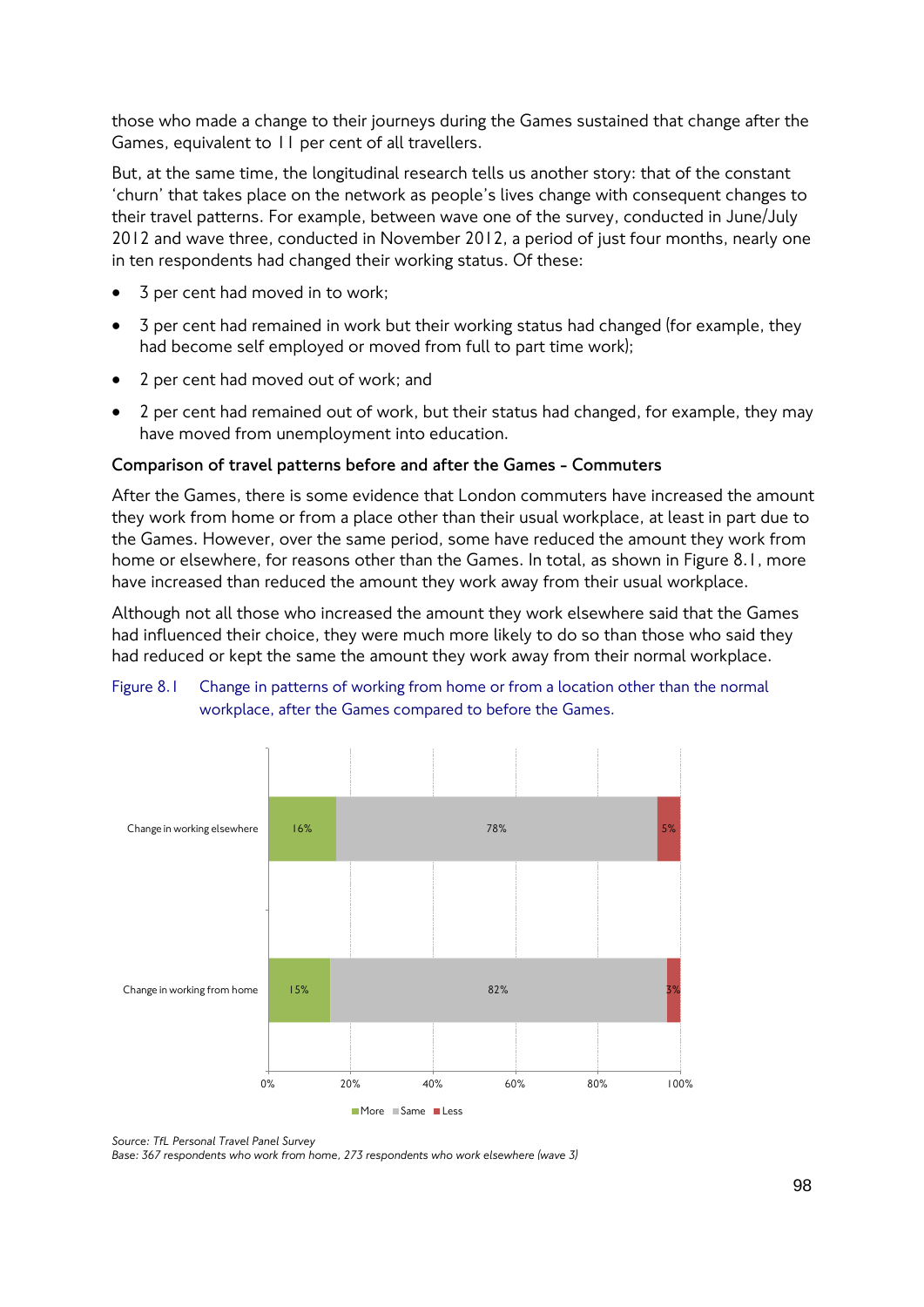Furthermore, some previous home workers have stopped working from home since the Games, and some workers have started working from home since the Games:

- 9 per cent of those who worked from home every day or regularly before the Games said that they had not worked from home on an average week since the Games (1 per cent of all workers); but
- 6 per cent of those who did not work from home before or during the Games had since started working from home (4 per cent of all workers).

So we can see that there is some churn, with people stopping, starting, reducing or increasing the amount they work from home as their personal and work circumstances change. However, it also appears that there is a background trend of increased home working, and that the Games had an influence on this. Workers who did not work from home before the Games, but did so during the Games, were much more likely to say that they now worked from home at least once a week than those who did not work from home before or during the Games (45 per cent compared to 6 per cent).

A similar pattern is suggested for working elsewhere, with more people starting than stopping working elsewhere:

- 1 per cent of workers who worked at somewhere other than their normal workplace (or home) before the Games stopped doing so; but
- 13 per cent of workers started working at a location other than their normal workplace, of whom around half had tried out working elsewhere during the Games. For the remainder, this was a new change after the Games.

Whilst there is some evidence of a Games effect leading to increased working from home, the evidence suggests that the impact of normal 'churn' on other travel patterns – time, mode and route choice - is greater than the influence of the Games. Figure 8.2 shows the changes made to the time, route and mode of commuter journeys compared to before the Games. In each case, it is clear that a higher proportion of commuters have made a new change since the Games than made a change during the Games which they then sustained.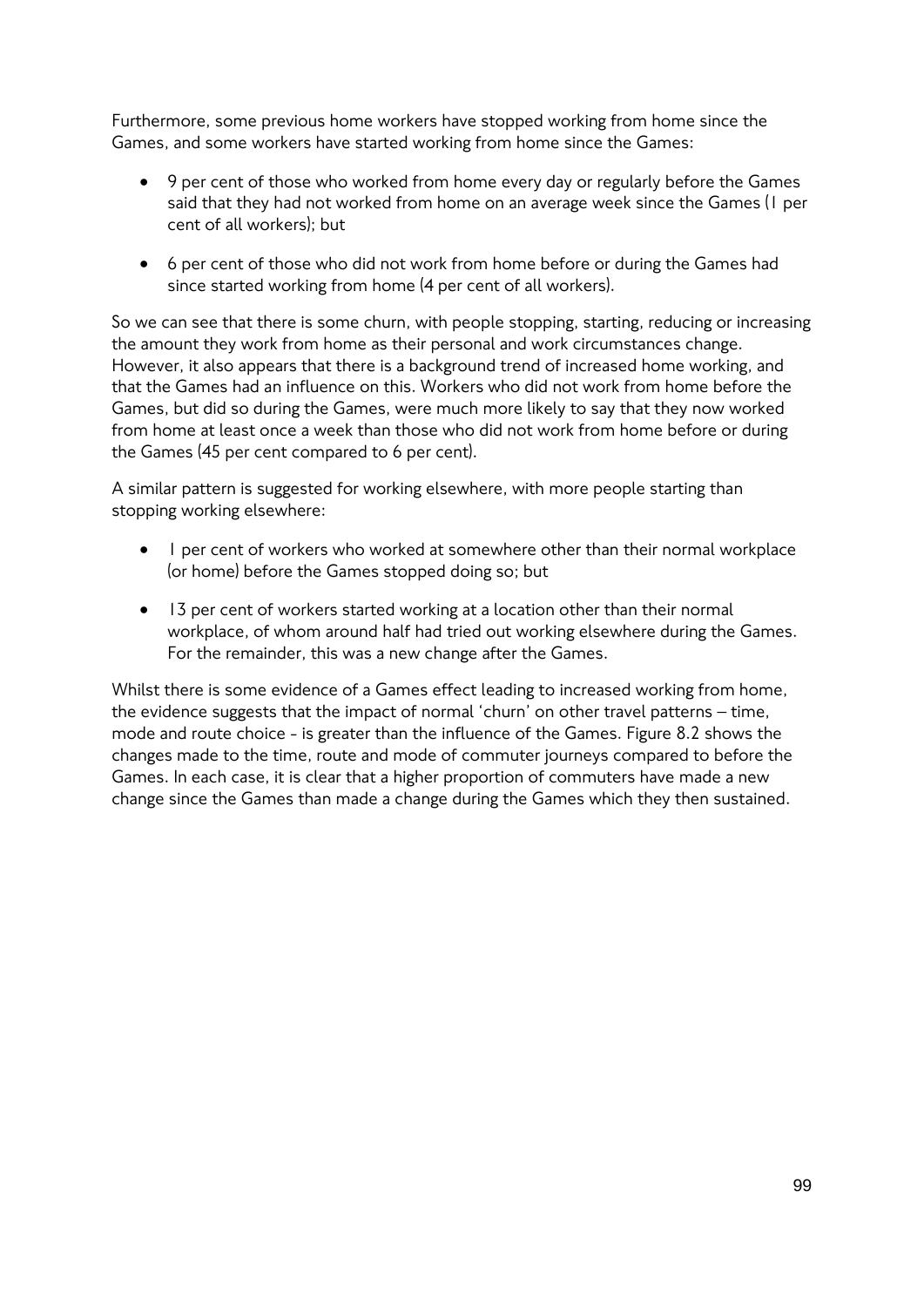## Figure 8.2 Change in patterns of working from home or from a location other than the normal workplace, before and after the Games.



*Source: TfL Personal Travel Panel Survey* 

*Base: 1,208 re-time (outward journey), 1,205 re-time (homebound journey), 1,209 re-route, 1,201 re-mode (wave 3)*

# Longer term benefits of the Games

#### **Longer term benefits of the Games for travel behaviour**

London travellers were asked what benefits they had gained from their experiences during the Games, in terms of their future travel behaviour. For most, it is clear that the Games was a short-term one-off event, and did not have a significant bearing on their normal choices. Many were not able to identify any long term benefits of the changes made.

Amongst commuters, the most significant benefits identified were that around a quarter were now intending to walk and cycle more (26 per cent, 7 per cent were already doing so) and a similar proportion said that they were better informed to be able to plan their journeys to work (25 per cent). Very few said that the experience of the Games had enabled them to improve their journeys to work (6 per cent).

Business travellers also found it difficult to identify any longer-term benefits. Again, the most common response was that they were better informed to be able to plan their business journeys (30 per cent). Just over one in ten said that the Games had helped them try alternatives to travelling, such as telephone or video conferencing. As described earlier in this report, the short duration of the Games meant that most business travellers were able to postpone their journeys and did not need to find an alternative.

Leisure travellers were somewhat more able to identify longer-term benefits of the changes they had made during the Games. A third felt better informed to be able to plan their business journeys (34 per cent), and 29 per cent were intending to walk and cycle more. One in six said that they were already walking and cycling more and 12 per cent felt that the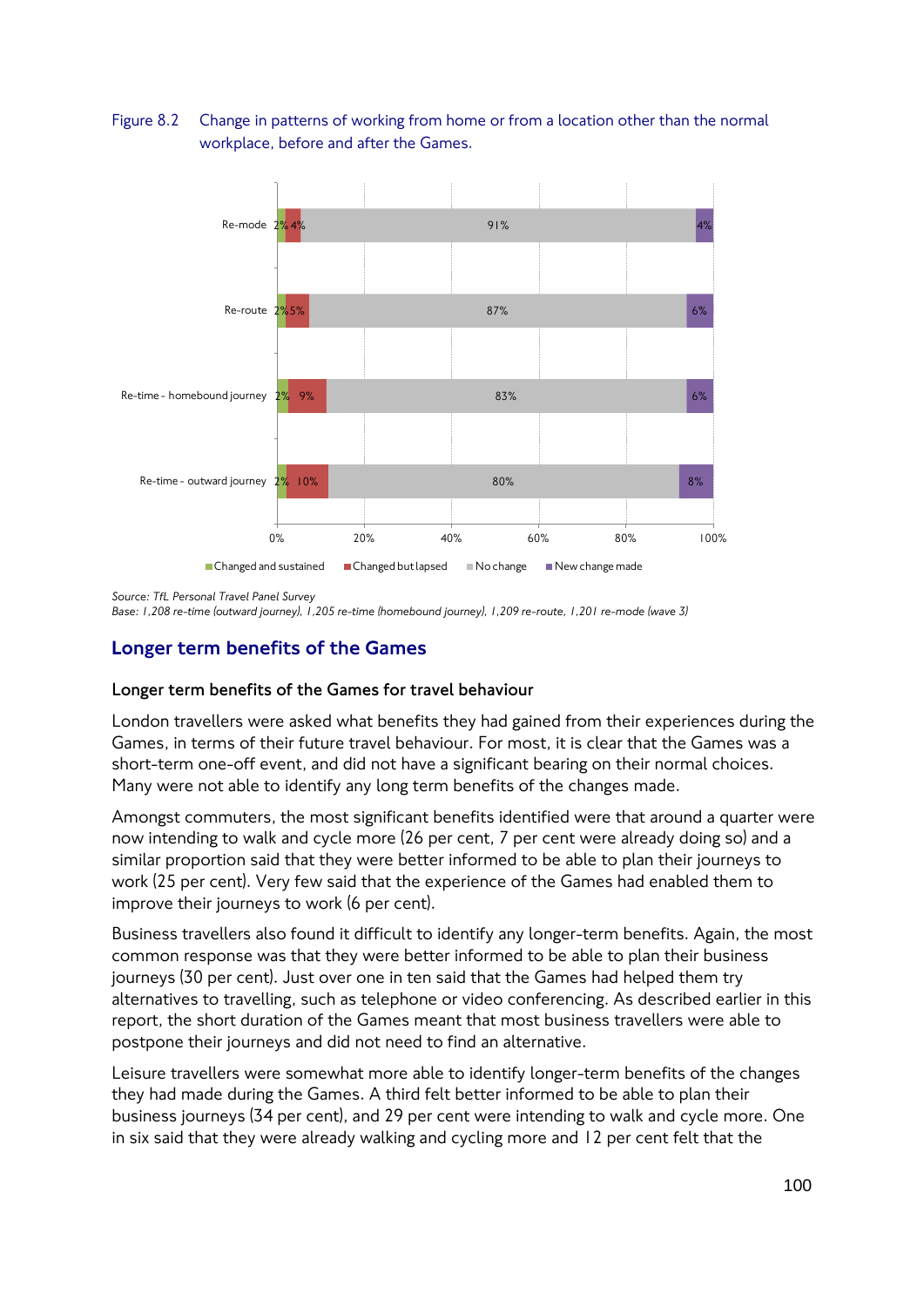experience of the Games had enabled them to improve their journeys for shopping, leisure and other purposes.





*Source: TfL Personal Travel Panel Survey Base: 1,200 respondents (wave 3)*

#### Figure 8.4 Benefits identified by those travelling for business purposes.



*Source: TfL Personal Travel Panel Survey Base: 668 respondents (wave 3)*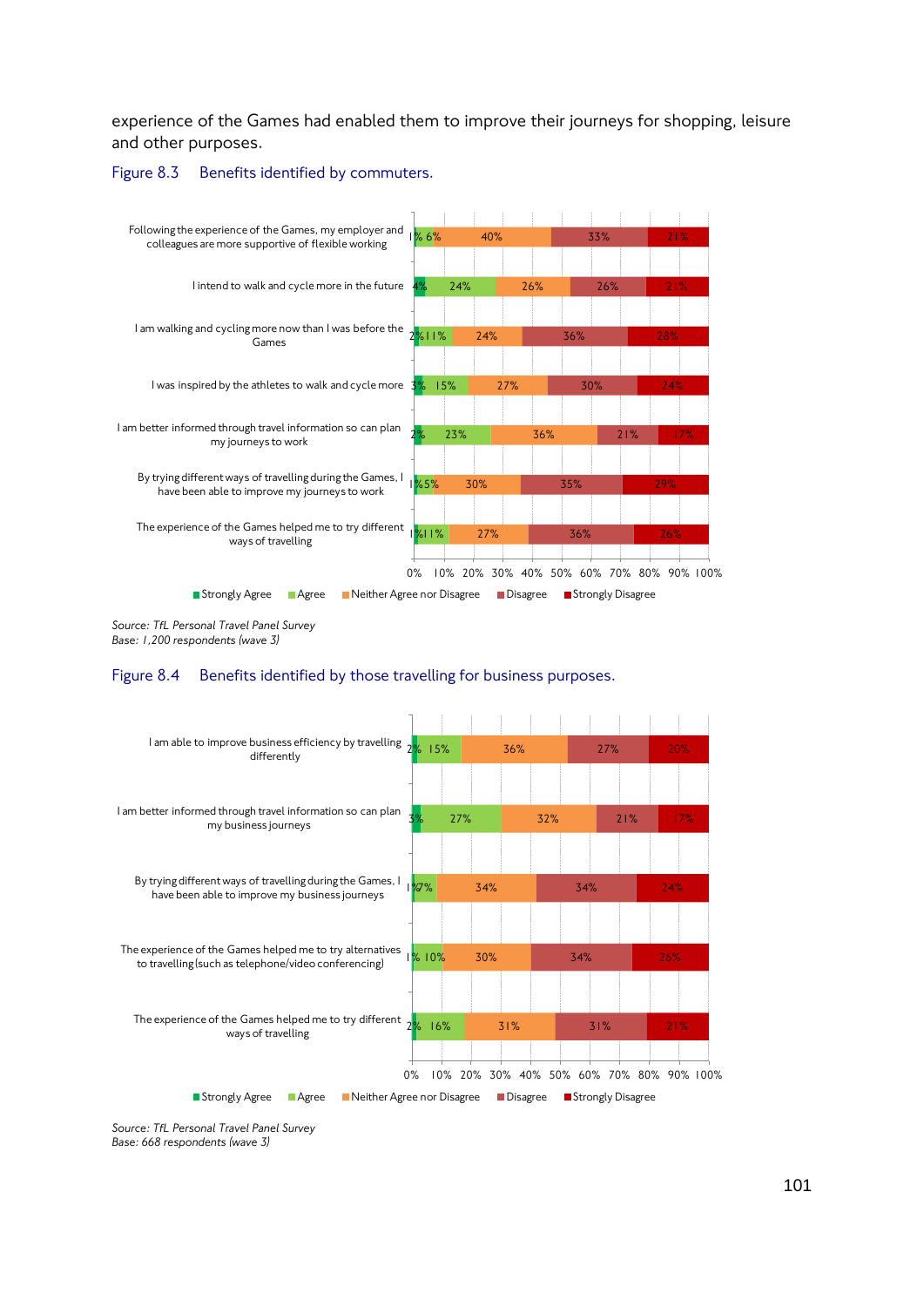#### Figure 8.5 Benefits identified by those travelling for shopping, leisure and other purposes.



*Source: TfL Personal Travel Panel Survey Base: 1,652 respondents (wave 3)*

# Impact of Games experiences on future travel behaviour change

#### **Impact of the Games on attitudes to behaviour change**

London commuters were asked before the Games the extent to which they were considering changing their journey to work in normal conditions (not during the Games). 68 per cent said that they were not considering change at all, 18 per cent that they were considering or preparing to change, and 14 per cent that they had tried out changing their travel since the start of the year.

The same question was asked of London commuters after the Games. It was thought that the experience of travel behaviour change during the Games might encourage some commuters to make a more permanent change, or make commuters more amenable to change in future. In fact, as shown in Figure 8.6, after the Games a far larger proportion said that they were not considering changing their journey to work – 89 per cent compared to 68 per cent before the Games.

In total, two thirds gave the same response before and after the Games, 27 per cent were less likely to make a change than before the Games and just 7 per cent were more likely to make a change.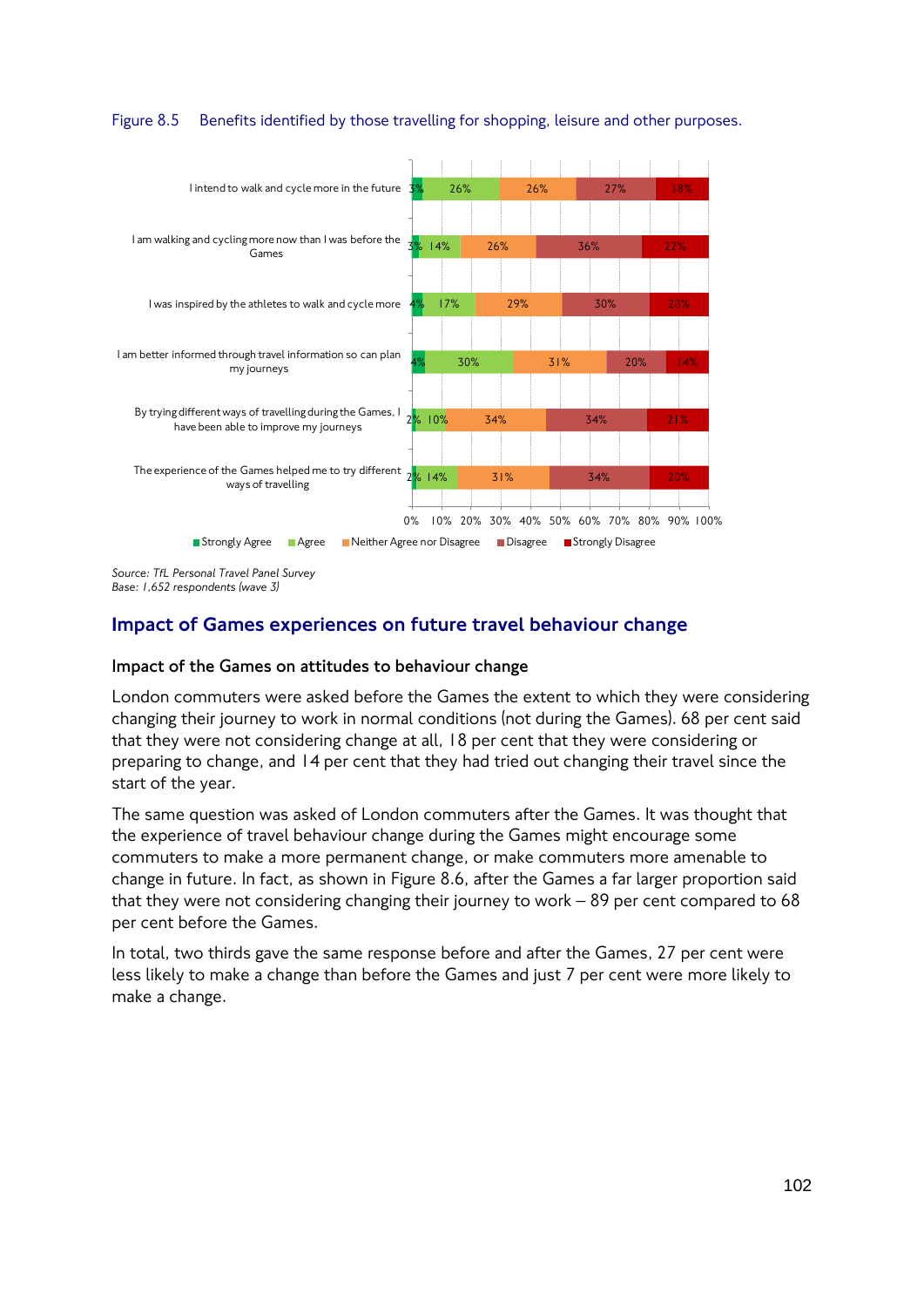

Figure 8.6 Consideration of change to normal commute journey, before and after the Games.

This may simply be reflect some confusion in the first wave between intent to change *during the Games* compared to in the longer term, and therefore that there was a greater consideration of change reported than normal. Other evidence suggests that the process of moving from the 'considering change' stage to an actual change is very slow unless prompted by an external trigger. It may be that the Games acted as this trigger for many of those who had been 'considering change' anyway, speeding up the process by prompting them to take the leap and try out that change. As we saw in Chapter 3, many of those who changed found the change to be less satisfactory than their normal journey. It may be therefore that the Games 'cleared out' the group of people who were considering change beforehand by encouraging them to test out that change. Some have sustained the change and made it permanent, whilst others may have tried out a new option and found it to be unsatisfactory.

## **Impact of the Games on attitudes towards the ease of behaviour change**

After the Games, London commuters were asked how easy they thought it would be to make temporary or permanent changes to their commute journeys, shown in Figures 8.7 and 8.8. In general, as one would expect, commuters thought it would be easier to make an occasional than a permanent change. The changes commuters thought would be easiest were arriving at work earlier and leaving later (67 per cent and 68 per cent respectively for an occasional change; 52 per cent and 53 per cent for a permanent change). Note that just because commuters think a change would be easy, does not mean they will make that change. It may be an easy but unattractive option. This is demonstrated by the fact that the easiest changes are those that essentially lengthen the working day; it is considered considerably harder to arrive later or finish earlier.

*Source: TfL Personal Travel Panel Survey Base: 1,260 (wave 1) and 1,208 (wave 3) respondents*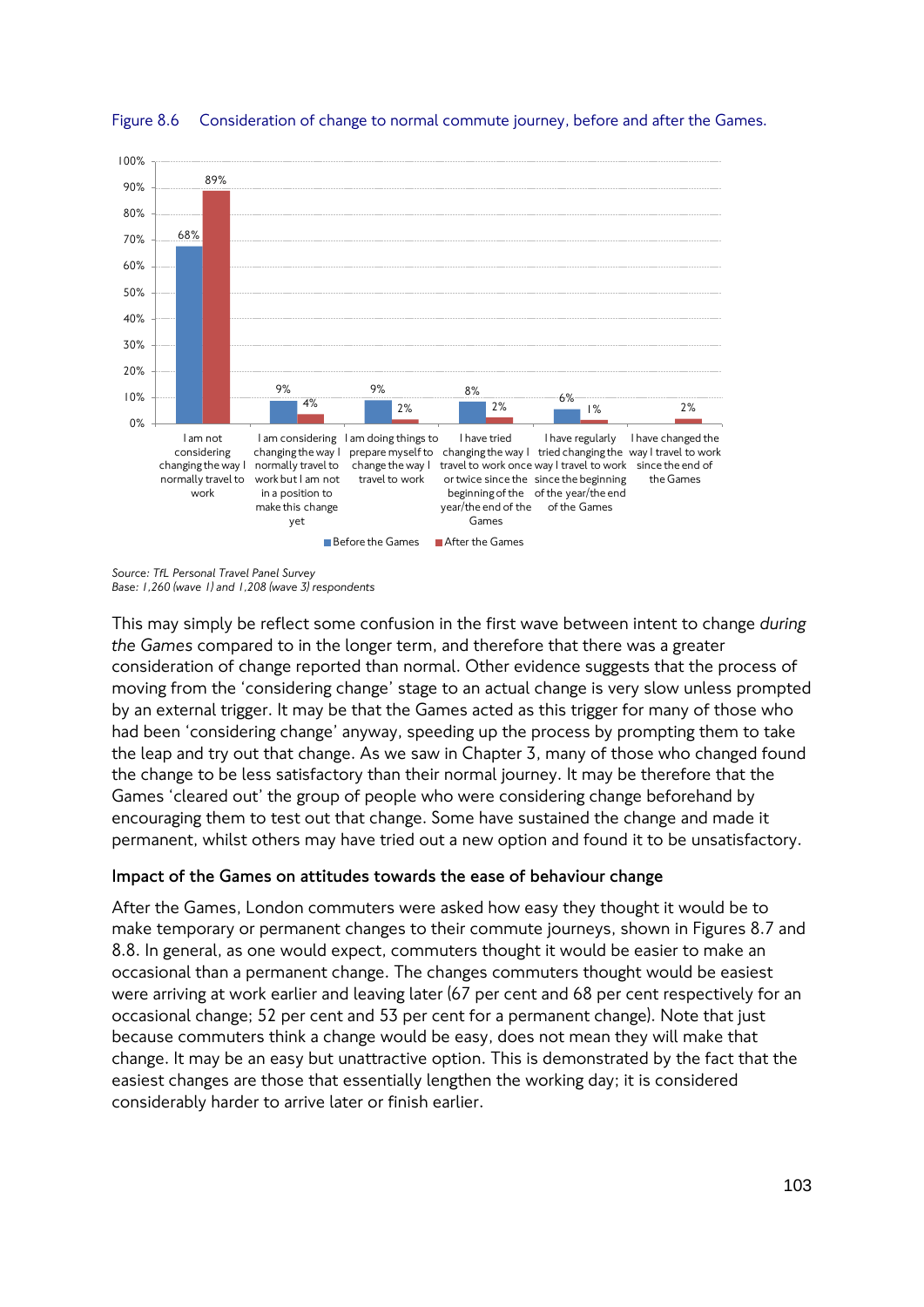

#### Figure 8.7 Ease of making an occasional change to commute journeys, by type of change.

*Source: TfL Personal Travel Panel Survey Base: 1,205 wave 3 respondents*

#### Figure 8.8 Ease of making a permanent change to commute journeys, by type of change.



*Source: TfL Personal Travel Panel Survey Base: 1,178 wave 3 respondents*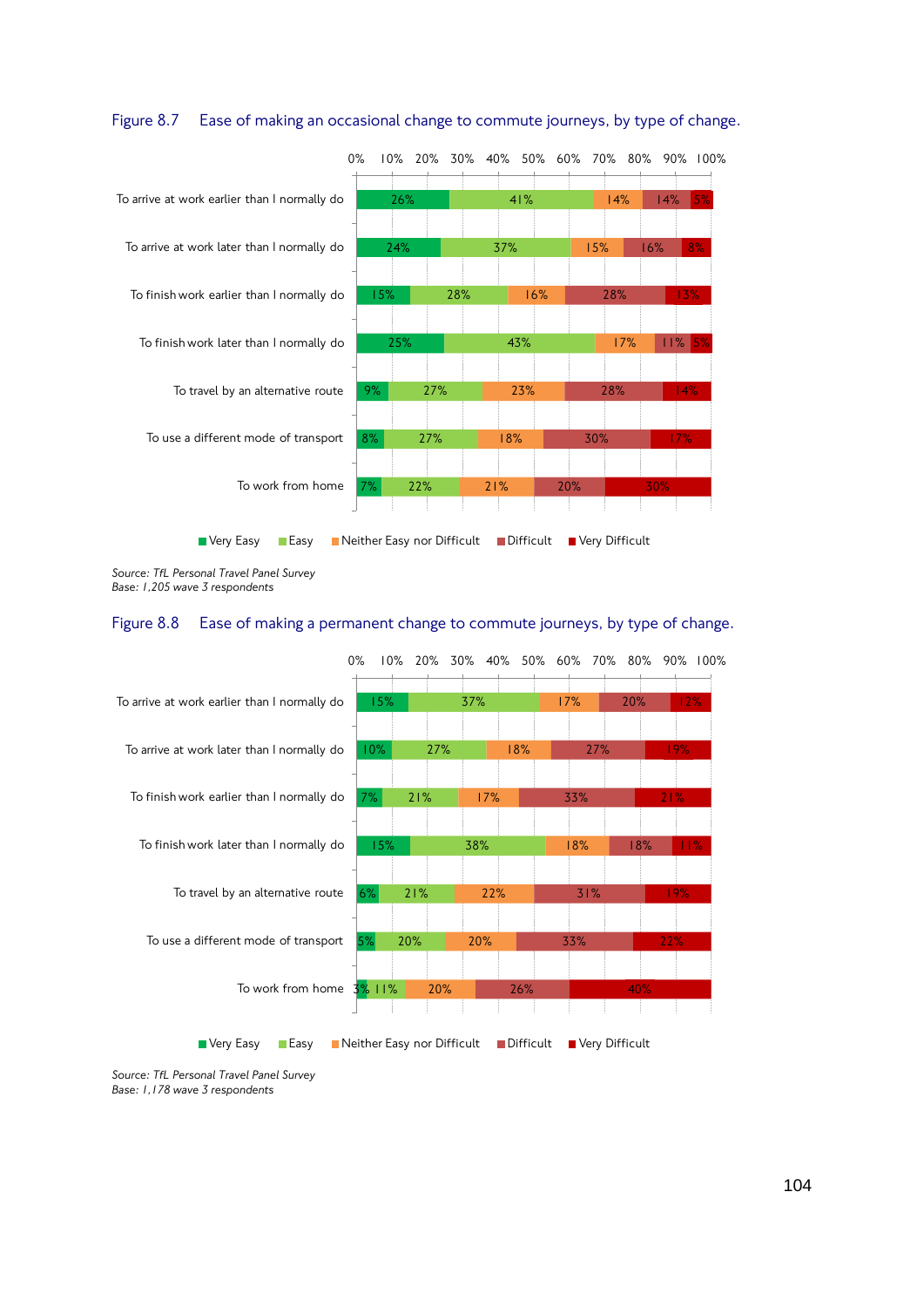Before the Games, a similar series of questions were asked about the ease of change. Chapter 3 described how commuters who thought a change would be easier were more likely to make that change during the Games, as would be expected. The remainder of this section compares attitudes to the ease change before and after the Games, in order to assess whether there is any evidence that the experience of the Games has encouraged commuters to feel that change is easier, having tested different options for their journey.

Figure 8.9 compares attitudes towards the ease of arriving at work earlier before and after the Games. After the Games, 56 per cent of commuters thought this change would be easy to make occasionally and 21 per cent thought it would be difficult. In total, 42 per cent of people had not changed their view on how easy or difficult it would be after the Games; 37 per cent thought it would be easier than they had done before the Games; and 21 per cent thought it would be harder. This was one of the changes commuters thought would be the easiest to make.



## Figure 8.9 Comparison of attitudes towards the ease of arriving at work earlier occasionally, London commuters, before and after the Games.

*Source: TfL Personal Travel Panel Survey Base: 857 respondents (wave 1 and 3)* 

Comparing attitudes towards the ease of changing route, after the Games, 35 per cent of commuters thought this change would be easy to make occasionally and 37 per cent thought it would be difficult. In total, 38 per cent of people had not changed their view on how easy or difficult it would be after the Games; 33 per cent thought it would be easier than they had done before the Games; and 29 per cent thought it would be harder.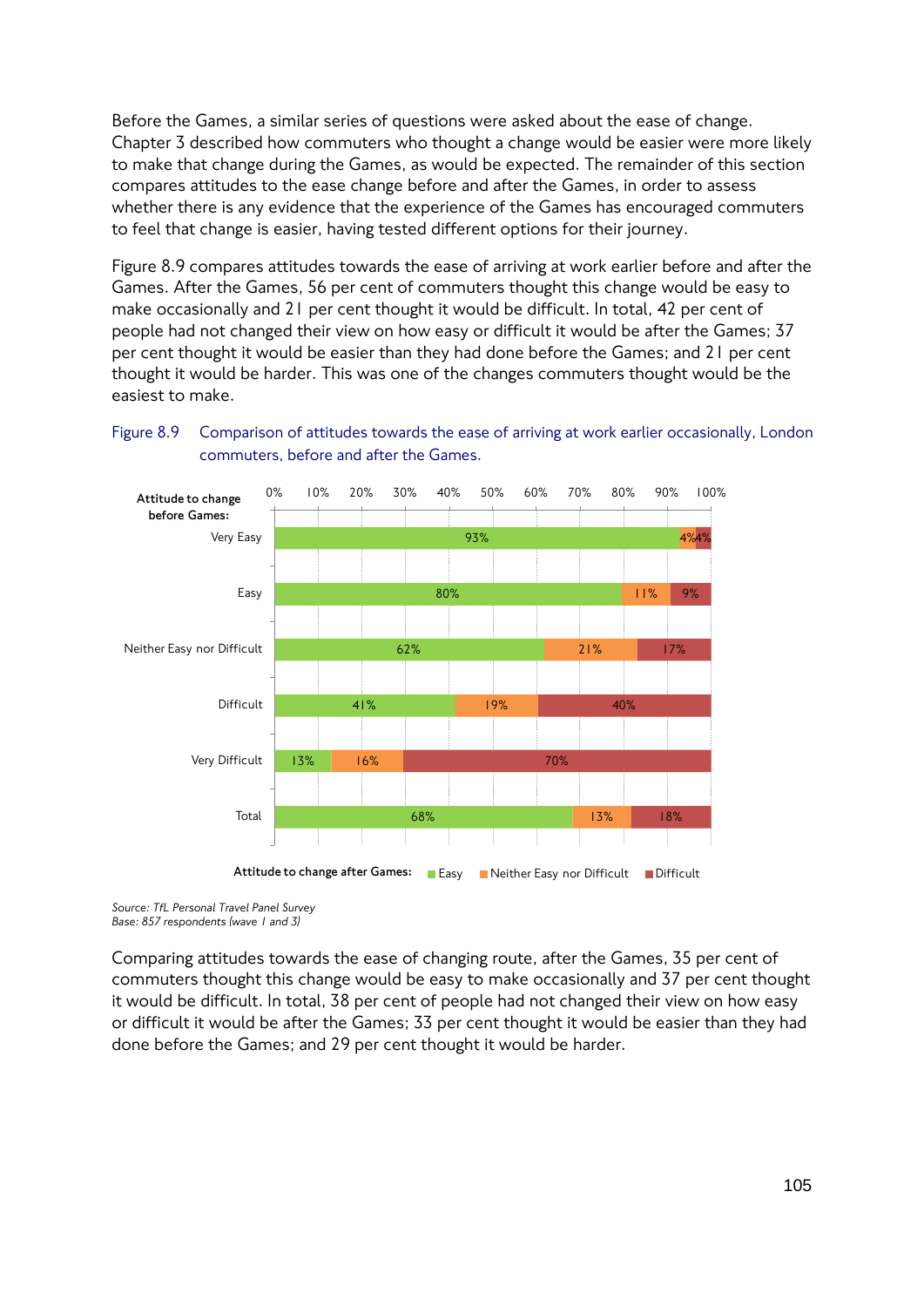Comparing attitudes towards the ease of changing mode, after the Games, 31 per cent of commuters thought this change would be easy to make occasionally and 45 per cent thought it would be difficult. In total, 40 per cent of people had not changed their view on how easy or difficult it would be after the Games; 33 per cent thought it would be easier than they had done before the Games; and 27 per cent thought it would be harder.

Figure 8.10 compares attitudes towards the ease of working from home occasionally before and after the Games. After the Games, 21 per cent of commuters thought this change would be easy to make occasionally and 58 per cent thought it would be difficult. In total, 50 per cent of people had not changed their view on how easy or difficult it would be after the Games; 35 per cent thought it would be easier than they had done before the Games; and 15 per cent thought it would be harder. This was the change that commuters thought it would be hardest to make, on average.





*Source: TfL Personal Travel Panel Survey Base: 847 respondents (wave 1 and 3)* 

# Impact of Games experiences on resilience to disruption

#### **Longer term benefits of the Games for coping with disruption**

Between one in six and one in seven London travellers considered that their experiences during the games had made them better able to deal with disruption to their journeys in future – 14 per cent of commuters, 15 per cent of business travellers and 18 per cent of those travelling for other purposes. Interestingly, although we might expect that those who always make their journey in the same way had the most to gain in terms of learning about other options, Figure 8.11 shows that in fact those who said before the Games that they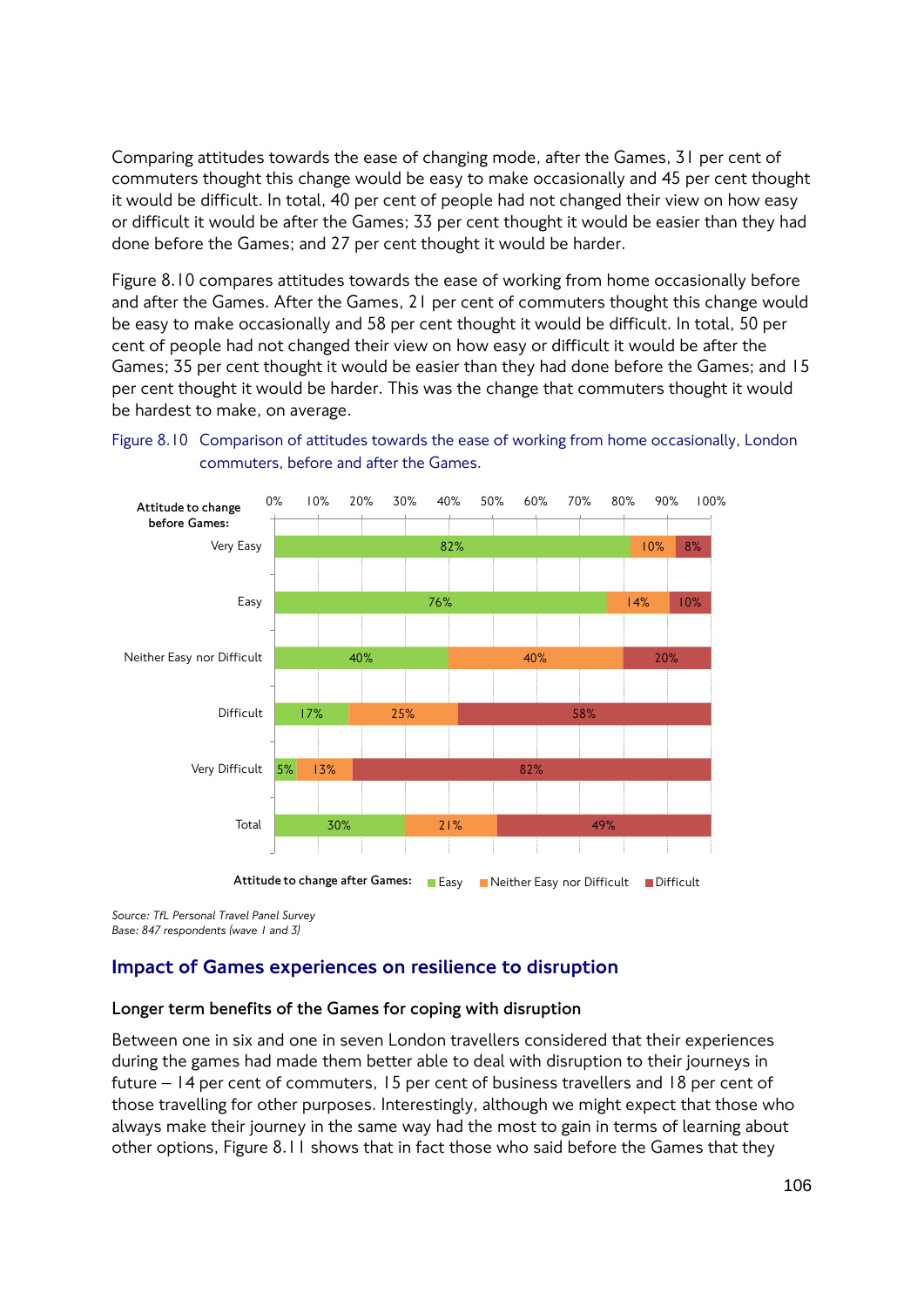sometimes or often vary their journey were more likely to agree that the Games had made them more resilient to disruption than those who said they always make their journey in the same way (14 per cent compared to 8 per cent). This may reflect the fact that those who always make their journey in the same way were less likely to make a change, or that they genuinely have fewer options available to them in the event of disruption.





*Base: 1,260 (wave 1) and 1,208 (wave 3) respondents*

#### **Impact of the Games on whether use available tools to check for disruption**

London travellers were asked whether they have used the tools available to check for disruption before their journey or whilst travelling since the Games. In total, 84 per cent said that they had checked for disruption before making a journey and 68 per cent that they had done so whilst travelling, as shown in Figure 8.12. Many London travellers check for disruption frequently, with 61 per cent checking before travelling at least once a week.

In total, 18 per cent of London travellers said that they were checking for travel disruption more than they had done before the Games, compared to only 4 per cent who were checking less often. Those who had made a change to their journey during the Games or who had made use of the Get Ahead of the Games website to plan their journeys during the Games were more likely to say that they had increased the frequency with which they check for disruption, as shown in Figure 8.13.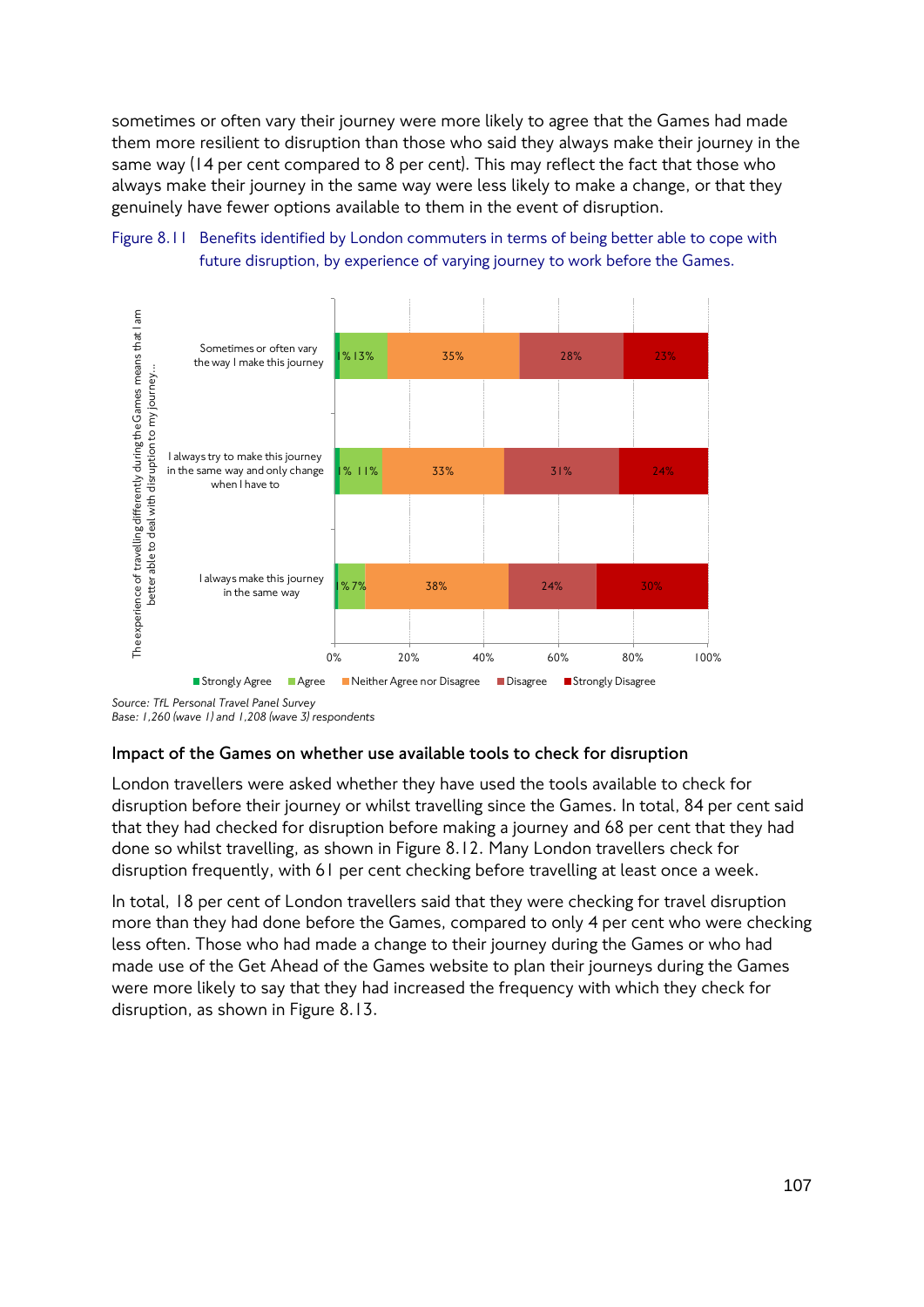

## Figure 8.12 Frequency of checking for disruption before making a journey and whilst travelling, since the Games.

*Source: TfL Personal Travel Panel Survey Base: 1,260 (wave 1) and 1,208 (wave 3) respondents*

## Figure 8.13 Whether check for disruption more, less or the same amount since the Games, by whether made a change to journeys during the Games and whether used Get Ahead of the Games website during the Games.



*Source: TfL Personal Travel Panel Survey Base: 1,260 (wave 1) and 1,208 (wave 3) respondents*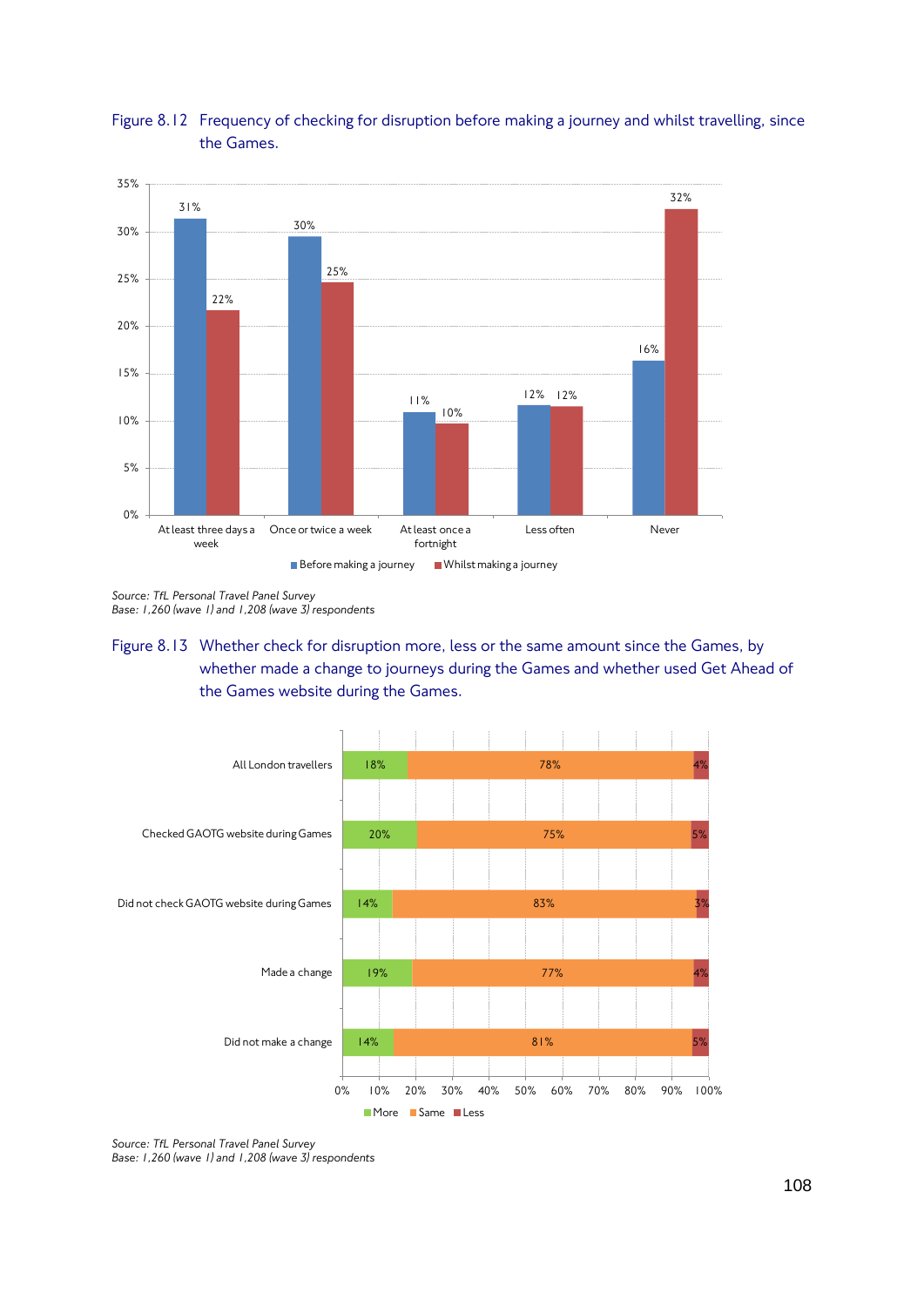There is clear evidence of a Games impact, with 60 per cent of those who are checking for disruption more often since the Games saying that this was because they got into the habit during the Games. Other reasons, shown in Figure 8.14, were to avoid delays on public transport (55 per cent), to choose the best options based on current conditions (43 per cent) and to be able to change travel plans based on current conditions (42 per cent). 66 people had reduced the amount they check for travel disruption since the Games, mainly because they had only felt the need to do so during the Games (50 per cent).





*Source: TfL Personal Travel Panel Survey Base: 276 wave 3 respondents*

#### **Impact of the Games on how London travellers would respond to disruption**

London travellers were asked after the Games what they would be most likely to do in response to both an unexpected major disruptions and delays on their normal route to work in the next four weeks, and an expected major disruption or delay on their normal route to work in the next six months. Responses were very similar to both types of delay, with 84 per cent choosing to make at least one change to their journey, 5 per cent saying that although they would not plan to make a change, they would access information whilst travelling or before setting off, and 11 per cent saying that they would not make any changes and would travel as normal.

It is difficult to draw a firm conclusion, as not exactly the same questions were asked before and after the Games, but it does appear that London travellers may be somewhat more prepared to change their journey in the event of disruption after the Games than before. Before the Games, a quarter of London commuters said that they always make their journey in the same way, 45 per cent that they tried to make the journey in the same way everyday, and only make changes when they have to and 30 per cent that they sometimes or often varied the way they make their journey. So, the proportion of travellers who would not make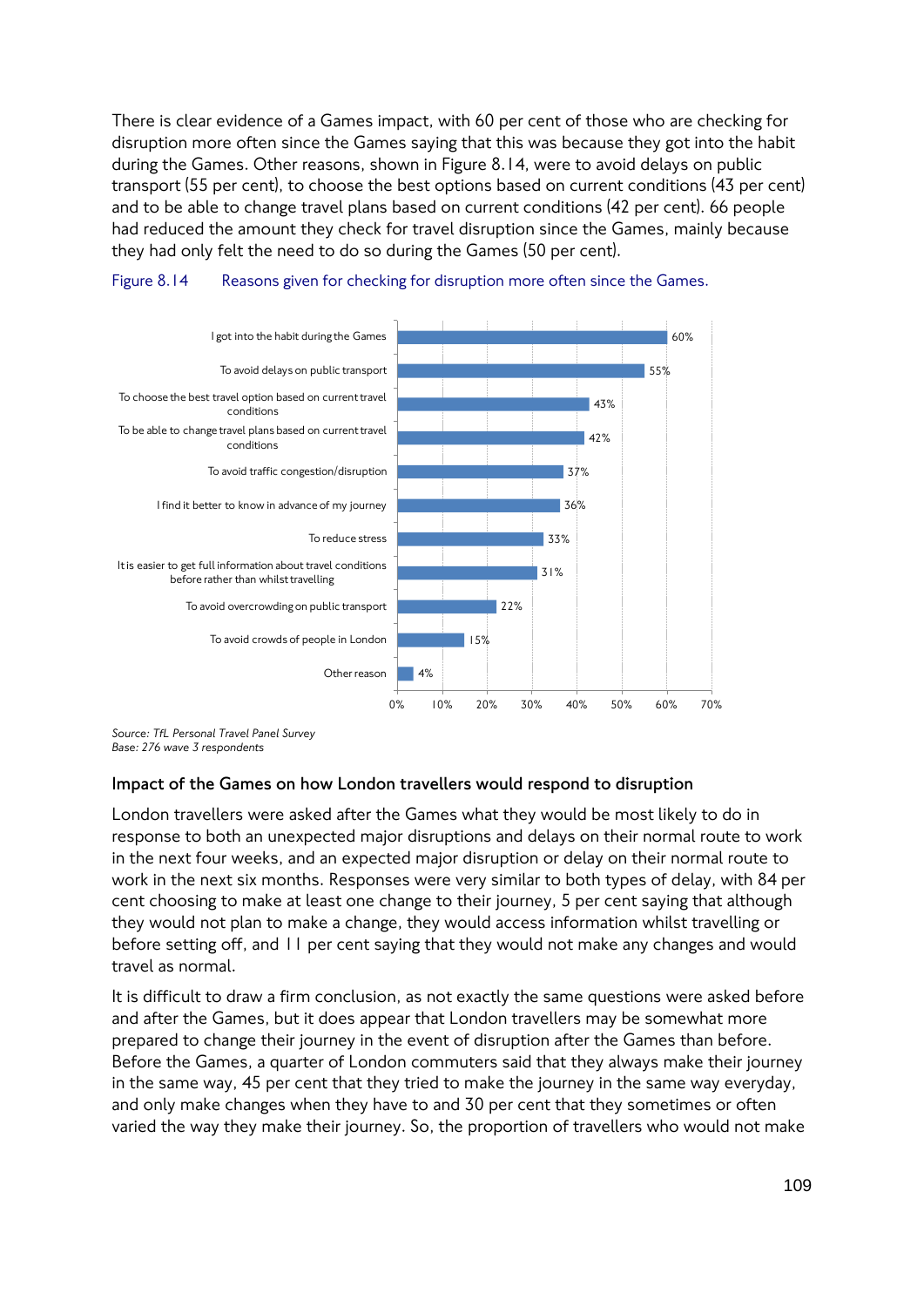any changes in the event of disruption appears to have fallen from a quarter to just over one in ten.

Figure 8.15 shows the types of changes London travellers would be most likely to make. The most popular changes were to use a different mode or route, or to change the time of journeys. On the whole, responses were very similar to unexpected and planned disruption, but it is noticeable that travellers are more likely to work from home in response to planned disruption (36 per cent compared to 29 per cent). This may be because working from home is more feasible or acceptable with employers if it can be planned in advance.





*Source: TfL Personal Travel Panel Survey Base: 1,516 respondents (wave 3)*

Responses were compared with how commuters had described their typical travel patterns prior to the Games, shown in Figure 8.16. Noticeably, the majority of respondents in all groups, including those who say they always make their journey in the same way, said that they would make some sort of change in response to disruption. However, those who said prior to the Games that they always make their journey in the same way were significantly more likely to say that they would not make a change or access information but would just make their journey as normal in the event of disruption – 18 per cent compared to 8 per cent of those who sometimes of often vary their journey and 9 per cent of those who only change their journey when they have to.

Responses were also compared with whether the traveller had changed their journey during the Games, shown in Figure 8.17. Those who had not changed their journey during the Games were twice as likely to say that they would not make a change or access information, but would travel as normal in the event of disruption.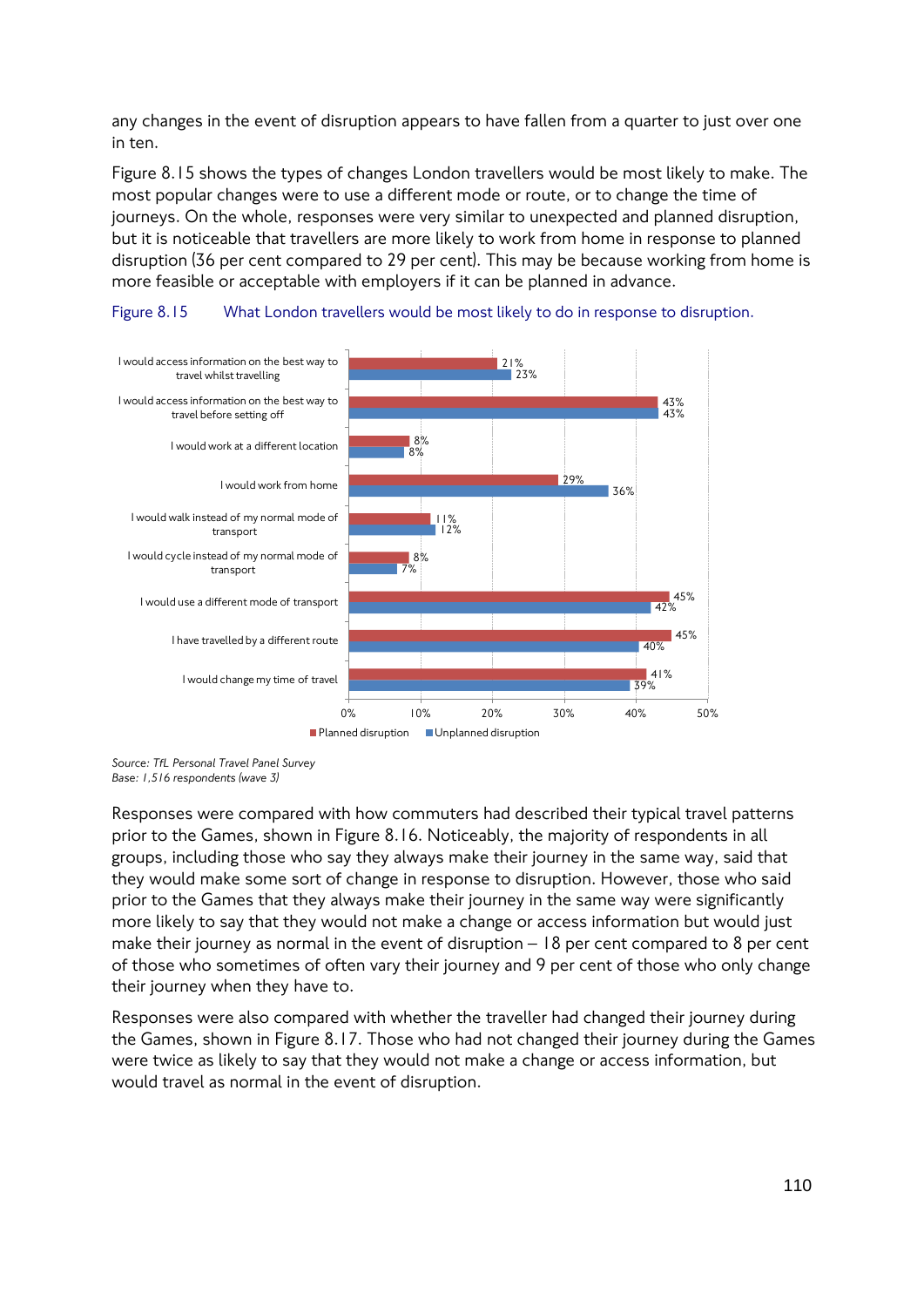### Figure 8.16 Likely response to disruption by experience of varying journey to work before the Games, London commuters.



Would make a change Would not make a change but would check for information Would travel as normal

*Source: TfL Personal Travel Panel Survey Base: 1,230 (wave 1 and 3) respondents*





Would make a change Would not make a change but would check for information Would travel as normal

*Source: TfL Personal Travel Panel Survey Base: 1,170 (wave 1 and 3) respondents*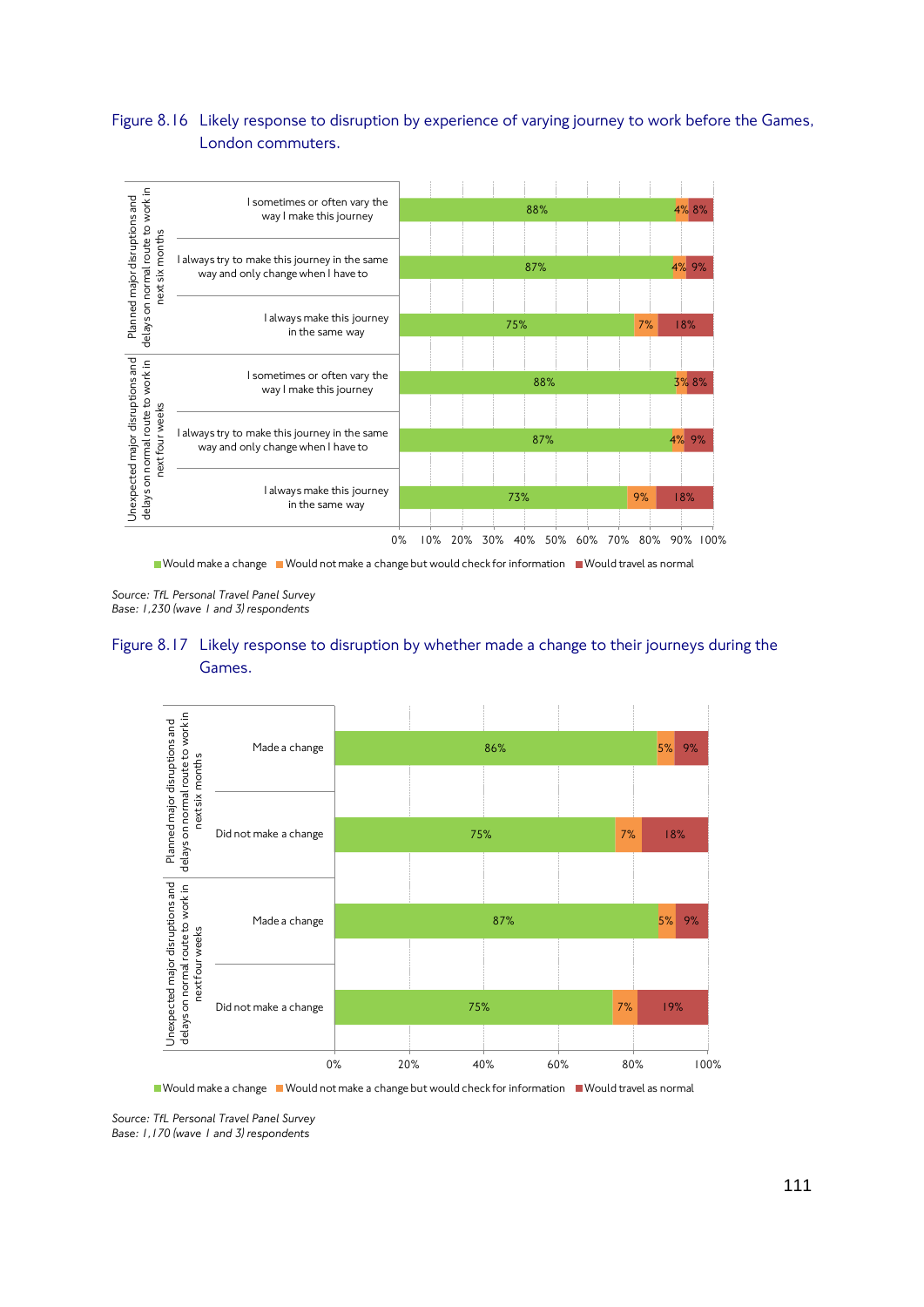Finally, responses were compared with whether commuters had reported ever making this change to their journey prior to the Games, shown in Figure 8.18. Those who said that they never made each particular type of change were less likely to say that they would make such a change in future. The difference was particularly stark for working from home, where just 3 per cent of those who previously never worked from home said that they would do so in the face of disruption, compared to 82 per cent of those who previously worked from home frequently.





*Base: 881 (re-route), 900 (re-mode), 852 (re-time)| and 884 (work from home) respondents, wave 3* 

# Conclusion – Long term change

### **Churn or change?**

Although at an aggregate level, travel patterns change very slowly, this conceals considerable 'churn' in the travel of individuals. This reflects changes in the personal and working lives of those travelling in London; for example, over the relatively short period of time covered by the Olympic research programme, nearly one in ten respondents changed their working status. Others will have moved job or home, or experienced other changes that affect their travel choices, such as a change in responsibilities at work.

This churn is evident when we look at the changes made by our sample of London travellers. Although the majority of respondents changed their travel during the Games, most returned to their normal habits once the Games were over. Some did sustain the change they had made, largely, as we saw previously, because they found it to be better in some way than their previous choice. But at the same time, in the period after the Games, other travellers were making changes to their travel unrelated to their experiences during the Games.

*Source: TfL Personal Travel Panel Survey*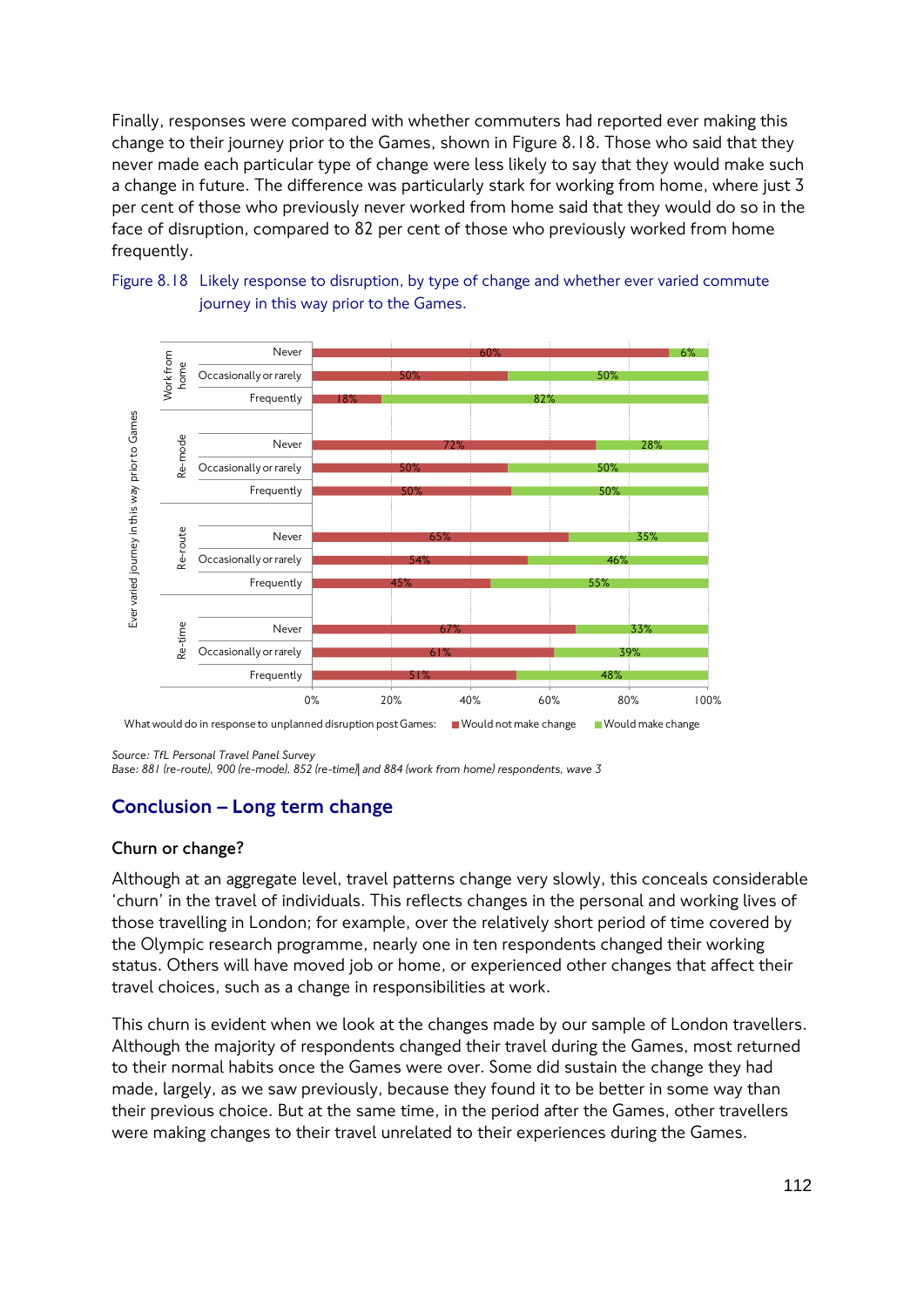In terms of changes to the time, route and mode of journeys, the changes made as a result of Games experiences have been largely eclipsed by the normal churn in choices that has taken place in the intervening months, with more people having made a change unrelated to the Games than a Games-related change.

The exceptions to this appear to be where a trend existed prior to the Games, such as a trend towards increased cycle travel or working from home. Here, it appears that the TDM activity may have acted as an additional trigger for longer term change.

### **Longer term benefits of the Games**

Essentially, London travellers saw the Games as a one-off event with no lasting impact. They were satisfied with the performance of the transport network and that they had been provided with appropriate support, but they did not expect to benefit in the longer term. Despite this, some benefits have emerged:

- There is evidence that, having got into the habit during the Games, London travellers are more likely to use the tools available to check for disruption before making a journey and whilst travelling;
- It also appears that London travellers think change would be easier, although there is no evidence of a greater intent to change (and, if anything, evidence that the reverse is true);
- Some businesses reported that they now have plans or systems in place that will help them cope better with future disruption; and
- Around one in six London travellers thought that their experience during the Games had made them better able to deal with disruption, and there was some evidence that commuters were more likely to change their journey in response to disruption than before the Games.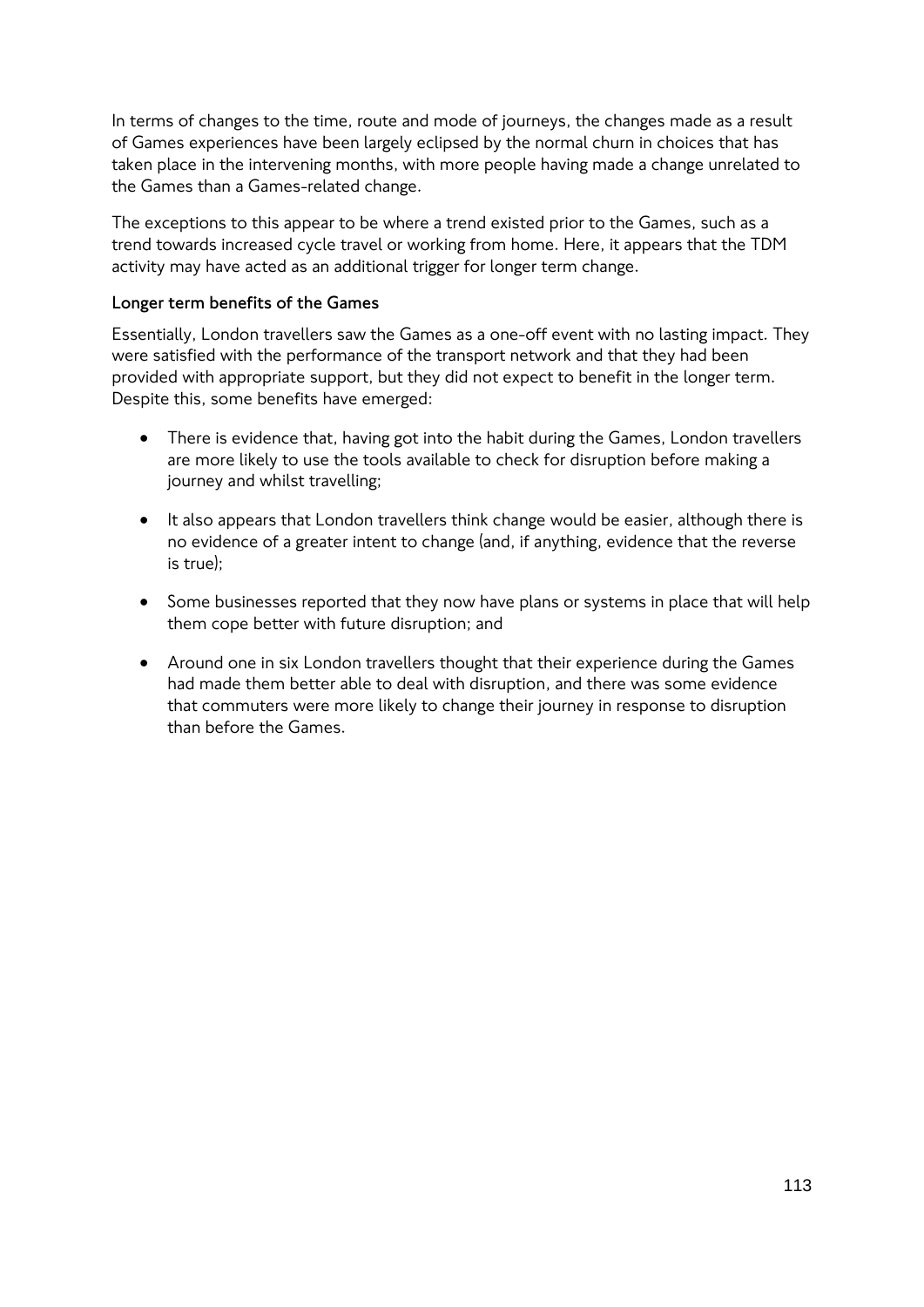# 9. Conclusion

**The reduction in travel demand during the Games was delivered by a lot of people making a modest change – this requires high levels of engagement amongst the target population**

In order to deliver a relatively modest change in overall background demand, a large number of people made changes to their travel patterns. The level of mass engagement required to deliver this change was possible due to the high profile of the event, and would be difficult to replicate in other circumstances. However, we can see how change varied considerably at a local level depending on both the anticipated impact of the Games and the level of engagement of people and businesses, with Canary Wharf providing the best example of a highly localised pattern of change driven by strong engagement. This perhaps provides a more relevant example for future planning, and shows that substantial change can be achieved at a local level where there is a strong motivation to act.

The type of changes made reflected the circumstances of the journey – business journeys were postponed and leisure activities adapted, whilst commuters were more likely to continue to travel but change their journey in some way. Over a longer period, it is more likely that the choices for different journey purposes would converge, although the more discretionary a journey, the more likely it is to simply be abandoned in the face of adversity.

**The key reason that individuals and businesses changed their travel was that they believed the consequences of not changing were worse than the inconvenience of making a change – the message of the campaign was relevant, helpful and plausible**

It is clear that the drivers of change were largely in response to the temporary conditions created by the Games: a more challenging travel environment, an acceptance that normal working patterns would need to be relaxed somewhat, and the Games taking over from normal leisure activities. There is no significant evidence that the Games prompted people to make changes they were considering anyway.

It is reasonable to conclude that the change would not have taken place to the same extent without TDM – those who were aware of the GAOTG campaign and tools were more likely to change. Businesses used the information provided by TfL to get senior level buy-in and allocate resources. The awareness of and engagement with the campaign undoubtedly contributed to the preparedness of London travellers for the Games, and the level of change in travel behaviour seen throughout.

The plausibility of the message was important – the worse people believed conditions would be, the more likely they were to plan to change. London commuters especially are experts in their journeys and filtered the information provided through a 'sense check', ignoring anything they did not find plausible.

### **Some people are more amenable to change than others, so for future TDM activity it would be worthwhile to devote resources to understanding the target population in order to maximise the effectiveness of the campaign and set realistic aspirations**

Some people are more amenable to change than others – having a positive attitude to change and prior experience of varying their journey made it more likely that someone would change. Nevertheless, the Games demonstrated that some incidents are significant enough to create change even amongst those most reluctant to do so. We can expect that in future, Travel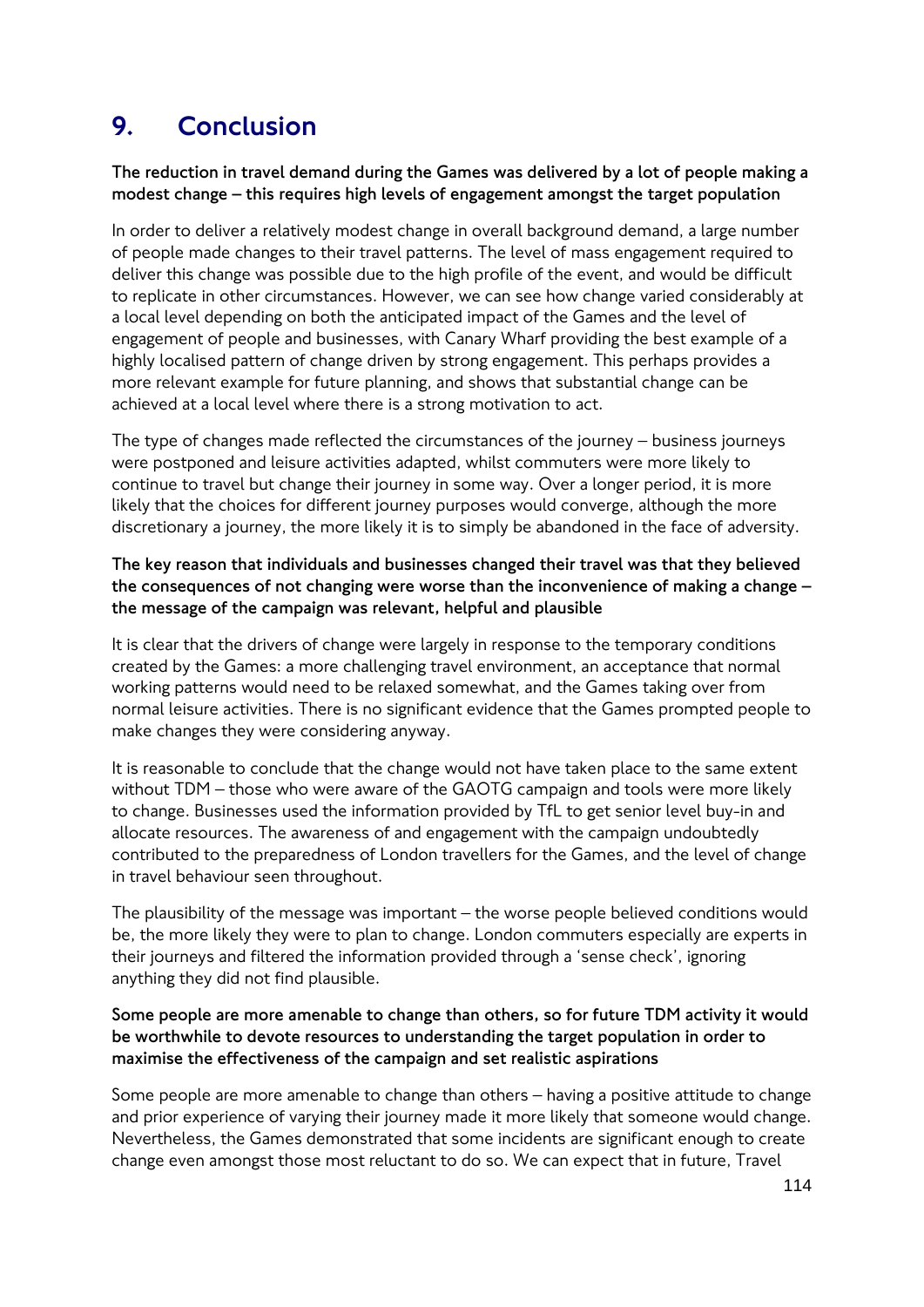Demand Management programmes will be more effective with populations more amenable to change, but that a wider group can be engaged where there is a very substantial change to network supply or demand anticipated.

### **Employers have a significant influence and engagement with businesses can deliver more behaviour change than engaging only with individuals**

Employers have a major influence on the travel of their employees – people whose employers had provided advice were more likely to change. In particular, it is only through the actions of employers that employees can reduce or significantly re-time their journeys. Providing tailored support and framing messages in terms of business continuity and risk (or, where relevant, maximising business opportunity) are vital to success in engaging with businesses and thus delivering a change in commute and business travel.

### **Change will only be sustained where a better option is revealed – most frequent travellers are already aware of the options available to them and are satisfied with their choice, and much of the change that emerged simply became part of the normal and constant 'churn'**

For individual travellers and businesses, the motivation for change is the expected impact on them, and they will revert back to normal once the risk has passed. The only reason to sustain change was where it had revealed a better option, and this was only the case in a minority of cases. It was more common for those travelling for shopping, leisure and other purposes to have found a better option and sustained a change – this may be because travellers are less likely to have explored all the available options for journeys made more infrequently.

Although at an aggregate level travel patterns change very slowly, this conceals considerable churn at the individual level. On the whole, although some change was sustained as a result of the Games, it appears that the long term impact of the Games was less significant than the impact of all the other factors - changes to people's personal and work circumstances and priorities - that caused travel behaviour to change over the same period.

The exceptions to this appear to be where a trend existed prior to the Games, such as a trend towards increased cycle travel or working from home. Here, it appears that the TDM activity may have acted as an additional trigger for longer term change.

## **It appears that the Games experience has provided London travellers and businesses with the tools they need to help them cope with disruption, making them more resilient in future**

Essentially, London travellers saw the Games as a one-off event with no lasting impact. They were satisfied with the performance of the transport network and that they had been provided with appropriate support, but they did not expect to benefit in the longer term. Despite this, some benefits have emerged:

There is evidence that, having got into the habit during the Games, London travellers are now more likely to use the tools available to check for disruption before making a journey and whilst travelling;